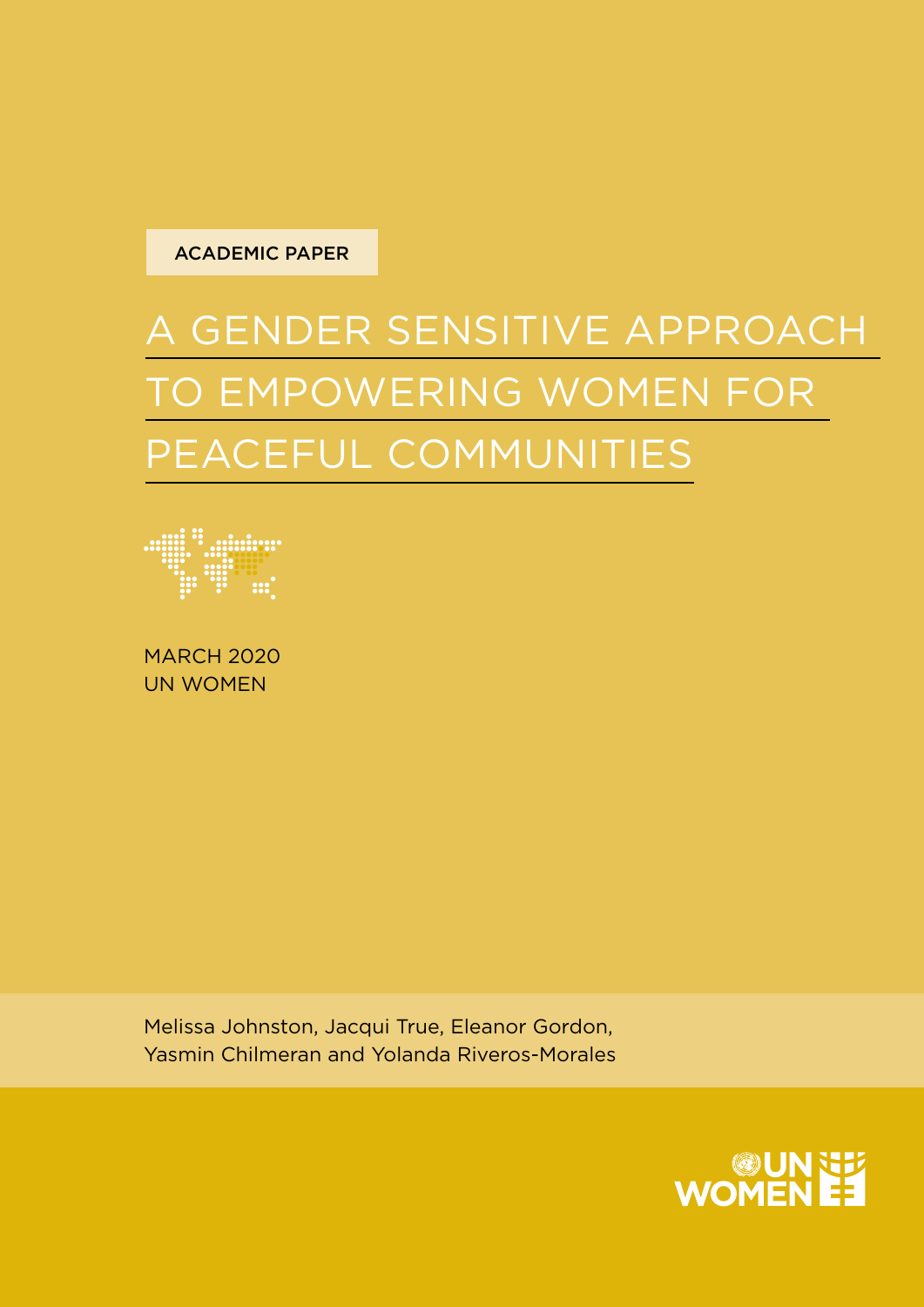© 2020 UN Women. All rights reserved. Manufactured in Bangkok, Thailand

ISBN 978-974-680-439-4

The views expressed in this publication are those of the author(s) and do not necessarily represent the views of UN Women, the United Nations or any of its affiliated organizations.

This research was made possible by the generous support of the Government of Japan.

Produced by UN Women Regional Office for Asia and the Pacific **Authors:** Dr. Melissa Johnston, Professor Jacqui True (Primary Investigator), Dr. Eleanor Gordon, Yasmin Chilmeran, and Yolanda Riveros-Morales (Monash GPS) **Researchers:** Dr. Sri Eddyono, Devita Putri, Rizky Septiana Widyaningtyas, and Dr. Arvie Johan (Gadjah Mada University); Josephine Perez and Beverly Orozco (Ateneo de Manila University); Nazmun Nahar (Oxfam Bangladesh) **Text:** Jacqui True, Melissa Johnson, Eleanor Gordon, and Yasmin Chilmeran **Production Coordination:** Lesli Davis **Design:** Blossoming.it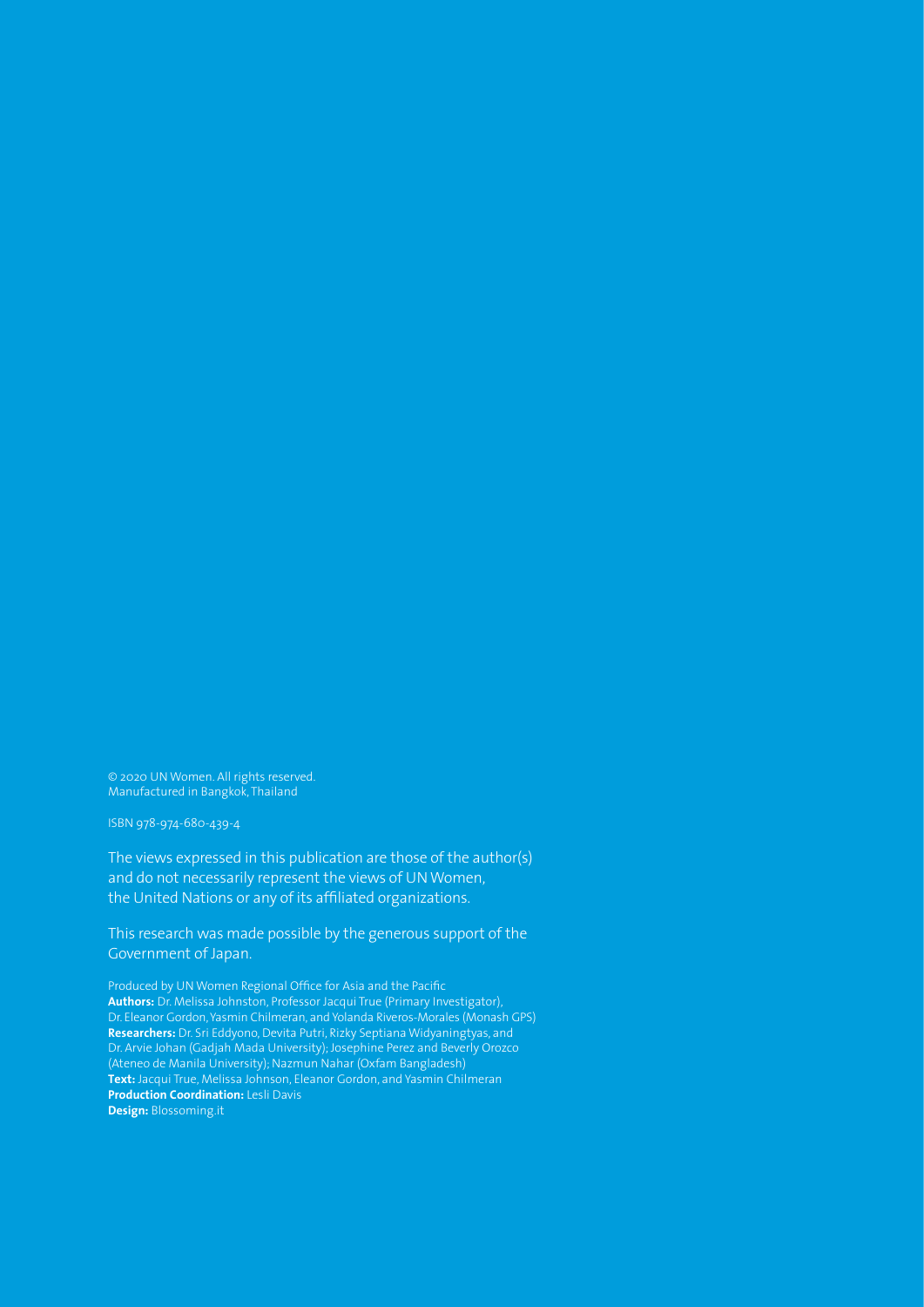## ACADEMIC PAPER A GENDER SENSITIVE APPROACH TO EMPOWERING WOMEN FOR PEACEFUL COMMUNITIES



**UN WOMEN** March 2020

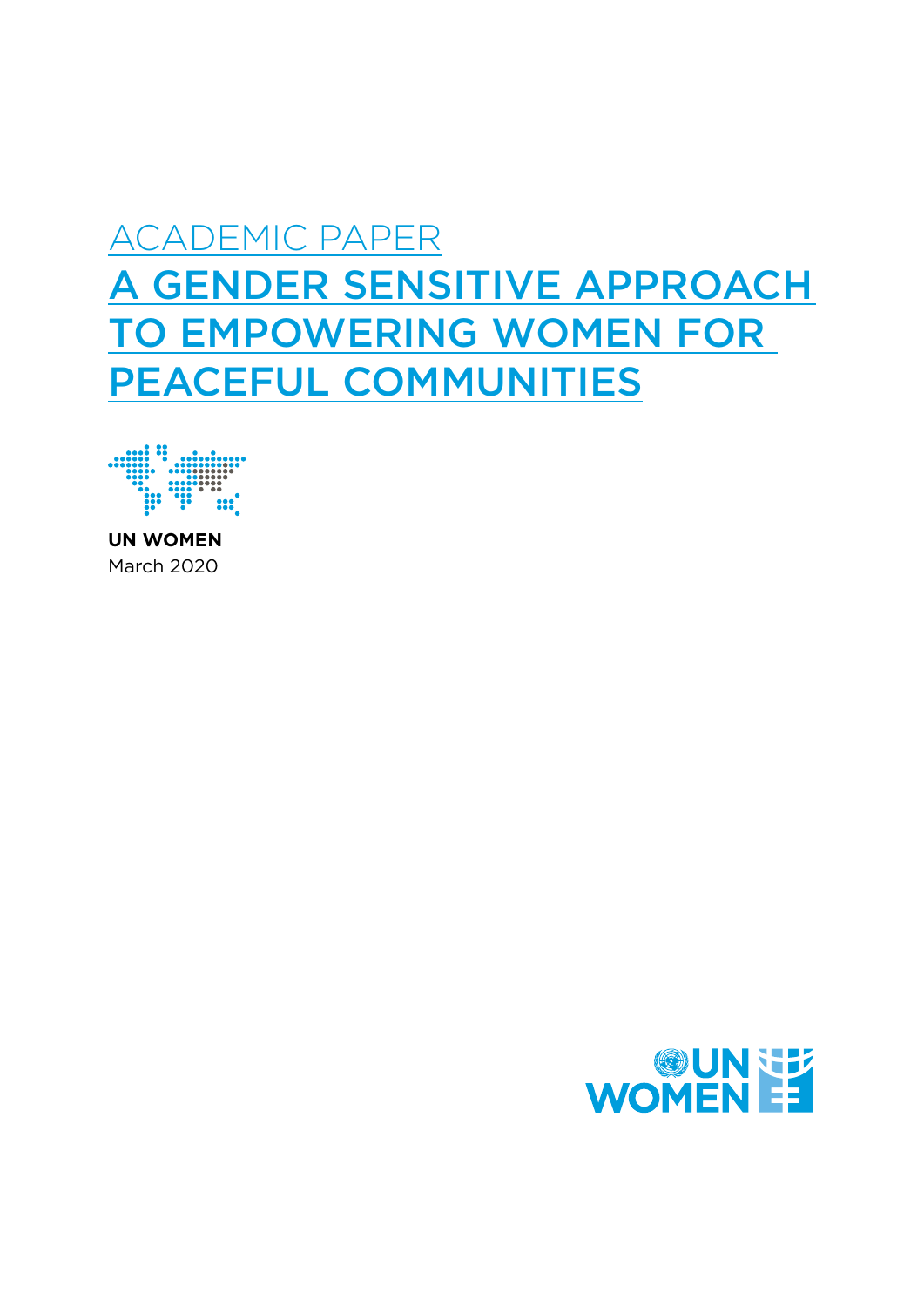# TABLE OF CONTENTS

|                | <b>LIST OF TABLES</b>                                                                                                                 | 4  |
|----------------|---------------------------------------------------------------------------------------------------------------------------------------|----|
|                | <b>GLOSSARY</b>                                                                                                                       | 6  |
|                | <b>EXECUTIVE SUMMARY</b>                                                                                                              | 7  |
|                | <b>INTRODUCTION</b>                                                                                                                   | 8  |
| 1              | <b>METHODOLOGY</b>                                                                                                                    | 9  |
| 1.1            | Sites                                                                                                                                 | 12 |
| 1.2            | <b>Field Research Participants</b>                                                                                                    | 14 |
| 1.3            | <b>Research Process</b>                                                                                                               | 16 |
| 1.4            | Survey Research                                                                                                                       | 17 |
| 1.5            | <b>Online Content Analysis: Indonesia</b>                                                                                             | 19 |
| $\overline{2}$ | <b>COUNTRY-COMPARATIVE ANALYSIS:</b><br>PHILIPPINES, BANGLADESH AND INDONESIA 21                                                      |    |
|                | Support for violence against women increases the<br>likelihood of support for violent extremism                                       | 24 |
|                | Violence against women likely plays a key role in violent<br>extremist movements                                                      | 27 |
|                | Misogynistic attitudes among women are strongly<br>correlated with support for violent extremism                                      | 27 |
|                | Increased or decreased levels of education do not affect<br>a person's support for violent extremism or for violence<br>against women | 29 |
|                | There was no consistent link between levels of religiosity<br>and support for violent extremism                                       | 30 |
| 3              | <b>TIME-COMPARATIVE ANALYSIS</b>                                                                                                      | 31 |
| 4              | <b>COUNTRY ANALYSIS: THE PHILIPPINES</b>                                                                                              | 34 |
| 4.1            | <b>Executive summary</b>                                                                                                              | 35 |

| 4.2 | Male Leadership, Gender Relations and Violence Against<br>Women                                                    | 36 |
|-----|--------------------------------------------------------------------------------------------------------------------|----|
| 4.3 | <b>Women's Extremist Participation</b>                                                                             | 39 |
|     | Women's marital relationships can lead to their support<br>for violent extremism                                   | 39 |
|     | Women can be effective actors in preventing violent<br>extremism                                                   | 42 |
| 4.4 | Recruitment                                                                                                        | 43 |
|     | Women who seek male protection from conflict can be<br>recruited                                                   | 43 |
|     | Notions of masculinity and femininity are exploited<br>by violent extremist groups                                 | 44 |
|     | Violence is commonly used to increase online and offline<br>support for violent extremism                          | 45 |
| 4.5 | <b>Education and Socio-economic Factors</b>                                                                        | 47 |
|     | Education institutions are sites where extremist<br>recruitment occurs                                             | 47 |
| 4.6 | <b>The Role of Parents</b>                                                                                         | 48 |
|     | Mothers' perceived roles in supporting or preventing violent<br>extremism often relied on "hegemonic femininities" | 49 |
|     | "Caring fathers" are overlooked as actors in preventing<br>violent extremism                                       | 50 |
| 5   | <b>COUNTRY ANALYSIS: BANGLADESH</b>                                                                                | 52 |
| 5.1 | <b>Male Leadership and Gender Relations</b>                                                                        | 55 |
|     | Exclusion of women from public space is violently policed 55                                                       |    |
|     | Baseline attitudes can be sexist, especially among men;<br>"backlash" is politicised by extremist groups           | 56 |
|     | Masculinity comprises paid work but shifting labor<br>patterns threaten male hegemony                              | 59 |
| 5.2 | <b>Women's Extremist Participation</b>                                                                             | 61 |
| 5.3 | Marriage, Violence Against Women and Girls,<br>and Extremist Violence                                              | 62 |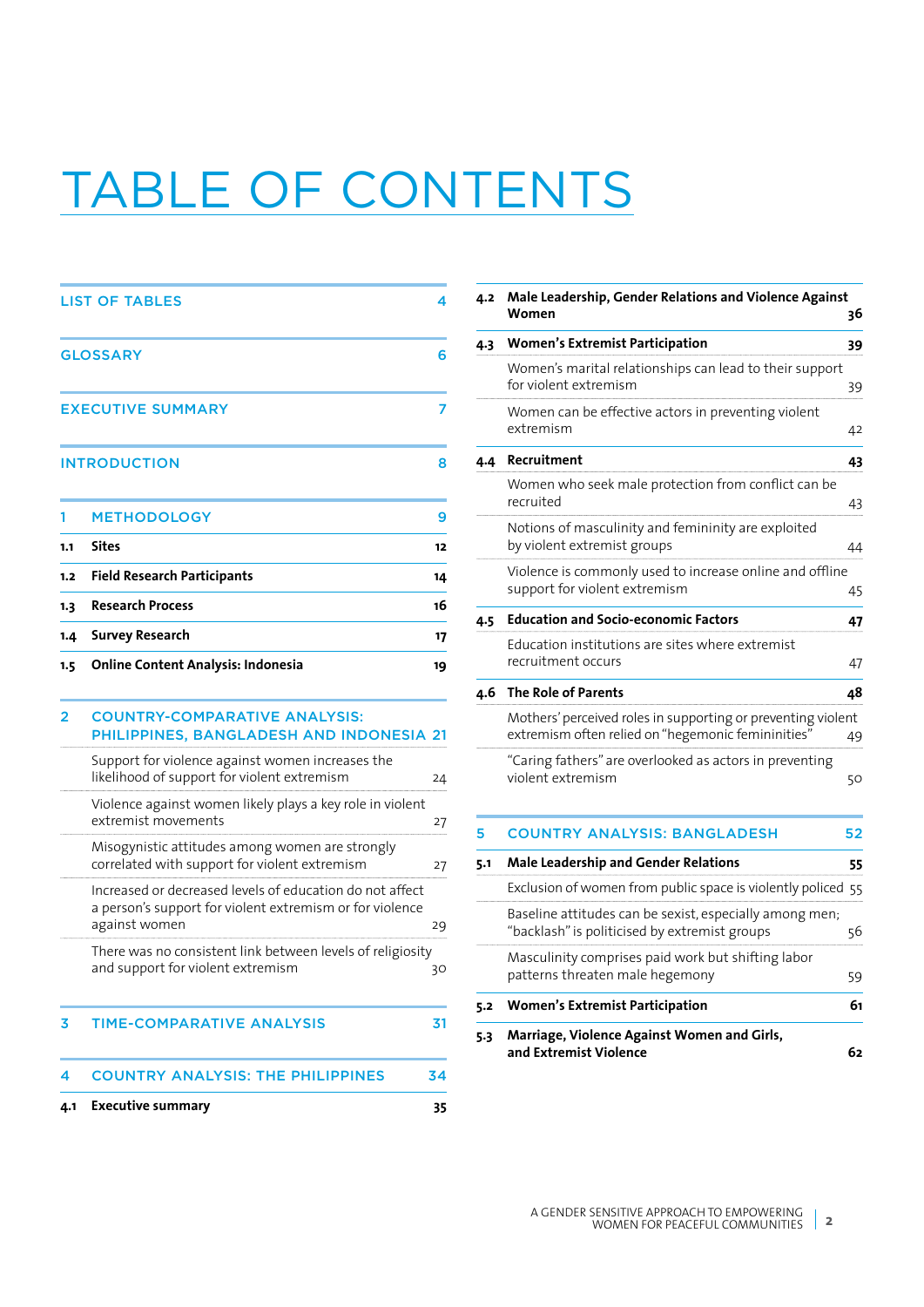| 5.4 | <b>Veiling and Dress</b>                                                                                                       | 65 |  |  |  |  |  |  |  |  |
|-----|--------------------------------------------------------------------------------------------------------------------------------|----|--|--|--|--|--|--|--|--|
|     | Veiling can be enforced through social pressure<br>and (the threat of) violence                                                | 65 |  |  |  |  |  |  |  |  |
|     | Veiling can make women targets of violence                                                                                     | 65 |  |  |  |  |  |  |  |  |
| 5.5 | Recruitment                                                                                                                    | 67 |  |  |  |  |  |  |  |  |
|     | Corruption and unemployment fuels resentment<br>and incentivises extremist participation                                       | 67 |  |  |  |  |  |  |  |  |
|     | Violent messaging used to increase support for violent<br>extremism is common                                                  | 68 |  |  |  |  |  |  |  |  |
|     | Women's use of the internet is policed                                                                                         | 68 |  |  |  |  |  |  |  |  |
| 5.6 | <b>Education and Socio-Economic Factors</b>                                                                                    | 70 |  |  |  |  |  |  |  |  |
|     | Recruitment happens simultaneously among the<br>impoverished and the educated middle class                                     |    |  |  |  |  |  |  |  |  |
|     | Education is a site where gender norms are politicised,<br>including by extremist groups                                       |    |  |  |  |  |  |  |  |  |
| 5.7 | <b>Roles of Parents</b>                                                                                                        | 73 |  |  |  |  |  |  |  |  |
|     | Mothers and fathers are alternatively romanticised as<br>frontline preventers, or demonised as vectors of violent<br>extremism | 73 |  |  |  |  |  |  |  |  |
| 6   | <b>COUNTRY ANALYSIS: INDONESIA</b>                                                                                             | 75 |  |  |  |  |  |  |  |  |
|     | One person's defence of a community is another person's<br>act of intolerance                                                  | 76 |  |  |  |  |  |  |  |  |
| 6.1 | <b>Male Leadership and Gender Relations</b>                                                                                    | 77 |  |  |  |  |  |  |  |  |
|     | The doctrine of male leadership can be utilised<br>violent extremists                                                          | 78 |  |  |  |  |  |  |  |  |
|     | Male leadership and wifely obedience are promoted<br>by violent extremists online                                              | 78 |  |  |  |  |  |  |  |  |
|     | Male protection, breadwinner and soldiering<br>masculinities are deployed by violent extremists                                |    |  |  |  |  |  |  |  |  |
| 6.2 | <b>Women's Extremist Participation</b>                                                                                         | 82 |  |  |  |  |  |  |  |  |
|     | Women overseas workers are a source of anxiety;<br>financing extremist groups is supported by many                             | 83 |  |  |  |  |  |  |  |  |
| 6.3 | <b>Veiling and Dress</b>                                                                                                       | 85 |  |  |  |  |  |  |  |  |
| 6.4 | Violence Against Women and Extremist Violence                                                                                  |    |  |  |  |  |  |  |  |  |
|     | Religion can be used as part of a repertoire used<br>to justify control or domestic violence                                   |    |  |  |  |  |  |  |  |  |
|     | Sexism and support for violence against women,<br>especially among women, are correlated with support<br>for violent extremism | 88 |  |  |  |  |  |  |  |  |

| 6.5 | Recruitment                                                                                                 | 89  |
|-----|-------------------------------------------------------------------------------------------------------------|-----|
|     | Feminism (feminisme) is portrayed on extremist websites<br>as rooted in capitalism and cause of moral decay | 89  |
|     | In place of feminism, extremist groups promote 'gender<br>complementarity'                                  | 90  |
|     | Extremist groups promote practices that harm women<br>and girls online and offline                          | 92  |
| 6.6 | <b>Education</b>                                                                                            | 95  |
|     | Campus based extremist groups target women<br>students                                                      | 95  |
|     | Inside campus extremist groups, "gender rules"<br>increase as women progress in the organisation            | 96  |
| 6.7 | <b>Role of Parents</b>                                                                                      | 98  |
|     | <b>WORKS CITED</b>                                                                                          | 100 |
|     | Academic Literature                                                                                         | 100 |
|     | <b>Reports</b>                                                                                              | 102 |
|     | <b>News Reports and Websites</b>                                                                            | 103 |
|     | <b>APPENDIX A: PRIMARY SOURCES</b>                                                                          | 106 |
|     | <b>The Philippines</b>                                                                                      | 106 |
|     | <b>Bangladesh</b>                                                                                           | 108 |
|     | Indonesia                                                                                                   | 111 |
|     | <b>GLOSSARY</b>                                                                                             | 113 |
|     | <b>APPENDIX B SURVEY SCALES</b>                                                                             | 114 |
|     | <b>Hostile Sexism Scale</b>                                                                                 | 114 |
|     | <b>Benevolent Sexism Scale</b>                                                                              | 114 |
|     | <b>Supporting Violence Against Women Scale</b>                                                              | 114 |
|     | Items measuring support for practices that harm<br>women and girls                                          | 114 |
|     | <b>APPENDIX C: SURVEY QUESTIONS</b>                                                                         | 115 |
|     | <b>APPENDIX D: CORRELATION TABLES</b>                                                                       | 117 |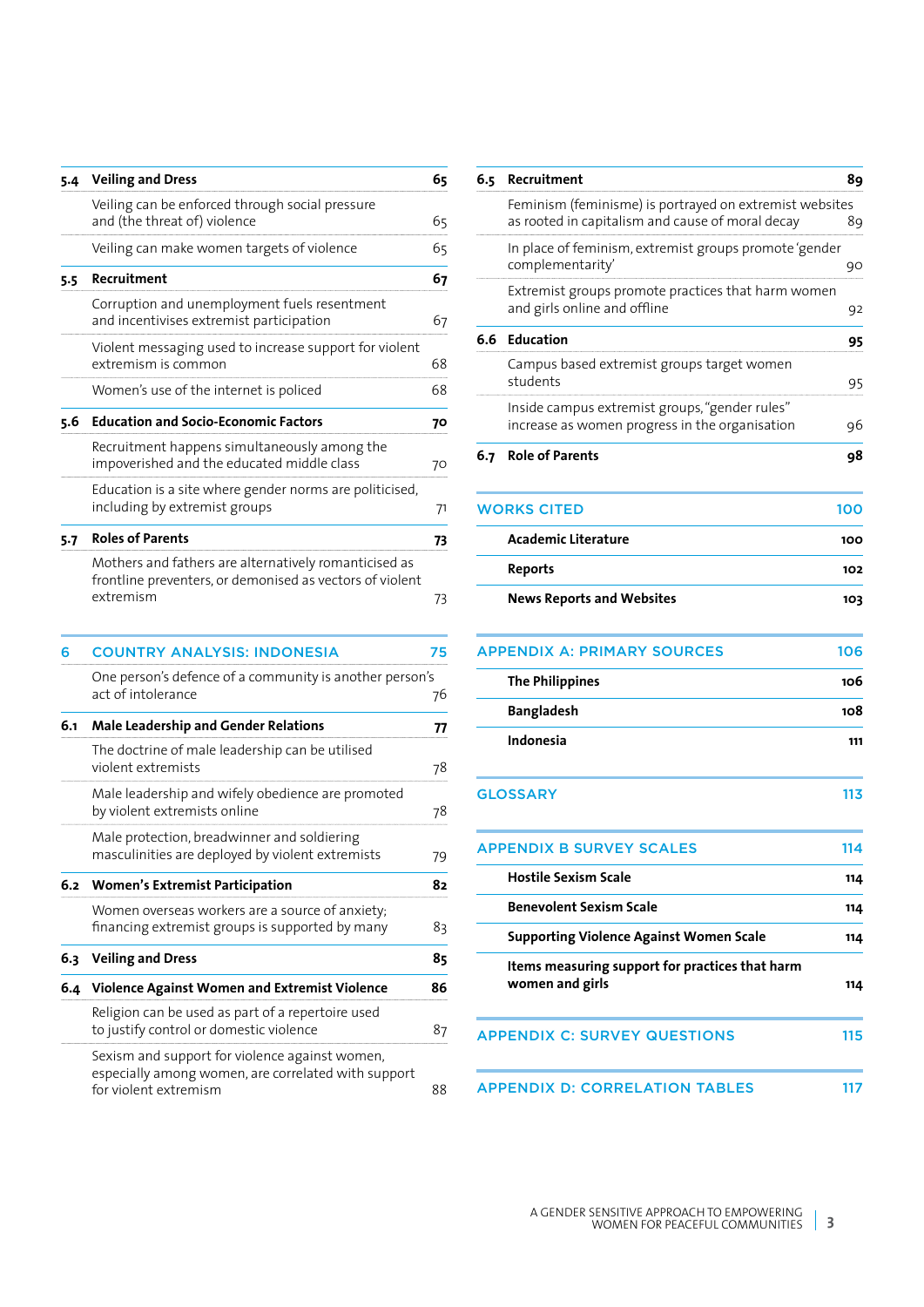# LIST OF TABLES

| Table 1:  | Research hypotheses for qualitative study                                                                                                                           | 10 |
|-----------|---------------------------------------------------------------------------------------------------------------------------------------------------------------------|----|
| Table 2:  | Hypotheses for the quantitative study                                                                                                                               | 11 |
| Table 3:  | Sites in three countries                                                                                                                                            | 12 |
| Table 4:  | Number of Focus Group Discussions                                                                                                                                   | 14 |
| Table 5:  | Number of Key Interviews and Observations                                                                                                                           | 15 |
| Table 6:  | Themes coded in Nvivo                                                                                                                                               | 16 |
| Table 7:  | Quantitative Survey Respondents                                                                                                                                     | 17 |
| Table 8:  | List of Online Sources                                                                                                                                              | 20 |
| Table 9:  | Q46. If groups are fighting for their religious ideals<br>and way of life, they are justified in using violence,<br>even if it breaks the law and injures civilians | 22 |
| Table 10: | Generalized ordered logit model regression of<br>relationship of strong support for violent extremism<br>with ten independent variables                             | 25 |
| Graph 1:  | Hostile sexist attitudes according to category, gender<br>disaggregated                                                                                             | 28 |
| Table 11: | Responses to "A husband would be entitled to use<br>physical force if his wife argues with him, or refuses<br>to obey him"                                          | 28 |
| Table 12: | 2017 Data: How much of a problem do you think<br>violent extremism is in your country? Indonesia and<br>Bangladesh                                                  | 32 |
| Table 13: | 2018 Data: I am worried about violent extremism in<br>my country: Three Countries                                                                                   | 33 |
| Table 14: | Q55: I am worried about violent extremism in my<br>country                                                                                                          | 35 |
| Table 15: | Men should be willing to sacrifice their own well-<br>being in order to provide financially for the women in<br>their lives                                         | 37 |
| Table 16: | Q35. The religious leadership of a community should<br>be largely in the hands of men                                                                               | 37 |
| Table 17: | Q34. The political leadership of a community should<br>be largely in the hands of men                                                                               | 38 |
| Table 18: | Q 48. When women join a violent extremist group,<br>it is because they are forced or pressured by male<br>family members or their religious leader                  | 40 |

| Table 19: | Q43 I respect these women who sent money to<br>support these fighters. Women can't fight, but they<br>can help support fighters in these areas                                                              | 42 |
|-----------|-------------------------------------------------------------------------------------------------------------------------------------------------------------------------------------------------------------|----|
|           | Table 20. Q54: I am afraid that religious fundamentalism will<br>impede women's rights (e.g. ability to work, voicing<br>their opinion in public).                                                          | 44 |
| Table 21: | Q9. How often have you seen social media content<br>(eg. Post, tweets, videos, etc.) inciting religious<br>violence towards religious minorities?                                                           | 46 |
| Table 22: | Q11. How often have you seen social media content<br>(e.g. posts, tweets, videos, etc.) inciting religious<br>violence towards women and girls?                                                             | 46 |
| Table 23: | Q.63. For instance (), told us: caring mothers know<br>where their children are, and can watch for signs a<br>son might join a violent extremist group. How much<br>do you agree?                           | 49 |
|           | Table 24: Q 60. How important is it to have a caring father in<br>the household?                                                                                                                            | 51 |
| Table 25: | Q55. I am worried about violent extremism in my<br>country                                                                                                                                                  | 54 |
| Table 26: | Q34. The political leadership of a community should<br>be largely in the hands of men: Three Countries                                                                                                      | 56 |
| Table 27: | Q30. Many women are actually seeking special<br>favours, such as preferential treatment or alimony<br>after divorce that favour them over men, under the<br>guise of asking for "equality": Three Countries | 57 |
|           | Table 28: Q54.1 am afraid that religious fundamentalism will<br>impede women's rights (e.g. ability to work, voicing<br>their opinion in public) Three Countries                                            | 58 |
| Table 29: | Q28. Women's rights activists are seeking for women<br>power over men: Three Countries                                                                                                                      | 58 |
|           | Table 30: Q. 37 Men should be willing to sacrifice their own<br>well-being in order to provide financially for the<br>women in their lives. Three Countries                                                 | 59 |
| Table 31: | A father is entitled to marry his daughter to a man<br>of his choosing, even if his daughter is under 16 years<br>old: Three Countries                                                                      | 63 |
| Table 32: | Q77. How often have you seen social media content<br>(eg. Post, tweets, videos, etc.) inciting violent jihad?<br>Three countries                                                                            | 69 |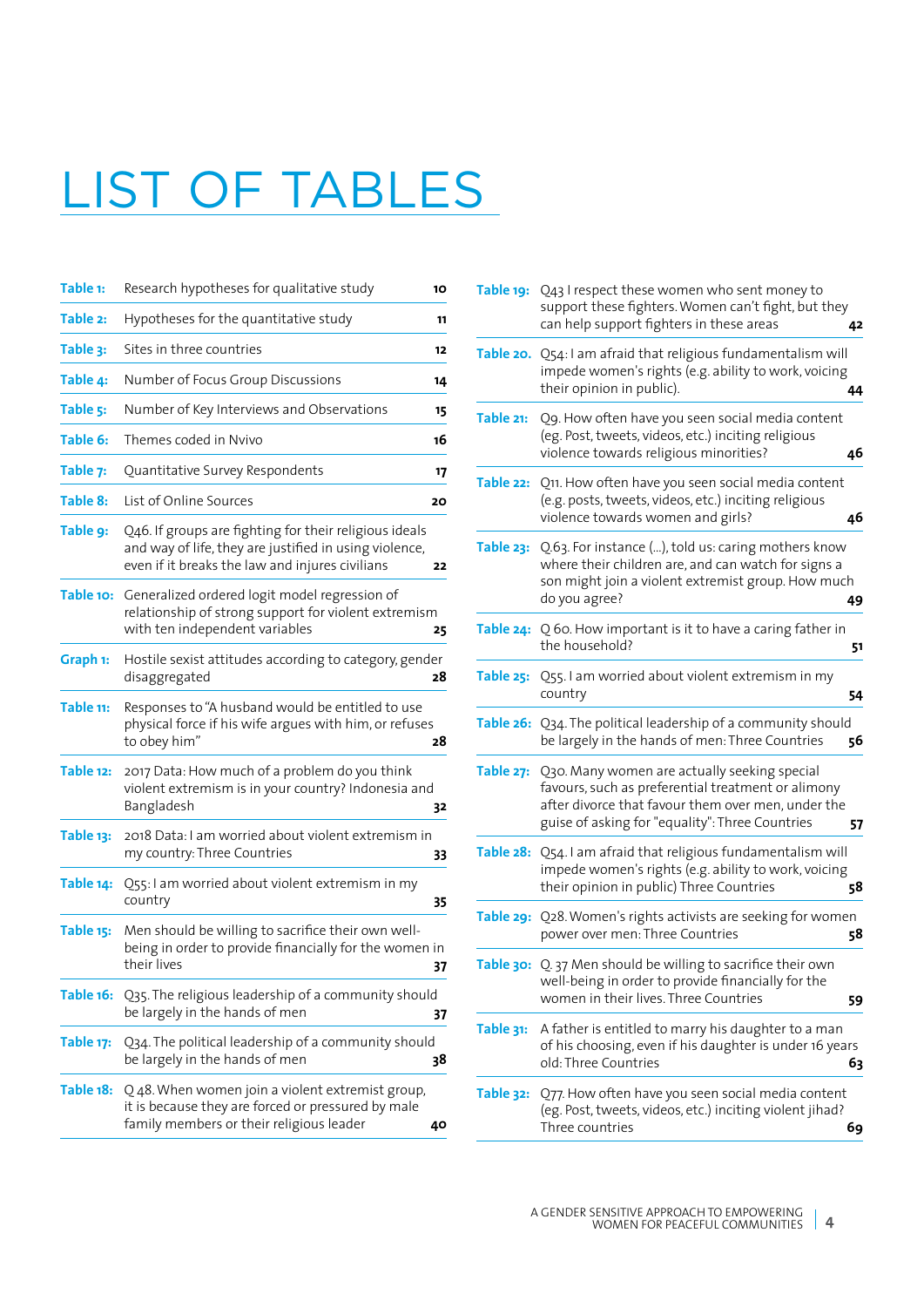| Q37. Men should be willing to sacrifice their own<br>Graph 2:<br>well-being in order to provide financially for the<br>women in their lives. |                                                                                                                                                                                                |    |  |  |  |  |  |
|----------------------------------------------------------------------------------------------------------------------------------------------|------------------------------------------------------------------------------------------------------------------------------------------------------------------------------------------------|----|--|--|--|--|--|
| Table 33:                                                                                                                                    | Q 48. When women join a violent extremist group,<br>it is because they are forced or pressured by male<br>family members. Three countries                                                      | 83 |  |  |  |  |  |
| Table 34:                                                                                                                                    | Q 43. I respect these women who sent money to<br>support these fighters. Women can't fight, but they<br>can help support the fighters in these areas: Three<br>countries                       | 84 |  |  |  |  |  |
| Graph 3.                                                                                                                                     | Indonesia: Attitudes to Violence Against Women                                                                                                                                                 | 86 |  |  |  |  |  |
| Table 35:                                                                                                                                    | Q74. The marriage contract generally entitles a husband<br>to have sexual relations with his wife, even if she does<br>not want to Three countries                                             | 87 |  |  |  |  |  |
| Table 36:                                                                                                                                    | Q30. Many women are seeking special favours, such<br>as preferential treatment or alimony after divorce that<br>favour them over men, under the guise of asking for<br>"equality"              | 88 |  |  |  |  |  |
| Table 37.                                                                                                                                    | Top word pairs for "feminism" on extremist<br>websites                                                                                                                                         | 90 |  |  |  |  |  |
| Table 38:                                                                                                                                    | Q47. Men join violent extremist groups because these<br>groups support ideas like women should be obedient<br>to their husbands, and, women should prioritise their<br>families, not paid work | 91 |  |  |  |  |  |
| Table 39:                                                                                                                                    | Q54.1 am afraid that religious fundamentalism will<br>impede women's rights (e.g. ability to work, voicing<br>their opinion in public)                                                         | 92 |  |  |  |  |  |
|                                                                                                                                              | Table 40: Top word pairs for "Poligami" (polygamy)                                                                                                                                             | 93 |  |  |  |  |  |
| Table 41:                                                                                                                                    | Q78. Parents are entitled to circumcise their female<br>children: Three countries                                                                                                              | 93 |  |  |  |  |  |
|                                                                                                                                              | Table 42: Top word pairs for "khitan" (circumcision)                                                                                                                                           | 94 |  |  |  |  |  |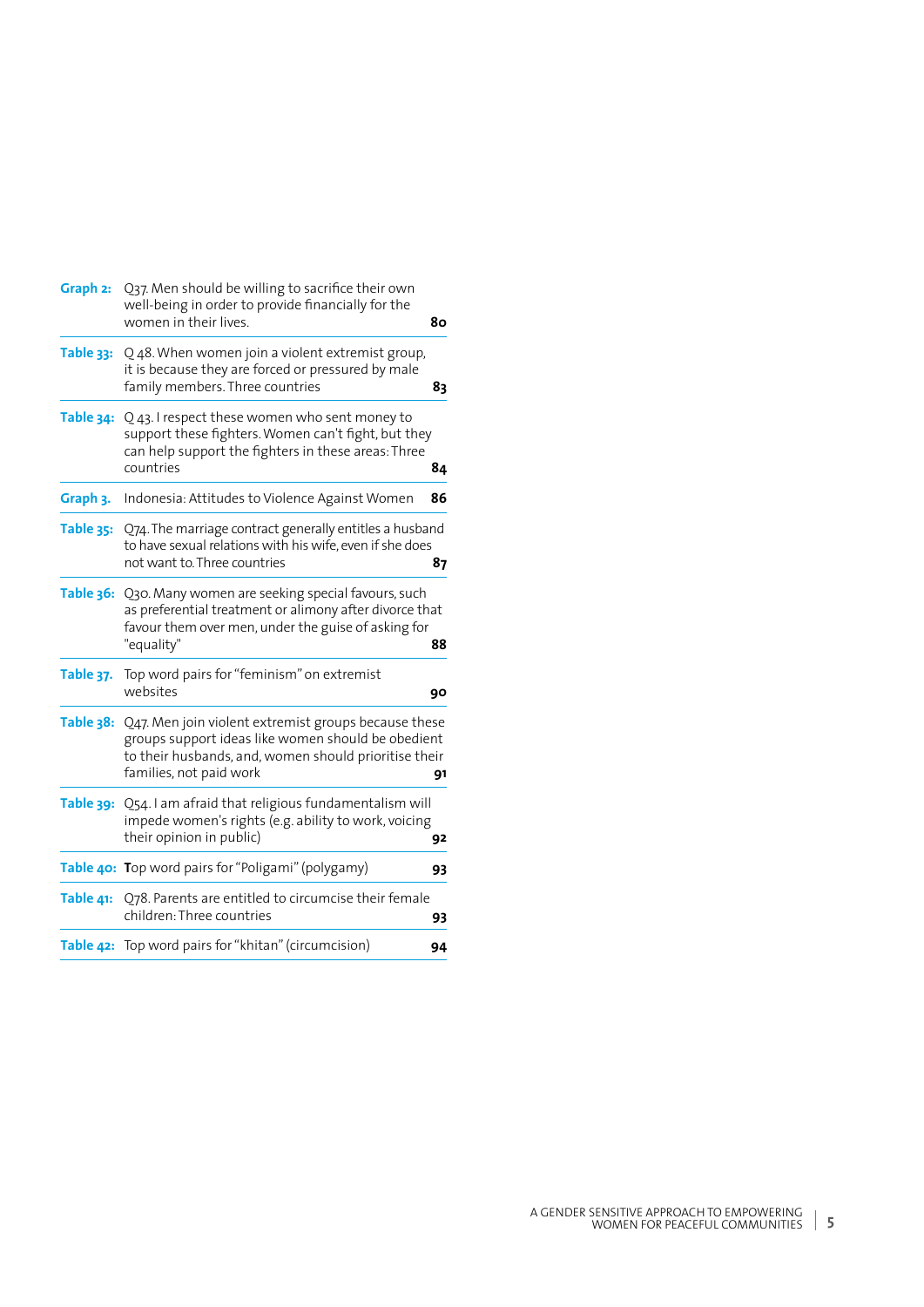# **GLOSSARY**

| <b>Allahu Akbar</b> | "Allah is the greatest" - a common Islamic<br>Arabic expression, used by Muslims in various<br>contexts, including prayer.                             |
|---------------------|--------------------------------------------------------------------------------------------------------------------------------------------------------|
| Aurat               | Naked / genitalia                                                                                                                                      |
| <b>Dakwah</b>       | Proselytization or missionary work                                                                                                                     |
| Fitnah              | Slander / sedition / seduction                                                                                                                         |
| <b>Hadith</b>       | Traditions or sayings of Prophet Muhammad                                                                                                              |
| <b>Haram</b>        | Profane/proscribed                                                                                                                                     |
| Hijab               | Veil / head covering                                                                                                                                   |
| Imam                | Islamic term for religious leader                                                                                                                      |
| Jemaah Islamiyah    | An Indonesian violent extremist group<br>with links to al-Qaeda, responsible for<br>a series of attacks, including the Bali<br>bombings of 2002.       |
| Jihad               | Striving or struggling in Arabic. Often a<br>struggle or fights against the enemies of<br>Islam or alternatively, an internal struggle<br>against sin. |
| <b>Khosidah</b>     | Poetry                                                                                                                                                 |

| Recitation                                                  |
|-------------------------------------------------------------|
| Religious school                                            |
| Religious discussion group                                  |
| Martyr                                                      |
| A term for a female active in jihad<br>(in the Philippines) |
| A Muslim woman                                              |
| Early marriage (child marriage)                             |
| Veil                                                        |
| Veil                                                        |
| Pleasure                                                    |
| Deeds of the Prophet Mohammad                               |
| Martyr                                                      |
| Arranged marriage between families                          |
| Religious boarding schools                                  |
| A study circle                                              |
|                                                             |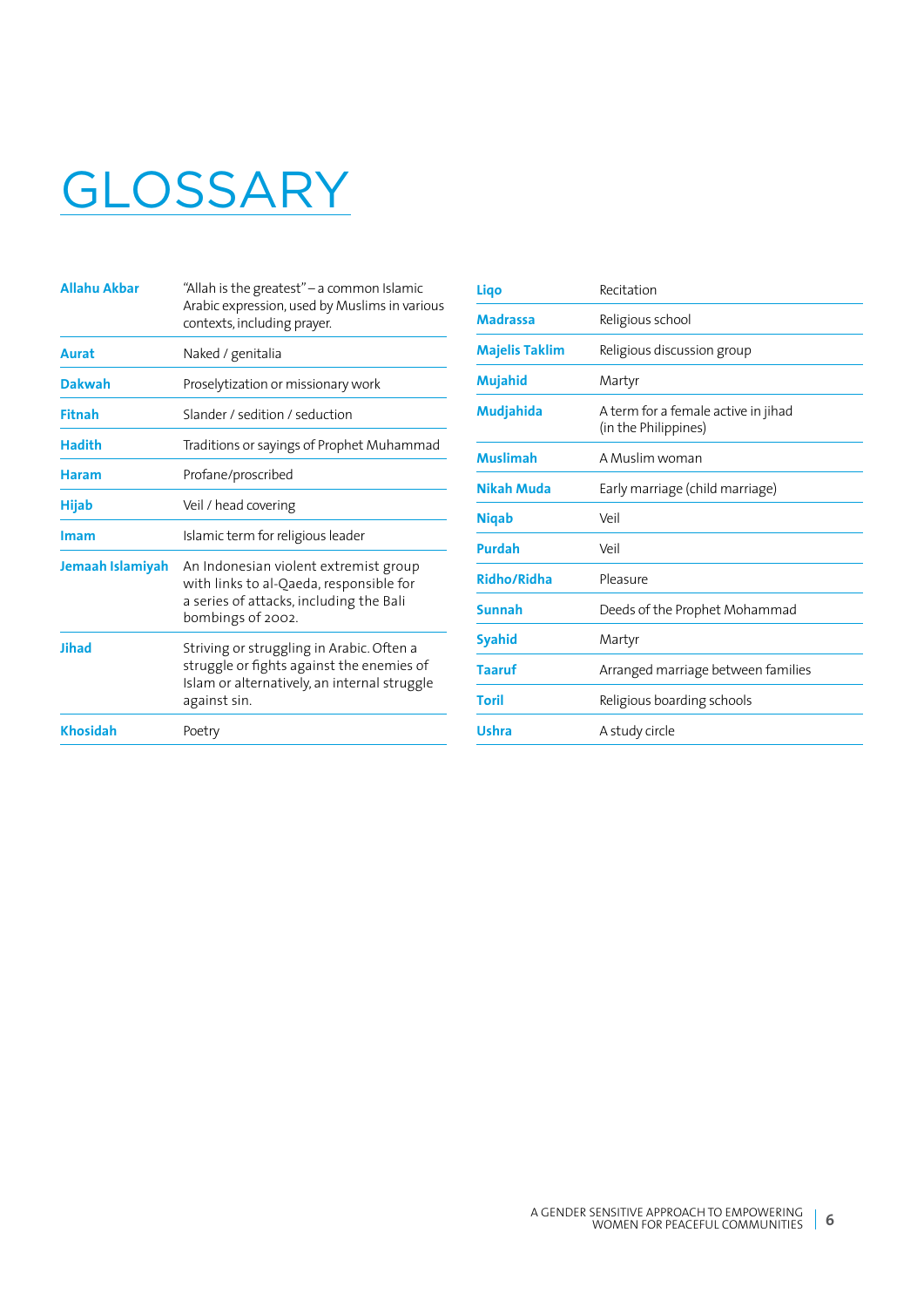# EXECUTIVE SUMMARY

This report presents research findings on gender and violent extremism in the Philippines, Bangladesh, and Indonesia for a project led by Monash Gender, Peace and Security Centre for UN Women Regional Office for Asia and the Pacific (2018-2019). The aim of the research is to examine women's roles in supporting, countering, and preventing violent extremism and how gender identities and relations may be used to garner support for intolerant social attitudes and groups as well as recruitment to violent extremist groups.

The research has generated novel findings – possibly the first such robust findings to date – on the relationship between support for misogyny, violence against women, and extremist violence:

- There is a positive and significant correlation in survey responses in all three countries and for both genders between support for violent extremism and their support for violence against women;
- Attitudes about violence against women explain more of the variation in support for violent extremism than other factors (such as age/youth, education level) commonly theorised to explain individual support of violent extremism. The results of an ordered logit regression model reveal that support for violence against women and the prevalence of hostile sexist attitudes are both better predictors of support for violent extremism than religiosity;
- Misogynistic attitudes *among women* are also strongly correlated with support for violent extremism;
- Where a male relative a partner, son or brother supports or is a member of a violent extremist group - women are more likely to support violent extremism.
- Most survey respondents and qualitative research participants in all three countries reported having come across online media supporting violent extremism or *iihad*:
- Baseline attitudes can be sexist, especially among men; anti-women's rights "backlash" is politicised by extremist groups on platforms aimed at men and women members;

• In Indonesian online spaces, male leadership and wifely obedience are promoted by violent extremists.

Comparing the studies conducted in 2017-8 and 2018-9 in Indonesia and Bangladesh suggests that:

- Shifting labor patterns threaten male hegemony. Ideas of male protection, breadwinner and soldiering masculinities are deployed in recruitment strategies and messaging by violent extremists;
- Education institutions are sites where extremist recruitment occurs, and gender norms are politicised, including by extremist groups;
- Recruitment happens simultaneously among the impoverished and the educated middle classes;
- In Bangladesh, corruption and unemployment continue to fuel resentment.

Comparative findings across the three country cases including the Philippines suggest that:

- Women who seek male protection from conflict can be recruited by violent extremist groups;
- Women can be effective actors in preventing violent extremism, but mothers' perceived roles in supporting or preventing violent extremism often relies on idealised notions of women and femininity as inherently peaceful.
- "Caring fathers" are overlooked as actors in preventing violent extremism.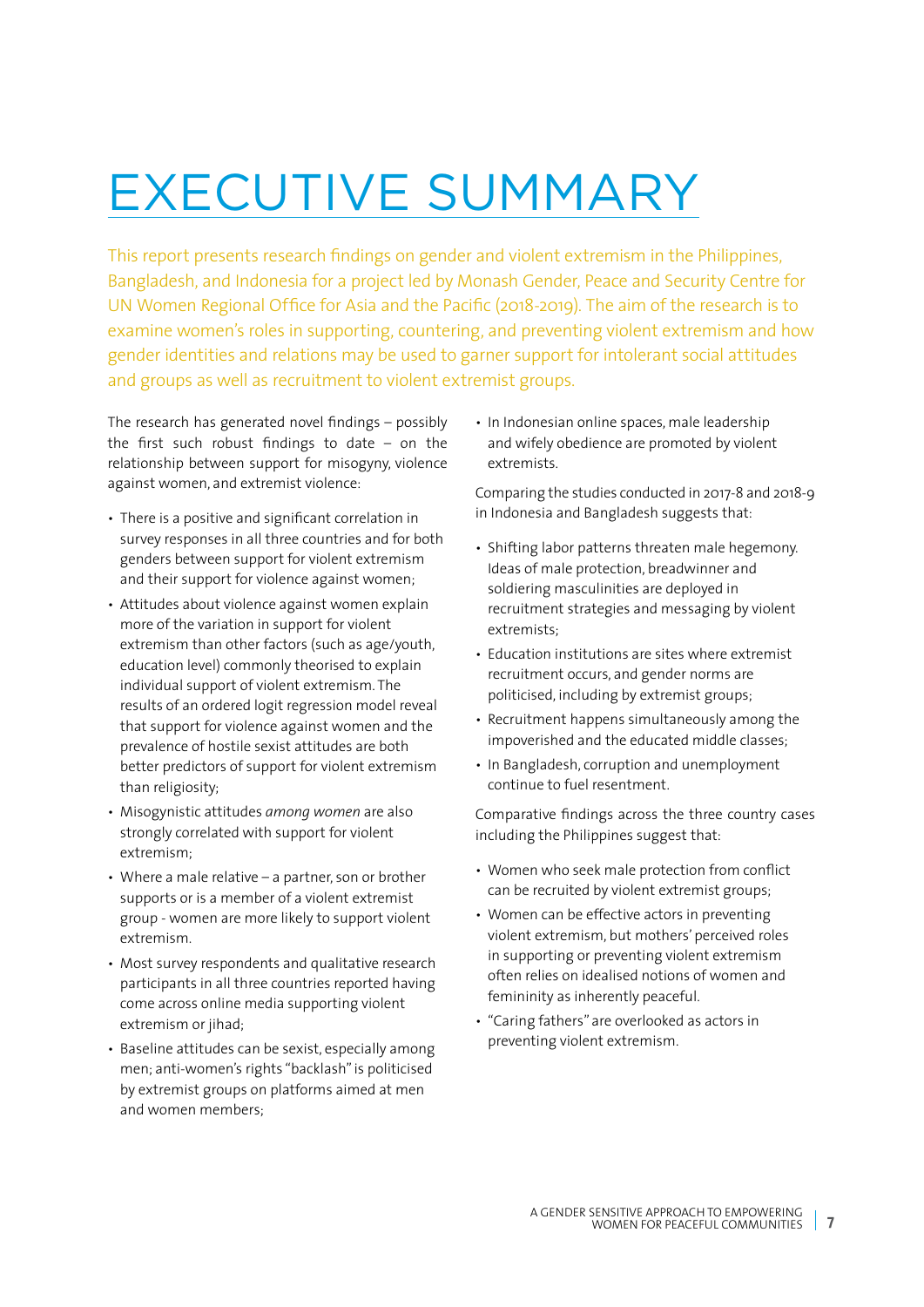# INTRODUCTION

This report presents research findings on gender and violent extremism in the Philippines, Bangladesh, and Indonesia for a project led by Monash Gender, Peace and Security Centre for UN Women Regional Office for Asia and the Pacific (2018-2019). The aim of the research is to examine women's roles in supporting, countering and preventing violent extremism and how gender identities and relations may be used to garner support for intolerant social attitudes and groups as well as recruitment to violent extremist groups. The research, thus, focuses on the diverse roles that that women can and do play in promoting or preventing violent extremism, as well as men's roles.

This research builds on an earlier research project in Indonesia and Bangladesh (True et al. 2019; also True and Eddyono 2017). The present research explores the role of gender identities and norms in supporting and preventing violent extremism. Constructions of masculinity and femininity and misogynistic attitudes are investigated to determine the extent to which they are used by violent extremist groups to radicalise and recruit both men and women in the Philippines, Bangladesh, and Indonesia. Mixed-method research involving both quantitative and qualitative analysis reveals the role that gender identities and norms can play in mobilising support for violent extremism, alongside the complex range of factors that may drive people to engage in violent extremism. The focus on fathers, in particular, aims to build on research by True et al. (2019), which demonstrated the often overlooked, but important role of mothers in preventing violent extremism, while indicating that the father's roles is considered within communities to be less critical because of gender norms and divisions of labour.

To examine closely the relationship between gender and violent extremism in Asia, the report studies three country cases: The Philippines, Bangladesh, and Indonesia. After describing the mixed-method approach, data collection and analysis, each country case study is analysed. Factors affecting the form and occurrence of violent extremism are studied in each section. They include; male leadership and gender relations, women's participation in religious extremism, veiling and dress, recruitment, education and socio-economic, and the role of parents.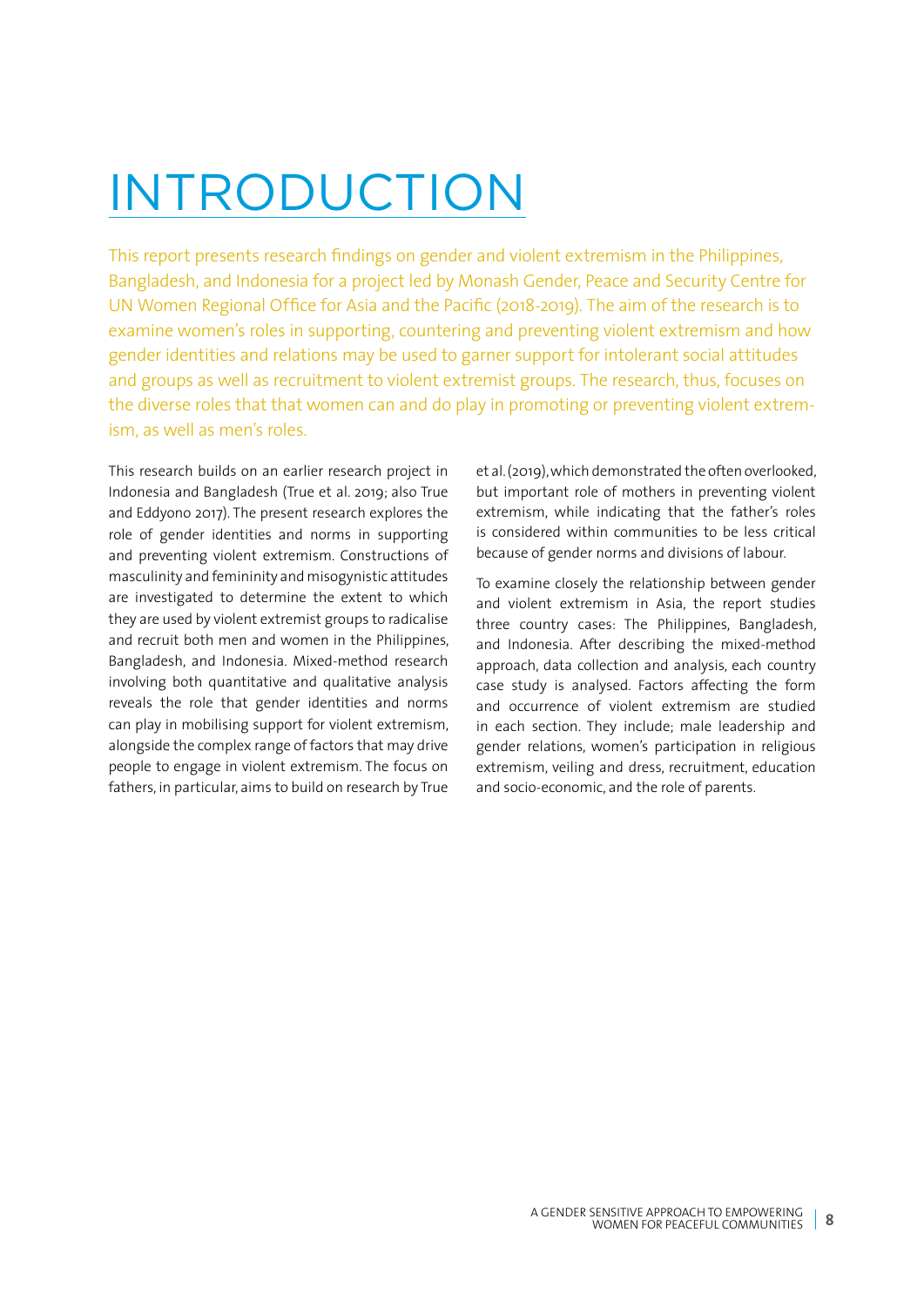# **IODOLOGY** METHODOLOGY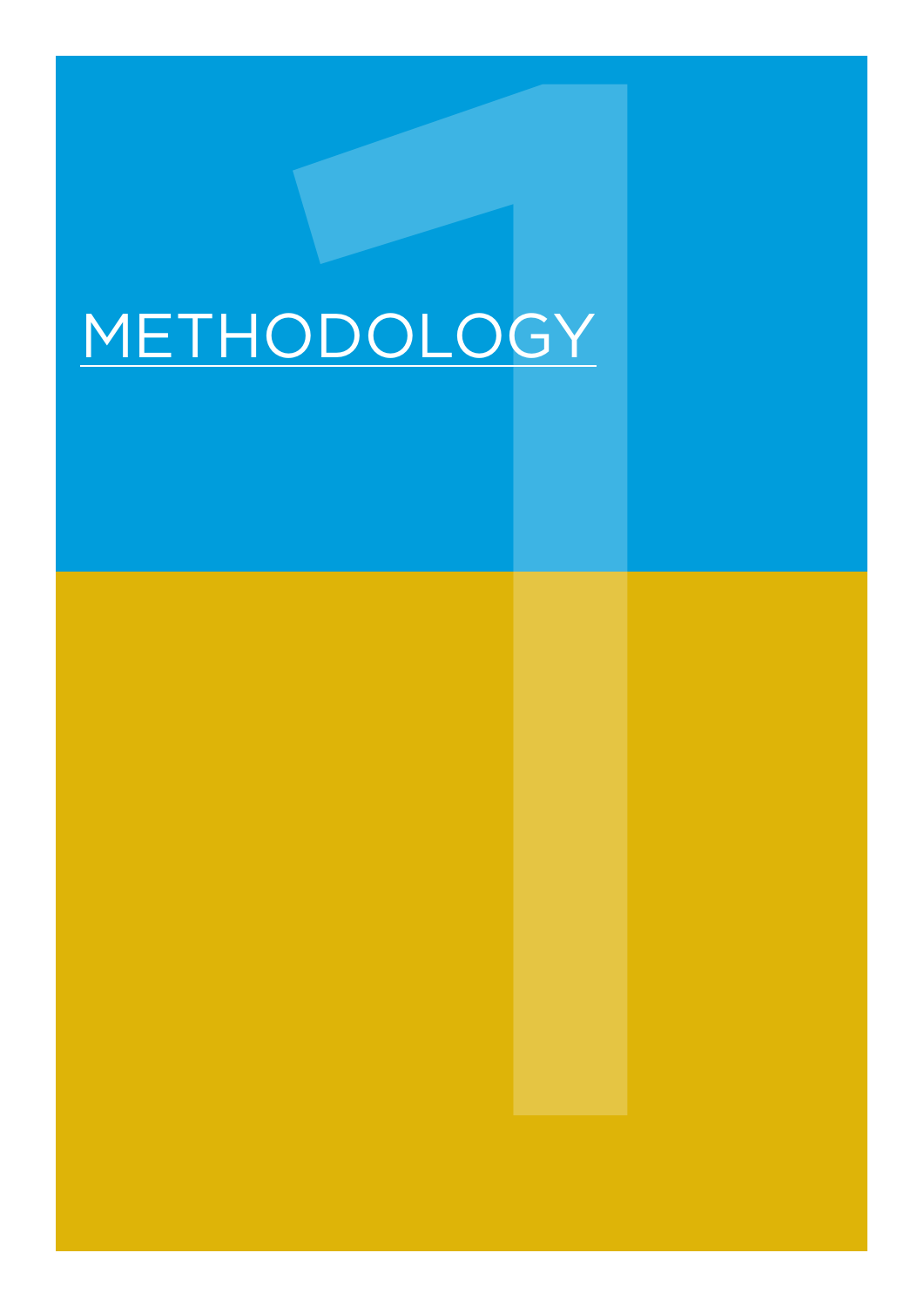The research team employed grounded, interpretivist and feminist research methods, to foreground the voices of the research participants in examining the gender dynamics of violent extremism. The research design is based on a mixed-method approach, comprising of quantitative (survey analysis) and qualitative research (FGDs, Key Informant Interviews and Observations), as described below. The key research questions are:

- 1. How and why are societal gender identities and relations drivers of violent extremism, both enabling and countering ideological fundamentalism and political violence?
- 2. How are constructions of masculinity and femininity used by violent extremist groups to

radicalise and recruit men and women, specific in the Asia and Pacific region?

3. In what ways – through what initiatives – and why do women support, counter and/or prevent fundamentalist ideologies and practices? The primary research hypotheses include:

### **TABLE 1 Research hypotheses for qualitative study**

### **Hypotheses on the relationships of gender and violent extremism: Qualitative study**

Violence against women and curtailment of the rights of women are indicators of rising intolerance and the vulnerability of communities to violent extremism.

Community efforts and programmes that address violence against women and promote gender equality, directly contribute to environments that are more resilient and able to preveny violent extremism.

Experience of being a victim or perpetrator of violence against women can mobilise women and men to join violent extremist groups

Extremist groups are recruiting men and women online in gender-specific, targeted ways.

Women and women's civil society groups play a key role in preventing and countering violent extremism, (though policymakers often underestimate or overlook their roles).

Families and communities have a critical role to play in preventing and countering violent extremism; they are at the frontline of efforts to prevent and counter the threat posed by violent extremism.

Women are less confident than men in participating in preventing violent extremism or knowing what to do to respond to warning signs of extremism' and violent extremism: Their confidence can be increased through women's and community empowerment programmes.

<sup>1</sup> For the purposes of this paper, **extremism** is defined as, "The adoption of extreme political, social, or religious ideals and aspirations that reject or undermine the status quo and/or reject or oppose other contemporary ideas and norms that are generally agreed upon including human rights, especially women's human rights, freedom of expression, democracy and so on."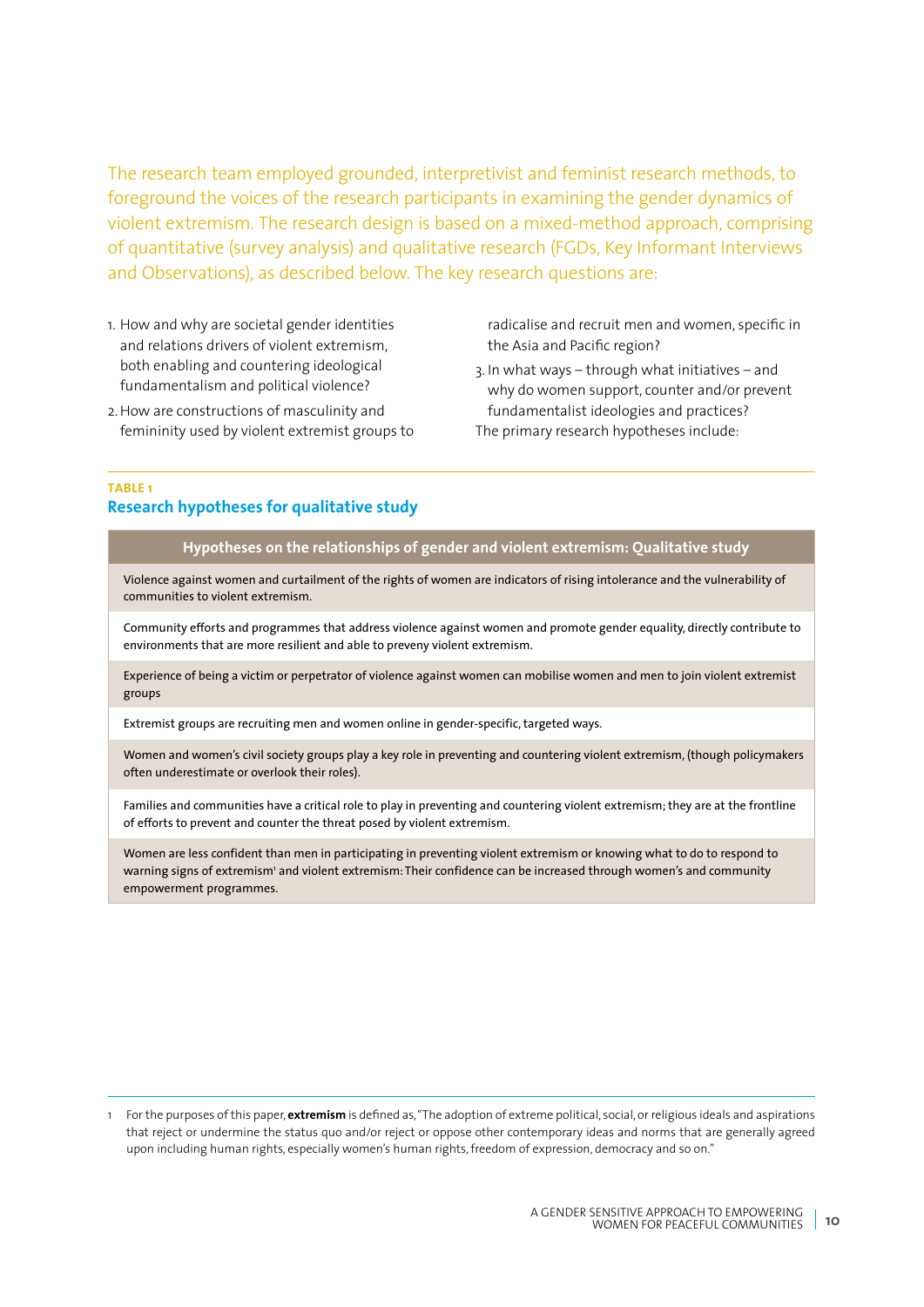Delving deeper into the gender drivers of violent extremism, the hypotheses for the quantitative research focused on the interaction of sexism and violent extremism. Scholars have pointed to the mutually constitutive nature of misogyny and conservative politics in violent right-wing groups (Cohen et al. 2018) and religious fundamentalist groups (Ji and Ibrahim 2007).

"Gender regressive" in this study describes how institutions, individuals, or laws may promote, uphold and implement sexist and misogynistic attitudes and practices, and gender inequitable norms that result in the reduction and limitation of gender justice (Vijeyarasa 2019). Individuals may hold gender regressive views and attitudes that collectively comprise a "gender regressive ideology". Gender regressive contrasts with gender responsive or gender sensitive.

Gender-regressive ideology is also more pronounced in religiously conservative groups more broadly (Seguino 2011). Conservative ideology and religious fundamentalism play a key role in the ideology of violent extremist groups in Indonesia, the Philippines, and Bangladesh. But how can scholars understand the complex relationships among gender ideology, extremism and fundamentalism?

Glick and Fiske (1996) propose that that overt misogyny (hostile sexism as outlined in Appendix B), defined as the hatred and fear of women, is coupled with views of women that are not uniformly negative (benevolent sexism). Open hostility or misogyny (comprising *inter alia*: an unwillingness the accept women's equality or leadership, a distrust of women and their motives, the view that violence against women can be justified) can be accompanied by or replaced with paternalistic attitudes about women that seem superficially positive (protecting women, recognising women as life-givers), but nonetheless reinscribe gender stereotypes that are damaging to women. Hostile sexism then, is open antipathy to women, or misogyny. Paternalist sexist stereotypes women and views women in restricted roles. Drawing on the global research on attitudes about women, we expected many people, women, and men, to hold benevolent sexist attitudes, and a smaller number to be misogynist. We also expected significant differences between rates and intensity of support for the two forms (hostile and benevolent ) between men and women, and across countries (Glick et al. 2000). We hypothesised that one of the two types of sexism would be conducive to supporting or proscribing violent extremism, depending on the individual's gender. Given the pervasiveness of gender bias against women and the common observation that violent extremist groups promote sexist beliefs and practices, the survey sought to differentiate between different types of sexism and how men and women purport them.

### **TABLE 2:**

### **Hypotheses for the quantitative study**

**Hypotheses on the relationship of sexism to support for violent extremism**

H1. Men who have hostile sexist attitudes are more likely to support violent extremism

H2. Women are more likely to support "benevolent sexism", because they seek safety and protection in the face of hostile sexism

H3. Women who have benevolent sexist attitudes are more likely to support violent extremism

H4. Women who have hostile sexist attitudes are more likely to support violent extremism

H5. Women and men who accept violence against women are more likely to support violent extremism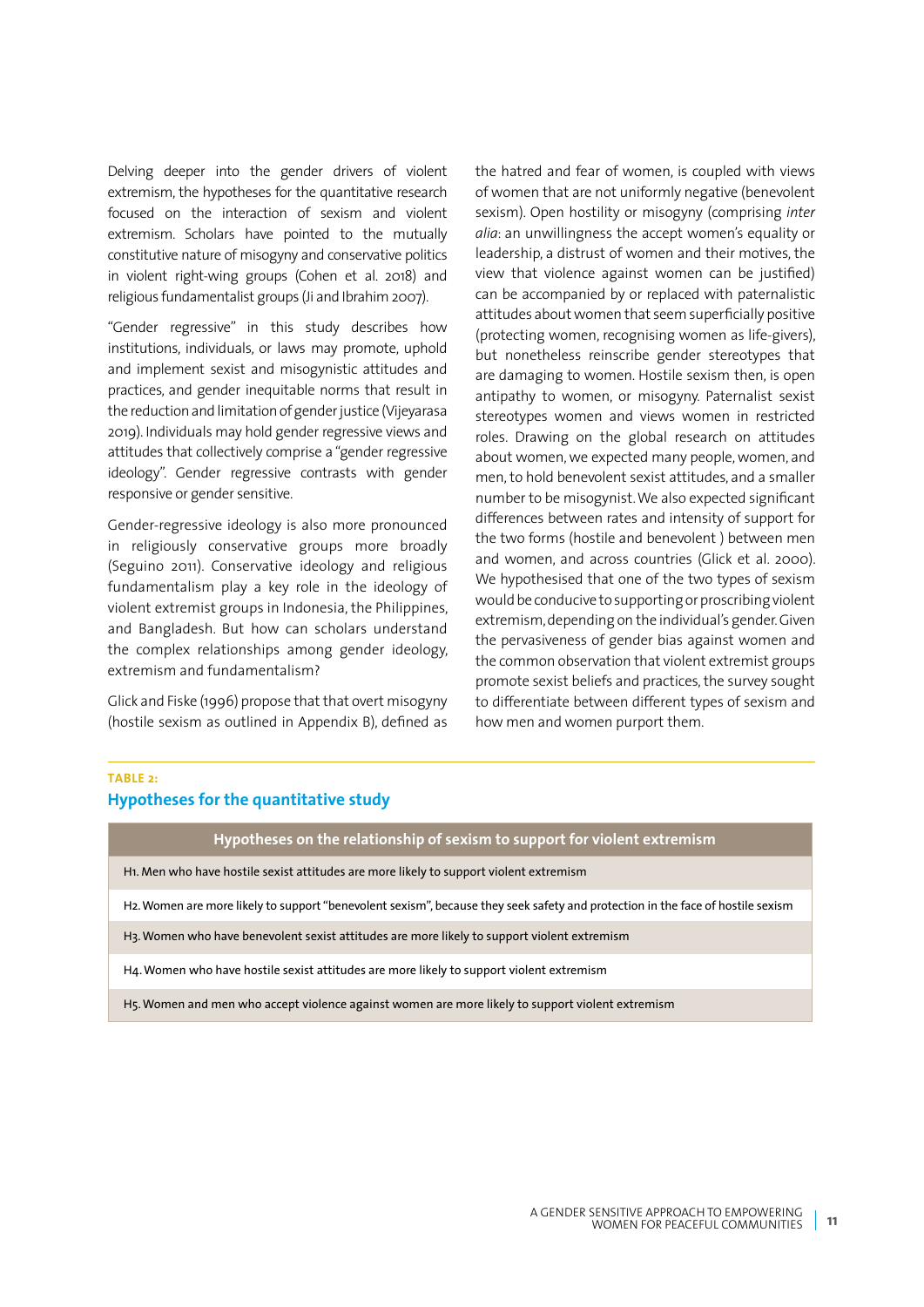# **1.1 SITES**

The research encompassed twelve sites across the three countries, taking in urban and rural sites, as well as sites with UN Women programming and sites without.

In the Philippines, qualitative research was conducted in four sites in the Southern part of the country: Basilan, Maguindanao, Zamboanga and Lanao del Sur. Basilan and Maguindanao are rural, whereas Zamboanga and Lanao del Sur are urban sites. Notably, the capital of Lanao del Sur is the city of Marawi where the five-month siege between Government forces and Islamic State occurred in 2017, which resulted in the death and injury of hundreds of people and the displacement of 1.1 million civilians (Brimelow 2017). Both Basilan and Maguindanao are rural sites with histories of extremist violence and state counter-insurgency. Basilan has seen high levels of activities by both the Abu Sayyaf Group and Islamic State (Jones 2018). Maguindanao was a stronghold of the Moro Islamic Liberation Front and is one area in which the Muslim minority population has experienced massacres and abuses (Tuminez 2008). All four sites are part of the Bangsamoro Autonomous Region of Muslim Mindanao (BARMM), thus references to 'the Philippines' or 'Filipino/a/s' in this paper should be understood only to represent this autonomous region and not the entirety of the country.

In Bangladesh, there were four qualitative research sites: Satkhira, Joypurhat, and two university sites; one independent university in Dhaka and one Islamic university in Kushtia. The focus on universities builds on the research in the previous project that suggested universities and education were areas of political action, recruitment, and resistance to violent extremism. Dhaka, as the capital, has been a site of extremist violence, political mobilisation

| <b>Country</b>    |                 |                 |                 |             |             |                   |                 |             |                 |                 |                  |  |  |
|-------------------|-----------------|-----------------|-----------------|-------------|-------------|-------------------|-----------------|-------------|-----------------|-----------------|------------------|--|--|
| <b>Bangladesh</b> |                 |                 |                 | Indonesia   |             |                   |                 | Philippines |                 |                 |                  |  |  |
| Satkhira          | Joypurhat       | Dhaka           | Kushtia         | Depok       | Klaten      | Cirebon           | Medan           | Basilan     | Magindanao      | Zamboanga       | Lanao<br>del Sur |  |  |
| Rural             | Rural           | Urban           | Urban           | Urban       | Rural       | Rural             | Urban           | Rural       | Rural           | Urban           | Urban            |  |  |
| UN<br>Women       | <b>UN Women</b> | Non-UN<br>Women | Non-UN<br>Women | UN<br>Women | UN<br>Women | $Non-UN$<br>Women | Non-UN<br>Women | UN<br>Women | <b>UN Women</b> | Non-UN<br>Women | Non-UN<br>Women  |  |  |

### **TABLE 3: Sites in three countries**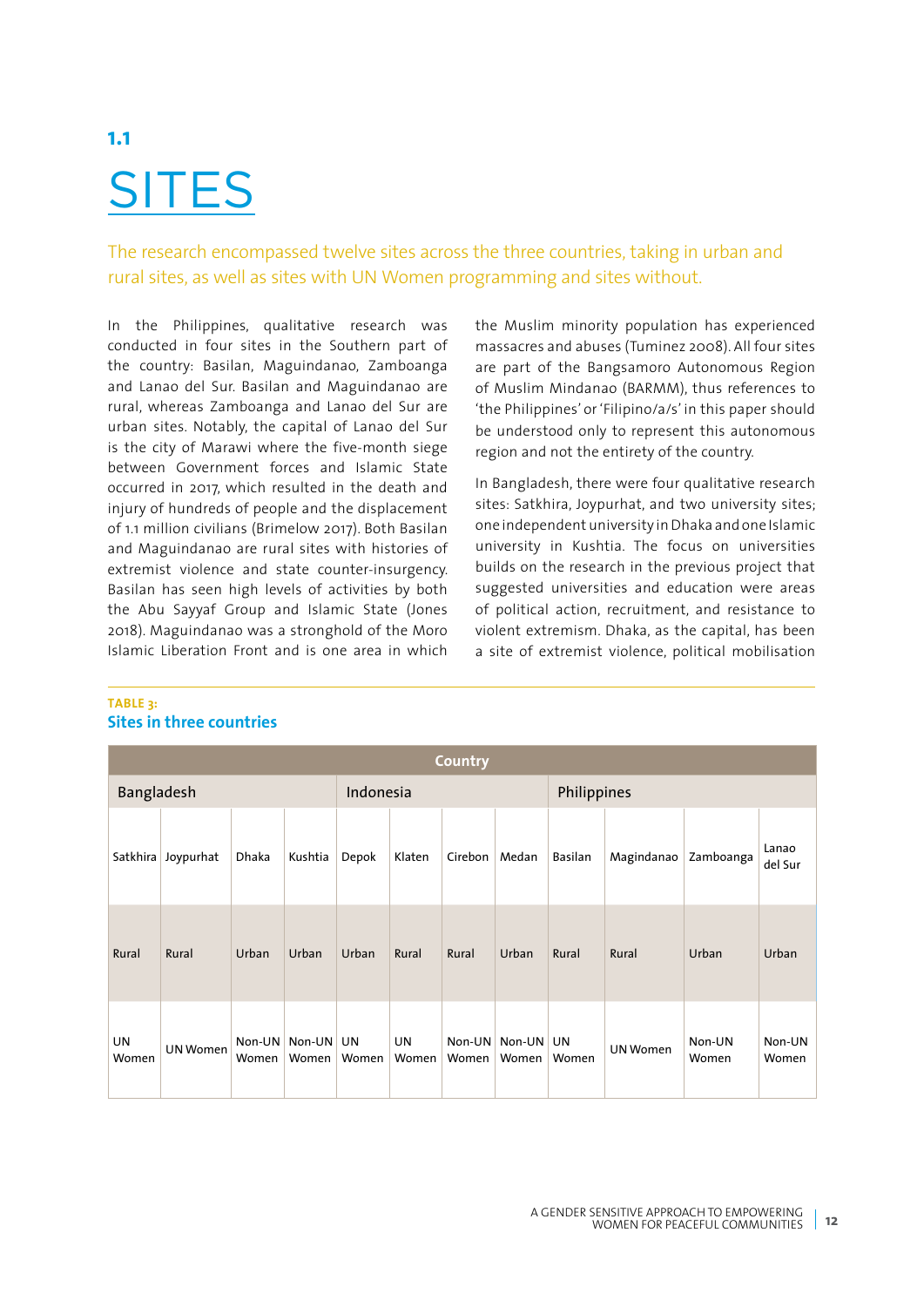and militarised counter terrorist violence by the state. Satkhira has a history of political movements against the East India Company, some of which were religious based. Satkhira has experienced lethal attacks by violent extremists, chiefly Jemaat-e-Islami Chhatra Shibir (the student wing of Jemaat-e-Islami), which have resulted in police crackdowns. Militarization and violence are apparent in Satkhira. Joypurhat, a majority Muslim area with a significant (around 10 per cent) Hindu minority, comprises agricultural communities on fertile land. JMJP (the Awakened Muslim Masses of Bangladesh) has been reported as active in Satkhira and Joypurhat (Ahsan and Banavar 2011).

In Indonesia, three of the qualitative research sites were in Java (Depok, Cirebon, Klaten) and one was in North Sumatra (Medan). Depok has a mixed history of intolerance, with many populist groups promoting the primacy of ethnic Betawi residents (Setara Institute 2015, Wilson 2016). The mayor of Depok is a member of the right-wing Islamist Prosperous Justice Party, (PKS), and there is a high level of extremist activity, as well as militarisation, in Depok (Machmudi 2006). In 2017, the government of Depok closed a mosque used by the Jamaah Ahmadiyah minority (Komnas Perempuan 2017). In 2018, around 50 suspected extremists were imprisoned

in Indonesian Special Forces headquarters in Depok, only to break out into violent rioting (IPAC 2018). Klaten, located in Central Java Province has a strong Muslim majority (Statistics Indonesia 2019). The mayor of Klaten is a religious woman from the political party Indonesian Democratic Party of Struggle. Local leadership also supports community cultural and religious activities, which have become key spaces where people of different religious and cultural backgrounds can interact. Yet, poverty and unemployment rates are high in Klaten, while education rates are low (Statistics Indonesia). Klaten has seen arrests of terrorist suspects by the special anti-terrorism squad and was a key site of the 1965 anti-communist killings (Detik.com 2019, Cribb 2000, 121). The district of Cirebon in Java has a strong Islamic culture, and a diversity of Islamic boarding schools. Previous research in Cirebon established the spread of Salafi and Wahabism in Islamic early childhood education and women's prayer groups (True and Eddyono 2017).2 Medan is the largest city on the island of Sumatra, with a multi-religious, multi-ethnic populations with extensive trade links with the region (Statistics Indonesia 2019). Medan was the site of religious extremist violence around the case of "Meliana", who was accused spuriously of religious hate speech in 2016 and imprisoned.3

<sup>2</sup> In 2018, police arrested a man affiliated with violent extremist group *Jamaah Ansharut Daulah for bombing a mosque in Cirebon in 2016 (tribunnews.com 2018).*

<sup>3</sup> Meliana, a Chinese Indonesian woman, was accused of religious hate speech and imprisoned due to an alleged statement to her neighbour that the local mosque loudspeaker in front of her house was too loud. The public responded by burning five Buddhist Temples, vihara, in Tanjung Balai (BBC 2016).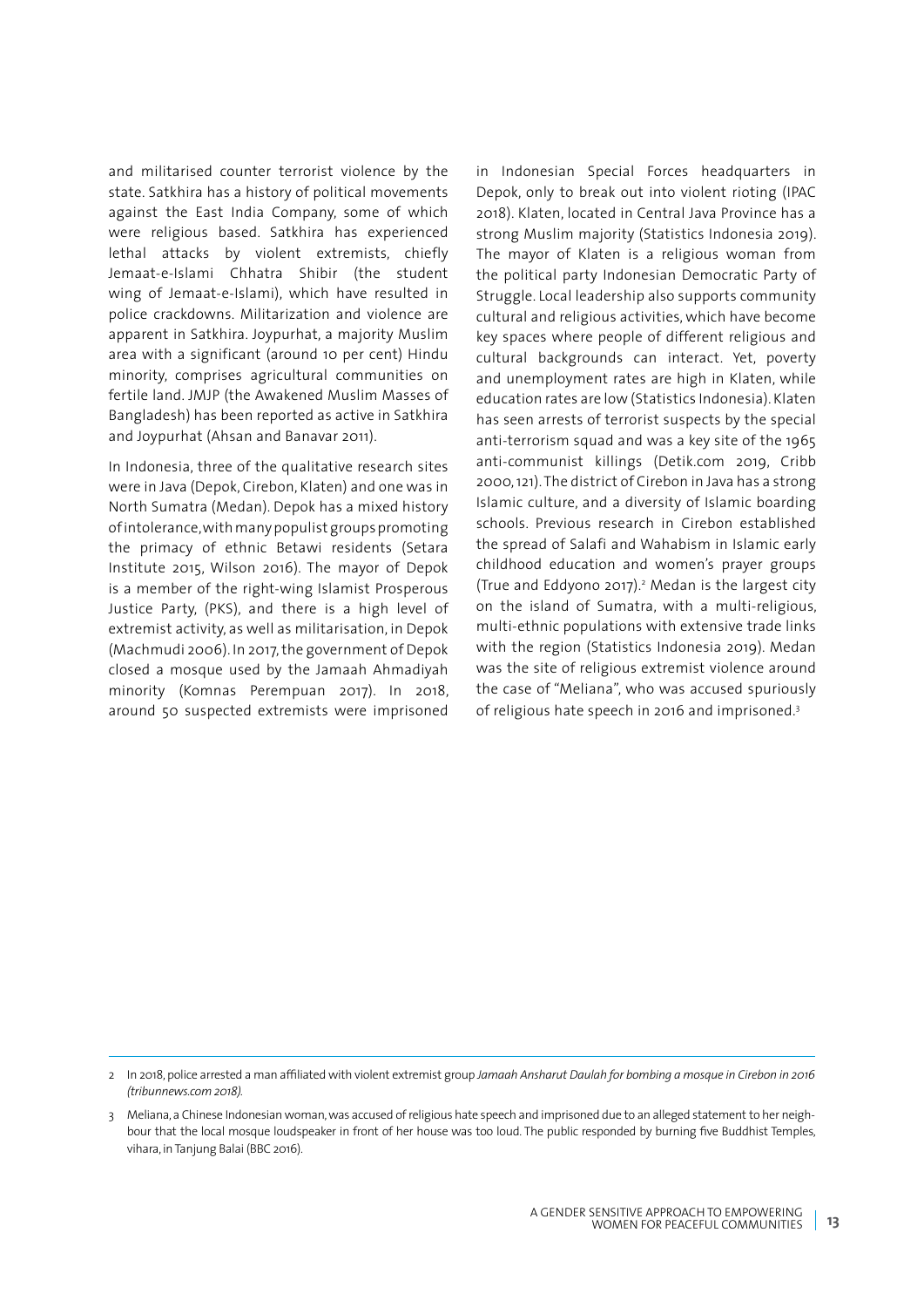# **1.2** FIELD RESEARCH PARTICIPANTS

Qualitative field research across all sites in the three country cases involved 94 FGDs, 32 key informant interviews and 22 community observations. FGDs involved groups of only women, only men and mixed groups. Participants were selected to obtain a broad sweep society, with many ordinary citizens, as well as civil society members, women's group members, activists, LGBTIQ participants, students. People with direct experiences of violent extremism were interviewed, as well as a few members of extremist groups. Religious minorities and members of ultra-religious and moderate discussion groups also participated.

Key informant interviews in Indonesia included interlocutors from religious conservative and moderate groups, academics, and staff at Wahid Foundation. In the Philippines, selection of key informants was based on their knowledge and experience of violence, violent extremism and related gender issues and included religious and women's rights experts, as well as staff from The Moropreneur. In Bangladesh key informant interviews were held with eight participants, including women's rights experts and staff from the NGO BRAC. Interviews with 5 women's rights activists also provided context for issues relation to gender and intolerance.

### **TABLE 4:**

|                                  | <b>Country</b> |                |         |                 |                         |                |                |                |                         |                |                         |                |              |  |
|----------------------------------|----------------|----------------|---------|-----------------|-------------------------|----------------|----------------|----------------|-------------------------|----------------|-------------------------|----------------|--------------|--|
|                                  |                | Bangladesh     |         |                 |                         | Indonesia      |                |                | Philippines             |                |                         |                | <b>Total</b> |  |
| <b>Field Data FGDs</b>           | Satkhira       | Joypurhat      | Dhaka   | Kushtia         | Depok                   | Klaten         | Cirebon        | Medan          | Basilan                 | Maguindanao    | Zamboanga               | Lanao del Sur  | 12 Sites     |  |
| <b>FGD Women</b>                 | $\overline{4}$ | 5              | 6       | 6               | $\overline{3}$          | $\overline{5}$ | $\overline{3}$ | $\overline{3}$ | $\overline{3}$          | $\overline{2}$ | $\overline{2}$          | $\overline{2}$ | 44           |  |
| FGD Men                          | 5              | $\overline{4}$ | 4       | $\overline{4}$  | $\overline{\mathbf{2}}$ | $\mathbf{1}$   | $\mathbf{1}$   | $\overline{3}$ | $\overline{\mathbf{c}}$ | $\mathbf{1}$   | $\overline{\mathbf{c}}$ | $\overline{2}$ | 31           |  |
| <b>FGD Mixed</b>                 | $\mathbf{1}$   | $\mathbf{1}$   | $\circ$ | $\circ$         | $\circ$                 | $\circ$        | $\mathbf{1}$   | $\mathbf{1}$   | $\overline{2}$          | 5              | $\overline{4}$          | $\overline{4}$ | 19           |  |
| <b>Total Number</b><br>of Groups | 10             | 10             | 10      | 10 <sub>o</sub> | 5                       | 6              | 5              | $\overline{7}$ | 7                       | 8              | 8                       | 8              | 94           |  |

### **Number of Focus Group Discussions**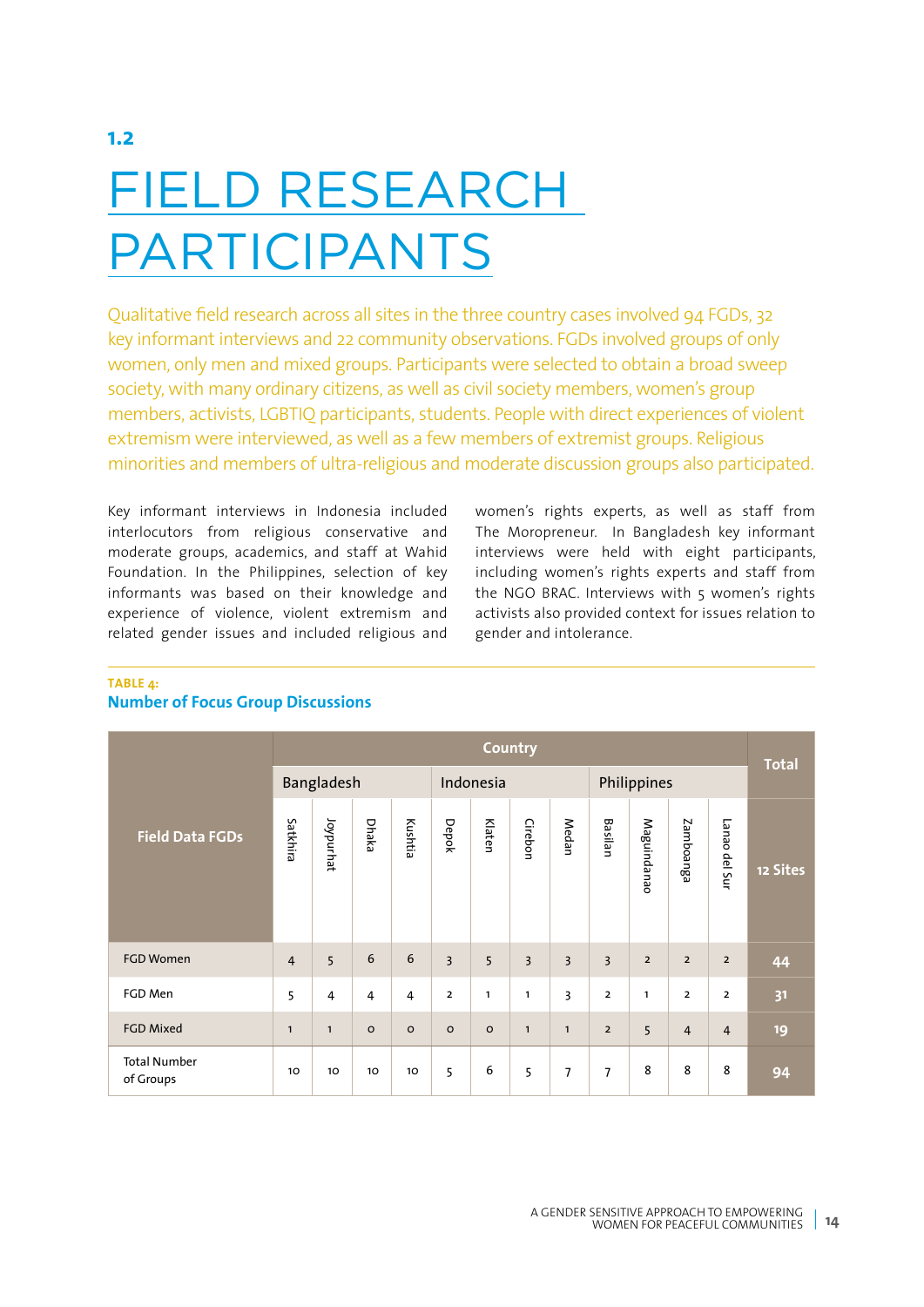### **TABLE 5: Number of Key Interviews and Observations**

|                                                                                               | <b>Country</b> |                  |                |          |                |                |                |         |                         |              |                |                | <b>Total</b>   |  |
|-----------------------------------------------------------------------------------------------|----------------|------------------|----------------|----------|----------------|----------------|----------------|---------|-------------------------|--------------|----------------|----------------|----------------|--|
|                                                                                               |                | Bangladesh       |                |          | Indonesia      |                |                |         | Philippines             |              |                |                |                |  |
| <b>Field Data Key Informant</b><br><b>Interviews &amp; Participant</b><br><b>Observations</b> | Satkhira       | <b>Joypurhat</b> | Dhaka          | Kushtia  | Depok          | Klaten         | Cirebon        | Medan   | Basilan                 | Maguindanac  | Zamboanga      | Lanao del Sur  | 12 Sites       |  |
| <b>KII Women</b>                                                                              | 6              | $\circ$          | 5              | $\circ$  | $\overline{3}$ | $\overline{2}$ | $\overline{3}$ | $\circ$ | $\overline{3}$          | $\circ$      | $\mathbf{1}$   | $\overline{2}$ | 25             |  |
| KII Men                                                                                       | $\overline{2}$ | $\circ$          | $\circ$        | $\circ$  | 1              | $\mathbf{1}$   | 1              | $\circ$ | $\circ$                 | $\mathbf{1}$ | $\mathbf{1}$   | $\Omega$       | $\overline{7}$ |  |
| <b>Total Number</b><br>of Participants                                                        | $\mathbf{8}$   | $\Omega$         | 5              | $\circ$  | $\overline{4}$ | $\overline{3}$ | $\overline{4}$ | $\circ$ | $\overline{\mathbf{3}}$ | $\mathbf{1}$ | $\overline{2}$ | $\overline{2}$ | 32             |  |
| Participant Observations<br>of community meetings<br>& programmes                             | 5              | 6                | $\overline{2}$ | $\Omega$ | $\overline{2}$ | $\overline{2}$ | o              | $\circ$ | 8                       | $\Omega$     | $\Omega$       | $\Omega$       | 25             |  |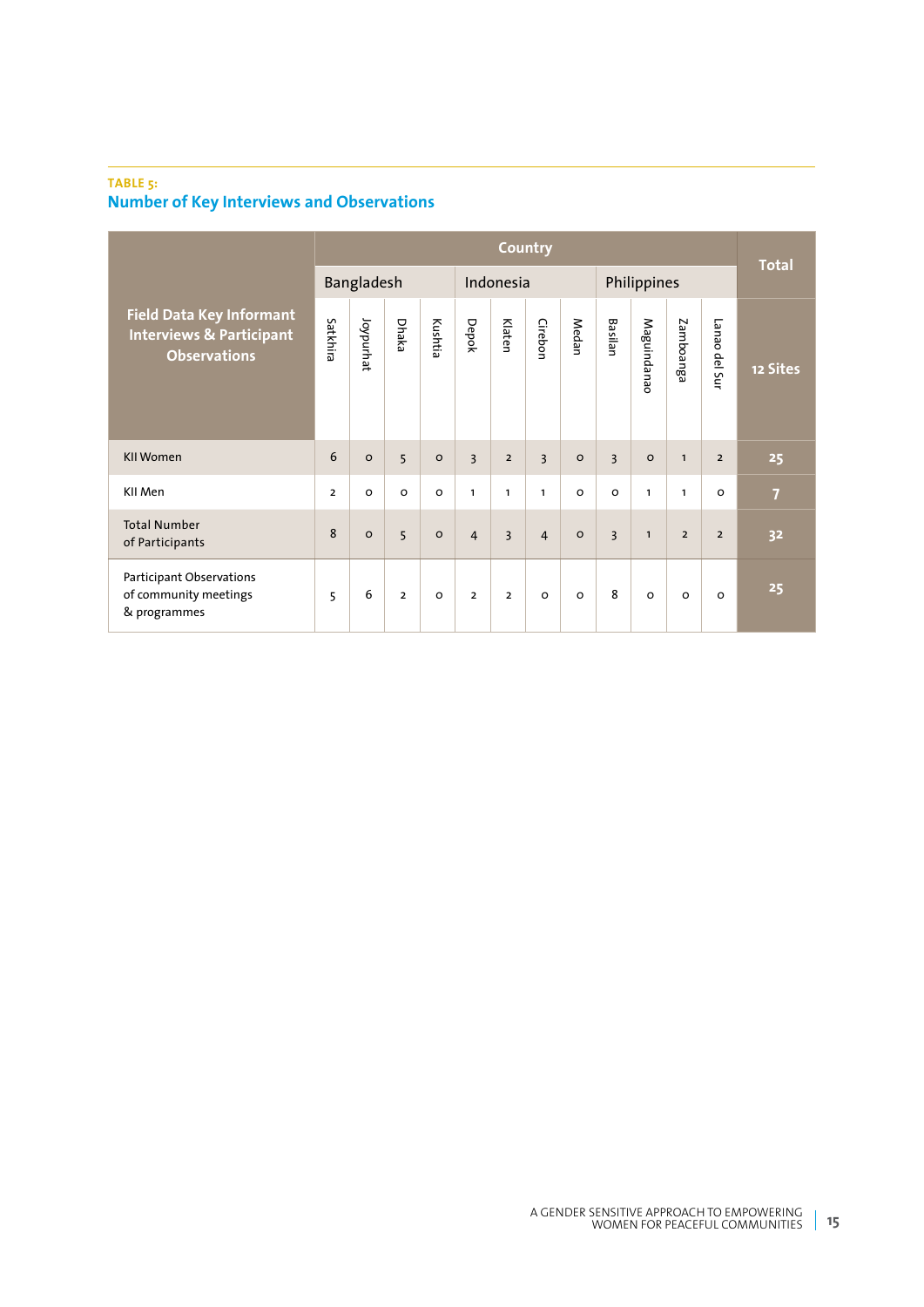## **1.3** RESEARCH PROCESS

Two semi-structured question protocols were developed for the qualitative research. The overarching themes of the research were devised during an inception workshop held in Indonesia. The same methodological guidelines were applied for all three country cases based on the semi-structured questionnaires for FGDs and for key informant interviews that were to be used as a menu of questions to address gender and violent extremism.

Qualitative fieldwork was conducted, transcribed, translated, and collated by research country teams. This data was then filed, sorted, coded and analysed using NVivo qualitative research software. Analysis was carried out to address the research questions. The data was coded according to seven overarching themes which fieldwork had explored:

### **TABLE 6: Table 6: Themes coded in Nvivo**

| <b>Major Theme</b>                                                    | <b>Sub-themes, questions</b>                                                                                            |
|-----------------------------------------------------------------------|-------------------------------------------------------------------------------------------------------------------------|
| Women's empow-<br>erment                                              | Varieties of violence, household deci-<br>sion making, political and religious<br>leadership, veiling, women's mobility |
| Mothers and<br>fathers                                                | Gender roles; gender division of<br>labour, connections with violent<br>extremism especially kinship                    |
| <b>Gender identities</b><br>and links with vio-<br>lent extremism     | Ideal men and women, soldiering<br>identities, women's roles in violent<br>extremism, gender and recruitment            |
| Gendered recruit-<br>ment messaging                                   | Social media use, violence and in-<br>tolerance in media landscapes, links<br>with violent extremism                    |
| Marriage                                                              | Marriage payments, ideal marriage,<br>child marriage                                                                    |
| Youth                                                                 | Schools, madrassa, education as<br>preventing violent extremism,<br>young people and impressionability                  |
| Continuum of<br>intolerance, vio-<br>lence, and violent<br>extremism. | Definitions, ideology, what links<br>between extremism and violent<br>extremism, religions,                             |

Following the Validation Workshop in each country with relevant stakeholders and research participants, a Research and Analysis Workshop was convened in Australia in February 2019 with lead researchers from each of the three countries to validate the research as well as identify and compare the findings across the three countries and research sites within them. All participating researchers affirmed the findings of the analysis and endorsed the preliminary country reports. However, the research does not suggest that there is an exclusive connection between Islamic religion and violent extremism, rather the research focused on Muslim-majority areas and recognises that violent extremism has different sources and characteristics. All participants greatly value the opportunity to contribute to novel research on gender and preventing violent extremism and hoped that this research will inform policy and practices and lead to future initiatives on gender and preventing violent extremism.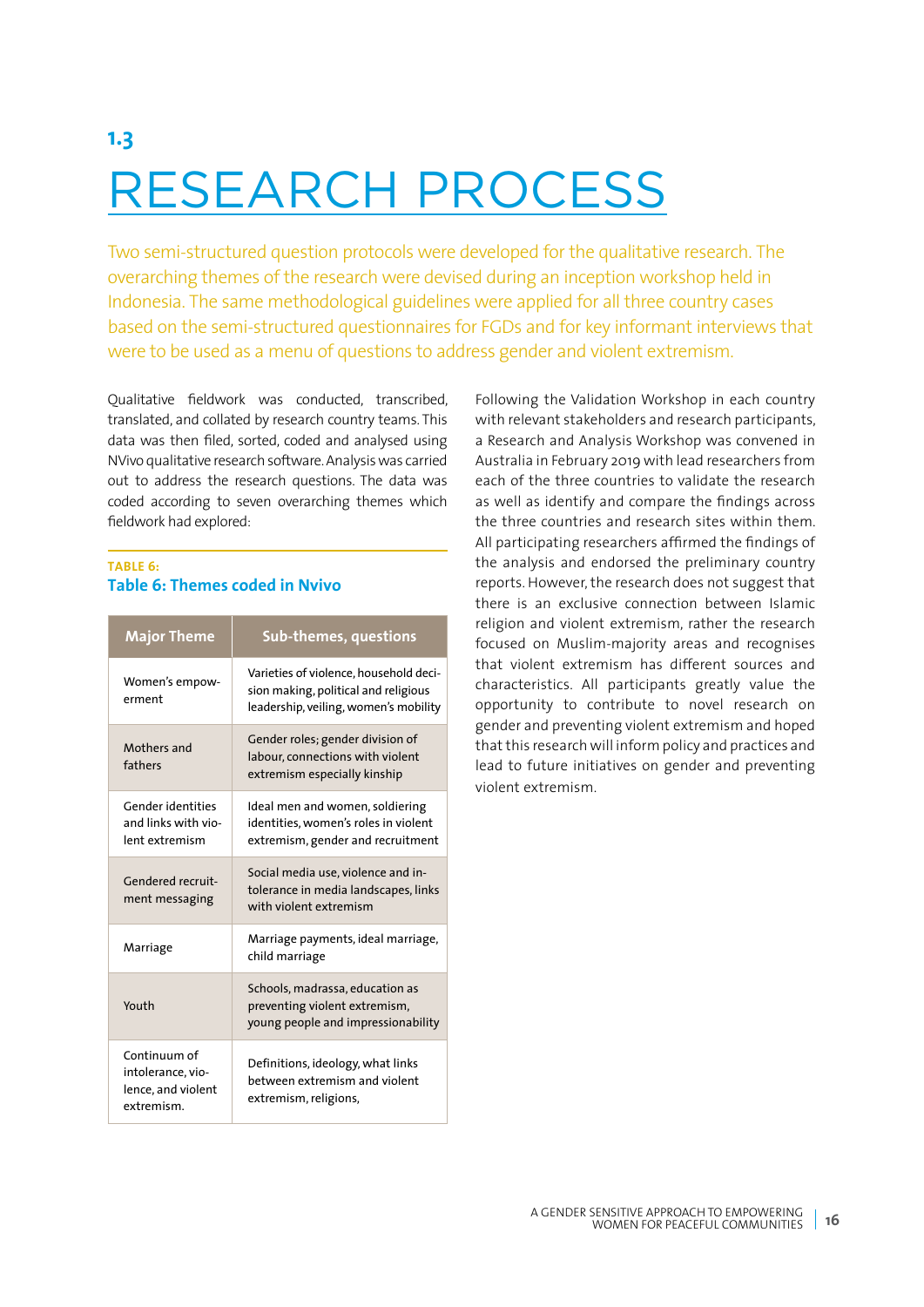# **1.4** SURVEY RESEARCH

The overall research questions investigated how gender ideologies and roles are used by violent extremist groups to radicalise and recruit men and women in Bangladesh, Indonesia and the Philippines. The quantitative survey aimed to examine the extent to which societal gender identities and relations are drivers of violent extremism across the three countries, and how these differed for men and women.

To that end, researchers conducted a survey of 3,052 people (1479 women and 1527 men) with ages ranging from 18-25, 25-35, 35-45 and >45 across the Philippines, Bangladesh and Indonesia.

### **TABLE 7: Quantitative Survey Respondents**

|                                               | <b>Country and Gender (by male, female or other identity)</b> |                    |                             |                     |                             |                           |                            |                              |                    |                             |                            |                      |
|-----------------------------------------------|---------------------------------------------------------------|--------------------|-----------------------------|---------------------|-----------------------------|---------------------------|----------------------------|------------------------------|--------------------|-----------------------------|----------------------------|----------------------|
| Age                                           | Bangladesh                                                    |                    |                             |                     | Indonesia                   |                           |                            |                              | Philippines        |                             |                            |                      |
|                                               | Male                                                          | Female             | Other                       | Total               | Male                        | Female                    | Other                      | Total                        | Male               | Female                      | Other                      | Total                |
| $18 - 25$<br>col%<br>%row                     | 200<br>40%<br>48%                                             | 206<br>44%<br>50%  | 8<br>73%<br>2%              | 414<br>42%<br>100%  | 181<br>35%<br>49%           | 187<br>37%<br>51%         | $\mathbf{1}$<br>100%       | 369<br>36%<br>100%           | 186<br>37%<br>50%  | 185<br>36%<br>50%           |                            | 371<br>36%<br>100%   |
| $25 - 35$<br>col%<br>%row                     | 224<br>44%<br>52%                                             | 206<br>44%<br>48%  | $\mathbf{1}$<br><b>9%</b>   | 431<br>44%<br>100%  | 195<br>38%<br>50%           | 196<br>39%<br>50%         |                            | 391<br>39%<br>100%           | 191<br>38%<br>47%  | 215<br>42<br>53             |                            | 406<br>40%<br>100%   |
| $35 - 45$<br>col%<br>%row                     | 52<br>10%<br>58%                                              | 38<br>8%<br>42%    |                             | 90<br>9%<br>100%    | 95<br>19%<br>51%            | 91<br>18%<br>49%          |                            | 186<br>18%<br>100%           | 89<br>18%<br>52%   | 82<br>16%<br>48%            |                            | 171<br>17%<br>100%   |
| More<br>than 45<br>col%<br>%row               | 24<br>5%<br>55%                                               | 18<br>4%<br>41%    | $\overline{2}$<br>18%<br>5% | 44<br>4%<br>100%    | 39<br>8%<br>60%             | 26<br>5%<br>40%           |                            | 65<br>6%<br>100%             | 37<br>7%<br>60%    | 24<br>5%<br>39%             | $\mathbf{1}$<br>100%<br>2% | 62<br>6%<br>100%     |
| <b>No</b><br>Informa-<br>tion<br>col%<br>%row | 6<br>1%<br>100%                                               |                    |                             | 6<br>1%<br>100%     | $\overline{3}$<br>1%<br>75% | $\mathbf{1}$<br>O%<br>25% |                            | $\overline{4}$<br>о%<br>100% | 5<br>1%<br>56%     | $\overline{4}$<br>1%<br>44% |                            | 9<br>1%<br>100%      |
| Total<br>col%<br>%row                         | 506<br>100%<br>51%                                            | 468<br>100%<br>48% | 11<br>100%<br>1%            | 985<br>100%<br>100% | 513<br>100%<br>51%          | 501<br>100%<br>49%        | $\mathbf{1}$<br>100%<br>о% | 1015<br>100%<br>100%         | 508<br>100%<br>50% | 510<br>100%<br>50%          | $\mathbf{1}$<br>100%<br>о% | 1019<br>100%<br>100% |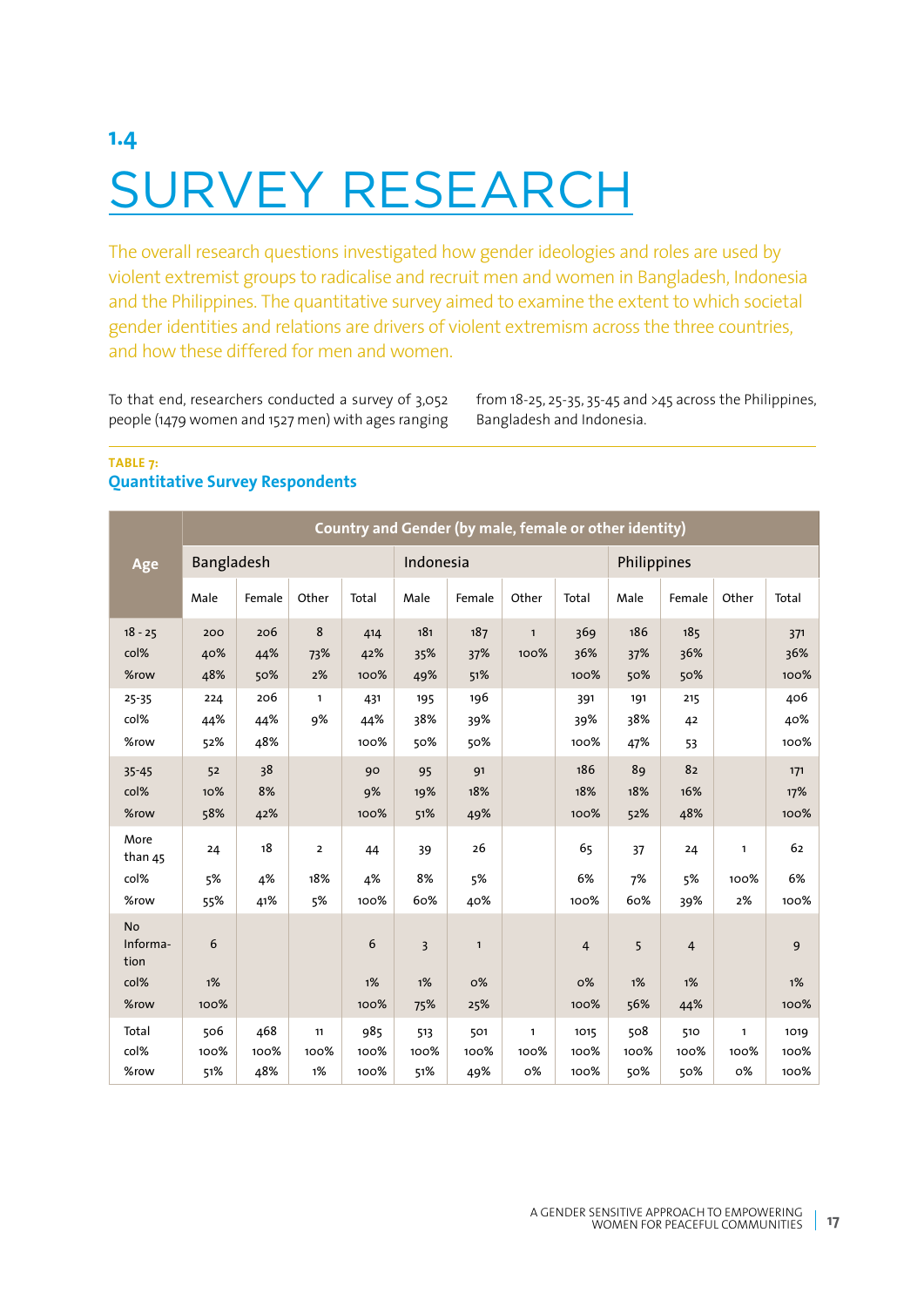The survey questions examined social media use, religiosity and sought to measure self-reported levels of masculinity.4 Masculinity, sexism, and violence against women were considered part of the construction of gender identities, and therefore used as variables in the survey.

The items on masculinity measure were devised using a sex role inventory (Choi, Fuqua, and Newman 2009). The sexism scale was after Glick and Fiske (1996), which allowed researchers to examine the multidimensional nature of sexism.5 The hostile end of the sexism scale was also amplified using items from a misogyny measure (Piggot 2004). The sexism scale has been extensively tested across cultures and countries (Glick et al. 2000). The attitudes to violence against women scale was devised using Flood (2008) and items selected from the Violence Against Women Community Attitudes Survey (Taylor and Mouzos 2006). <sup>6</sup> The gendered identities and violent extremism items were devised based on research conducted in the related research project (True et al. 2019).

The quantitative research survey was carried out in October and November 2018. Survey responses were on a five-point scale:

|   | <b>Strongly Disagree</b> |
|---|--------------------------|
| 2 | <b>Disagree</b>          |
| २ | <b>Neutral</b>           |
| 4 | Agree                    |
|   | <b>Strongly Agree</b>    |

In the analysis, frequencies describe a population's attitudes towards perceptions of and/or support of violent extremist views, as well as support for sexism and violence against women. To strengthen the scale "supporting violence against women", researchers went over the results using a reliability factor analysis and split the questions between those attitudes supportive of physical and sexual violence against women, and those attitudes supportive of practices that harm women and girls (female genital mutilation (FGM), child marriage, bride-price, and socalled honour-based violence).

The study then used the Pearson correlation coefficient ('r') to show the strength and direction of the association between the variables (Gujarati 2009, 23). The magnitude of the Pearson correlation coefficient determines the strength of the correlation. Correlations between masculinity, education, religiosity, age, gender, sexism, benevolent sexism, support for violent extremism and support for violence against women were tested.

Bivariate regressions examined the relationship between each variable (hostile and benevolent sexism, preference for male leadership, education, religiosity, gender, support for violence against women, support for practices harming women and girls, age, and degree of masculinity) and the support for violent extremism. The analysis was strengthened and explored using ordered logit regression modelling of all variables (Williams 2016).7

<sup>4</sup> The form of masculinity measured in the scale is "hegemonic". There are multiple potential constructions of masculinity.

<sup>5</sup> Hostile sexism scale comprised 8 items and the paternalist (benevolent) sexism scale comprised 8 items (See Appendix B: Survey Scales) 6 The Supporting Violence Against Women scale comprised seven items

<sup>7</sup> The model chi-square is 1203.52 with 25 degrees of freedom. This is highly significant; the independent variables in the model has a significant effect on the support for violent extremism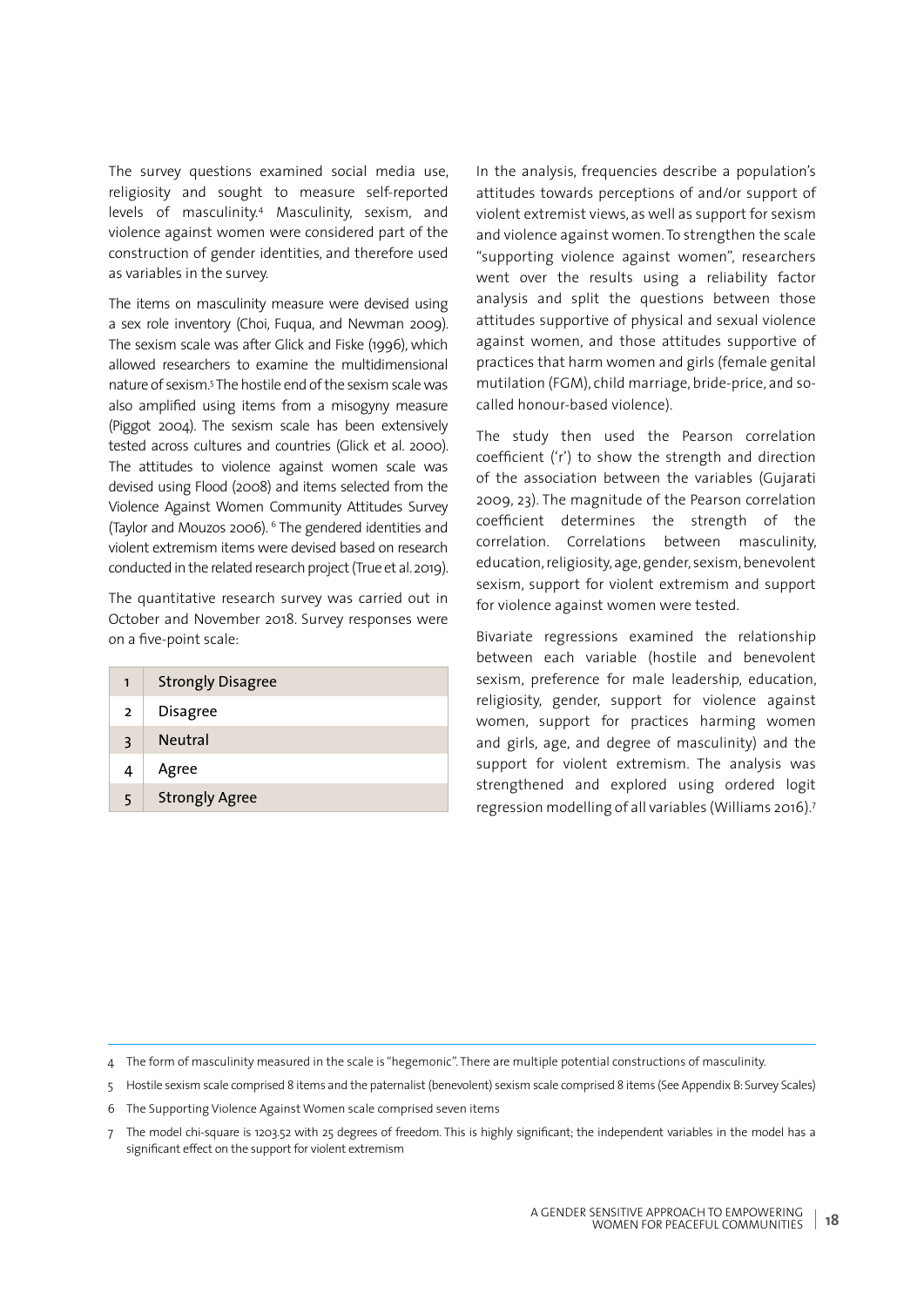# **1.5** ONLINE CONTENT ANALYSIS: INDONESIA

A content analysis of Indonesian extremist websites was conducted. Quantitative and qualitative text analysis was used to examine websites ("sources") of extremist and violent extremist groups. Several resource and data constraints meant that this work could only be carried out for Indonesian websites.

Quantitative text analysis was used to establish major themes, common associations and associational concepts, an appropriate method with which to examine propaganda materials, such as those produced by extremist websites (Riff, Lacy, and Fico 2014). Text analysis does not measure causality in the real world, however, media is assumed to have effects on the consumer, making analysis of content important (Krippendorff 2004).

The websites were sampled purposively from work discussing violent extremist, extremist, and fundamentalist groups in Indonesia (Wilson 2006, Wilson 2016, Rahman Alamsyah and Hadiz 2017, Hadiz 2013, IPAC 2015, 2018). Due to the increasing control and blocking of such content, many websites are no longer accessible, but several were still online (IPAC 2018). Websites were mined using the R software environment. To mine websites, researchers used the *rvest* and *rcrawler* packages to extract textual data such as title and content of webpages and tweets, as well as hyperlinks to external websites and social media accounts. The textual data was cleaned and analysed in R using the *tm* package.

The online sources examined have links to extremist or violent extremist groups in real life. Muslimdaily.net and Arrahman.com were started in 2005-7 as websites with a missionary purpose or proselytizing (*"dakwah"*) and socialising support for jihad (*"tahrid"*) across Indonesian society. Arrahman.com was set up in 2005 by a man with family connections with Jemaah Islamiyah, an Indonesian violent extremist group, and involved with its above ground branch, Majelis Mujahadeen Indonesia. The son of Abu Bakar Bashir, a Jemaah Islamiyah leader,

started Muslimdaily.com. These are professionally run sites, producing and publishing books, magazines and videos with salaried staff, and widely read by the radical community (IPAC 2015, 9). Kdi.wordpress.com (KDI stands for Kabar Dunia Islam, or Islamic World News) is a media wing of Islamic State in Indonesia, for a time run by a woman administrator, Siti Khadijah (IPAC 2015). Its published content included material in support of jailed Indonesian extremist preacher, Aman Abdurrahman. Voa-Islam.com and Panjimas.com are tabloid news websites. They are associated with the Arrahman and Muslimdaily sites (Jurnal Islam.com 2018)<sup>8</sup>, and both are providers of local jihadi news and were banned by the Indonesian authorities (IPAC 2015). In 2016, the Indonesian police arrested Panjimas journalist, Ranu Muda. Ranu was jailed for five months for participating and promoting vandalism and assault by the Islamist militia, Laskar Umat Islam Surakata, (the Surakarta Islamic Army), in which nine people, including three young women were injured (Detik.com 2016; Coconuts.co 2016)9 . Voa-Islam is a local jihadi extremist site, for example regularly promoting activities by the Dewan Sharia Kota Surakarta (the Sharia Council of the City of Surakata), which is in turn linked to the Laskar Umat Islam Surakata (Mudhoffir 2017, 507).

Both Voa-Islam and Panjimas websites had a section of their website for a "muslimah" (Muslim women) audience. These women-specific sections were mined for the study. In addition, a random sample of webpages from Arrahman.com and Muslimdaily.net was mined in order to compare "general-audience content" with "women-specific content".

<sup>8</sup> "Still Blocked, 12 Managers of Islamic Media Sites Urge Kemkominfo to Normalize in 24 Hours"

<sup>9</sup> "Considered to have joined "Sweeping" Solo [in order to spread] Propaganda, Panjimas Tabloid Journalists Arrested".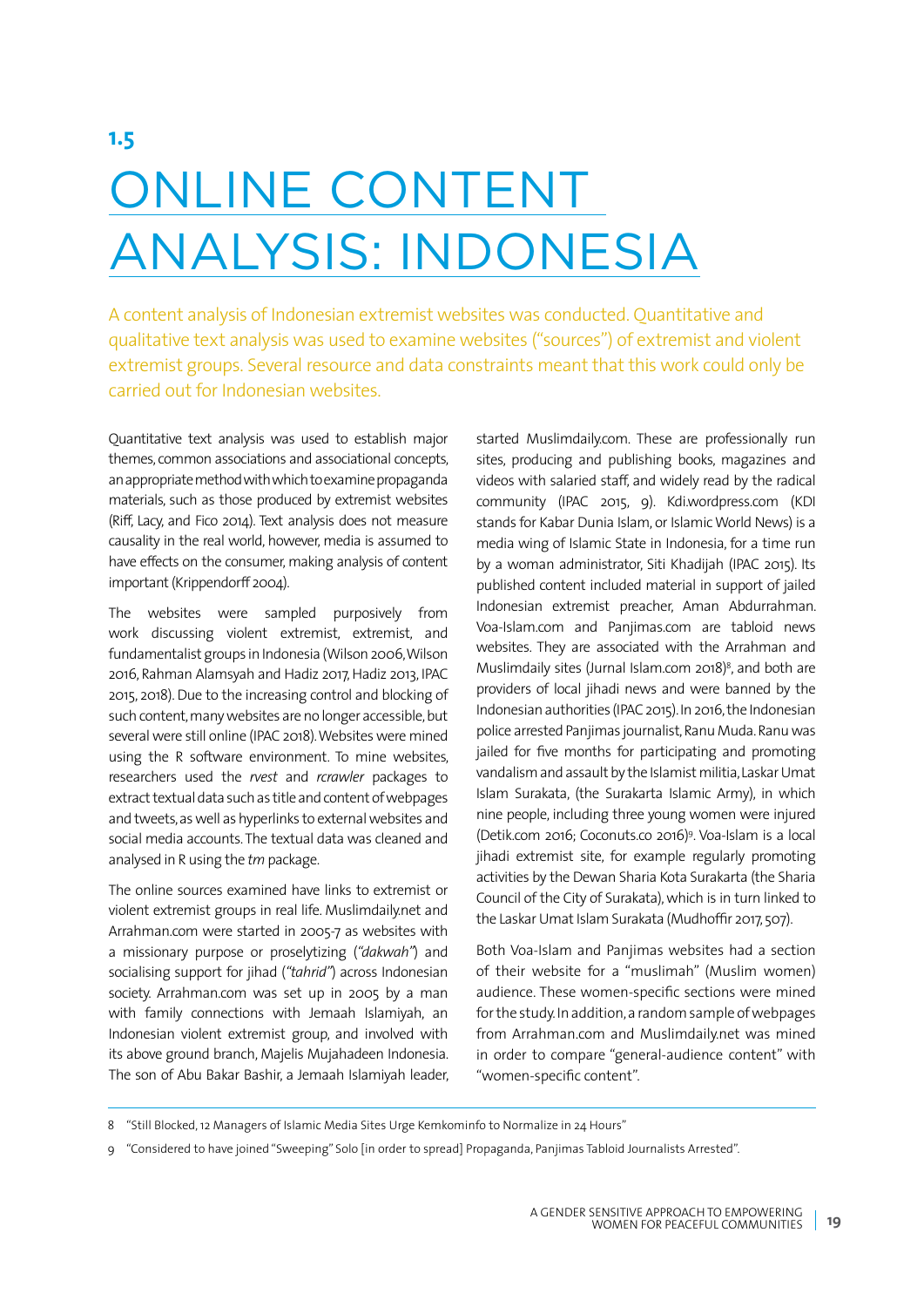### **TABLE 8: List of Online Sources**

| <b>Source</b> | <b>URL</b>                                  | <b>Type</b> | Audience | No of<br>pages |
|---------------|---------------------------------------------|-------------|----------|----------------|
| Arrahman      | https://www.Arrahman.com                    | Website     | General  | 598            |
| kdi.wordpress | https://kdiweb.wordpress.com/               | Website     | General  | 410            |
| Muslimdaily   | http://www.Muslimdaily.net/                 | Website     | General  | 1000           |
| Panjimas      | https://www.Panjimas.com/category/muslimah/ | Website     | Women    | 293            |
| Voalslam      | http://www.voa-islam.com/rubrik/muslimah    | Website     | Women    | 952            |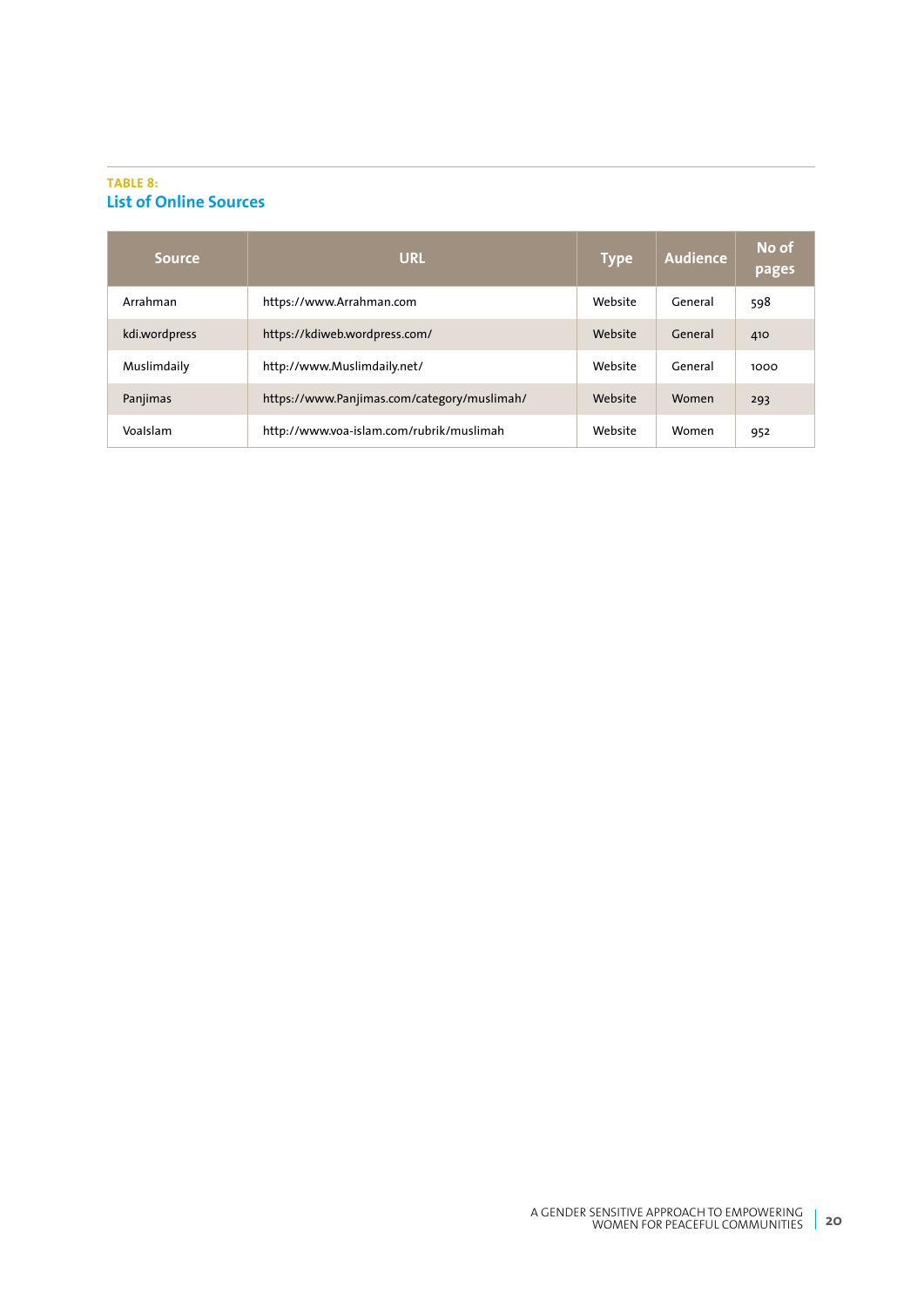# COUNTRY-<br>
COMPARATIVE<br>
ANALYSIS: PHILIPPINES,<br>
<u>BANGLADESH</u><br>
AND INDONESIA COUNTRY-**COMPARATIVE** ANALYSIS: PHILIPPINES, BANGLADESH AND INDONESIA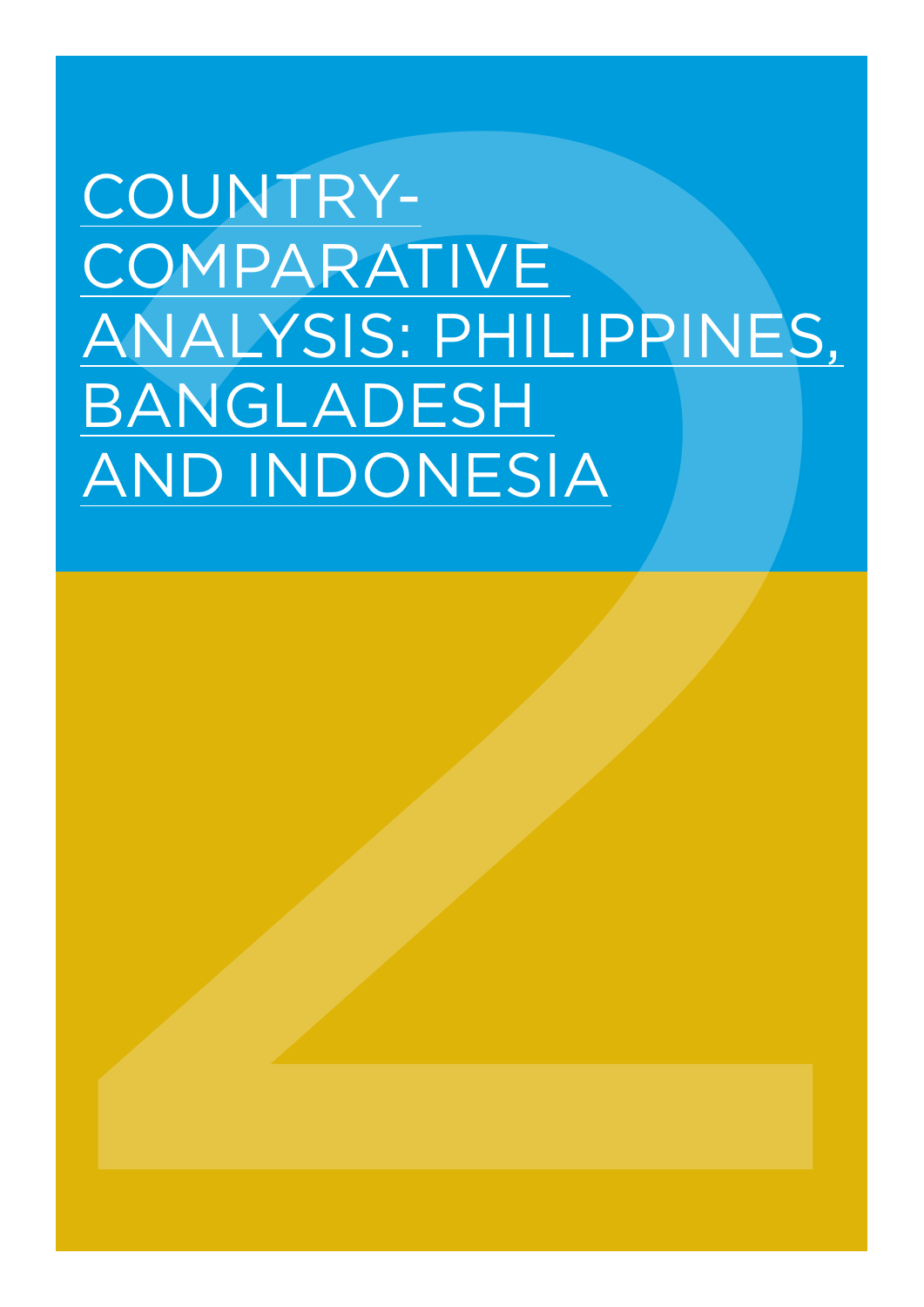Across all three countries in Asia, there were distinct similarities but also notable differences. The level of support for violent extremism in the Philippines is considerably higher than in Indonesia (men 16 per cent and women 16 per cent), and comparable with Bangladesh (27 per cent men and 23 per cent women), a finding that likely reflects the greater levels of extremist violence in both the Philippines and Bangladesh. Philippines is 10th highest on the Global Terrorism Index, Bangladesh ranked 25th and Indonesia is ranked 42nd (Institute for Economics and Peace 2018).

Economic drivers of violent extremism were present across all the cases. In the Philippines in particular, while many research participants agreed that violent extremist groups play on people's weaknesses, most agreed that extremists came from many different socio-economic backgrounds. There was a tension between the idea that violent extremist groups recruited those with limited education or knowledge, but a recognition that some of those engaged in violent extremist groups were also educated. Poverty and financial incentives were drivers, yet there was widespread recognition that many of those involved were middle class. Poverty, and the grievance it can cause as well as the opportunity it creates for exploitation, is clearly a driving factor behind recruitment to violent extremist groups. Indeed, this research has demonstrated that across the three Asian countries,

there is a complexity of causes of and responses to violent extremism. Until now, what has received little attention are the gender dimensions of violent extremism and preventing violent extremism.

Variations in the traditional gender roles assigned to women, with space for negotiation of power, at least within the home, increasingly recognised in Philippines and Indonesia, in contrast to Bangladesh, are crucial in understanding the politics of supporting and preventing violent extremism. Shifting gender norms in the Philippines and Indonesia create opportunities both for women (and men) and preventing violent extremism. However, shifting gender norms have also been blamed across all three sites for rising violent extremism; in the Philippines, for instance, women entering the job market

**TABLE 9:** 

**Q46. If groups are fighting for their religious ideals and way of life, they are justified in using violence, even if it breaks the law and injures civilians**

|                      |            | <b>Country</b> |       |           |      |        |       |             |      |        |       |       |  |
|----------------------|------------|----------------|-------|-----------|------|--------|-------|-------------|------|--------|-------|-------|--|
| <b>Q46</b>           | Bangladesh |                |       | Indonesia |      |        |       | Philippines |      |        |       |       |  |
|                      | Male       | Female         | Other | Total     | Male | Female | Other | Total       | Male | Female | Other | Total |  |
| Strongly<br>disagree | 43%        | 41%            | 20%   | 42%       | 57%  | 62%    |       | 59%         | 39%  | 44%    |       | 41%   |  |
| $\overline{2}$       | 14%        | 17%            |       | 15%       | 12%  | 10%    |       | 11%         | 9%   | 14%    |       | 11%   |  |
| $\overline{3}$       | 17%        | 18%            | 20%   | 17%       | 15%  | 12%    | 100%  | 14%         | 23%  | 23%    | 100%  | 23%   |  |
| 4                    | 13%        | 9%             | 10%   | 11%       | 9%   | 9%     |       | 9%          | 18%  | 12%    |       | 15%   |  |
| Strongly<br>agree    | 14%        | 14%            | 50%   | 14%       | 6%   | 7%     |       | 7%          | 11%  | 7%     |       | 9%    |  |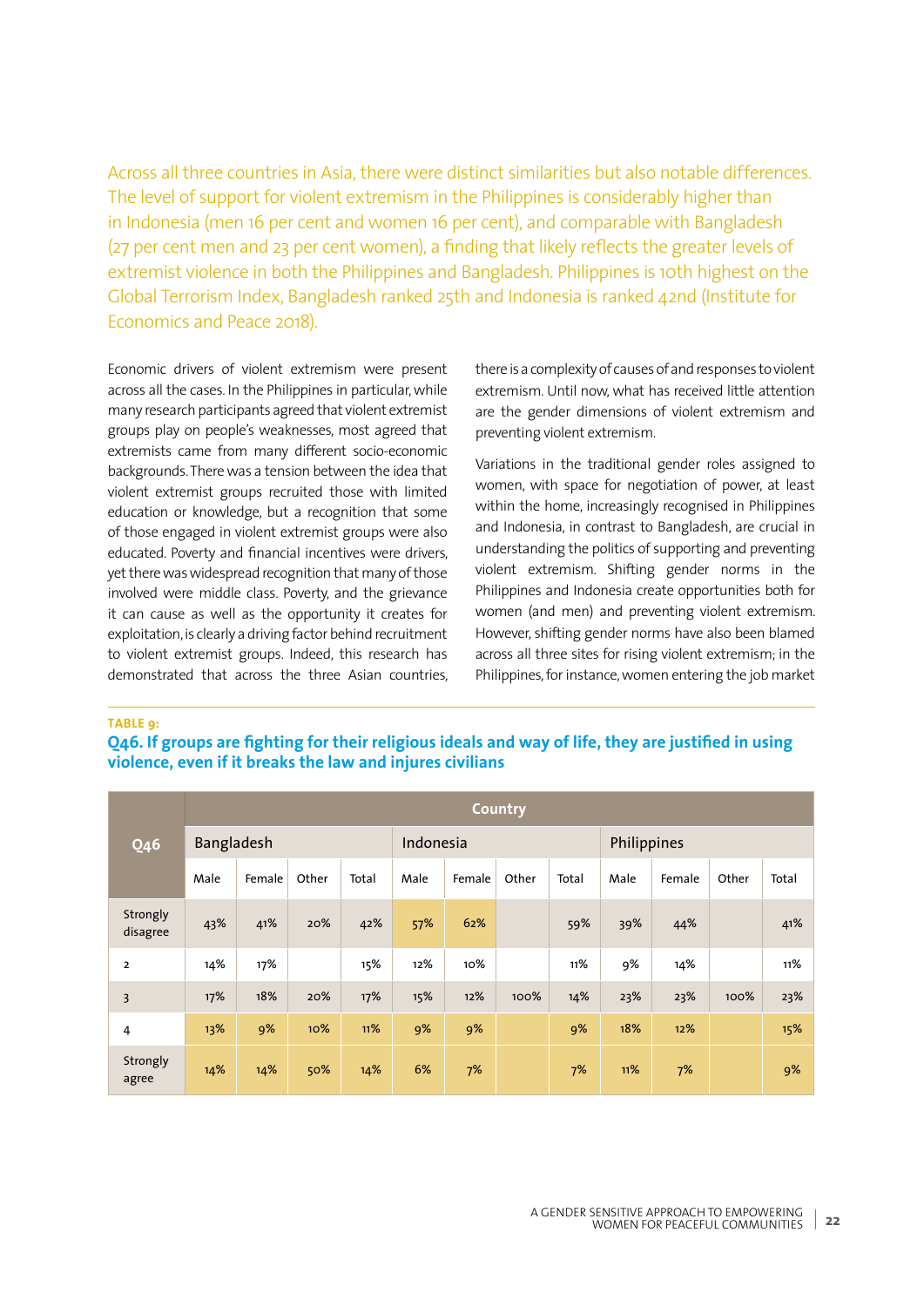is perceived by some as exposing the family to instability and exposed children to the threat of violent extremism recruitment without the mother's moral guidance and close vigilance.

Social media was identified as research gap in the first iteration of research, and it was confirmed as an increasingly important mode of recruitment and movement building in both Indonesia and the Philippines. In Bangladesh and Indonesia, despite women's lower incidence of internet use, they identified online material as 'incitement to jihad' more frequently than men did. This indicates a possible intervention point in the online space in Indonesia and Bangladesh. Comparing online incitement to violent jihad with the other countries, Indonesia had a slightly lower score of 33 per cent of people reported seeing such content very or extremely often; this was lower in Philippines with only 20 per cent of people reporting that they have seen such content.

Not enough data was available from Bangladesh on this topic, due to a clampdown on internet activity. In Indonesia, social media activity among extremist and violent extremist groups was shown to be extremely gendered. There were separate spheres for men and women. Moreover, gender regressive ideology including violence against women used to mobilise support. In the online spaces of recruitment, contradictory messages (the empowered woman, the vulnerable woman in need of protection, and the sexualised woman available for the gratification of men) highlight the complexity of gendered messaging. Evidently, seemingly contradictory gendered messaging are used to target different audiences and are exploited by violent extremist groups. Victimisation narratives feature in recruitment messaging, exploiting feelings of marginalisation and discrimination among both men and women. Contradictions and political mobilisation can also be exposed and leveraged by those seeking to counter or prevent violent extremism. Finally, intolerance and online violent extremist imagery formed an ethnic nationalist backdrop for political mobilising. Imagery and stories promoting male aggression, terrorist acts, Muslim victims of violence, flag burnings, and violence against women were all used to promote the violent defence of the Muslim faith.

The Philippines case of women's participation in violent extremism presents an interesting paradox, and potentially a curious tension managed by some violent extremist groups

in the region, with traditional gender norms (dominant men, obedient women) attracting (predominantly) men, while at the same time perceived opportunities for adventure, liberation and revenge attracting men as well as those women who might want to challenge traditional gender norms (or at least escape some of the constraints imposed by such norms in their lives).

*Male control over the public (political and religious) sphere was under challenge, and a hot-button issue for politicians, populist movements and extremists alike in all three countries. Gender differences between men and women on leadership were significant across all three countries. Women agreed with male supremacy in leadership to a lesser degree, however, with a difference of 8 percentage points in Bangladesh, 14 percentage points less in Indonesia and 17 percentage points in the sample from the Philippines.* 

Overall, masculinity in all three countries is defined by male leadership and earning power, as well as violence and male protection. While around half of both men and women agreed that men should sacrifice their wellbeing to financially support women in their lives in both Indonesia and the Philippines, this notion had significantly less support in Bangladesh, where gender norms of male breadwinner and female homemaker are more rigidly enforced, with perhaps the expectation that women rather than men self-sacrifice even with regard to financial support and moreover that women serve men rather than vice versa. In Bangladesh, 53 per cent of women and 40 per cent of men disagreed with male self-sacrifice for the family. These gender differences had far less salience in Indonesia and the Philippines, where women supported male self-sacrifice strongly and to a similar extent as men.

Our results in Indonesia showed that in the deep structure of communities is a doctrine of male leadership in private and public spheres—most often justified by referring to religion, although male leadership is also codified in the 1974 Marriage Law (Republic of Indonesia 1974). Religious-backed male supremacy is increasingly used to justify a variety of gender inequalities, including coercive control and, in some cases, violence against women, a finding supported in other research on Indonesia (Eddyono 2018). Coercive control under the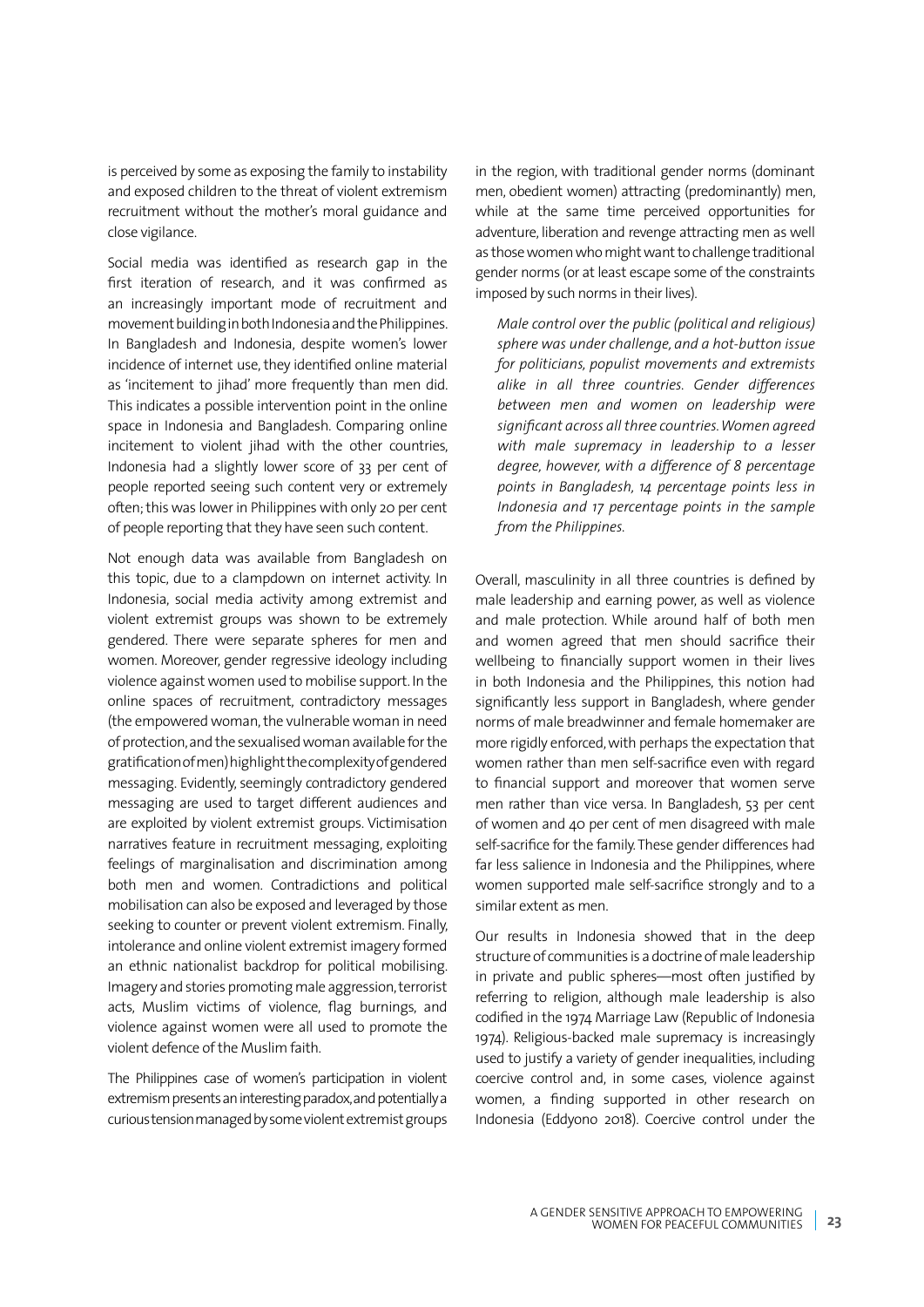doctrine of male leadership was present in women's relationships with men belonging to violent extremism groups and can help to explain women committing acts of extremist violence. Gender regressive ideology and practices plausibly motivate some people to support extremist and violent extremist organisations, as we clarify below using quantitative analysis. In Bangladesh, the use of violence to force women out of the public sphere was a significant part of the way women's behaviour and mobility was controlled (which was less prevalent in the Philippines and Indonesia). This violence against women in the public sphere leaves little room for women's leadership or other public roles. In Bangladesh and Indonesia, Islamist politicians and extremist groups have been able to effectively mobilise around issues such as inheritance laws, polygamy, divorce, alimony, and FGM.

### **Support for violence against women increases the likelihood of support for violent extremism**

Quantitative analysis of the survey data drills deeper into the nexus between support for violence against women and support for violent extremism (see table 10). Our results show a positive and significant correlation between the variables "Supporting Violent Extremism" and "Supporting Violence Against Women" in the three countries and both genders. Variables consisted of single questions and groups of questions (scales) (see Appendix A Survey Scales). Among men there is a positive and strong relationship between "Supporting Violent Extremism" and "Supporting Violence Against Women" variables in Indonesia ( $r = .5516$ ,  $p \lt 0.05$ ) and Philippines ( $r = 0.5273$ ,  $p < 0.05$ ). For men in Bangladesh, the correlation between support for "Supporting Violence Against Women" and support for violent extremism is moderate at  $(r = .3469, p < 0.05)$ 

The results show that attitudes in support of violence against women explain more of the variation in support for violent extremism than other factors that we theorise might explain individual support of violent extremism, such as youth (UNESCO 2018, 2017, Ghafar 2016, Cachalia, Salifu, and Ndung'u 2016, Bourekba 2017), education (UNESCO 2018, Mokbel 2017), socio-economic background (Hadiz 2008, 2013) or religiosity (Pedahzur 2013).

Quantitative analysis (ordered logit regression) demonstrates that violence against women and violent extremism are strongly connected. Modelling several independent variables and controlling by country, shows that support for violence against women increases the likelihood of support for violent extremism. One unit increase in the degree of "Supporting Violence Against Women" the odds of high "Supporting Violent Extremism" (5) versus the category 1 (lowest support) are 3.015 times greater, when the other variables in the model are held constant. Supporting "Supporting Violence Against Women" means a person is three times more likely to support violent extremism. However, the relationship declines at a certain point. Those with the highest levels of support for violent against women support violent extremism, but those with low levels of support for violence against women do less. People with a higher degree of support for violence against women are less likely to put themselves in category or low support for violent extremism. Similarly, those who supported harmful practices against women and girls were more likely to support violent extremism, but only 1.083 times more likely.

At some level, the relationship of men to violence against women and extremist violence is intuitive, given the research showing that violence exists on a continuum. There are gendered relationships between private violence, public violence and war and conflict (Caprioli 2000, True 2012). Moreover, empirical studies have shown men who perpetrate physical violence against other men are more likely to perpetrate intimate partner violence (Ozer et al. 2004, Fleming et al. 2015).

Surprising and noteworthy, however, was that women in certain contexts, who supported violence against women, also supported violent extremism. The strength of association between "Supporting Violent Extremism" and "Supporting Violence Against Women" for women is stronger and higher than for men in both Bangladesh (r  $= .6412, p<0.05$ ) and Indonesia (r = .5923, p $<$  0.05). Whereas this association for women in the Philippines is moderate  $(r = .4599, p < 0.05)$ , and women in the Philippines reject violence against women more emphatically and in greater numbers.<sup>10</sup>

<sup>10</sup> 72 per cent of women in the Philippines strongly disagree that a husband would be entitled to use physical force if his wife argues with him, or refuses to obey him (Indonesia 64% and Bangladesh 44%)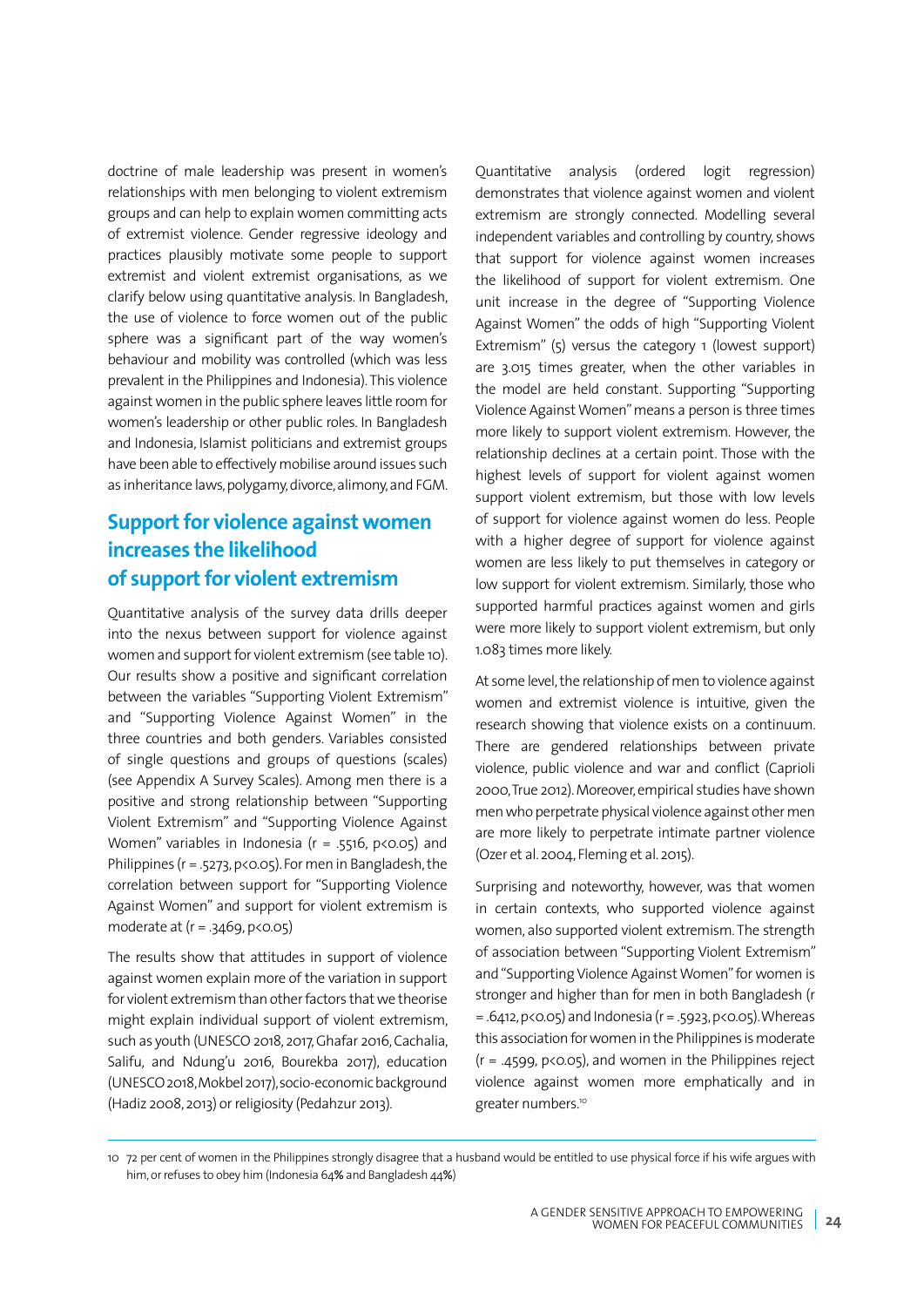### **TABLE 10:**

### **Generalized ordered logit model regression of relationship of strong support for violent extremism with ten independent variables11**

| <b>Supporting violent extremism</b>         | Odds<br>Ratio | Std. Err.         | $\mathbf{z}$ | P >  z | [95% Conf. Interval] |       |  |
|---------------------------------------------|---------------|-------------------|--------------|--------|----------------------|-------|--|
| 1 - Strongly disagree                       |               |                   |              |        |                      |       |  |
| Hostile sexism                              | 1.401         | 0.085             | 5.560        | 0.000  | 1.244                | 1.578 |  |
| Benevolent sexism                           | 0.926         | 0.088             | $-0.810$     | 0.419  | 0.768                | 1.116 |  |
| Support for violence against women          | 3.015         | 0.209             | 15.930       | 0.000  | 2.633                | 3.454 |  |
| Support for harmful practices against girls | 1.083         | 0.08 <sub>0</sub> | 1.080        | 0.278  | 0.937                | 1.251 |  |
| Support for male leadership                 | 0.918         | 0.053             | -1.460       | 0.143  | 0.820                | 1.029 |  |
| Education                                   | 0.984         | 0.061             | $-0.250$     | 0.801  | 0.872                | 1.112 |  |
| Religiosity                                 | 0.996         | 0.042             | $-0.090$     | 0.930  | 0.917                | 1.082 |  |
| Gender                                      | 1.224         | 0.101             | 2.440        | 0.015  | 1.041                | 1.439 |  |
| Age                                         | 0.980         | 0.005             | $-3.990$     | 0.000  | 0.970                | 0.990 |  |
| Masculinity scale                           | 1.028         | 0.008             | 3.480        | 0.001  | 1.012                | 1.045 |  |
| Constant                                    | 0.030         | 0.018             | $-5.730$     | 0.000  | 0.009                | 0.098 |  |
| 2-Disagree                                  |               |                   |              |        |                      |       |  |
| Hostile sexist                              | 1.401         | 0.085             | 5.560        | 0.000  | 1.244                | 1.578 |  |
| Benevolent sexist                           | 1.096         | 0.107             | 0.940        | 0.347  | 0.905                | 1.327 |  |
| Support for violence against women          | 3.037         | 0.211             | 15.980       | 0.000  | 2.650                | 3.480 |  |
| Support for harmful practices against girls | 1.121         | 0.087             | 1.480        | 0.139  | 0.964                | 1.305 |  |
| Support for male leadership                 | 0.918         | 0.053             | $-1.460$     | 0.143  | 0.820                | 1.029 |  |
| Education                                   | 0.984         | 0.061             | $-0.250$     | 0.801  | 0.872                | 1.112 |  |
| Religiosity                                 | 0.996         | 0.042             | $-0.090$     | 0.930  | 0.917                | 1.082 |  |
| Gender                                      | 1.224         | 0.101             | 2.440        | 0.015  | 1.041                | 1.439 |  |
| Age                                         | 0.984         | 0.005             | -3.080       | 0.002  | 0.973                | 0.994 |  |
| Masculinity scale                           | 1.053         | 0.009             | 6.150        | 0.000  | 1.036                | 1.071 |  |
| Constant                                    | 0.003         | 0.002             | $-9.120$     | 0.000  | 0.001                | 0.011 |  |

11 Variables are described in Appendix "Survey Scales"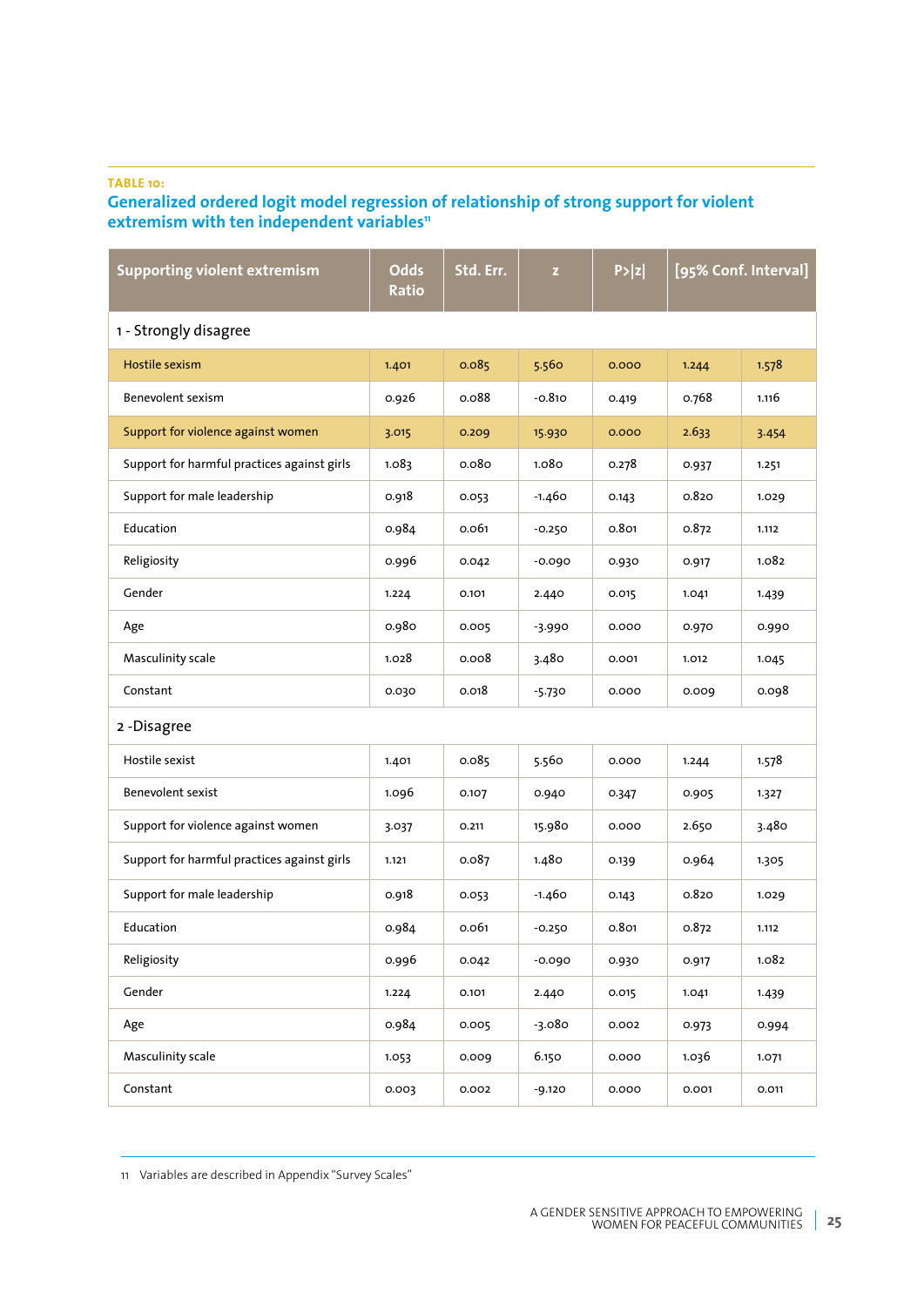| <b>Supporting violent extremism</b>         | <b>Odds</b><br>Ratio | Std. Err. | $\mathbf{z}$ | P >  z | [95% Conf. Interval] |       |  |
|---------------------------------------------|----------------------|-----------|--------------|--------|----------------------|-------|--|
| 3 - Neutral                                 |                      |           |              |        |                      |       |  |
| Hostile sexist                              | 1.401                | 0.085     | 5.560        | 0.000  | 1.244                | 1.578 |  |
| <b>Benevolent sexist</b>                    | 1.723                | 0.189     | 4.970        | 0.000  | 1.390                | 2.135 |  |
| Support for violence against women          | 1.781                | 0.135     | 7.630        | 0.000  | 1.536                | 2.065 |  |
| Support for harmful practices against girls | 1.456                | 0.131     | 4.180        | 0.000  | 1.221                | 1.736 |  |
| Support for male leadership                 | 0.918                | 0.053     | $-1.460$     | 0.143  | 0.820                | 1.029 |  |
| Education                                   | 0.984                | 0.061     | $-0.250$     | 0.801  | 0.872                | 1.112 |  |
| Religiosity                                 | 0.996                | 0.042     | $-0.090$     | 0.930  | 0.917                | 1.082 |  |
| Gender                                      | 1.224                | 0.101     | 2.440        | 0.015  | 1.041                | 1.439 |  |
| Age                                         | 0.987                | 0.006     | $-1.990$     | 0.047  | 0.975                | 1.000 |  |
| Masculinity scale                           | 1.081                | 0.011     | 7.68o        | 0.000  | 1.060                | 1.103 |  |
| Constant                                    | 0.000                | 0.000     | $-12.900$    | 0.000  | 0.000                | 0.001 |  |
| 4 - Agree                                   |                      |           |              |        |                      |       |  |
| Hostile sexist                              | 1.401                | 0.085     | 5.560        | 0.000  | 1.244                | 1.578 |  |
| <b>Benevolent sexist</b>                    | 1.510                | 0.204     | 3.040        | 0.002  | 1.158                | 1.968 |  |
| Support for violence against women          | 1.248                | 0.121     | 2.280        | 0.023  | 1.032                | 1.510 |  |
| Support for harmful practices against girls | 1.359                | 0.154     | 2.700        | 0.007  | 1.088                | 1.697 |  |
| Support for male leadership                 | 0.918                | 0.053     | -1.460       | 0.143  | 0.820                | 1.029 |  |
| Education                                   | 0.984                | 0.061     | $-0.250$     | 0.801  | 0.872                | 1.112 |  |
| Religiosity                                 | 0.996                | 0.042     | $-0.090$     | 0.930  | 0.917                | 1.082 |  |
| Gender                                      | 1.224                | 0.101     | 2.440        | 0.015  | 1.041                | 1.439 |  |
| Age                                         | 1.007                | 0.008     | 0.870        | 0.387  | 0.991                | 1.023 |  |
| Masculinity scale                           | 1.078                | 0.015     | 5.460        | 0.000  | 1.049                | 1.108 |  |
| Constant                                    | 0.000                | 0.000     | $-12.080$    | 0.000  | 0.000                | 0.001 |  |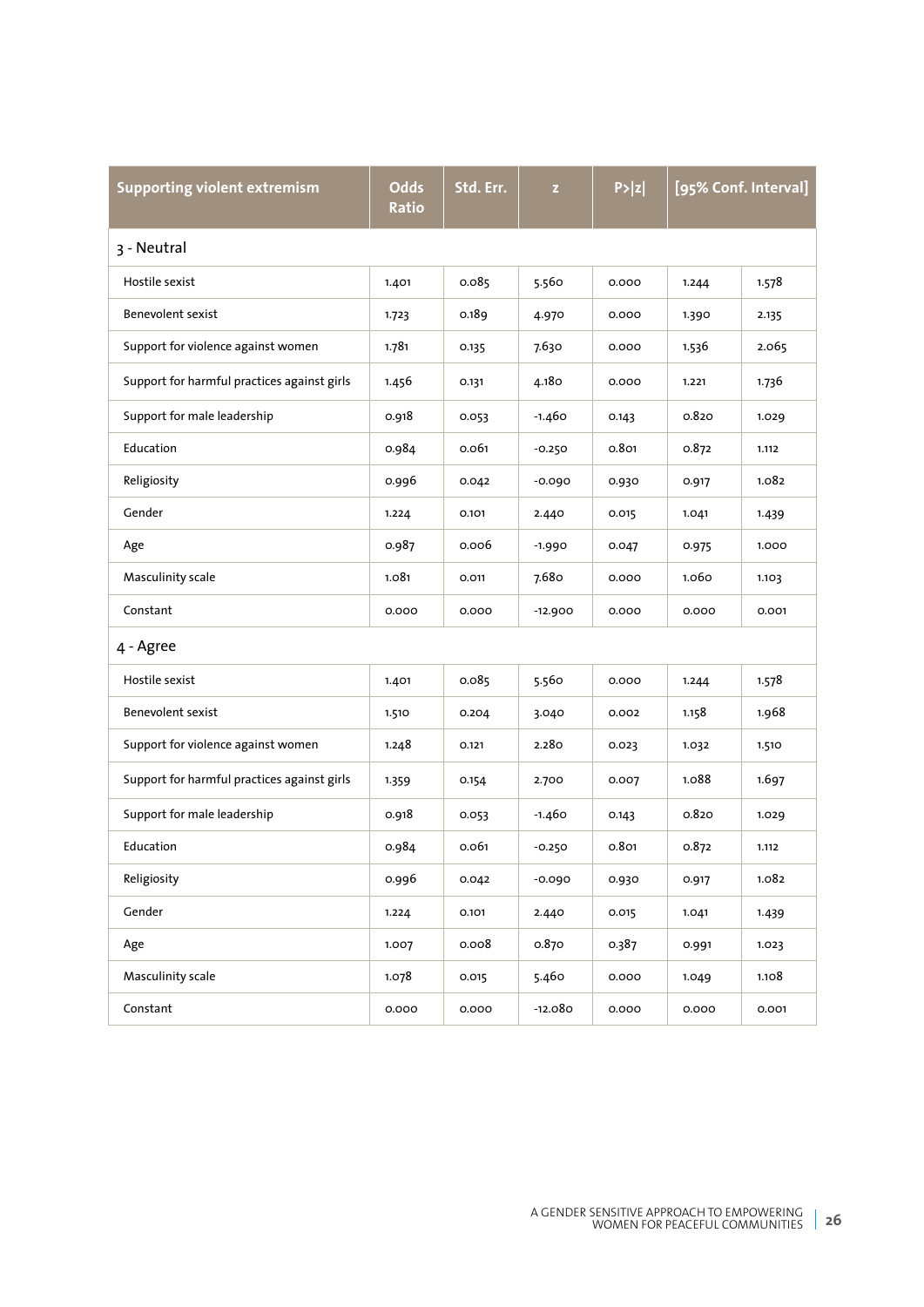### **Violence against women likely plays a key role in violent extremist movements**

The finding that women are complicit or support violence against themselves/other women, and that these women are more likely to support violent extremism speaks directly to the lacuna surrounding women's role as agent or victim. Gendered violence likely plays a role in women's maintenance and transmission of extremist movements in ways researchers and practitioners do not yet understand. We argue that violence against women plays a role in the ideology, recruitment and support of violent extremist groups. However, further research is needed to investigate the correlation of women's support of violence against women and violent extremism?

### **Misogynistic attitudes among women are strongly correlated with support for violent extremism**

The support for violence against women is not only about a support for violence, but also about sexism. Linked to the above results, modelling showed increased misogynistic attitudes among women are strongly correlated with support for violent extremism. There was a strong and positive correlation between women with hostile sexist attitudes and support for violent extremism in Bangladesh (r -= .5829, p<0.05) and Indonesia ( $r = .4687$ ,  $p \lt 0.05$ ). For Filipino women, this relationship was positive, but moderate ( $r =$ .3268, p<0.05). For men, the correlative relationship is moderate, not strong (around  $r = .3$ ). Following the generalized ordered logit model, with a one unit increase on the hostile sexism scale, the odds of an individual's high support (5) for violent extremism versus the other categories (4 to 1) are 1.401 greater. Hostile sexism is related to increased support for VE for both men and women, but particularly for women.

In line with expectations and empirical work, women and men have different attitudes to women, and different levels of hostile sexism. The hypothesis that men and women will exhibit hostile and benevolent sexism in different degrees was supported in the data. As shown in Graph 1 below 32 per cent of women in Bangladesh placed in the bottom category (not hostile), double the number of men in that category (14 per cent). Also, in Bangladesh, nearly 21 per cent of men expressed misogynistic attitudes to women (21 per cent) compared to 14 per cent of women. Likewise, while 17 per cent of Filipino men could be categorised as hostile sexists, only 9 per cent of women exhibited hostile sexist attitudes.

Women across all three countries were more supportive of benevolent sexist attitudes (25 per cent of women in the very benevolent category) than they were of hostile sexist attitudes (10.7 per cent). However, men across all three countries exhibited greater levels of hostile sexism (24 per cent of men in the very hostile category) and benevolent sexism (34 per cent) than women.

As with other studies of attitudes to Violence Against Women (Flood and Pease 2009), our study showed significant gender differences with men more likely to support violence against women than women. As expected, men in all three countries had greater support of men's violence against women (see table 11). The majority of women (77 per cent) in Indonesia disagreed with men's use of violence against their wives,<sup>12</sup> while a majority (63 per cent) of men also disagreed with men's use of physical violence, there was a difference of 14 percentage points. In Philippines, the difference in anti-domestic violence views between men (48 per cent) and women (72 per cent) was greatest, with a difference of 24 percentage points.

Sexist attitudes aligned with support for violence against women. There was a strong and positive relationship between women with high scores on hostile sexism and support for violence against women. In other words, misogynistic women also supported violence against women. For men, hostile sexist attitudes were moderately correlated with support for violence against women in the Philippines and Indonesia, and strongly correlated in Bangladesh. The findings support other empirical work showing that men with sexist attitudes are also more likely to commit acts of violence against women (Flood and Pease 2009).

12 Q 69. A husband would be entitled to use physical force if his wife argues with him, or refuses to obey him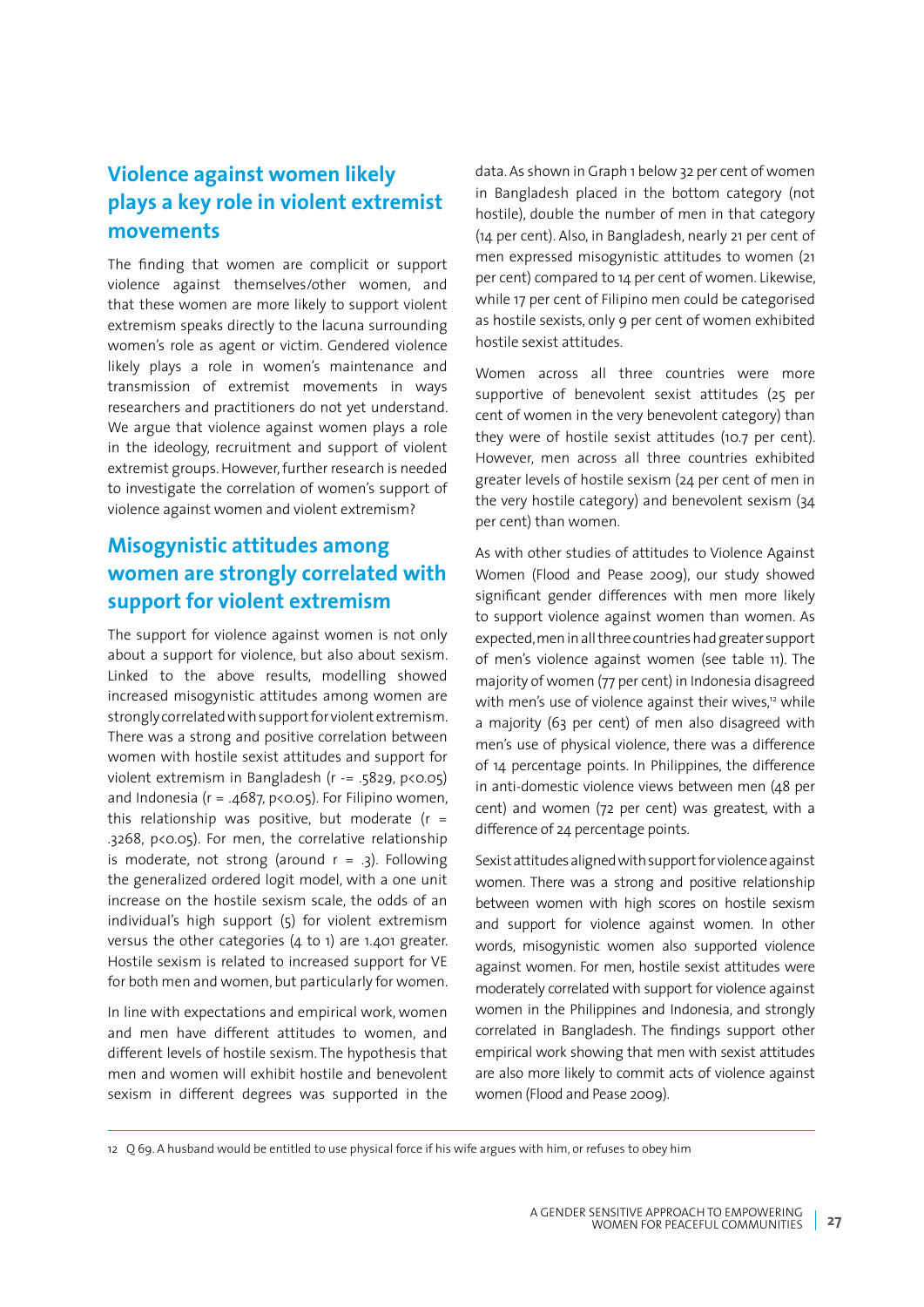

### **GRAPH 1: Hostile sexist attitudes according to category, gender disaggregated**

### **TABLE 11:**

### **Responses to "A husband would be entitled to use physical force if his wife argues with him, or refuses to obey him"**

|                         | Bangladesh |        |       |       | Indonesia |        |              |       | Philippines |        |       |       |
|-------------------------|------------|--------|-------|-------|-----------|--------|--------------|-------|-------------|--------|-------|-------|
| $Q$ 69                  | Male       | Female | Other | Total | Male      | Female | Other        | Total | Male        | Female | Other | Total |
| Strongly<br>disagree    | 41%        | 44%    |       | 42%   | 49%       | 64%    |              | 56%   | 48%         | 72%    |       | 60%   |
| $\overline{2}$          | 13%        | 15%    |       | 14%   | 14%       | 13%    |              | 14%   | 11%         | 7%     |       | 9%    |
| $\overline{\mathbf{3}}$ | 19%        | 15%    |       | 17%   | 19%       | 11%    |              | 15%   | 18%         | 12%    |       | 15%   |
| 4                       | 10%        | 12%    |       | 11%   | 12%       | 6%     |              | 9%    | 16%         | 6%     |       | 11%   |
| Strongly<br>agree       | 17%        | 15%    |       | 16%   | 6%        | 6%     |              | 6%    | 7%          | 4%     |       | 5%    |
| col%                    | 489        | 460    | 11    | 960   | 505       | 497    | $\mathbf{1}$ | 1,003 | 502         | 507    | 1     | 1,010 |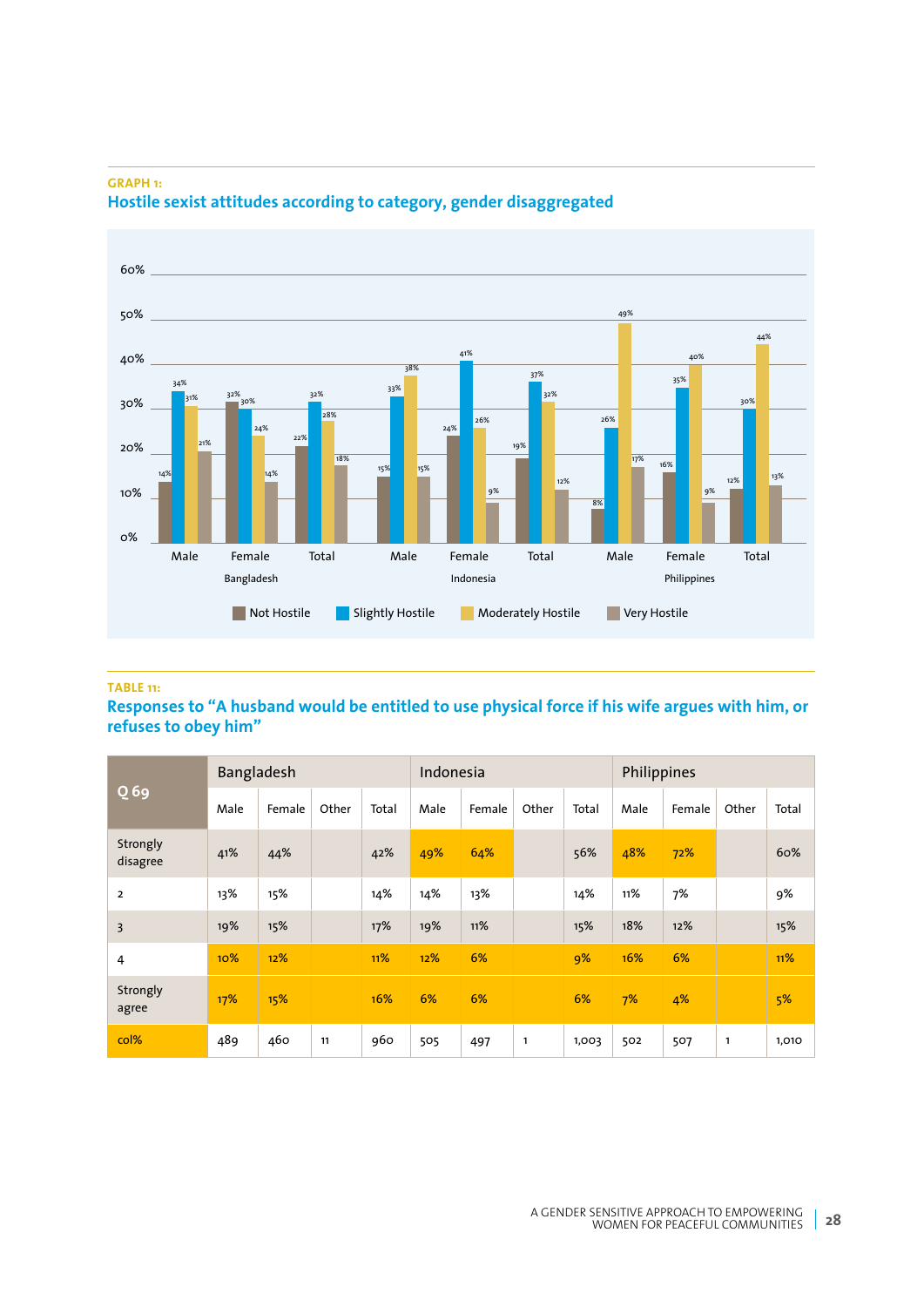Between countries there was variation in attitudes to violence against women, as other cross -cultural comparisons have found (Nayak et al. 2003). In Bangladesh, for instance, 16 per cent of people strongly supported a man's right to use physical violence against his wife, whereas only 6 per cent did so in Indonesia, and 5 per cent in the Philippines.

One area of concern amongst all countries was the significance of educational institutes for recruitment and a development of intolerance – particularly as many institutions or *madrasa* are not regulated and there is little over-sight of what their curriculum entails. The research noted that public universities in Indonesia and Bangladesh were sites of recruitment for extremist groups, with women members crucial to the functioning of the extremist groups. The focus on youth in the research was a productive one. In Indonesia, research was able to identify that youth recruitment to extremist and violent extremist organisations was extensive, structured and had strong connections to various groups with extremist, Islamist and fundamentalist agendas. Crucially, research identified that as women gain status and positions in campus religious organizations—that rely heavily on their labour—these women progress into ever tighter gendered control. As women gain power and status in the organization, the organization exercises increasing control over female members contact with men, their sex lives, their clothes, and even their gaze.

### **Increased or decreased levels of education do not affect a person's support for violent extremism or for violence against women**

Increased or decreased levels of education do not affect a person's support for violent extremism in our ordered logit regression modelling. For women in Bangladesh and Philippines, education does not have any significant relationship with the other variables included in the analysis. Exceptionally, for women in Indonesia, education has a significant, positive but extremely small correlation with hostile and sexism and support for violence against women. This finding, though slight, is surprising and should be confirmed with further research. For men in all three countries, there is a significant, negative but very small correlation between education and Violence Against Women; that is, support for violence against women decreases when the education of men increases.<sup>13</sup> This is in line with other global studies that show education does not alter men's and women's attitudes to violence against women. We therefore conclude that support for violence against women is a greater predictor and may have a causal relationship to violent extremism.

Relatedly, being young did not increase the likelihood of supporting violent extremism, rather the model indicates the reverse is true. For every one-year increase in age (that is, as people get older), the odds of high support for violent extremism versus categories with low support for violent extremism (3 to 1) are 0.98 greater, given that all of the other variables in the model are held constant.

All three countries have also shown the role of religion to be crucial in violent extremist recruitment. Paradoxically, many participants argued a lack of religious knowledge or faith played into recruitment, however, many participants recognized that people were motivated for religious or ideological reasons. Of course, religious and educational institutions also play a key role in preventing violent extremism. Religious institutions' as well as affiliated youth groups, women's groups, schools and prayer groups' role in recruitment must be considered because they are places where many people frequent. Often those who might be particularly vulnerable are present in religious affiliated institutions, such as the orphans in Filipino *Toril* boarding school. Because of their age or because they seek solace, belonging or purpose in religion or, indeed, education, the vulnerable might be at higher risk. Religious institutions are also places where leaders can possess and can exert significant power. In and of themselves, neither religion nor education pose threats; it is those who seek to usurp their power and manipulate others that pose the threat.

<sup>13</sup> Using the coefficient of determination (that is the proportion of variance in one variable that is explained statistically -not causally- by the other variable) we can verify that education in males only explains 1 per cent of the variation of support for violence against women in Bangladesh and 2 per cent in Indonesia and Philippines.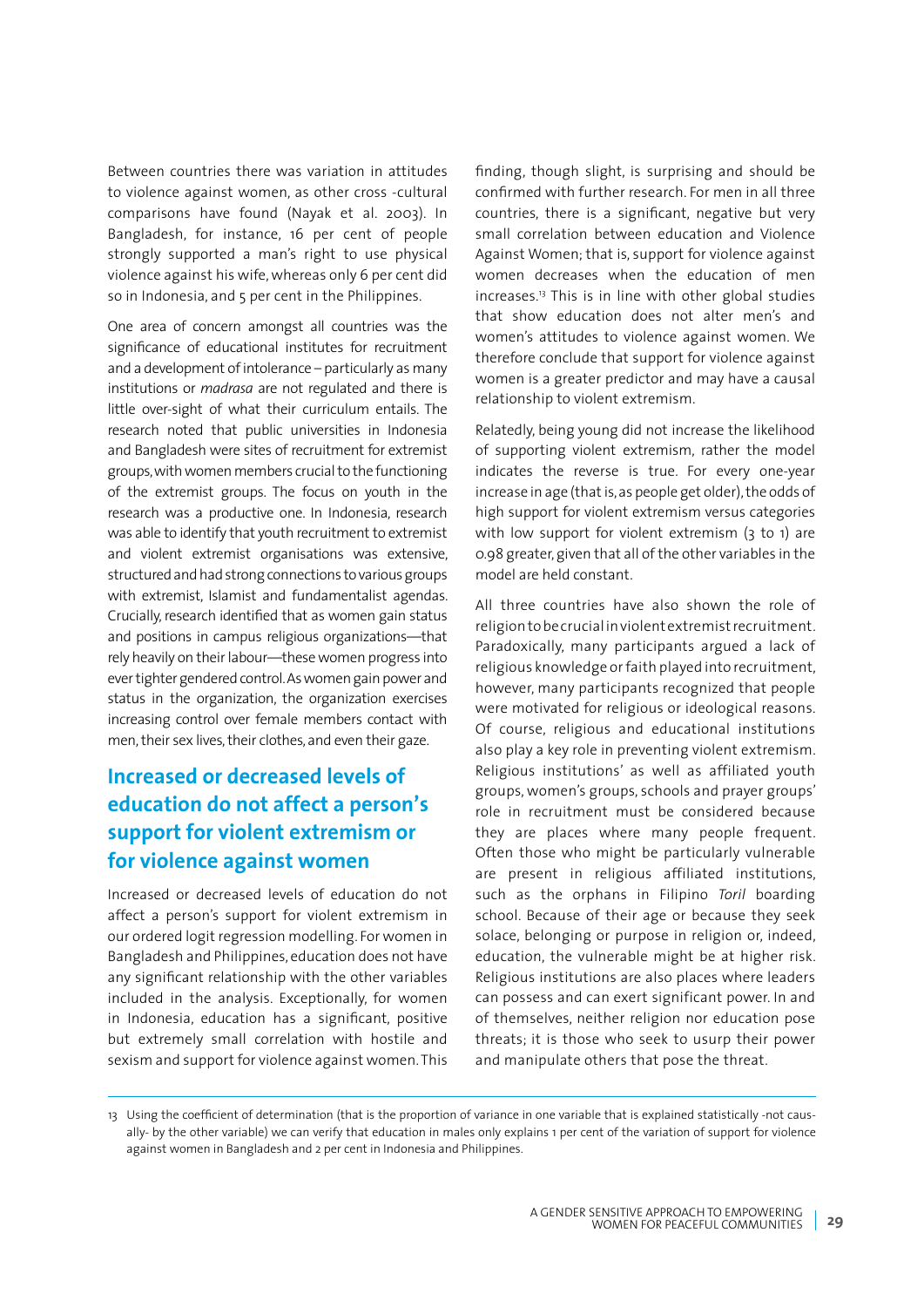### **There was no consistent link between levels of religiosity and support for violent extremism**

Quantitative analysis using a generalised ordered logit regression model supported the finding from the qualitative FDGs that there is no consistent link between levels of religiosity and support for violent extremism. Overall, our model finds support for violence against women, and hostile sexist attitudes are both better predictors of support for violent extremism than religiosity.

Finally, this research has shown the role of the mother is critical to effective preventing violent extremism. The case of the Philippines showed this especially clearly. Recognizing the role of the mother and her moral authority in the home should legitimise her engagement in community and broader societal matters when it comes to discussions on how to prevent and counter the threat posed by violent extremism. Hitherto, this has been overlooked as policy and practice inadvertently marginalised women into the domestic

sphere recognising their important role as a mother in preventing violent extremism without considering a range of issues. Engagement with mothers must take into account women's wider engagement, burdens, and capacities, and avoid excluding women who are not mothers. Participants reiterated a gender bias that violent extremism is fed by the apparent breakdown in traditional family life—a tradition reliant on a stay-athome, ever-vigilante and self-sacrificial mother—and undermined by women's paid work, especially overseas. Efforts to promote peaceful communities must avoid consigning women's roles to the domestic sphere only and, inadvertently, undermine efforts to promote gender equality interventions. Not least because this can, in fact, increase the threat of violent extremism as well as other forms of insecurity. For, while the role of the mother at home was highly regarded by research participants, both male and female, many also saw the father's role as equally important and were also advocates of the principle of gender equality. Analysis of the survey data supports this finding, especially because caring fathers tended to be slightly important than strong fathers.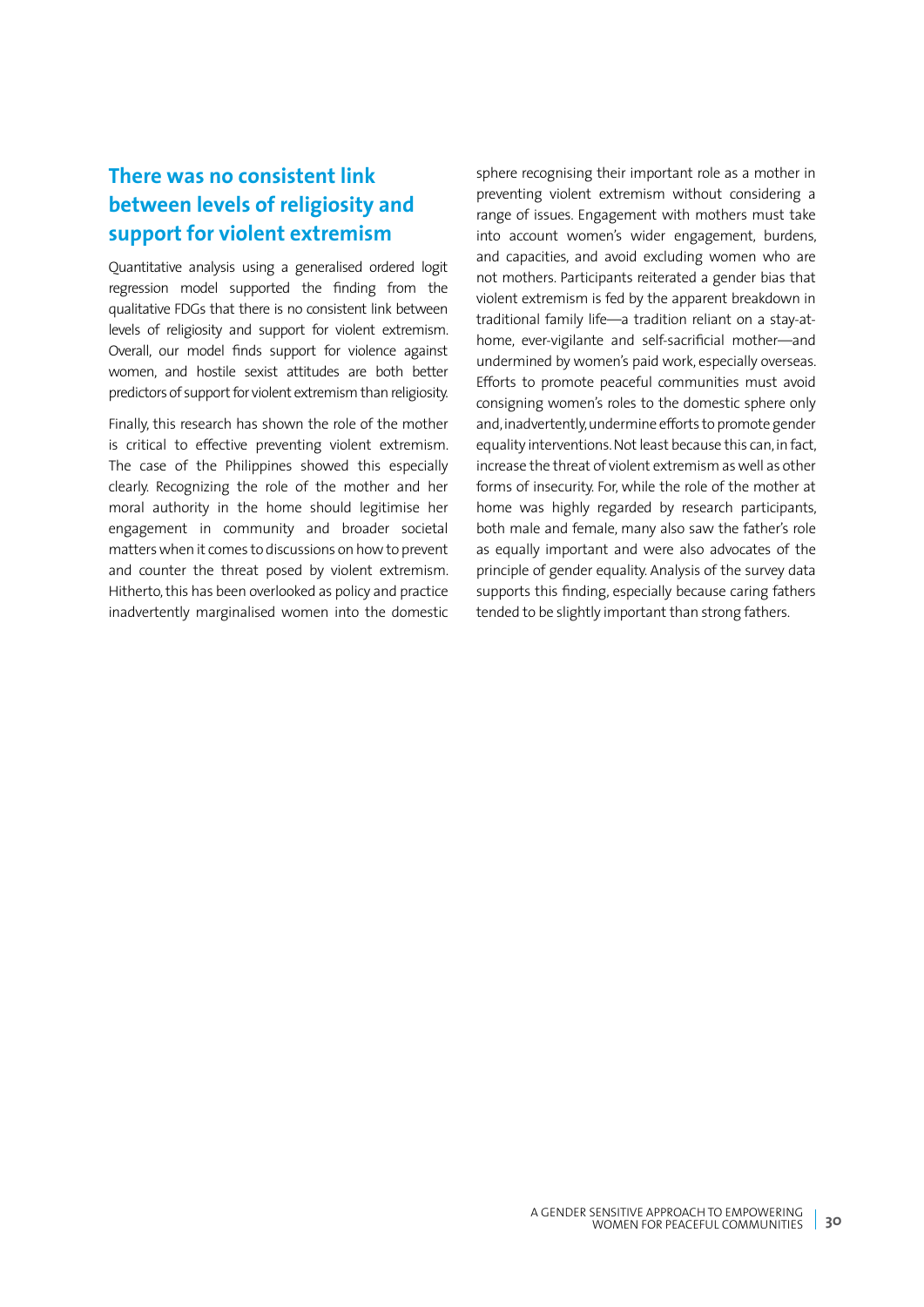# TIME-COMPARATIVE TIME-COMPARATIVE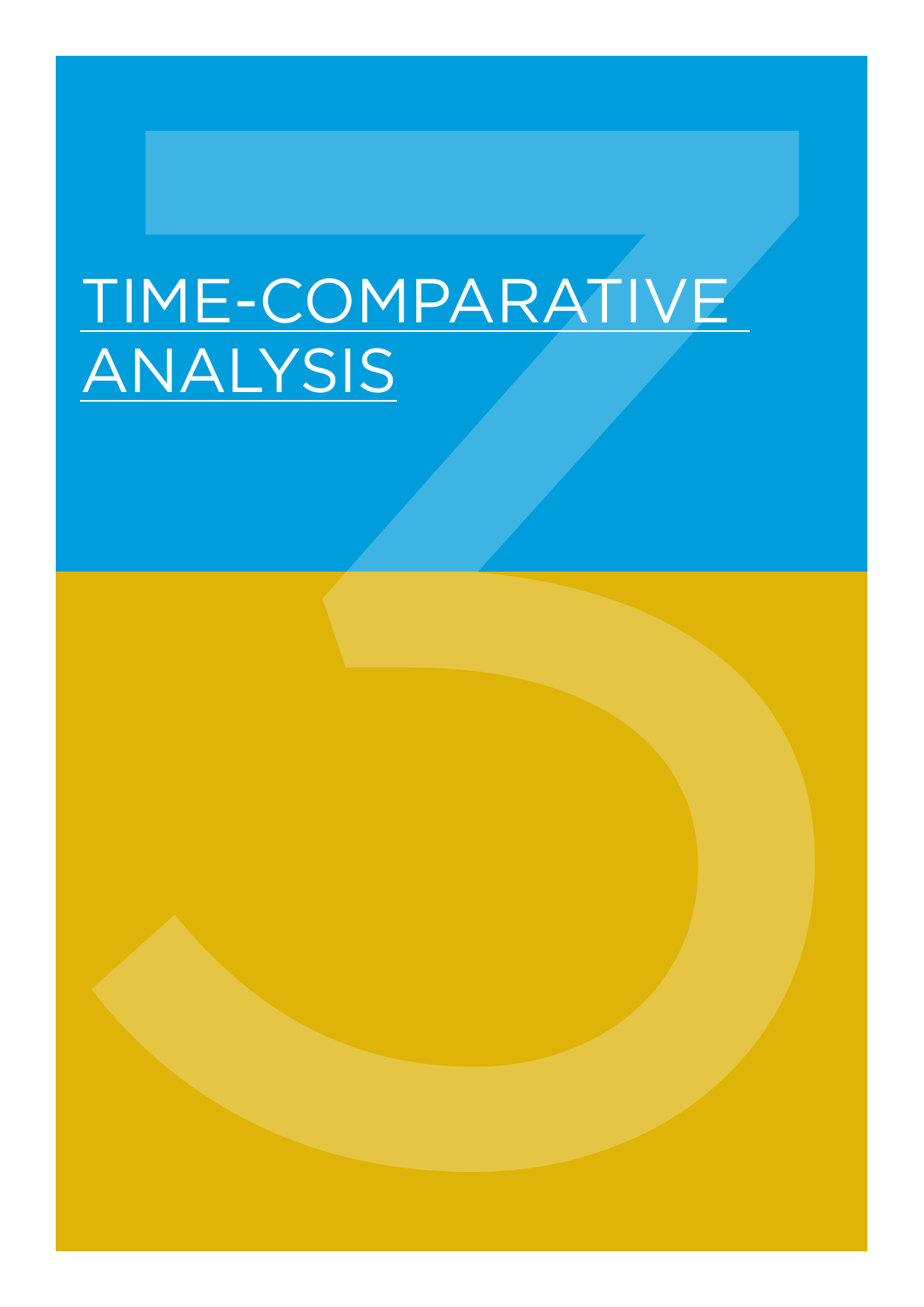### The research for this year reiterated some important findings from the research conducted in 2017-2018. The initial research findings that parenthood, education, and socio-economic issues were confirmed as important.

Eighty-seven per cent of Bangladeshis thought that violent extremism was a big or very big problem in their country in 2017 (see table 12). In 2018, when asked about whether they were worried about violent extremism, 48 per cent of respondents were worried (see table 13). In Indonesia, figures had increased. In 2017, 65 per cent of people thought violent extremism was a big or very problem in Indonesia. In 2018, this number had climbed to 66 per cent of people.

The research in its second phase conducted research in sites where middle-class participants were based (in university contexts) and further explored the different socio-economic backgrounds of people vulnerable to recruitment by violent extremist groups. Processes of recruitment were shown to be deeply gendered in all three countries, with gender segregation and control vital to female university student's participation in extremist groups identified solely in Indonesia (see Country Analysis: Indonesia).

While the first project highlighted the important roles of mothers in preventing violent extremism, the second focussed on both mothers and fathers and highlighted

the important role both parents have in either promoting intolerance as well as creating a permissive and peaceful environment for their children. The most recent research highlighted the important role of fathers in ensuring that their daughters can enjoy access to rights, education and opportunities for work. Conversely, it also showed that male control over women and the household remained entrenched (see each Country Analysis on Male Leadership and Gender Relations below).

Previous research (True et al. 2019) showed that women are less confident than men in participating in preventing violent extremism or knowing what to do to respond to warning signs of extremism and violent extremism, but that this confidence can be increased through women's empowerment programmes, such as the one delivered by UN Women. The current research project investigated the flipside of empowerment, gender bias and sexism. Previous research had not looked in depth at violence, misogyny (hostile sexism), and ideology, and findings in this area are likely to contribute significantly to debates on women's extremist participation and social, political and economic drivers of sexism connected to extremism, as we explain in the final section.

### **TABLE 12:**

**2017 Data: How much of a problem do you think violent extremism is in your country? Indonesia and Bangladesh**

| 2017 Data                             | <b>Bangladesh</b> | Indonesia | <b>Total</b> |
|---------------------------------------|-------------------|-----------|--------------|
| Not a Problem at all                  | 2%                | 3%        | 2%           |
| Somewhat<br>of a problem              | 4%                | 10%       | 8%           |
| Neither a problem<br>or not a problem | 8%                | 23%       | 16%          |
| A big problem                         | 17%               | 29%       | 23%          |
| A very<br>big problem                 | 70%               | 36%       | 51%          |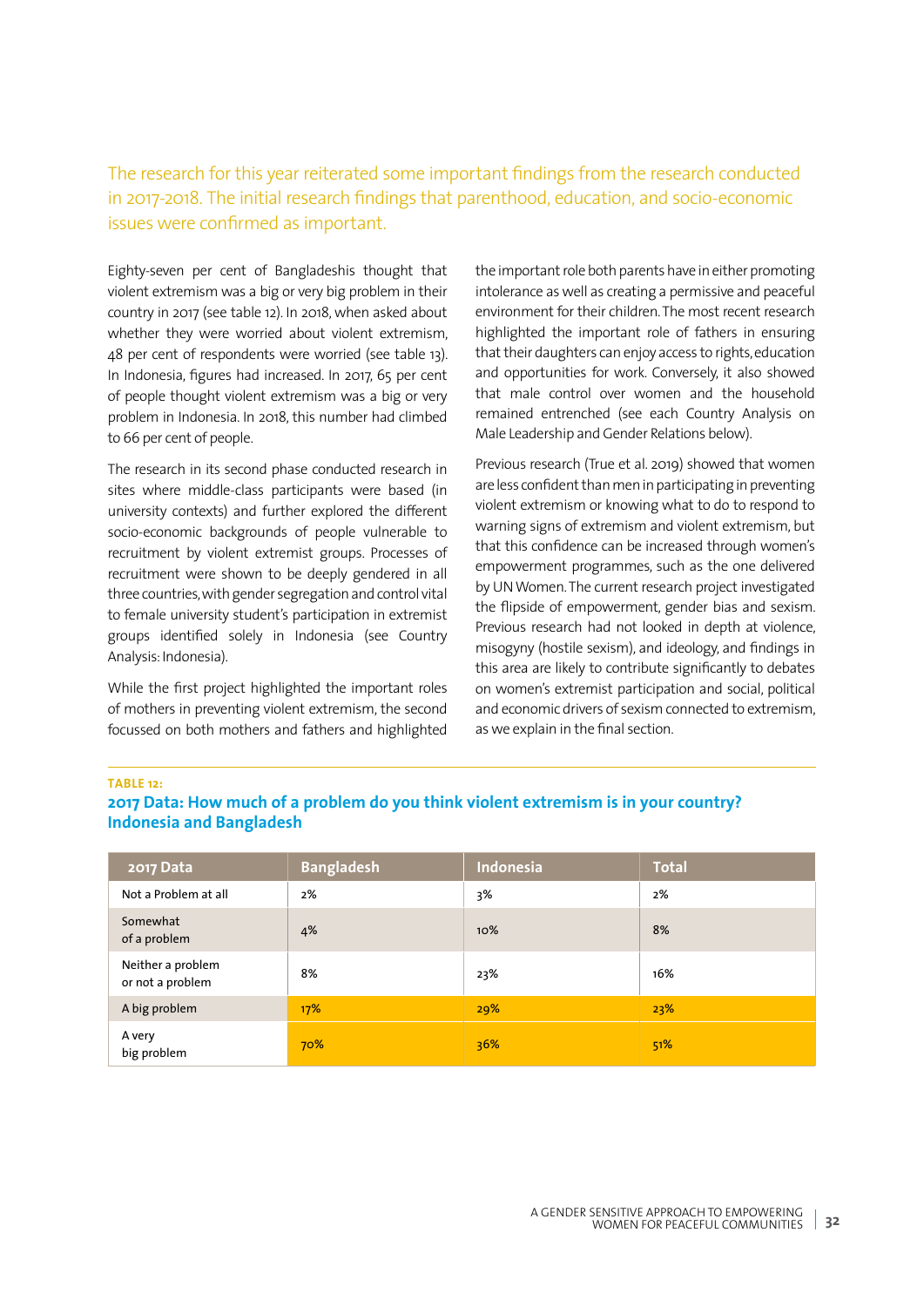### **TABLE 13: 2018 Data: I am worried about violent extremism in my country: Three Countries**

|                   |      | Bangladesh |       |       | Indonesia |        |       |       | Philippines |        |       |       |
|-------------------|------|------------|-------|-------|-----------|--------|-------|-------|-------------|--------|-------|-------|
| $Q$ 69            | Male | Female     | Other | Total | Male      | Female | Other | Total | Male        | Female | Other | Total |
| Strongly disagree | 15%  | 19%        | 18%   | 17%   | 10%       | 6%     | 100%  | 8%    | 5%          | 4%     | 100%  | 4%    |
| $\overline{2}$    | 14%  | 12%        | 9%    | 13%   | 9%        | 8%     |       | 8%    | 9%          | 7%     |       | 8%    |
| 3                 | 20%  | 23%        | 18%   | 22%   | 18%       | 17%    |       | 18%   | 25%         | 24%    |       | 24%   |
| 4                 | 15%  | 13%        | 9%    | 14%   | 25%       | 29%    |       | 27%   | 25%         | 30%    |       | 28%   |
| Strongly agree    | 35%  | 33%        | 45%   | 34%   | 38%       | 41%    |       | 39%   | 37%         | 35%    |       | 36%   |
| col%              | 489  | 460        | 11    | 960   | 505       | 497    | 1     | 1,003 | 502         | 507    | 1     | 1,010 |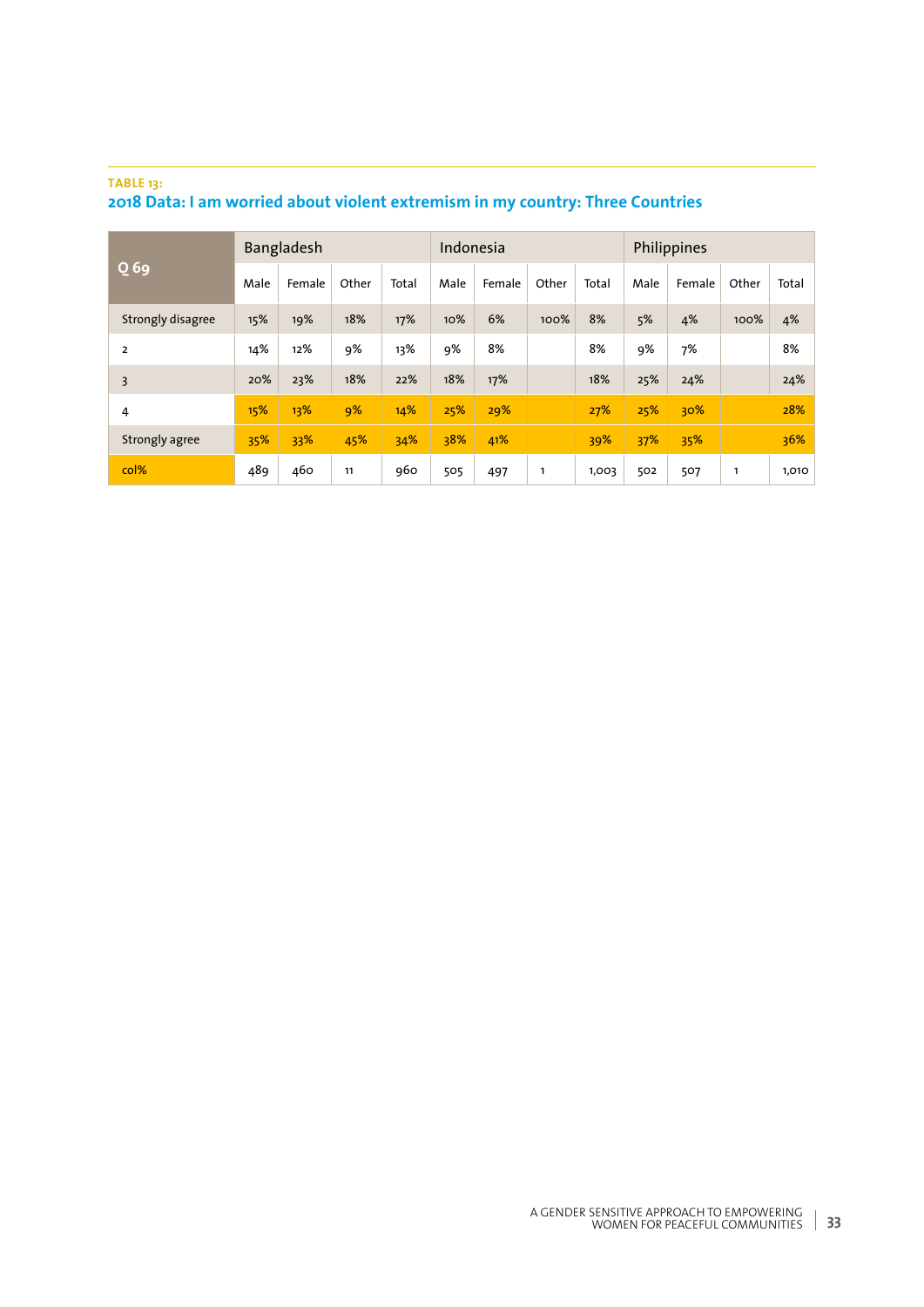# COUNTRY ANALYSIS: COUNTRY ANALYSIS:<br>THE PHILIPPINES<br>4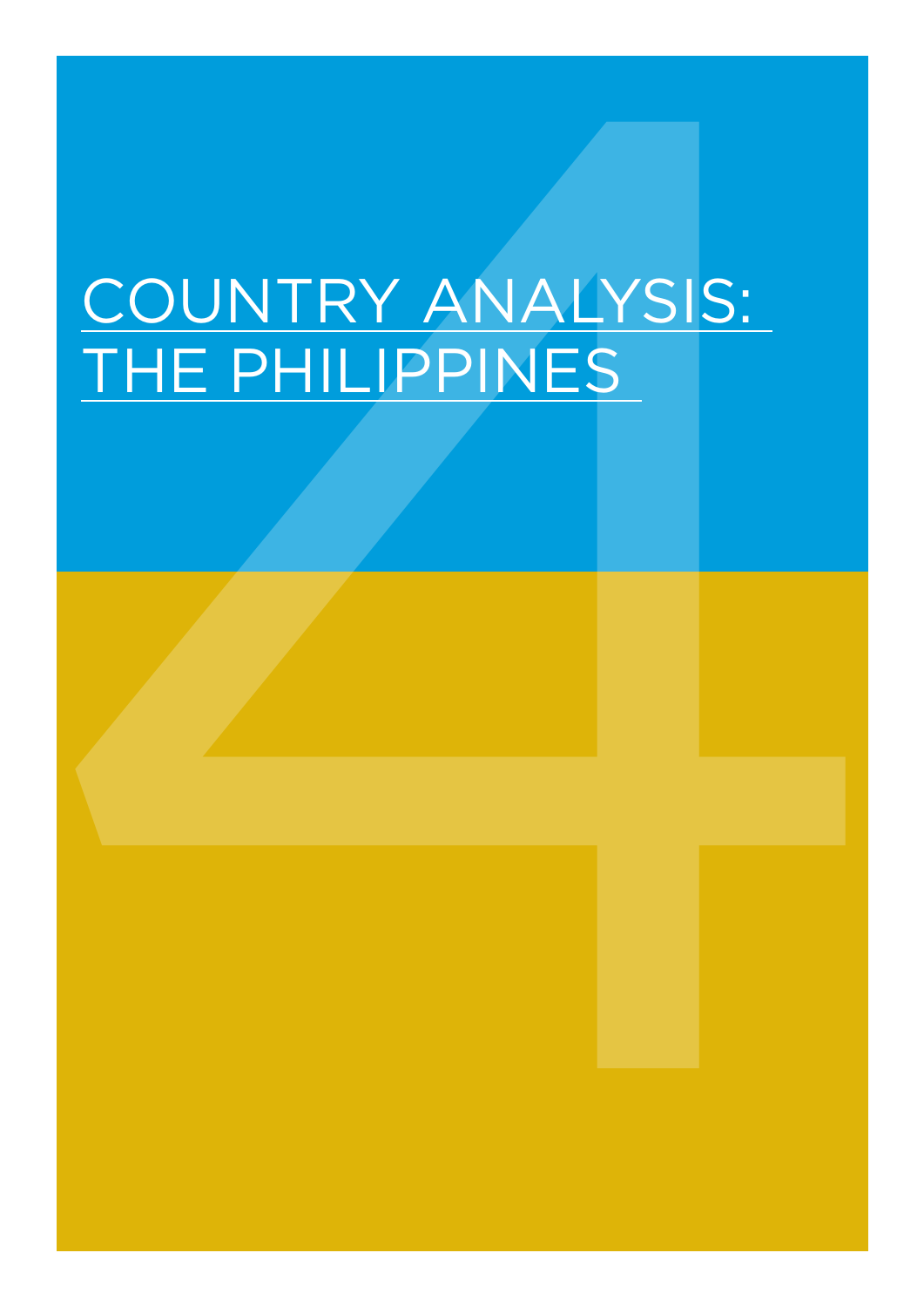# **4.1** EXECUTIVE SUMMARY

#### **TABLE 14:**

| <b>EXECUTIVE SUMMARY</b>                                                                                                                                                                                                                                                                                                                                                                                                                                                                                                                                                                       |                 |  |
|------------------------------------------------------------------------------------------------------------------------------------------------------------------------------------------------------------------------------------------------------------------------------------------------------------------------------------------------------------------------------------------------------------------------------------------------------------------------------------------------------------------------------------------------------------------------------------------------|-----------------|--|
|                                                                                                                                                                                                                                                                                                                                                                                                                                                                                                                                                                                                |                 |  |
|                                                                                                                                                                                                                                                                                                                                                                                                                                                                                                                                                                                                |                 |  |
| Violent extremism remains a contentious term with no single, shared definition. It is not<br>often used within communities in the Philippines. <sup>14</sup> Beyond those directly engaged in<br>peacebuilding or interfaith dialogue, people tend to interchangeably use such concepts<br>as fundamentalism, radicalism, extremism and violent extremism. Significant events<br>- notably the Marawi Siege - were widely agreed to be a form of violent extremism<br>among research participants, however. Most participants also agreed that violence was<br>antithetical to their religion. |                 |  |
| Despite ambiguity around the term of violent<br>more women than men were worried about violent<br>extremism, the survey revealed that the majority<br>extremism in their country (65 per cent compared<br>of people were worried about violent extremism in<br>with 61 per cent), although slightly more men than<br>their country (63 per cent), with men and women<br>women were very worried about it (37 per cent<br>compared with 35 per cent).<br>equally worried about it (see table 14). Slightly<br><b>TABLE 14:</b>                                                                  |                 |  |
| O55: I am worried about violent extremism in my country                                                                                                                                                                                                                                                                                                                                                                                                                                                                                                                                        |                 |  |
| Bangladesh<br>Philippines<br>Indonesia                                                                                                                                                                                                                                                                                                                                                                                                                                                                                                                                                         | Q <sub>55</sub> |  |
| Male<br>Female Other<br>Male   Female   Other<br>Male<br>Female Other Total<br>Total<br>Total<br>18%                                                                                                                                                                                                                                                                                                                                                                                                                                                                                           |                 |  |
| 4%<br>6%<br>8%<br>5%<br>$100\%$ 4%<br>15%<br>10%<br>100%<br>Strongly disagree<br>19%<br>8%<br>14%<br>12%<br>8%<br>9%<br>7%<br>9%<br>13%<br>9%                                                                                                                                                                                                                                                                                                                                                                                                                                                  |                 |  |
| 18%<br>18%<br>25%<br>20%<br>23%<br>22%<br>18%<br>17%<br>24%                                                                                                                                                                                                                                                                                                                                                                                                                                                                                                                                    |                 |  |
| 15%<br>25%<br>13%<br>9%<br>14%<br>25%<br>29%<br>27%<br>$ 30\%$                                                                                                                                                                                                                                                                                                                                                                                                                                                                                                                                 |                 |  |
| 35%<br>38%<br>41%<br> 35%<br>33%<br>45%<br>39%<br>37%<br>Strongly agree                                                                                                                                                                                                                                                                                                                                                                                                                                                                                                                        |                 |  |

## **Q55: I am worried about violent extremism in my country**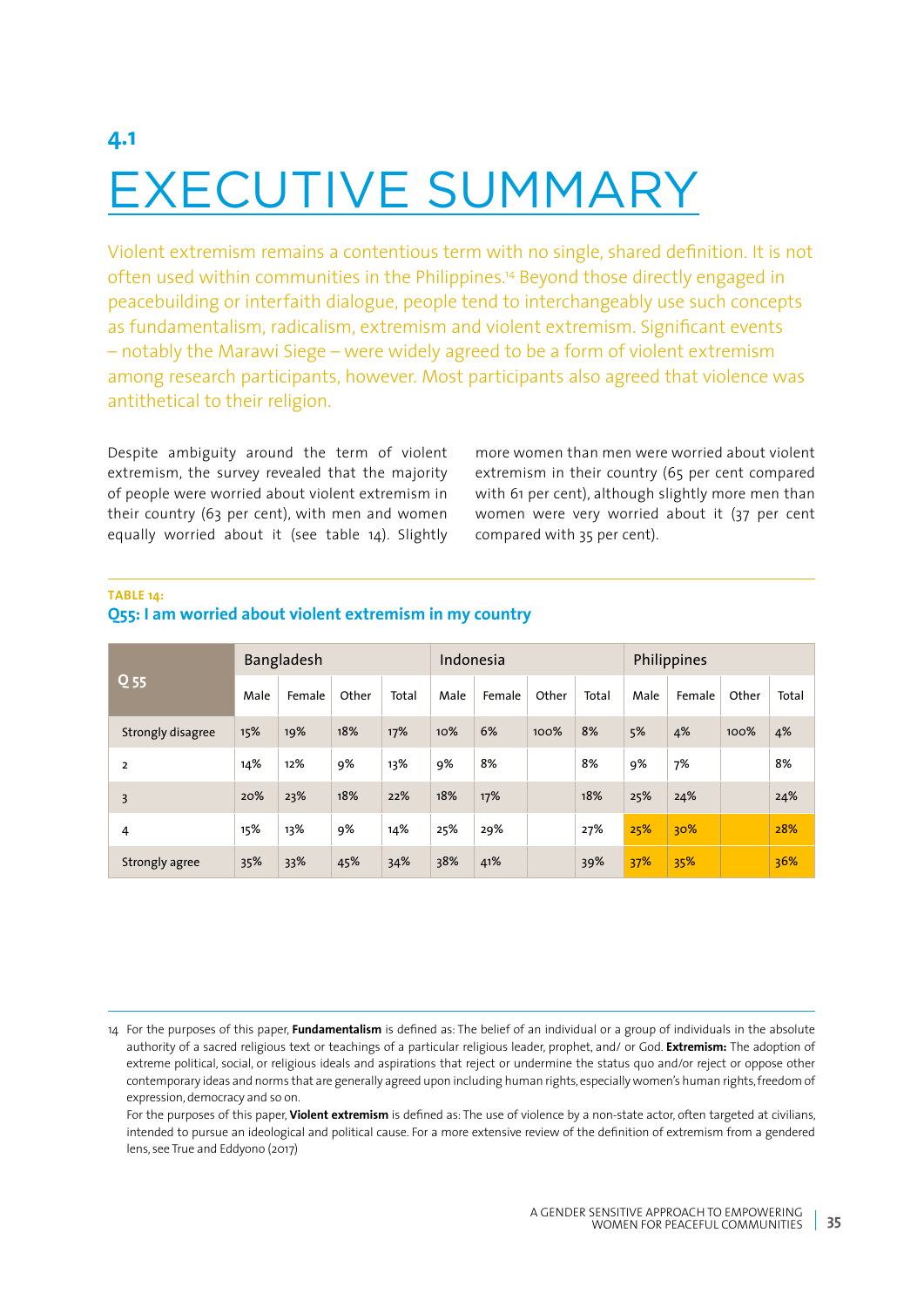# MALE LEADERSHIP, GENDER RELATIONS AND VIOLENCE AGAINST WOMEN

The qualitative research revealed clear links between gender identities (masculinities and femininities) with intolerance, violence, and violent extremism. Dominant societal gender identities in Philippines include notions of masculinity, which are associated with being a provider for his family, a protector, and a leader (dominant and strong). In contrast, femininity is typically associated with being "nurturing", "motherly", being a "good mother", giving "her full support to her family and husband",<sup>15</sup> being "obedient" 'following' (rather than leading), being "emotional", and also doing domestic chores.16 However, many participants also commented that "a good man" can also do household chores and "plays a vital role in raising the children".17

Research participants commented that the expectation that men must provide for their family, feeds violent extremism recruitment, because violent extremist groups provide financial incentives. Concepts of masculinity and being a good father or a good husband are closely associated with financially providing for the family:

## *If I'm the breadwinner of the family I would accept what they will offer to me especially when you are not financially stable.<sup>18</sup>*

While a woman's "soft heart" or love for family can be seen as a key factor in explaining women's engagement in violent extremism, love also plays a role in mobilising men. While not explicitly referred to as love, a man's desire to provide for his family, a desire

to belong or be part of a brotherhood, or a desire for sexual gratification were also mentioned as factors which motivate men to join violent extremist groups. Survey data showed that most people agreed that "Men should be willing to sacrifice their own wellbeing in order to provide financially for the women in their lives" (56 per cent) with only 16 per cent disagreeing or strongly disagreeing (see table 15).19

Support for male leadership of the public sphere was mixed, with significant gender differences. It is important to emphasise, however, that qualitative and quantitative data suggested that most Filipino respondents in Mindanao consider women have the skills to make good leaders, and that a leadership role is not just for men. The survey material indicates broad support for women's leadership in

<sup>15</sup> Women-only focus group discussion (064) in the Philippines: Basilan, October 2018 (See Appendix for details of all primary sources cited)

<sup>16</sup> Mixed gender focus group discussion (071) in the Philippines: Zamboanga, October 2018

<sup>17</sup> Women-only focus group discussion (064) in the Philippines: Basilan, October 2018

<sup>18</sup> Mixed gender focus group discussion (072) with Philippines Civil Society Members: Zamboanga, October 2018

<sup>19</sup> Q37: Men should be willing to sacrifice their own well-being in order to provide financially for the women in their lives.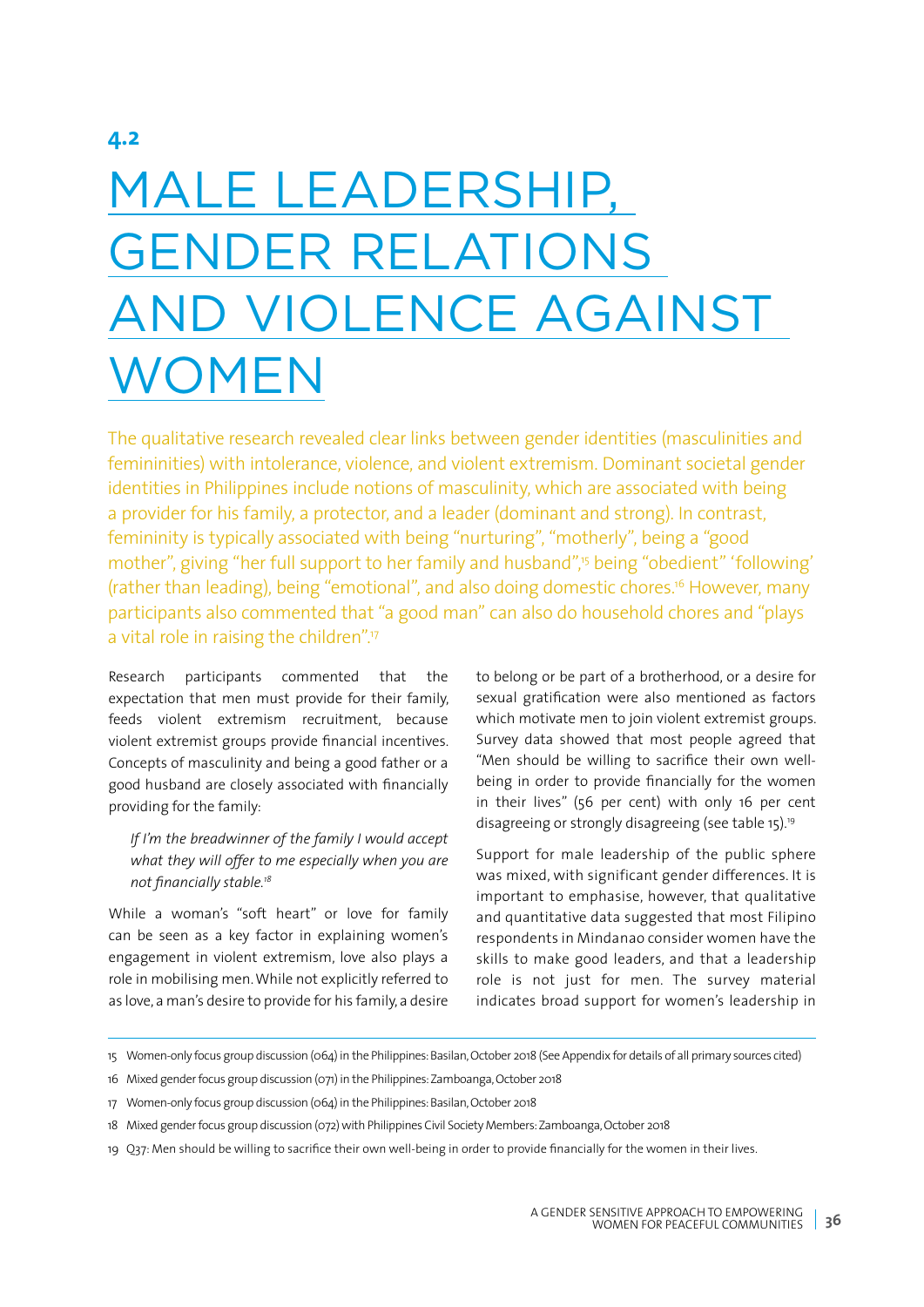#### **TABLE 15:**

## **Men should be willing to sacrifice their own well-being in order to provide financially for the women in their lives**

|                   |      | Bangladesh |       |       | Indonesia |        |       |       |      | Philippines |       |       |
|-------------------|------|------------|-------|-------|-----------|--------|-------|-------|------|-------------|-------|-------|
| Q <sub>37</sub>   | Male | Female     | Other | Total | Male      | Female | Other | Total | Male | Female      | Other | Total |
| Strongly disagree | 14%  | 28%        |       | 21%   | 5%        | 6%     |       | 6%    | 6%   | 7%          |       | 7%    |
| $\overline{2}$    | 11%  | 13%        |       | 12%   | 10%       | 9%     |       | 9%    | 8%   | 11%         | 100%  | 9%    |
| 3                 | 22%  | 18%        | 27%   | 20%   | 27%       | 28%    |       | 27%   | 27%  | 27%         |       | 27%   |
| 4                 | 15%  | 16%        | 36%   | 16%   | 30%       | 32%    | 100%  | 31%   | 29%  | 26%         |       | 27%   |
| Strongly agree    | 37%  | 24%        | 36%   | 31%   | 29%       | 24%    |       | 26%   | 30%  | 29%         |       | 29%   |

the Philippines, with around 56 per cent of people surveyed agreeing that women have the skills to lead the country, with more women than men supporting the notion of women's leadership, and far more young people than older people supporting this idea do.20 Filipino women strongly supported female leadership in the political sphere (57 per cent), a much smaller group of men supported female political leadership (27 per cent). With even divisions, the slightly more popular view was men should lead religious communities, but whereas 43 per cent of men agreed or strongly agreed with male religious leadership, only 28 per cent of women did (see table  $16$ ).<sup>21</sup>

#### **TABLE 16:**

## **Q35. The religious leadership of a community should be largely in the hands of men**

|                         |      | Bangladesh |       |       | Indonesia |        |       |       |      | Philippines |       |       |
|-------------------------|------|------------|-------|-------|-----------|--------|-------|-------|------|-------------|-------|-------|
| Q <sub>35</sub>         | Male | Female     | Other | Total | Male      | Female | Other | Total | Male | Female      | Other | Total |
| Strongly disagree       | 20%  | 22%        |       | 21%   | 8%        | 10%    |       | 9%    | 12%  | 26%         |       | 19%   |
| $\overline{\mathbf{2}}$ | 11%  | 12%        | 18%   | 11%   | 9%        | 13%    |       | 11%   | 13%  | 18%         |       | 16%   |
| 3                       | 20%  | 24%        | 9%    | 21%   | 21%       | 25%    |       | 23%   | 31%  | 28%         | 100%  | 30%   |
| 4                       | 15%  | 13%        | 18%   | 14%   | 22%       | 26%    | 100%  | 24%   | 25%  | 16%         |       | 21%   |
| Strongly agree          | 35%  | 29%        | 55%   | 32%   | 40%       | 26%    |       | 33%   | 18%  | 12%         |       | 15%   |

20 Q42: Women joining politics: that's good. Women know how to manage households and families and have education now to manage the country. How much do you agree with the statement?

21 Q35. The religious leadership of a community should be largely in the hands of men.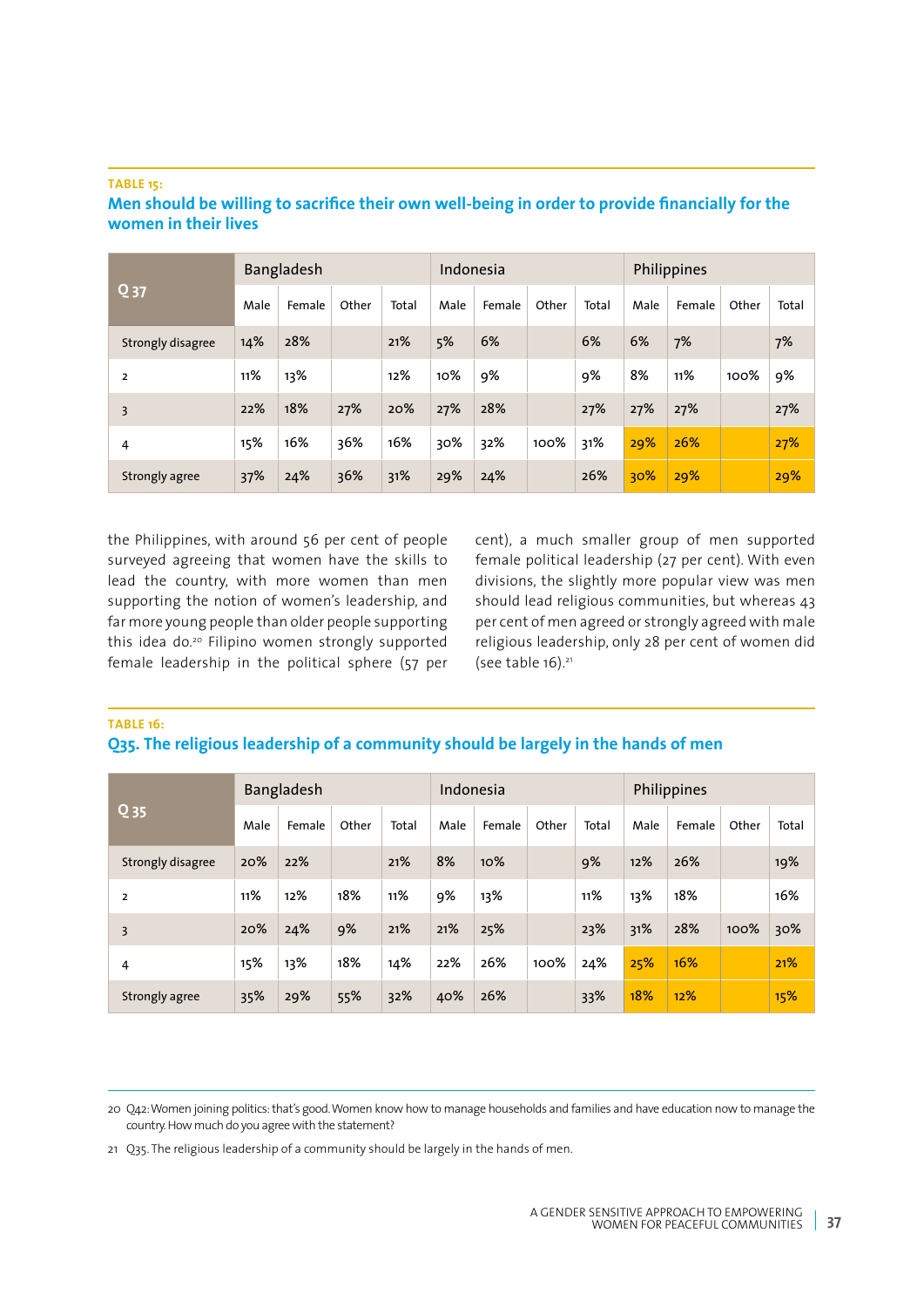There is also, however, a sizeable proportion of women (24 per cent) and, particularly, men (42 per cent) who believe that political leadership of a community should remain predominantly in the hands of men (see table 17). Nonetheless, this is considerably less than those who have the same views in Indonesia (51 per cent men and 37 per cent women) and Bangladesh (50 per cent men and 42 per cent women).

Correlations from the countrywide survey in the Philippines show a strong link between gender regressive views and violent extremism. For men in the Philippines, there was a weak to moderate relationship between having hostile sexist views (as defined in the annex), and support for violent extremism  $(r = .313)$ . Relatedly, there was a very strong relationship between men ( $r = 0.527$ ) and women ( $r = .459$ ) who agreed that men have the right to physically or sexually assault their wives and men who supported violent extremism.

Somewhat surprisingly, analysis shows that the relationship between gender regressive views, especially attitudes to violence against women, and support for violent extremism is even stronger for women in the Philippines than men. Hostile sexist views in Filipina women were strongly and positively correlated with support for violent extremism ( $r = .468$ ).

**TABLE 17:**

**Q34. The political leadership of a community should be largely in the hands of men**

|                   |      | Bangladesh |       |       | Indonesia |        |       |       |      | Philippines |       |       |
|-------------------|------|------------|-------|-------|-----------|--------|-------|-------|------|-------------|-------|-------|
| $Q_34$            | Male | Female     | Other | Total | Male      | Female | Other | Total | Male | Female      | Other | Total |
| Strongly disagree | 24%  | 25%        | 9%    | 25%   | 11%       | 16%    |       | 13%   | 13%  | 27%         |       | 20%   |
| $\overline{2}$    | 10%  | 15%        |       | 12%   | 11%       | 19%    |       | 15%   | 14%  | 20%         |       | 17%   |
| 3                 | 19%  | 21%        | 18%   | 20%   | 27%       | 28%    |       | 27%   | 32%  | 30%         |       | 31%   |
| 4                 | 17%  | 15%        | 18%   | 16%   | 24%       | 23%    |       | 24%   | 23%  | 16%         |       | 19%   |
| Strongly agree    | 30%  | 23%        | 55%   | 27%   | 27%       | 14%    | 100%  | 20%   | 19%  | 8%          |       | 14%   |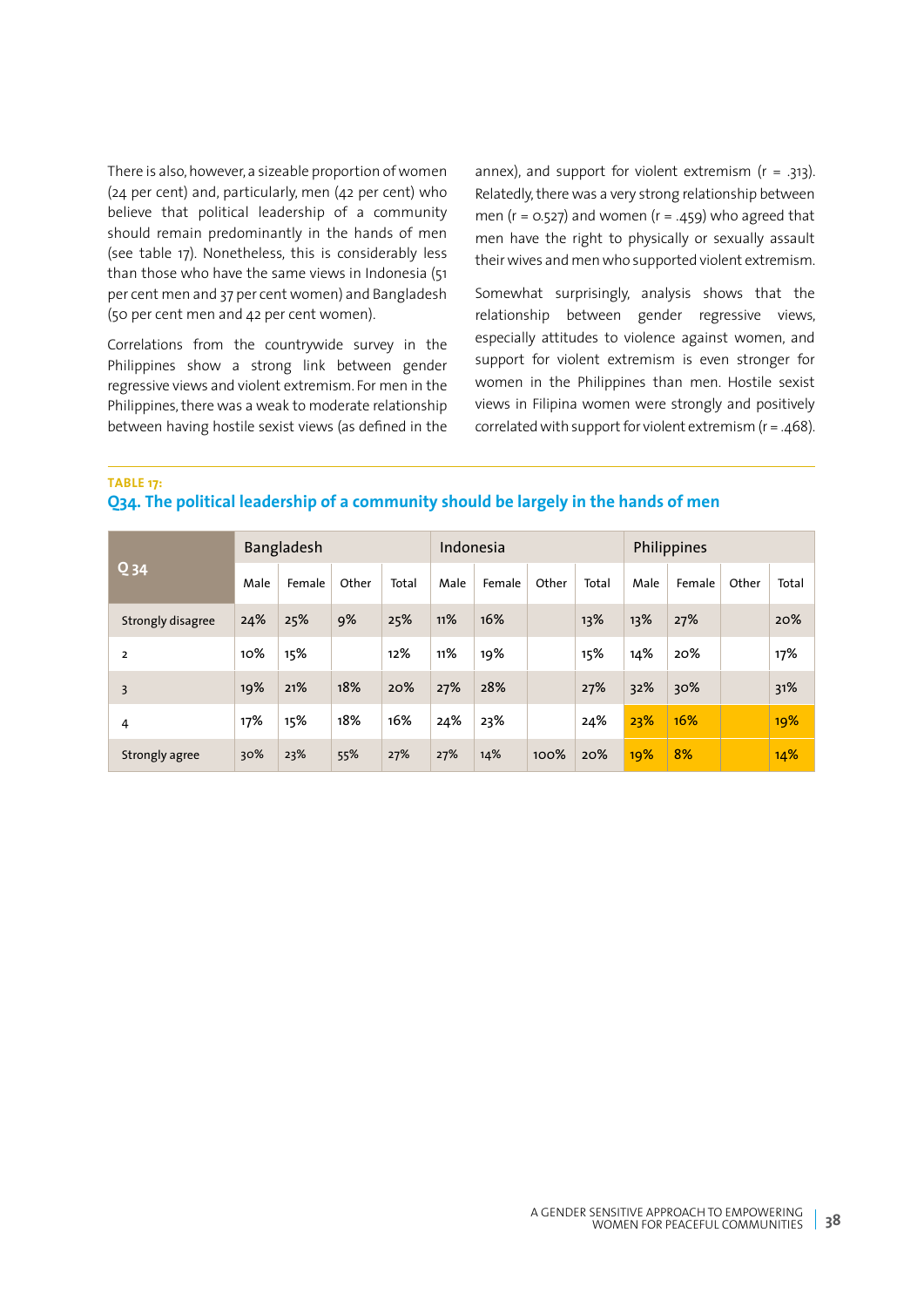# **4.3** WOMEN'S EXTREMIST PARTICIPATION

In the Philippines, women's participation in extremist groups has been extensive and visible. Several research participants reported on the roles of female combatants *"Mudjahida"* (the name for a female active in jihad) and violent extremists:

*During the Zamboanga Siege, the sniper/top shooter is a woman, a wife of the commander. It goes like this: I must protect my husband and my husband will also be protecting me.22*

Many research participants knew of women who were engaged in or supportive of violent extremist groups (as well as the critical role they play in preventing violent extremism). Research participants referred to women in violent extremist groups as "suicide bombers, combatants, snipers and spies", $23$  as well as fulfilling support roles such as providing first aid or cooking for combatants, or engaging in public information and recruitment campaigns, particularly through the use of social media.24 Research has suggested that women play a key role as recruiters for violent extremist groups because of their physical appearance and 'because of the way they talk; they are the ears and eyes, for communication purposes… and they know how to engage people in discussion".25 They are particularly likely to be recruiters for other women as they can understand and play on their needs. Women also play roles as couriers where men are unable to move around certain areas without raising suspicion.26

# **Women's marital relationships can lead to their support for violent extremism**

Attracting men can, in turn, ensure their wives and children also support or join violent extremist groups. One woman who was recruited to an extremist group by a female friend described the expectations for women's combat and non-combat roles, and the role of family ties in recruitment to violent extremist groups:

*I have a friend whose family are all involved in this group [Islamic State]. I was recruited by her, but I am not a part of ISIS. They were doing shooting training somewhere in Marantao. They had an ISIS flag inside their house. Women in Islam are not obliged to carry a gun during a fight or join the men in a fight, but they are responsible to provide medical care to the group, and to provide food. However, if they have no other option, women are obliged to join the fight. My friend who is my classmate from the Madrasa, she has two siblings that are part of the ISIS [affiliated] group. At first, she was against ISIS, even though her husband is one of them. But as time passed, she eventually joined ISIS.27*

Survey results from the Philippines showed that nearly one third of male respondents agreed or strongly agreed that a man had forced a woman to join a violent

- 22 Focus group discussion with young women (064) in the Philippines: Basilan, October 2018
- 23 Women only focus group discussion (066) in the Philippines: Basilan, October 2018
- 24 Participant Observation (008) from the Philippines Research Report, November 2018
- 25 Mixed gender focus group discussion (086) in the Philippines: Maguindanao, October 2018
- 26 Mixed gender focus group discussion (086) in the Philippines: Maguindanao, October 2018
- 27 Mixed gender focus group discussion (079) in the Philippines: Lanao del Sur, October 2018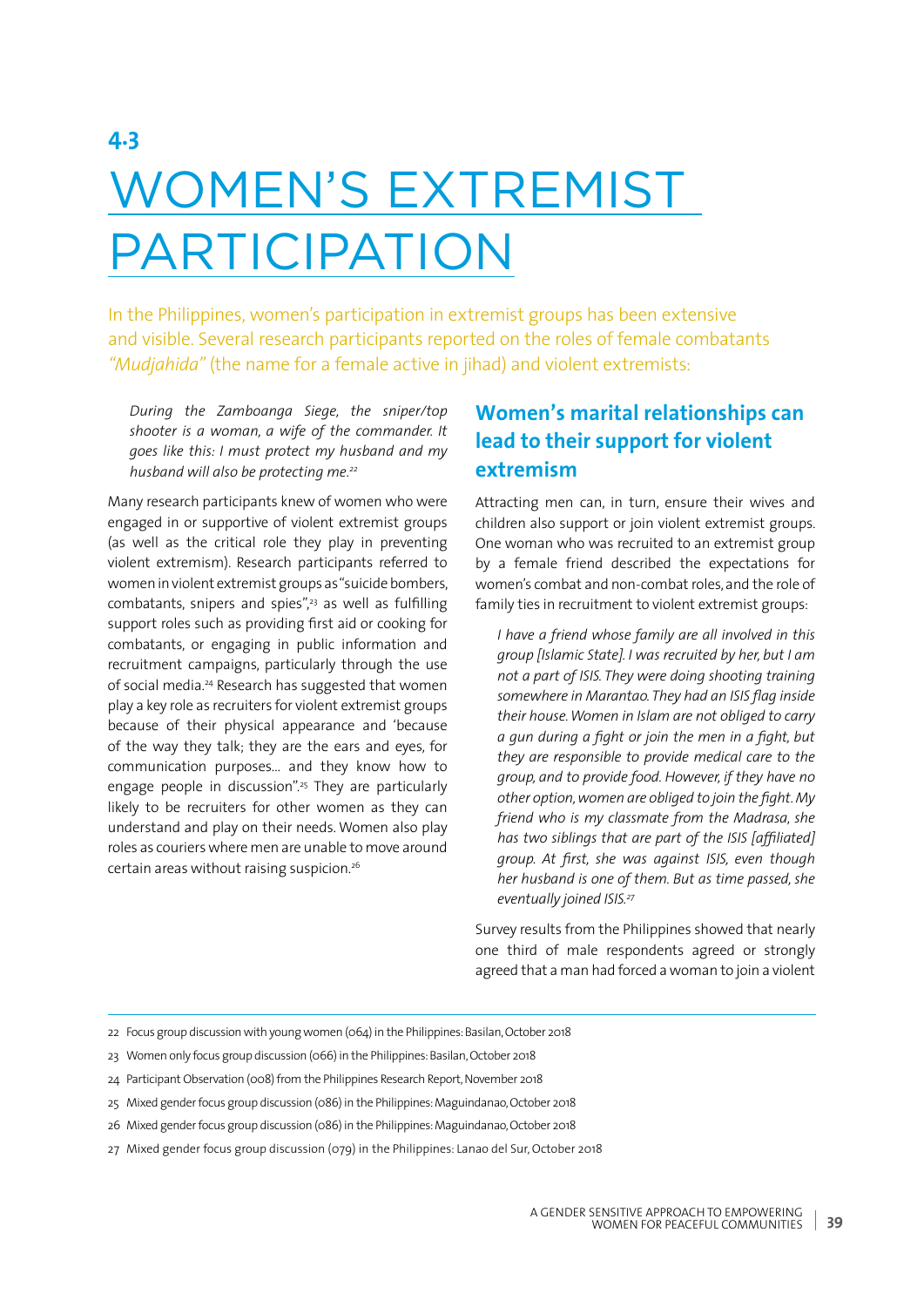#### **TABLE 18:**

| $Q$ <sub>48</sub> |      | Bangladesh |       |       | Indonesia |        |       |       |      | Philippines |       |       |
|-------------------|------|------------|-------|-------|-----------|--------|-------|-------|------|-------------|-------|-------|
|                   | Male | Female     | Other | Total | Male      | Female | Other | Total | Male | Female      | Other | Total |
| Strongly disagree | 19%  | 24%        | 9%    | 21%   | 32%       | 25%    |       | 28%   | 20%  | 23%         |       | 22%   |
| $\overline{2}$    | 15%  | 18%        |       | 16%   | 13%       | 16%    |       | 15%   | 16%  | 20%         |       | 18%   |
| $\overline{3}$    | 21%  | 18%        | 18%   | 19%   | 23%       | 29%    |       | 26%   | 33%  | 32%         | 100%  | 33%   |
| 4                 | 17%  | 18%        | 18%   | 17%   | 20%       | 18%    | 100%  | 19%   | 20%  | 14%         |       | 17%   |
| Strongly agree    | 29%  | 22%        | 55%   | 26%   | 12%       | 13%    |       | 12%   | 11%  | 11%         |       | 11%   |

## **Q 48. When women join a violent extremist group, it is because they are forced or pressured by male family members or their religious leader**

extremist group compared with 25 per cent of women did (see table 18).28 By contrast, one third of all survey respondents (34 per cent) agreed or strongly agreed that many women join violent extremist groups because they feel empowered to support what they see as a just cause.<sup>29</sup>

The expectation that a woman supports, follows or obeys her husband can lead to her supporting violent extremist groups when her husband becomes involved, even if she knows it is wrong. Wifely devotion was also mentioned by some research participants as able to be exploited by violent extremist groups, who might accept the ideology presented by violent extremist groups (because they were "easily swayed",<sup>30</sup> or "easily convinced by their husbands").31 A woman's love for her children (needing to provide for them) or her husband (wanting to follow him, or at least fulfil the promises she made to follow him) were mentioned frequently as reasons for women becoming involved in violent extremist groups:

"we have learned from Marawi: women are pushed to join their partner out of love promises".<sup>32</sup> Following loved ones if involved in violent extremist groups was also because of a woman's "soft heart" as well as her sense of duty, loyalty and devotion, according to a group who had experienced the Marawi Siege:

*Women are soft hearted. If one of their loved ones are involved in this group, they couldn't have a choice but to be part of it because of the love you have for your husband or your child.33*

Woman's weakness in matters of the heart might lead her to support or engage in violent extremist groups as stated by some FDG participants in two sites:

*Young women are involved because they fell in love with that person to point that they could kill a person for them.34*

*Extremist groups sugar-coat their language to bait young people and women. Sometimes they marry* 

28 Q48: When women join a violent extremist group, it is because they are forced or pressured by male family members or their religious leader.

- 29 Q49: When women join a violent extremist group, it is because they feel empowered to support what they see as a just cause.
- 30 Mixed gender youth focus group discussion (080) in the Philippines: Lanao del Sur, October 2018
- 31 Focus group discussion with young men (078) in the Philippines: Zamboanga, October 2018
- 32 Mixed gender focus group discussion with Civil Society members (072) in the Philippines: Zamboanga, October 2018
- 33 Mixed gender focus group discussion, some participants were victims of the Marawi siege (079) in the Philippines: Lanao del Sur, October 2018

34 Focus group discussion with young women (080) in the Philippines: Lanao del Sur, October 2018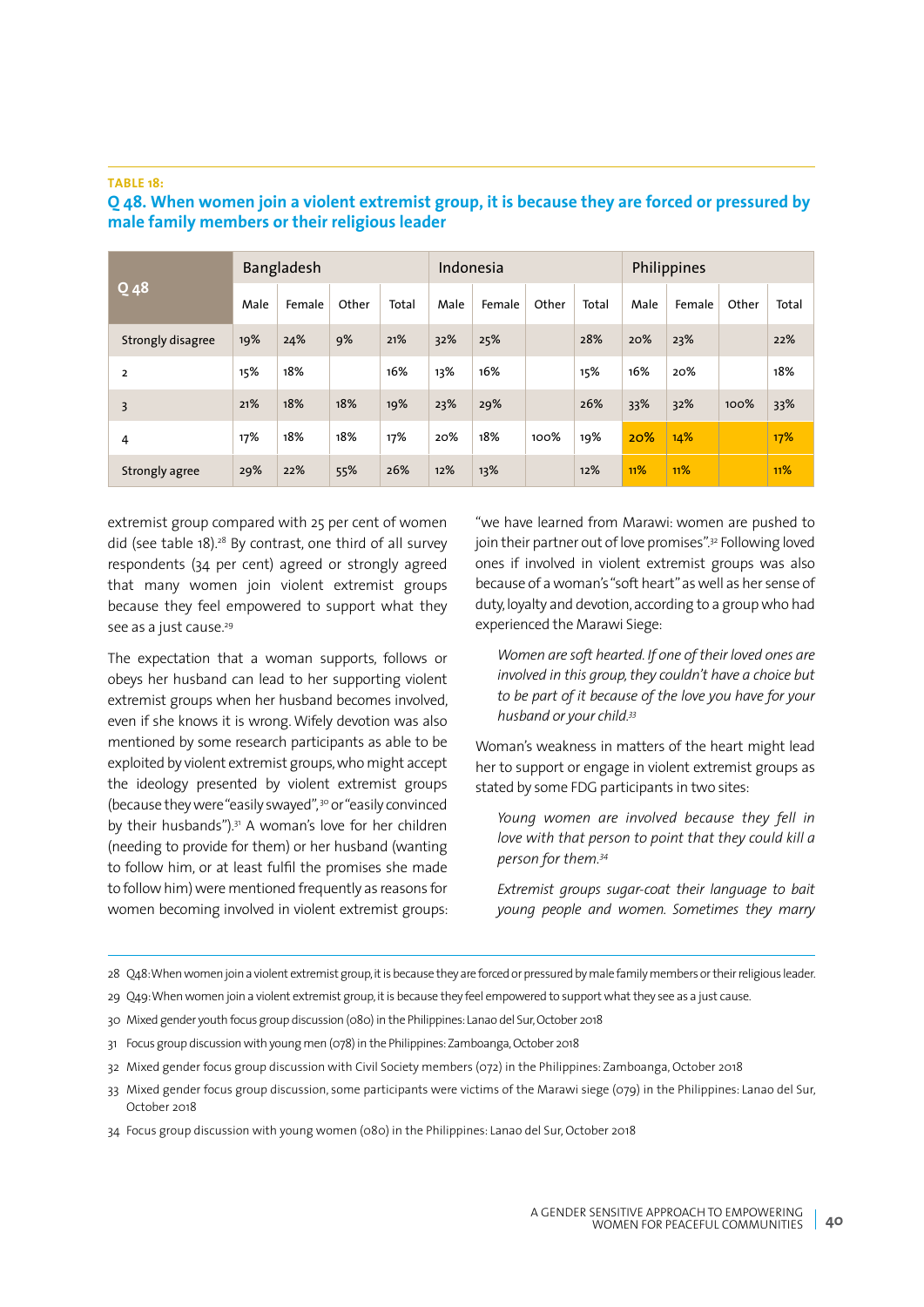#### *women. When that happens, these women become their ardent supporters.35*

In some, women's obedience to violent extremist husbands was considered by significant numbers of both survey participants and focus group participants to explain women's involvement in violent extremist groups.

As described above, it is broadly perceived that many women often support violent extremist groups only out of duty to their husbands if they have joined violent extremist groups and following one's husband is what constitutes being 'a good woman'. One research participant said that women are like 'mother hens' who will protect her husband and children under any circumstance, even if it means killing people. $36$  While most participants suggested that women follow their husbands out of love or duty, a few people suggested that some women who believe in gender equality also engage in violent extremist groups, believing they should be able to do what men can do and also equally thrive on the adventure and freedom it can bring. In such instances, it was perceived that women have an active, rather than just a support role, in violent extremist groups. References were made throughout key informant interviews and FGDs to female snipers during the Marawi Siege and to several other women, known to research participants, who have been attracted to violent extremist groups in order to find freedom or adventure. The survey also revealed that violent extremist groups enjoy significant support among women. A sizable proportion of women (19 per cent) said that they believe groups are justified in using violence if they are fighting for religious ideals, although men were more likely to have this belief (29 per cent).<sup>37</sup>

Many research participants commented that women also seek belonging and adventure, and this can motivate women to join violent extremist groups. One research participant recalled how one young woman she knew joined a violent extremist group because she wanted to escape her parents who were very controlling, and find freedom.38 Another male research participant said that the allure of the gun is as powerful for women; "holding gun is a sign of empowerment for women".39 Two research participants also suggested that participation in gender equality seminars has emboldened (or 'over powered') those women to join violent extremist groups, believing they can now do what men can do.<sup>40</sup> Of course, this may simply be an effort to understand how and why women assume roles traditionally seen to be the preserve of men – there are many stories about women snipers in the Marawi Siege being the four best snipers (the ones with the most kills).41

It should be mentioned that while men were expected to be the breadwinner, poverty – exacerbated by the conflict – has meant that many women now must work full-time outside the home. Some research participants commented that women may also be recruited because of poverty, especially mothers, if they need to provide for their children, and indeed, poverty appears to be the main driver for violent extremism in the Philippines.42 As the later section on parents and preventing violent extremism suggests, the mother's absence from the family home due to work obligations has been interpreted by some people as a factor driving children towards violent extremist groups.

Women also play important roles as fundraisers in violent extremist groups. In the Marawi Siege, it was the

- 36 Mixed gender focus group discussion (070) in the Philippines: Basilan, October 2018
- 37 Q46: If groups are fighting for their religious ideals and way of life, they are justified in using violence, even if it breaks the law and injures civilians
- 38 Focus group discussion with mothers (080) in the Philippines: Lanao del Sur, October 2018
- 39 Mixed gender focus group discussion (071) in the Philippines: Zamboanga, October 2018
- 40 Mixed gender focus group discussion (071) in the Philippines: Zamboanga, October 2018
- 41 The significant participation of women in the Marawi siege has also been commented upon in other research (for instance, (Casey and Pottebaum 2018, Jones 2018). Women's participation in violent extremism more broadly in Philippines has also been briefly mentioned by Agara (2015) in an analysis of women's roles in non-state militia groups globally that has spanned decades, rather than being a recent phenomenon as often depicted in the media.
- 42 Other research has also noted the role that poverty plays in insecurity in Philippines highlighting, for instance, the vicious circle of marginalisation, poverty and protracted violence in Mindanao (Conciliation Resources, 2015). Other research, however, comments that there is little empirical evidence to support the links between poverty and violent extremism (see Jones, 2018, for instance, although Jones does refer to the beliefs expressed by her research participants that poverty is a driver of violent extremism, as well as grey literature which highlights the links between armed violence and shadow economies in Philippines). Other research suggests poverty is not a key driving factor, at least in Mindanao, but rather factors such as 'community marginalization, the social factors of revenge, and the gun culture that underlie persistent conflict in the region, and the lack of self-efficacy amongst certain young people' (Casey and Pottebaum 2018, 13)

<sup>35</sup> Key interview (010) with a Senior Male Religious Leader in the Philippines: Maguindanao, October 2018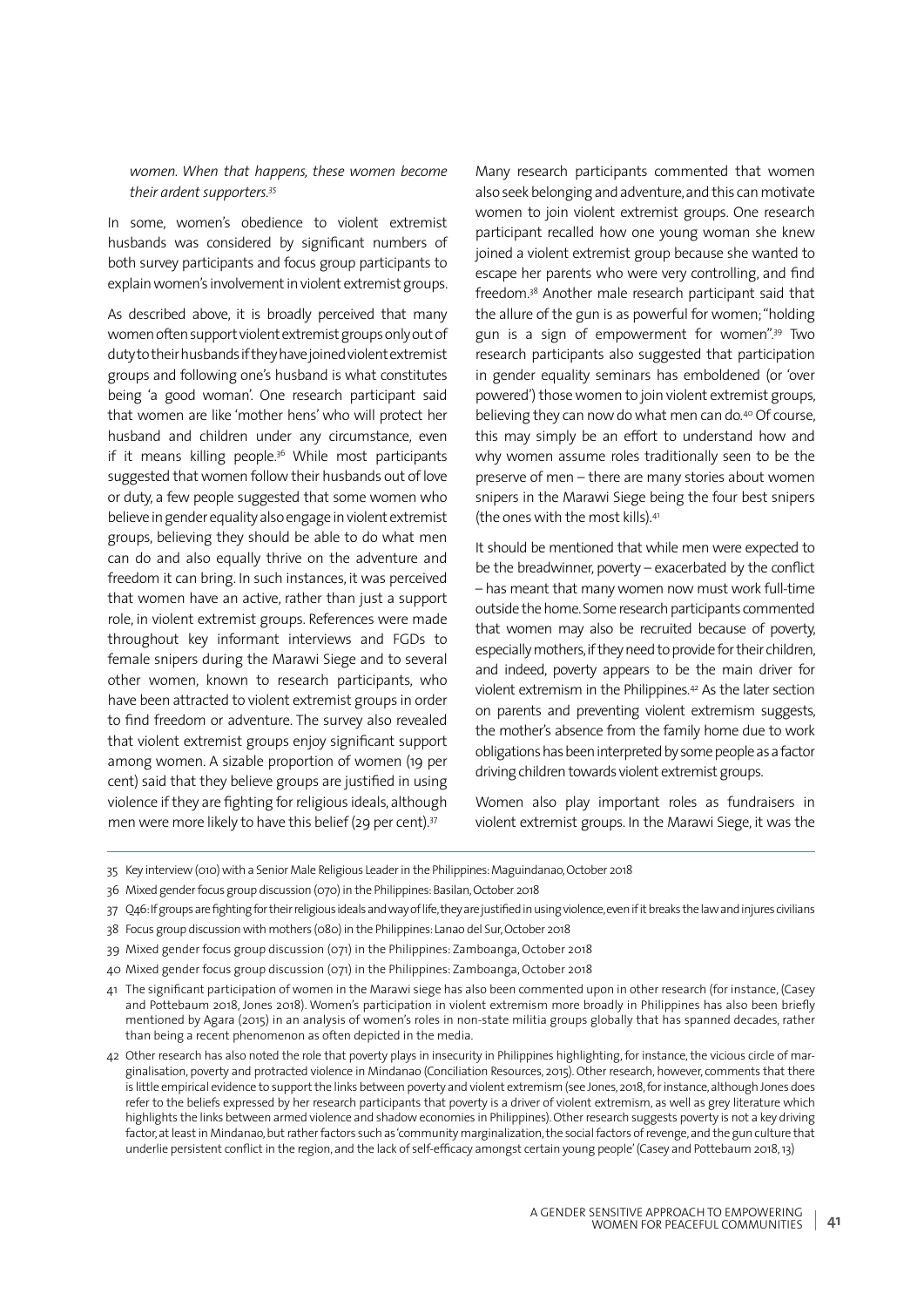#### **TABLE 19:**

|                   |      | Bangladesh |       |       | Indonesia |        |       |       |      | Philippines |       |       |
|-------------------|------|------------|-------|-------|-----------|--------|-------|-------|------|-------------|-------|-------|
| $Q$ 43            | Male | Female     | Other | Total | Male      | Female | Other | Total | Male | Female      | Other | Total |
| Strongly disagree | 19%  | 25%        |       | 22%   | 19%       | 15%    |       | 17%   | 16%  | 15%         |       | 16%   |
| $\overline{2}$    | 10%  | 16%        | 27%   | 13%   | 13%       | 8%     |       | 10%   | 12%  | 13%         |       | 13%   |
| 3                 | 24%  | 21%        | 9%    | 22%   | 32%       | 32%    |       | 32%   | 28%  | 27%         | 100%  | 27%   |
| 4                 | 16%  | 13%        | 18%   | 14%   | 21%       | 27%    | 100%  | 24%   | 25%  | 23%         |       | 24%   |
| Strongly agree    | 31%  | 25%        | 45%   | 28%   | 15%       | 18%    |       | 17%   | 18%  | 22%         |       | 20%   |

## **Q43 I respect these women who sent money to support these fighters. Women can't fight, but they can help support fighters in these areas**

mother of the Islamic State affiliated Maute brothers who procured fighting funds. While female violent extremists may be shocking to many participants, women's monetary support for "just causes" was accepted by many. In response to the statement: 'I respect these women who sent money to support these fighters. Women can't fight, but they can help support fighters in these areas', nearly half of respondents agreed or strongly agreed (see table 19).43 Around 28 per cent of people disagreed with this statement; almost the same number as women as men.

# **Women can be effective actors in preventing violent extremism**

Some research participants suggested that women can make particularly effective actors in preventing violent extremism because of their communication and diplomacy skills; referencing stereotypical female attributes. However, others highlighted less traditionally female attributes and referred to women's determination and perseverance as making them effective leaders. One research participant commented that, for example, women are better at resolving tense situations because they are less likely to have a weapon to such a situation and more likely to rely on her communication skills.

Others spoke of the ability of women to listen and

support, which can be effective in preventing those who have been traumatised by conflict or violence from becoming extremist in their views or engaging in violence themselves:

*Women in the society. We should be organized. We should organize women in any kind of society… For me, women must be organized... and empowered… Give her the work… women can do that, just talking to them—a group of women going to them, talking to the victims, it's already relieving. I will tell you, you could no longer think of to become an extremist.44*

Nonetheless, in terms of preventing violent extremism, a woman's role is generally perceived to be consigned to the domestic sphere, as the next section on the role of mothers and fathers in preventing violent extremism outlines. Of course, as well as being supporters or detractors, women are also often the direct and indirect victims of violent extremism:

*I evacuated Manila. I was hurt when I heard a child calling his mom and saying "Mama she is a Muslim. Is she a terrorist?" This may be because of what the media is portraying in the television where it shows that this violent group also wear veils. They may be thinking that we are dangerous, though they didn't know that we are the one who are affected by this situation.45*

<sup>43</sup> Q43: I respect these women who sent money to support these fighters. Women can't fight, but they can help support fighters in these areas. How much do you agree with the statement?

<sup>44</sup> Key interview with a female kidnapping victim of Marawi Siege (017) in the Philippines: Lanao del Sur, October 2018

<sup>45</sup> Mixed gender focus group discussion some victims and participants of the Marawi Siege (079) in the Philippines, Lanao del Sur, October 2018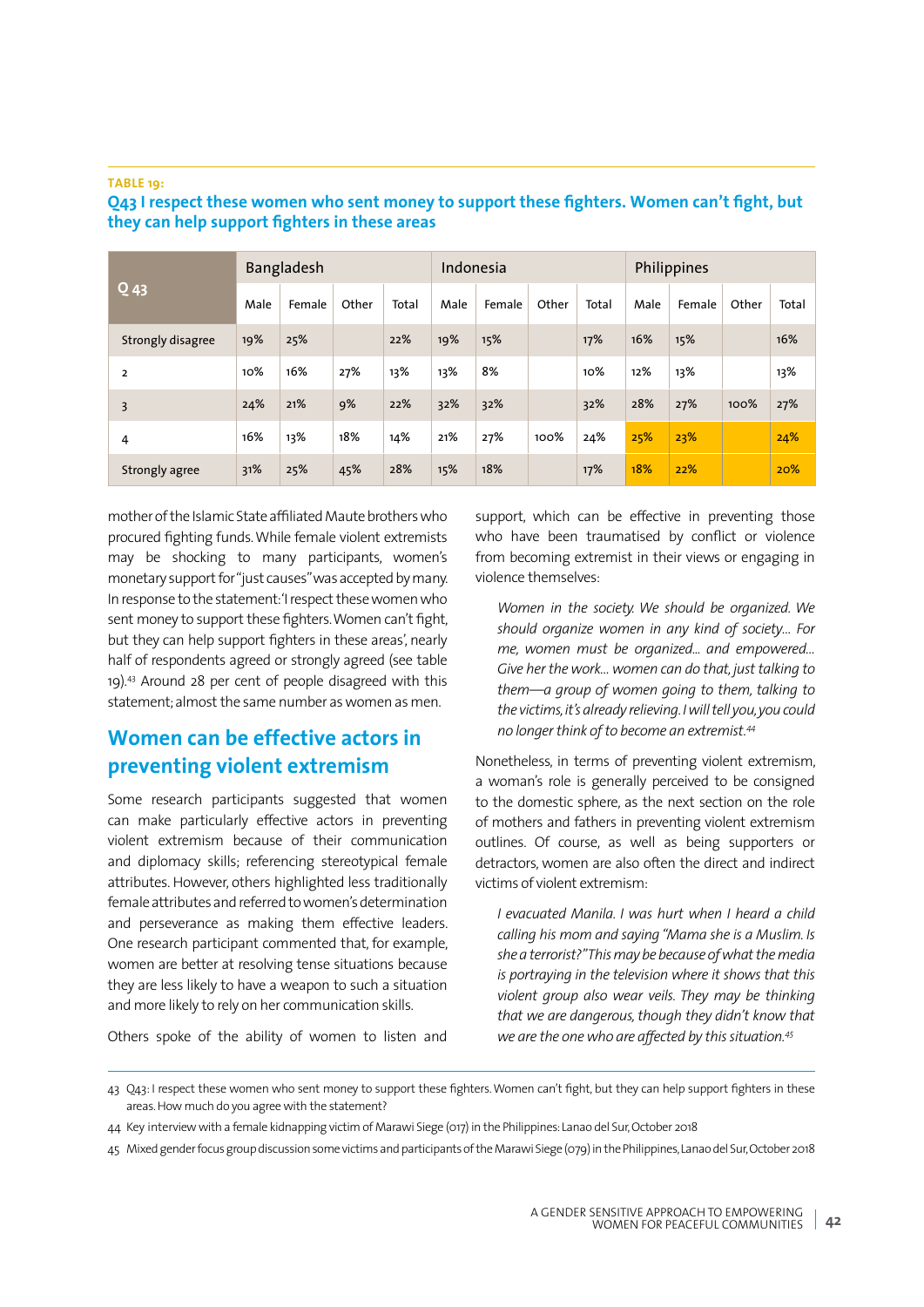# **4.4** RECRUITMENT

Many research participants said that violent extremist groups play on people's weaknesses in order to recruit, whether this is because they lack money or a sense of belonging, have been discriminated against (or feel their religious or ethnic group are being oppressed), or have suffered injustice and abuse.

# **Women who seek male protection from conflict can be recruited**

Conflict dynamics also play a key role in violent extremism in Philippines, whether because of the trauma people have suffered, the grievances they have, the exposure to heightened and sustained levels of violence, the lack of hope for the future, or distrust or lack of confidence in the state and its institutions to provide for or protect them. Conflict also increases poverty, which also increases the likelihood of people joining violent extremist groups. Similarly, experiences of discrimination or oppression can lead to anger, a desire for revenge, or a search for the means of selfdefence and protection. Violent extremist groups can respond to these strong emotions:

*Because of the [lack of] peace and order in Mindanao, many of the young generations are lost. They have lost hope that they can still achieve their rights as a Muslims. So, when there are groups of people that will promise hope, they become easily attracted without knowing that there is ideology on terrorism… ISIS convinces the youths to join them by harping on wrong-doings of the government… The nagging fear of Muslims that a day would come where the military would just barge in our doors without permission and kill us, that is the reason many of us are armed for self-defence. This has happened in the past, this can happen now and in the future.46*

Additionally, several research participants described how both women and men would join violent extremist groups for a sense of security or protection; whether because of the allure of the gun, or because they face threats as a result of family feuds, political rivalries or general insecurity. The survey drew out that almost half of all respondents (47 per cent women and 42 per cent men) agree or strongly agree that women need a male guardian to ensure their security and protection. This perceived need for protection can be manipulated through the messaging of violent extremist groups if women are alone or their husbands have joined violent extremist groups.47 Many spoke of violent extremist groups also threatening individuals if they didn't join them and, of course, this threat extends to their families also:

*In the case of the Maute-ISIS, most of their recruits are member of their family. Their relatives, specifically the immediate family like the Maute brothers48*

*For example, if the other part of the family did not want to be involved in such group is in need to hide. It is because the other members will surely recruit and haunt them49*

*…we have no choice sir. For now, we are safe, but when you leave, we are no longer safe. Because those who comes here, threatens us, they have guns, what can we do? We'll just join them, like "if you cannot fight them, join them.<sup>50</sup>*

- 46 Key interview with a Moro Woman Leader (011) in the Philippines: Zamboanga, October 2018
- 47 Q39: Women need a male guardian to ensure their safety and protection.
- 48 Focus group discussion with mothers (080) in the Philippines: Lanao del Sur, October 2018
- 49 Focus group discussion with mothers (080) in the Philippines: Lanao del Sur, October 2018
- 50 Mixed gender focus group discussion with security sector workers (076) in the Philippines: Zamboanga, October 2018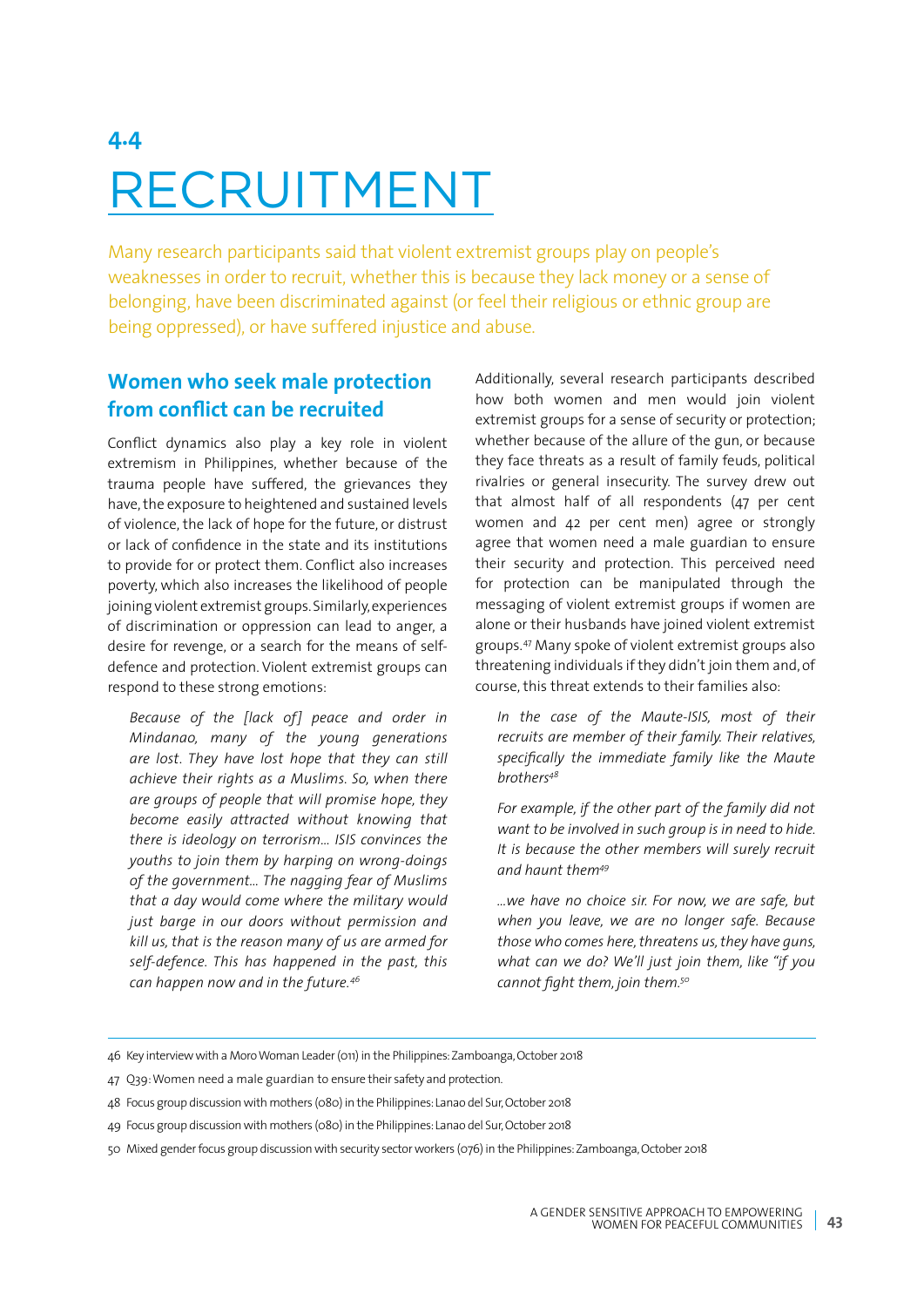# **Notions of masculinity and femininity are exploited by violent extremist groups**

Research has shown that notions of masculinity and femininity can also be exploited by violent extremist groups to radicalise and recruit men and women. Specifically, violent extremist groups exploit the desire of men to be financial providers for their families, and the desire of women to be loyal or "obedient" to their husbands and other family members (fathers, brothers, others), in order to be regarded as a 'real man' or "a good Muslim wife", respectively:

*The main reason why women join groups like ISIS or Abu Sayyaf Group is because they are related to the already recruited member of their family (either the spouse, father, brother or any relative).51*

Around half of the Filipinos surveyed said that gender regressive ideology (women's obedience, keeping women in the home) was not a reason men joined

violent extremist groups.<sup>52</sup> However, around 23 per cent of people agreed that it could be a reason for men joining, with more men (26 per cent) than women (19 per cent) supporting the idea. On the other hand, a significant number of Filipinos (44 per cent) were worried about religious fundamentalism impeding women's rights, with around 22 per cent not worried about the gendered impacts of religious fundamentalism (see table 20).

Violent extremist groups can also exploit women's appearance, with a small number of research participants suggesting that sexual exploitation of women as "partners of convenience and comfort" is used by violent extremist groups to attract men.<sup>53</sup> A larger number of research participants suggested that women's attractiveness is exploited by violent extremist groups, who use women (particularly those considered to be pretty) to run errands (carry ammunition), fundraise, or engage in bombing activities because they would not ordinarily be suspected. Attractive women are also used by violent extremist groups for recruitment purposes.

#### **TABLE 20:**

### **Q54: I am afraid that religious fundamentalism will impede women's rights (e.g. ability to work, voicing their opinion in public)**

|                   |      | Bangladesh |       |       | Indonesia |        |       |       |      | Philippines |       |       |
|-------------------|------|------------|-------|-------|-----------|--------|-------|-------|------|-------------|-------|-------|
| Q <sub>54</sub>   | Male | Female     | Other | Total | Male      | Female | Other | Total | Male | Female      | Other | Total |
| Strongly disagree | 26%  | 21%        | 18%   | 24%   | 17%       | 11%    |       | 14%   | 9%   | 9%          |       | 9%    |
| $\overline{2}$    | 13%  | 15%        | 9%    | 14%   | 16%       | 13%    | 100%  | 14%   | 15%  | 11%         | 100%  | 13%   |
| 3                 | 22%  | 21%        | 18%   | 21%   | 28%       | 27%    |       | 27%   | 34%  | 34%         |       | 34%   |
| 4                 | 15%  | 14%        | 18%   | 15%   | 22%       | 25%    |       | 23%   | 26%  | 26%         |       | 26%   |
| Strongly agree    | 24%  | 30%        | 36%   | 27%   | 18%       | 24%    |       | 21%   | 16%  | 19%         |       | 18%   |

51 Key interview with a Moro Woman Leader (011) in the Philippines: Zamboanga, October 2018

- 52 Q54: I am afraid that religious fundamentalism will impede women's rights (e.g. ability to work, voicing their opinion in public).
- 53 Mixed gender focus group discussion with security sector workers (076) in the Philippines: Zamboanga, October 2018
- 54 Mixed gender focus group discussion some victims and participants of the Marawi Siege (079) in the Philippines, Lanao del Sur, October 2018
- 55 Q13: How often have you seen violent extremist groups trying to recruit members through social media?
- 56 Women only focus group discussion (066) in the Philippines: Basilan, October 2018
- 57 Focus group discussion with young men (078) in the Philippines: Zamboanga, October 2018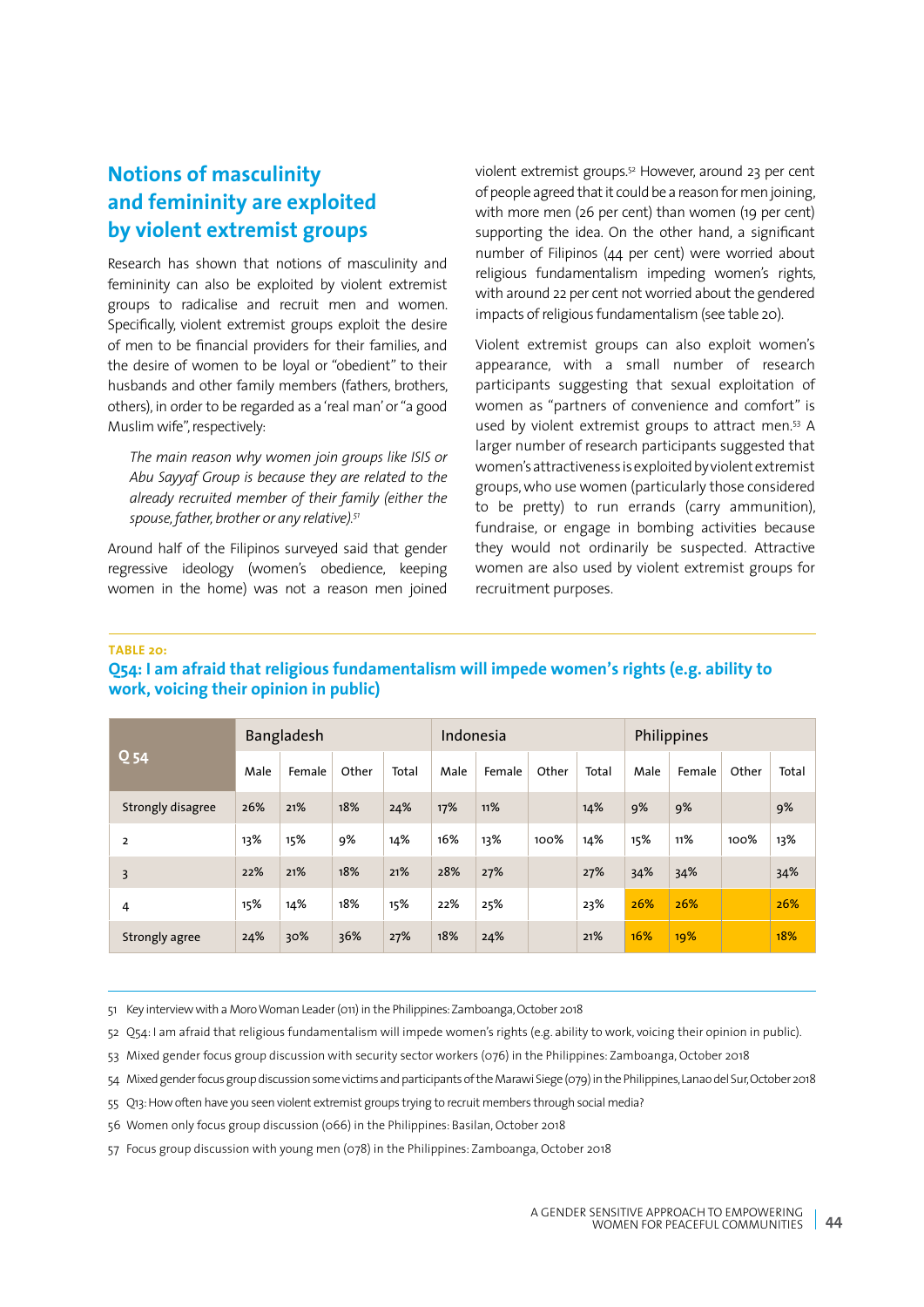Conversely, violent extremist groups also play to the desire for adventure and belonging on both women's and men's part. Some participants also said that their female members were used to shame men into joining violent extremist groups. Referring to the female snipers in the Marawi Siege, one said:

*… these women were used as source of pride. The men would preach on how people don't take pride, with hatred on how these women were not taken care of.51*

The present research confirms that violent extremist groups in the Philippines have their own social media accounts and use the internet for recruitment purposes. In KIIs and FDGs, some research participants said that online games and social media apps, including YouTube, have shown violent extremist recruitment message, while only 24.31 per cent of all survey respondents said they had never seen a recruitment message from a violent extremist group on social media:55

*I had an experience while chatting in my messenger apps, a flash message appeared advertising and inviting people to join a sort of violent extremist group.56*

# **Violence is commonly used to increase online and offline support for violent extremism**

For men, reasons other than poverty and the prospect of being able to financially provide for their families included: "Brotherhood, belongingness and power. Especially if one is able to hold a gun".57 Others also mentioned being a "frustrated soldier" or wanting "adventure" as driving factors, especially for young men. Some also said the promise of power over women and the sexual exploitation of women were used by violent extremist groups to attract men.

Violent images and videos are used by violent extremist groups on social media. In line with findings on extremism worldwide (Conway and Courtney 2018), participants said these violent images and videos are used as a means of recruitment, and also to encourage violence, notably against members of the LGBTIQ community as well as ethnic and religious minorities:

*Posting violent video showing an act of violent extremism in the social media and there were numbers of people who sympathized and joined the group.58*

Violent images cited by research participants included beheading people opposing the views or beliefs of violent extremist groups, suicide bombings, killing of people of other faiths, burning alive hostages or refugees, and extreme torture. Participants also said that high-powered weaponry is purposefully shown to attract men. Some suggested that to attract women, women were shown bearing firearms and shouting *Allahu Akbar* to convey a message that women can be powerful like a man (as people sometimes associate empowerment with violence).

Almost half of all survey respondents (44 per cent) said that they often or extremely often saw intolerant content posted in social media (approximately the same proportion of men and women).<sup>59</sup> A little over a third (32 per cent) said that they have often or extremely often seen social media content inciting violence towards religious minorities (again a similar proportion of men and women) (see table 21).<sup>60</sup> Just over a quarter of survey respondents (28 per cent) said that they had seen social media content inciting violence against women and girls (slightly more women at 29 per cent compared with men at 27 per cent) (see table 22). $61$  Focus groups tended to believe that young people were both more exposed to social media, and sayvier about "fake news" $62$ 

- 58 Women only focus group discussion (066) in the Philippines: Basilan, October 2018
- 59 Q8: How often have you seen intolerant content posted in social media?

61 Q11: How often have you seen social media content (e.g. posts, tweets, videos, etc.) inciting violence towards women and girls?

<sup>60</sup> Q9: How often have you seen social media content (e.g. Post, tweets, videos, etc.) inciting violence towards religious minorities?

<sup>62</sup> Mixed gender focus group discussion (093) in the Philippines: Maguindanao, October 2018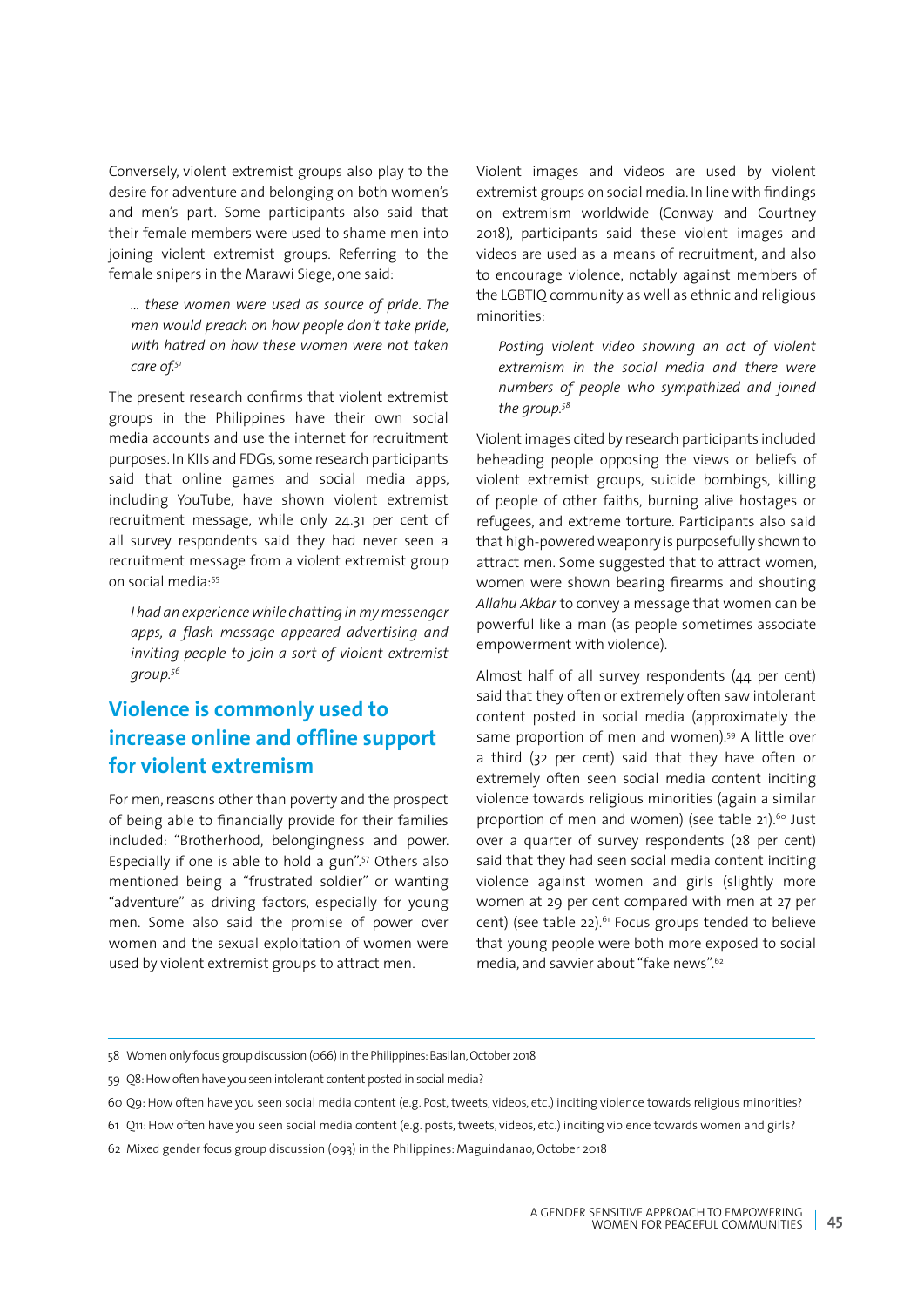#### **TABLE 21:**

# **Q9. How often have you seen social media content (eg. Post, tweets, videos, etc.) inciting religious violence towards religious minorities?**

|                        |      |            |       |       |      | <b>Country and Gender</b> |       |       |      |             |       |       |
|------------------------|------|------------|-------|-------|------|---------------------------|-------|-------|------|-------------|-------|-------|
| Q9                     |      | Bangladesh |       |       |      | Indonesia                 |       |       |      | Philippines |       |       |
| <b>Never</b>           | Male | Female     | Other | Total | Male | Female                    | Other | Total | Male | Female      | Other | Total |
|                        | 7%   | 4%         |       | 6%    | 7%   | 4%                        |       | 5%    | 5%   | 6%          |       | 5%    |
| 1                      | 13%  | 8%         | 10%   | 11%   | 14%  | 10%                       |       | 12%   | 14%  | 10%         |       | 12%   |
| $\overline{2}$         | 17%  | 14%        | 10%   | 16%   | 13%  | 15%                       | 100%  | 14%   | 20%  | 20%         | 100%  | 20%   |
| 3                      | 12%  | 13%        | 10%   | 13%   | 24%  | 24%                       |       | 24%   | 29%  | 32%         |       | 31%   |
| 4                      | 8%   | 12%        | 10%   | 10%   | 23%  | 27%                       |       | 25%   | 16%  | 18%         |       | 17%   |
| <b>Extremely often</b> | 32%  | 34%        | 60%   | 33%   | 21%  | 21%                       |       | 21%   | 16%  | 14%         |       | 15%   |

#### **TABLE 22:**

### **Q11. How often have you seen social media content (e.g. posts, tweets, videos, etc.) inciting religious violence towards women and girls?**

|                        | <b>Country and Gender</b> |            |       |       |      |           |       |       |      |             |       |       |  |  |
|------------------------|---------------------------|------------|-------|-------|------|-----------|-------|-------|------|-------------|-------|-------|--|--|
| Q11                    |                           | Bangladesh |       |       |      | Indonesia |       |       |      | Philippines |       |       |  |  |
| <b>Never</b>           | Male                      | Female     | Other | Total | Male | Female    | Other | Total | Male | Female      | Other | Total |  |  |
|                        | 19%                       | 16%        |       | 17%   | 12%  | 7%        |       | 10%   | 10%  | 7%          |       | 9%    |  |  |
| 1                      | 16%                       | <b>9%</b>  | 18%   | 12%   | 17%  | 13%       |       | 15%   | 16%  | 13%         |       | 14%   |  |  |
| $\overline{2}$         | 16%                       | 14%        | 27%   | 15%   | 15%  | 15%       | 100%  | 15%   | 20%  | 23%         | 100%  | 22%   |  |  |
| 3                      | 13%                       | 13%        |       | 13%   | 24%  | 25%       |       | 24%   | 27%  | 27%         |       | 27%   |  |  |
| 4                      | 11%                       | 12%        | 9%    | 12%   | 17%  | 23%       |       | 20%   | 17%  | 17%         |       | 17%   |  |  |
| <b>Extremely often</b> | 26%                       | 35%        | 45%   | 30%   | 14%  | 17%       |       | 16%   | 10%  | 12%         |       | 11%   |  |  |

So-called fake news, and vulnerability to it, was referred to by research participants in the context of discussions about violent extremism. The "fake news" was not always linked to or perceived to be disseminated by violent extremist groups, it was recognised. Likewise, other research has shown that violent images used to terrorise, generate hatred or manipulate the viewer in some other way have also been used by groups other than those commonly regarded as violent extremist groups, for instance

to broadcast and generate anti-Muslim sentiment (Quimpo 2016).

Participants mentioned the threat posed by social media to family and community. Participants argued children are not getting the discipline, moral guidance, love and attention from their parents (particularly their mother). This view that mother put their children at risk of being manipulated or recruited by violent extremism and other violent or criminal groups online, is pervasive as well as gender-biased.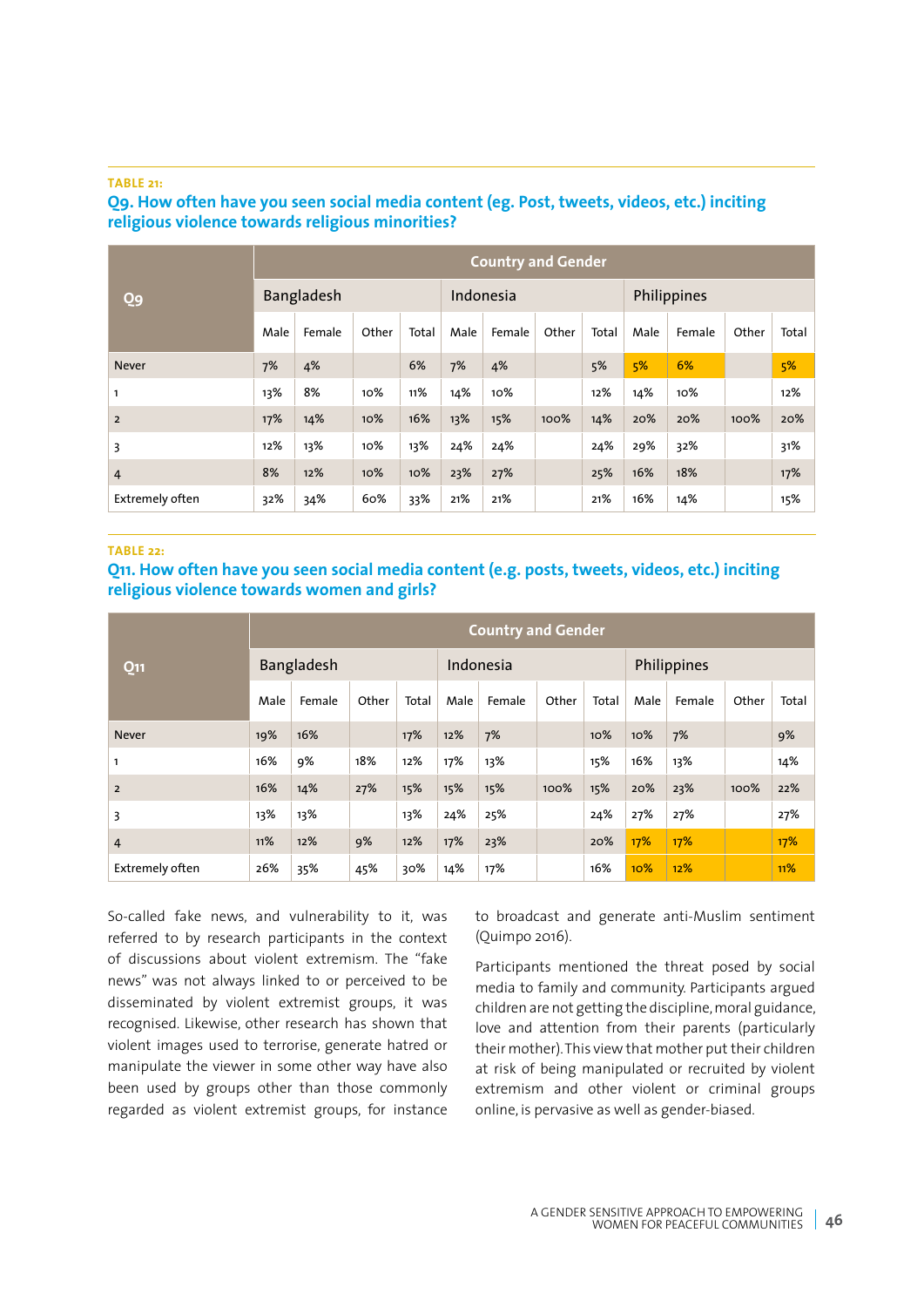# **4.5** EDUCATION AND SOCIO-ECONOMIC FACTORS

Offering financial incentives (including scholarships for children, especially *Toril* religious boarding schools) is an effective means of recruiting men, particularly impoverished men.

In interviews and focus groups, very few research participants suggested that being unable to afford a dowry would encourage men to join violent extremist groups, with some research participants actively disagreeing, although one research participant in Zamboanga said this could be a driving factor. Survey data, however, showed that just under a quarter of all respondents agreed or strongly agreed that young men join extremist groups to pay dowry, bride-price or to cover similar expenses associated with weddings and marriage. Survey data also showed significant minority support for the right of fathers to receive bride-price for their daughters, and this support was greater among men (22 per cent men and 11 per cent women).

# **Education institutions are sites where extremist recruitment occurs**

Regarding the education sector and the role of educational establishments in the radicalisation of youths, participants referred to the role of the *Madrassa*, *Toril*, the university, and *Ushra* (a study circle) as being important sites where violent extremist recruitment occurs. Moreover, schooling and recruitment of the poor appear to be linked. One participant reported teenagers were recruited at a "live-in" *Toril* boarding school:

*That is how recruitment began, after reading the Koran, they were taught how to use a gun. They are learning how to use guns and about the Koran according to a schedule. Like four days is for Koran and three days for military training. But the parents have no idea. Toril schooling was free. The parents only have to go to the school to give the pupils food.63*

*Toril* schools had a reputation as schools for the poor and disenfranchised, as well as "problem children" in Lanao del Sur. The recruitment of orphans being cared for at *Toril* schools to violent extremist groups was also noted. The same participant described *Toril* as a new phenomenon, different from the ordinary *madrassa* in the Southern Philippines. There was a perception that students from devotional schools might be targeted. A young female Islamic leader said that the violent extremists' groups;

*…. prefer to recruit the students coming from the Islamic institution like the Islamic institution where I studied because we know what the importance of Jihad is (also called the holy war)64*

However, participants also recognised that not all those who are radicalised are educated. Moreover, educational establishments can be sites and sources of discourses that challenge extremist ideologies and offer critical or alternative discourses.

Despite these apparently complex and conflicting drivers, there was broad agreement that those who are most vulnerable to being recruited or exploited by violent extremist groups were poor and young; young because they are more likely to be poor, seeking adventure, possibly more naïve, and more likely to be seduced by weapons or a sense of belonging to improve their self-image and self-confidence. Some suggested seeking revenge for what they and their family have suffered, or wanting to rebel against their family, can also motivate youths to join violent extremist groups. Several people also agreed that violent extremist groups take advantage of women who are poor with low levels of education, as well as those who are dissatisfied with their lives in some way.

<sup>63</sup> Focus group discussion with professional women (082) in the Philippines: Lanao del Sur, October 2018

<sup>64</sup> Key Interview with female Islamic youth leader (016) in the Philippines: Lanao del Sur, October 2018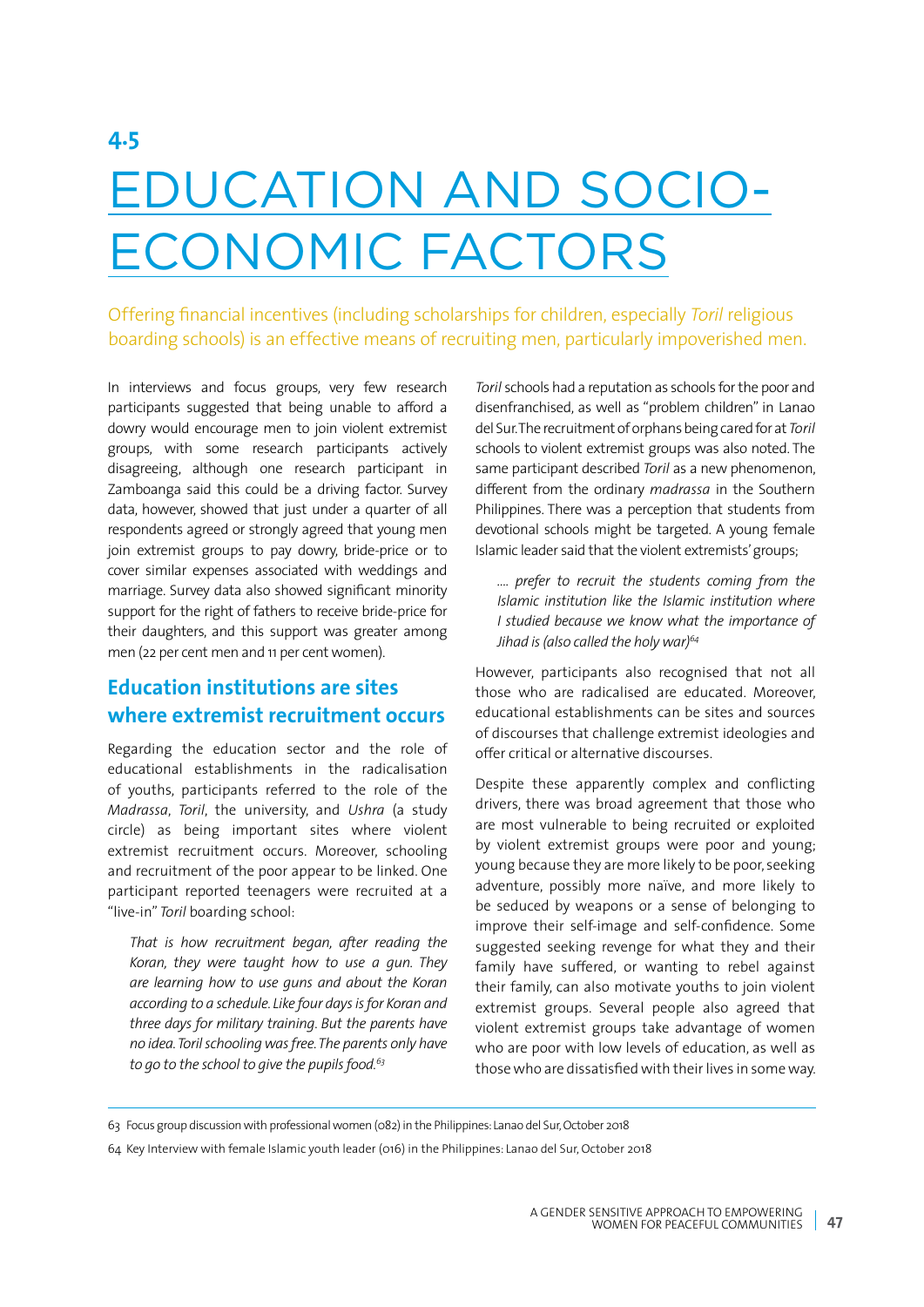# **4.6** THE ROLE OF PARENTS

Research explored the role of mothers and fathers in preventing violent extremism, building upon previous research conducted in Indonesia and Bangladesh (True et al. 2019), which demonstrated the often-overlooked importance of the role of parents and especially mother sin preventing violent extremism. This research, therefore, sought to further test the role of mothers in preventing violent extremism as well as explore the role of fathers in preventing violent extremism, given the previous research had indicated that the father's role is regarded as less critical because they are less likely to be at home as much as the mother, partly because they are more likely to work outside the home.

Field research conducted in the Philippines showed that while "good men" were also considered to be "good fathers", mothers continue to be regarded by many participants as the major factor affecting whether children are vulnerable or not to extremist ideologies. This is because many see the role of the mother as being critical to educating her children and teaching them right from wrong. These sentiments were notably prevalent among men:

*Women, specifically mothers, played an essential role in motivating children to be good citizens in society <sup>65</sup>*

*Mothers are influential to their children. When the need arises, she would encourage her children to fight for revenge against perpetrators who have committed violence against the family66*

*They teach their children what is right or wrong. There are lots of young recruited men who listen directly when their mother says something. The mothers don't exactly say to join this kind of [violent extremist] group but they go step-by-step in encouraging their children to join. For example, mothers explain to their children that they can benefit if they join these groups such as giving them education, the family will be one and won't separate67*

*Mothers are responsible for educating as well as the formation of moral upbringing of the children. She can infuse values in her children whether good or negative, like hatred/anger and revenge.68*

Most survey respondents from the sample (69 per cent) also agreed or strongly agreed that mothers can watch for signs that a son might join a violent extremist group, with slightly more women (72 per cent) than men (66 per cent) agreeing (see table 23). Most survey respondents (85 per cent) also agreed that it was important or extremely important to have a "strong mother" in a household.<sup>69</sup> More women (90 per cent) than men (82 per cent) agreed with this statement. Even more respondents consider it important or extremely important to have a caring mother in the household (87 per cent), with only 3.67 per cent considering it to be not important or not important at all.<sup>70</sup> Slightly more women (91 per cent) than men (84 per cent) agreed with this statement.

67 Mixed gender focus group discussion, some victims of the Marawi siege (079) in the Philippines: Lanao del Sur, October 2018

<sup>65</sup> Male only focus group discussion (067) in the Philippines: Basilan, October 2018

<sup>66</sup> Male only focus group discussion (067) in the Philippines: Basilan, October 2018

<sup>68</sup> This was also reported in focus groups. For example, men only focus group discussion (067) in the Philippines: Basilan, October 2018

<sup>69</sup> Q59: How important is it to have a strong mother in a household?

<sup>70</sup> Q62: How important is it to have a caring mother in a household?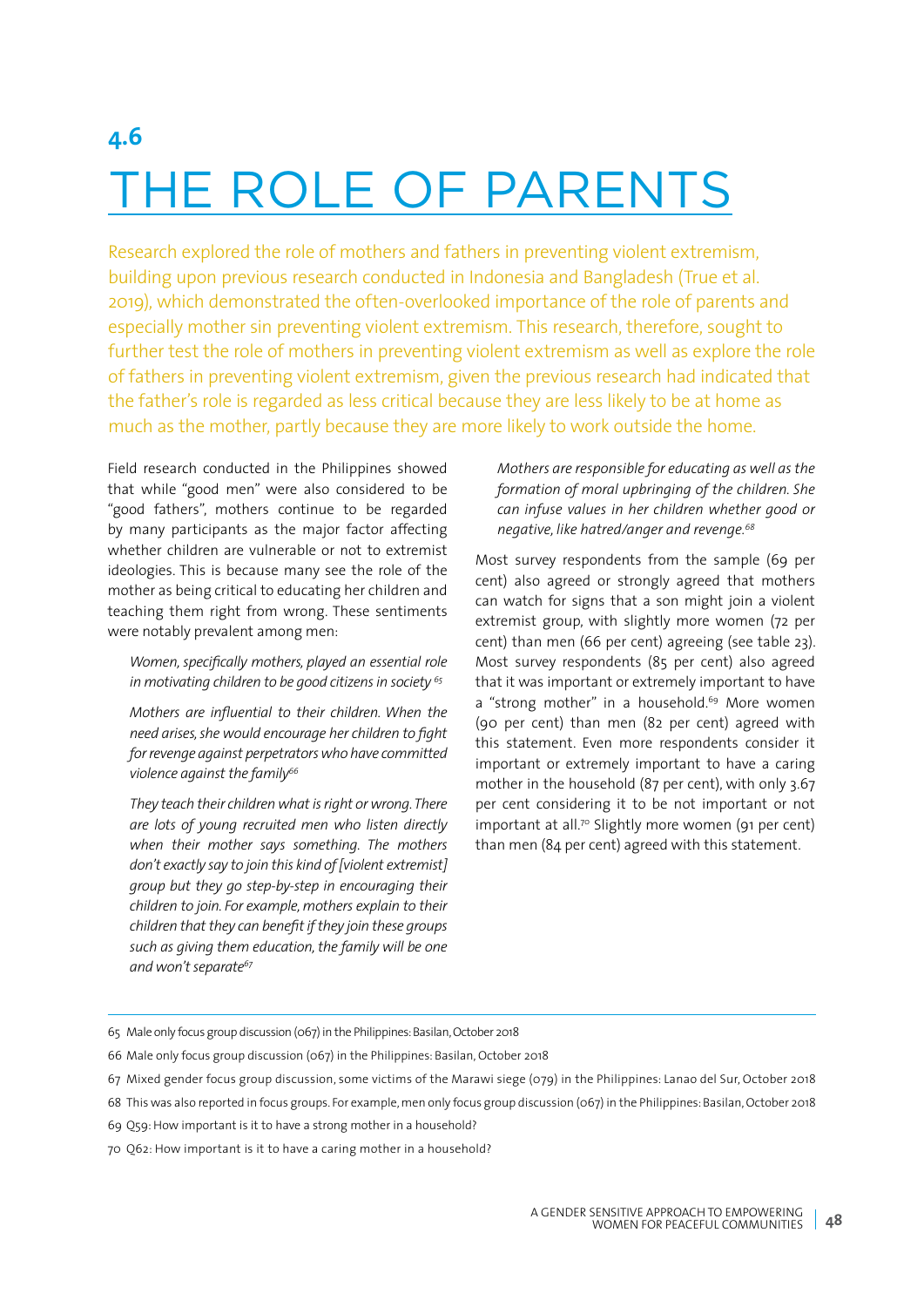#### **TABLE 23:**

|                | <b>Country and Gender</b> |            |       |       |      |           |       |       |      |             |       |       |  |  |
|----------------|---------------------------|------------|-------|-------|------|-----------|-------|-------|------|-------------|-------|-------|--|--|
| Q63            |                           | Bangladesh |       |       |      | Indonesia |       |       |      | Philippines |       |       |  |  |
| <b>Never</b>   | Male                      | Female     | Other | Total | Male | Female    | Other | Total | Male | Female      | Other | Total |  |  |
|                | 6%                        | 9%         | 9%    | 7%    | 4%   | 1%        |       | 3%    | 6%   | 5%          | 100%  | 5%    |  |  |
| $\overline{2}$ | 4%                        | 9%         |       | 6%    | 4%   | 1%        |       | 3%    | 4%   | 5%          |       | 5%    |  |  |
| $\overline{3}$ | 12%                       | 14%        | 27%   | 13%   | 13%  | 12%       |       | 13%   | 24%  | 18%         |       | 21%   |  |  |
| 4              | 17%                       | 18%        | 9%    | 17%   | 23%  | 30%       |       | 26%   | 28%  | 30%         |       | 29%   |  |  |
| Strongly agree | 62%                       | 50%        | 55%   | 56%   | 56%  | 56%       | 100%  | 56%   | 38%  | 42%         |       | 40%   |  |  |

**Q.63. For instance (…), told us: caring mothers know where their children are, and can watch for signs a son might join a violent extremist group. How much do you agree?** 

# **Mothers' perceived roles in supporting or preventing violent extremism often relied on "hegemonic femininities"**

The notion of the important role of the mother in preventing violent extremism often relied upon "hegemonic femininities" which saw the place of the mother as in the home, in complementary but subordinate position to her husband (Charlebois 2011).<sup>71</sup> Some research participants attributed poverty or even advances towards gender equality with women increasingly working outside the home, as reasons for the increased radicalisation and violent extremism. So, while the agency and influence of the woman is recognised, it is sometimes only considered to be legitimate within the confines of her own home. These sentiments of hegemonic femininity and traditional gender roles as a bulwark against extremism were more common in older, male participants. As a group of older men stated:

*When we go to the home, my mother was more powerful than my father was, she was the one telling and influencing all of us in the house. She was the one who is telling us to go to the school. We recognized very strongly the role of women in the situation that we are in now. It is very dangerous for women, not to play their role. Why our children are going way-ward, it's because the absence of the mother in the house. Now, if the mother will not be around that is where the danger begins72*

Because the woman's place was generally considered to be at home, being vigilante or observant (noticing any changes in behaviour or disquiet among children) and listening (given "children would normally open up to mothers rather than to fathers"73) were important. Equally, it is often considered that a mother's role is to provide moral guidance and loving support, so children know right from wrong and, so they do not attempt to find the sense of belonging outside the home.

<sup>71</sup> Hegemonic femininity, according to Charlebois (2011, 30) is associated with domestic labour and caregiving in a complementary but subordinate relation to hegemonic, breadwinning masculinity. It is hegemonic in the reproduction of essentialized sex difference as natural but unequal social order

<sup>72</sup> Focus group discussion with older men (073) in the Philippines: Zamboanga, October 2018

<sup>73</sup> Key interviewee with a male Ulama (073) in the Philippines: Zamboanga, October 2018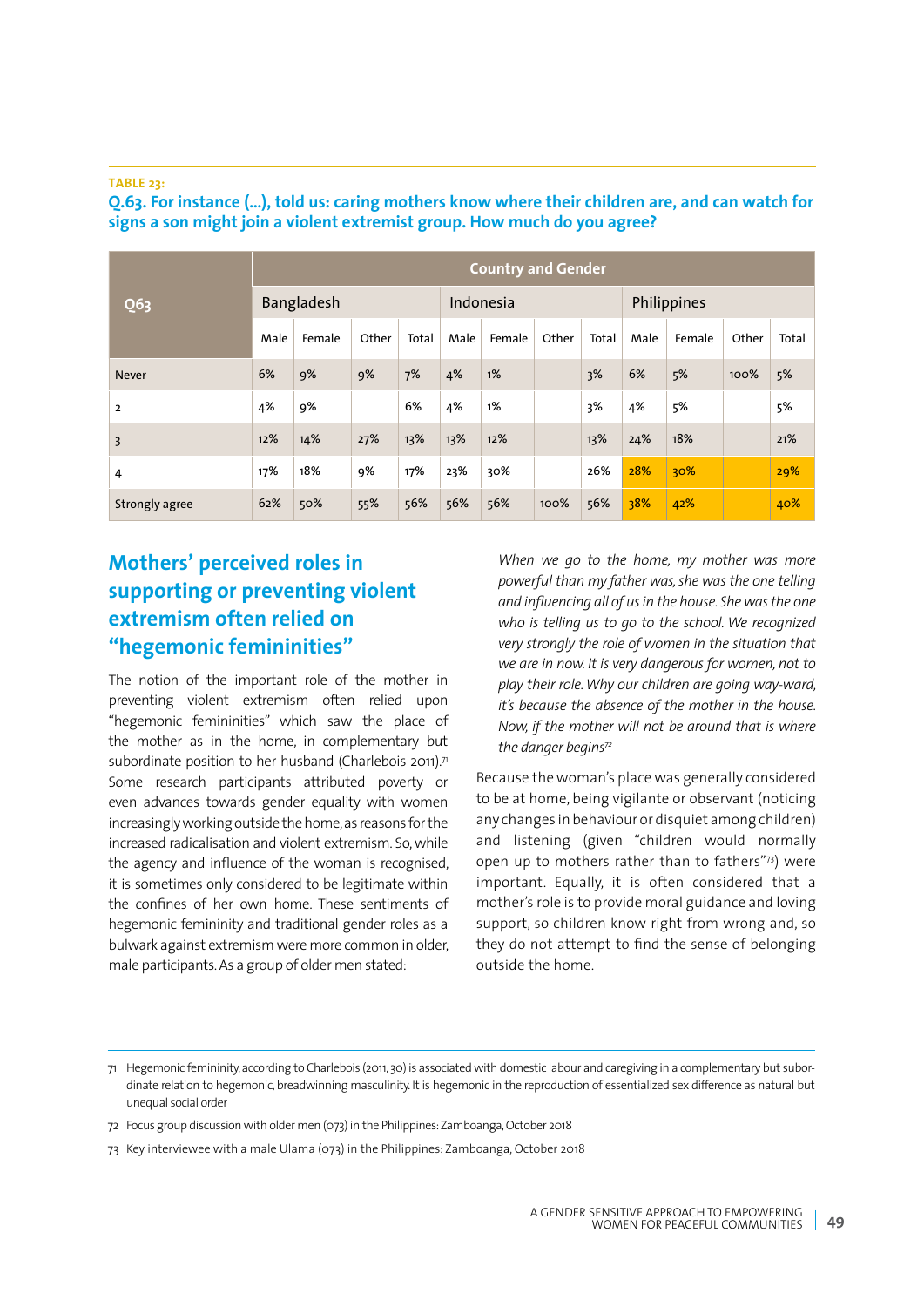Again, many participants but particularly men, suggested that challenges to the family (because of poverty, social media, as well as the absence of the mother) has contributed to the increased threat from violent extremism: "because there is no more love in the house, so they will bring their hatred outside";74 or "if there is a kind of a happy family life, there is less chance of extremism; the family that is well guarded and well provided for by parents will have less chances involving in violent extremism."75 Indeed, research has revealed that older, male participants perceived a link between motherly nurturing (or the lack thereof) and resilience against violent extremism (or vulnerability to extremist ideologies). These perceptions may not reflect reality at all, however, they are fuelling sexist and misogynistic attitudes in society. Broken families are also regarded as increasing the likelihood of children joining violent extremist groups:

*Some of the young people who get attracted and join violent extremism groups are those who come from a broken family. They are looking for care and love.76*

# **"Caring fathers" are overlooked as actors in preventing violent extremism**

A large number of participants said that men are more authoritative and influential, and this includes in the family home. For example, many participants said that in their home they follow the decision of the father rather than the mother. Many, however, agreed that both parents have a role to play in preventing violent extremism, including in the home in educating and guiding their children:

*The father is given the responsibility to ensure safety of the family and to prevent their son in joining violent group. This can be done by giving them proper education – while he spends quality time with the children, too.77*

Survey material also indicated that people in the Philippines sample overwhelmingly support the notion of a strong father, with 83.04 per cent agreeing or strongly agreeing that a strong father is important in the household.78 A similar proportion of respondents (84 per cent) also agreed or strongly agreed that caring fathers are important in the household (see table 24).79 Interestingly, this is almost the same as the number of respondents who consider it extremely important or important to have strong mothers (85 per cent) and caring mothers (86.96 per cent) in the household. Of note, however, is that more people *strongly* agree that a caring father is important (68 per cent) than a strong father (64 per cent). Slightly more women than men *strongly* agree that it is important to have a strong (66 per cent compared with 62. per cent) and a caring father in the home (71.96 per cent compared with 65 per cent).

When asked whether they agree with the statement that "if a father is strong, and rules his family well, then his children won't disobey him and join a violent extremist group", most survey respondents agreed or strongly agreed (61 per cent), with almost identical proportions of men and women agreeing.<sup>80</sup>

While many agreed educating and guiding children is a shared parental responsibility, many also recognised that domestic matters, including childcare, are still generally considered to be the responsibility of women. Nonetheless, research indicated an openness within the community to the concept of men participating

- 74 Mixed gender focus group discussion (071) in the Philippines: Zamboanga, October 2018?
- 75 Mixed gender focus group discussion civil society members (072) in the Philippines: Zamboanga 2018, October 2018
- 76 Key interview with a male Ulama (073) in the Philippines: Zamboanga, October 2018
- 77 Key interview with a male Ulama (073) in the Philippines: Zamboanga, October 2018
- 78 Q58: How important is it to have a strong father in a household?
- 79 Q60: How important is it to have a caring father in the household?
- 80 Q63: A number of people suggested that the presence of a strong father in the household would prevent his children from joining violent extremism groups. For instance, told us: "if a father is strong, and rules his family well, then his children won't disobey him and join a violent extremist group".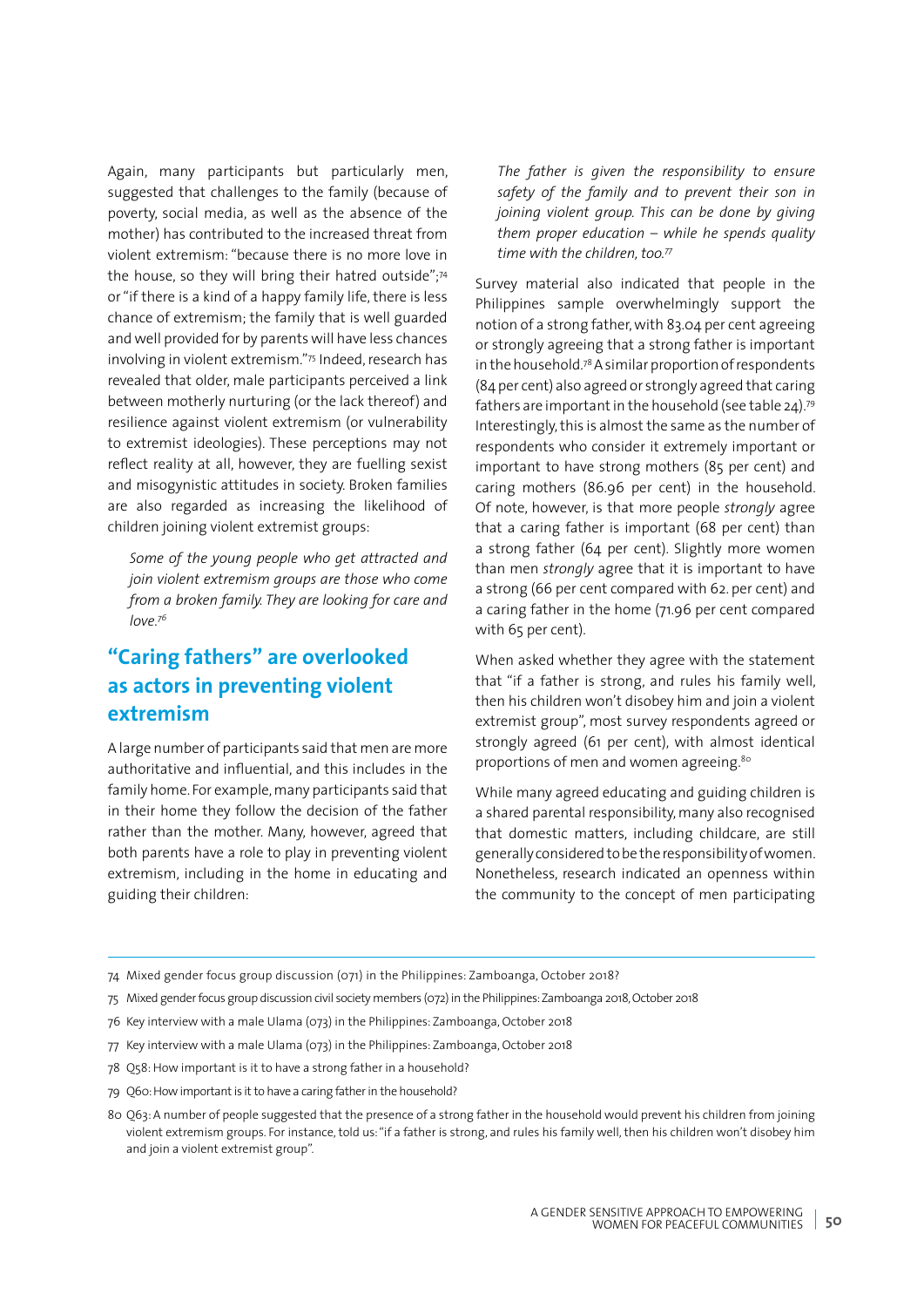in domestic matters; coupled with guidance and education on good parenting, this may be achieved. In a discussion in Zamboanga, for instance, when asked how to prevent extremist beliefs, one woman said "we need to constantly monitor the activities of our family and our children", while another said fathers need to "be sensitive, observant and responsible".<sup>81</sup> Participants also said the responsibility to check on children, during mealtimes, for instance, was the responsibility of both parents – as well as community leaders. The participation of men in domestic roles

may also be reinforced by the changing family social landscape where many of the women now leave home to work – either locally or abroad.

The important role of both parents in preventing violent extremism also appears to be recognised by some extremist groups, with some research participants recounting how some *madrassa* prevented children from returning to their families for holidays and turned them against their families if they weren't supportive: "if your parents are against you, they are our enemy".<sup>82</sup>

**TABLE 24:** 

## **Q 60. How important is it to have a caring father in the household?**

|                |      |            |       |       |      | <b>Country and Gender</b> |       |       |      |             |       |       |
|----------------|------|------------|-------|-------|------|---------------------------|-------|-------|------|-------------|-------|-------|
| <b>Q6o</b>     |      | Bangladesh |       |       |      | Indonesia                 |       |       |      | Philippines |       |       |
| <b>Never</b>   | Male | Female     | Other | Total | Male | Female                    | Other | Total | Male | Female      | Other | Total |
|                | 3%   | 3%         | 9%    | 3%    | 1%   | 1%                        |       | 1%    | 1%   | 1%          |       | 1%    |
| $\overline{2}$ | 2%   | 6%         |       | 4%    | 3%   | 0%                        |       | 2%    | 4%   | 2%          |       | 3%    |
| $\overline{3}$ | 7%   | 12%        | 36%   | 10%   | 8%   | 7%                        |       | 7%    | 13%  | 9%          |       | 11%   |
| 4              | 7%   | 12%        |       | 9%    | 16%  | 15%                       |       | 16%   | 16%  | 15%         |       | 15%   |
| Strongly agree | 80%  | 67%        | 55%   | 74%   | 72%  | 77%                       | 100%  | 74%   | 66%  | 73%         |       | 70%   |

81 Focus group discussion with older, educated women (074) in the Philippines: Zamboanga, October 2018

<sup>82</sup> Men only focus group discussion (084) in the Philippines: Lanao del Sur. Clearly, the role of the family is critical in violent extremism and preventing violent extremism. This has also been identified in other research, which has referred to "radicalization as a deeply social process that is embedded in social relations, in feelings towards and connections with one's family and community" (Casey and Pottebaum 2018)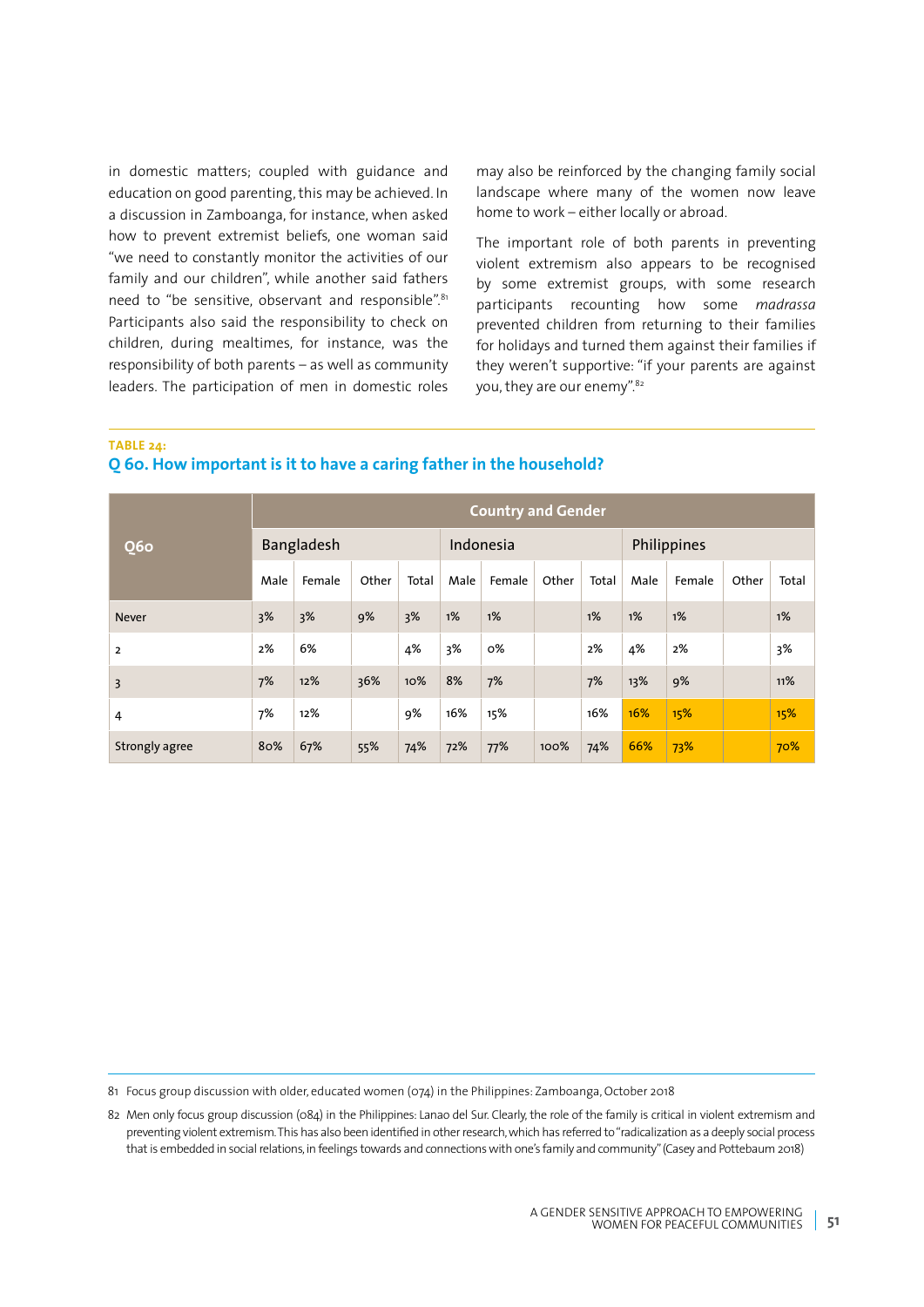# COUNTRY ANALYSIS:<br>BANGLADESH COUNTRY ANALYSIS: BANGLADESH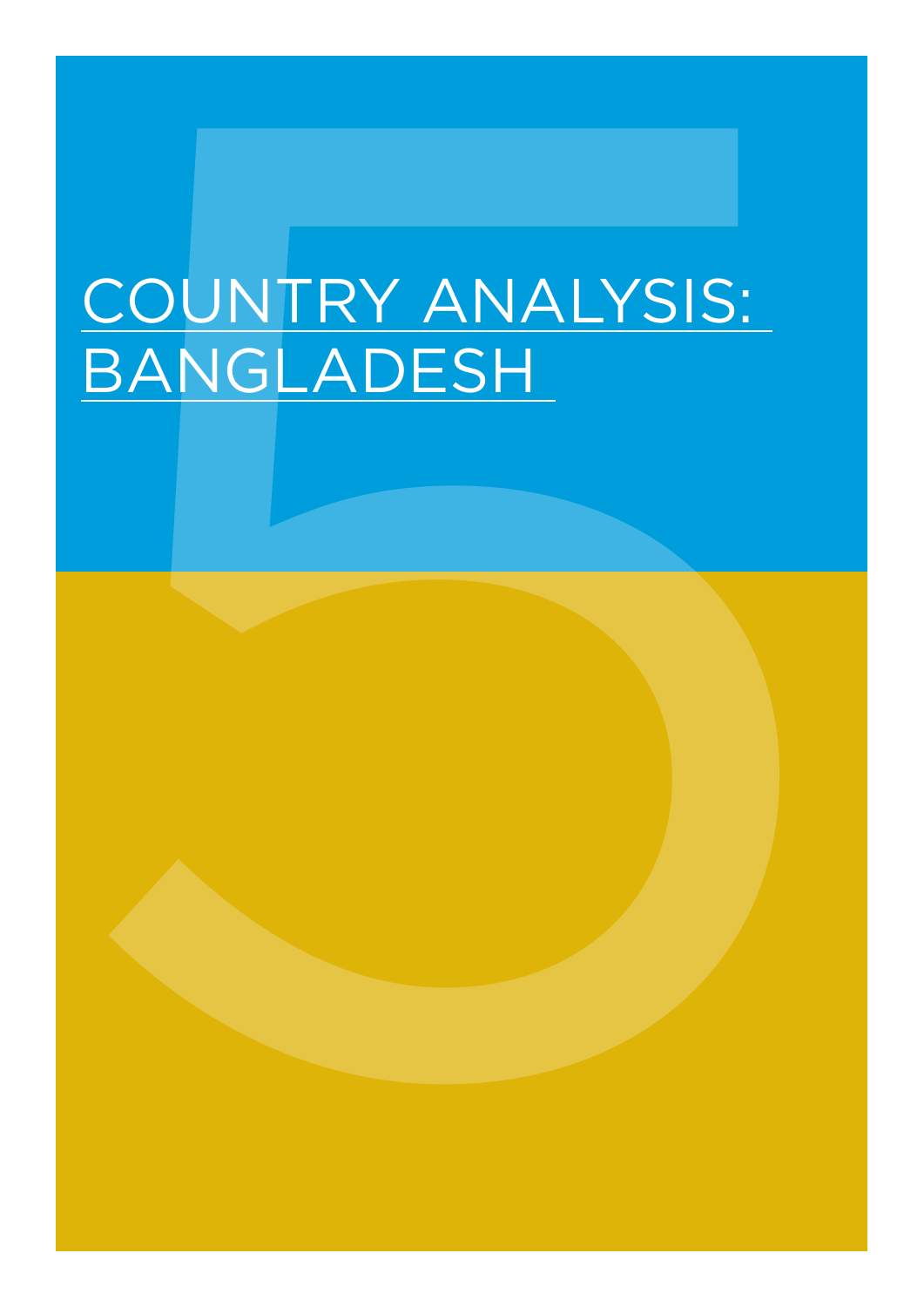Most focus group participants in Bangladesh had not encountered what they saw as violent extremism in their own lives. Survey results showed that a large percentage of respondents (48 per cent) were worried about violent extremism in their country. Participants in focus groups and interviews saw other forms of violence such as political and personal violence as relatively common, although they did not identify them as forms of extremism.<sup>83</sup> Religion was identified as being present within the spheres of radicalism, fundamentalism, extremism and violent extremism.

Definitions of extremism and extremist violence varied greatly, and included discussions of extremism, intolerance, unequal gender relations and other feelings of (gendered) insecurity. Within the discussions, terrorism, extremism and fundamentalism are used interchangeably to discuss violence as well as undesirable social forces. While most participants stated that extremist violence did not occur in their immediate surroundings, those who did respond to these questions discussed a variety of types of violence. Some mentioned the burning of houses of either Hindus or Muslims.84 Others spoke of the ideology motivating extremists, in which "*Jongi* activity [militant or terrorist activity] is like imposing their own thoughts on other people".85 Some participants highlighted incidents of political violence during elections.<sup>86</sup> Political violence occurs, for example, in Satkhira province: "[a] few days back an elected Chairman was brutally killed by his opponents and then the people of the chairmen also killed the man behind that killing. This is also violent extremism".<sup>87</sup> As such, we see that some participants also classified political violence as extremism.

Securitisation is experienced differently by men and women, with men assumed to be targets of scrutiny or arrest. One participant stated:

*I think boys get affected by this rather than girls. After several incidents related to extremism in recent years, we saw many boys cut off their beards to avoid any police harassment".88*

Another told a story of the targeting of young Muslim men in particular: "Recently a Hindu friend was arrested by the police; he had beard. When he disclosed his religious identity, they released him".<sup>89</sup>This was reflected in the survey. Many participants in Bangladesh were worried about violent extremism, but men were slightly more worried (50 per cent) than women (46 per cent) (see table 25).90

In some focus groups, by contrast with responses to the survey, gender equality was sometimes seen as form of extremism. At least one women's rights activist interviewed in the study reiterated this view. A male participant, moreover, stated: "The girls are doing extreme things. Now we observe that girls have many boyfriends; they chat with different boys and have relationships with different boys in quick succession. These are bad practices". One participant argued that fathers are also responsible for their daughters' acts, "fathers who bought dresses for their daughters; they are supplying indecent dress

- 84 Women only focus group discussion (036) in Bangladesh: Satkhira, November 2018
- 85 Women only focus group discussion (047) in Bangladesh: Joypurhat, November 2018

- 88 Focus group discussion with young women (058) in Bangladesh: Kushtia, Islamic University, November 2018
- 89 Focus group discussion with young men (052) in Bangladesh: Dhaka Independent University, November 2018
- 90 Q55. I am worried about violent extremism in my country

<sup>83</sup> Key interview with a man and a woman, NGO workers (019) Bangladesh: Satkhira, November 2018

<sup>86</sup> Focus group discussion with married women (035) in Bangladesh: Satkhira, November 2018

<sup>87</sup> Key interview with a man and a woman, NGO workers (019) Bangladesh: Satkhira, November 2018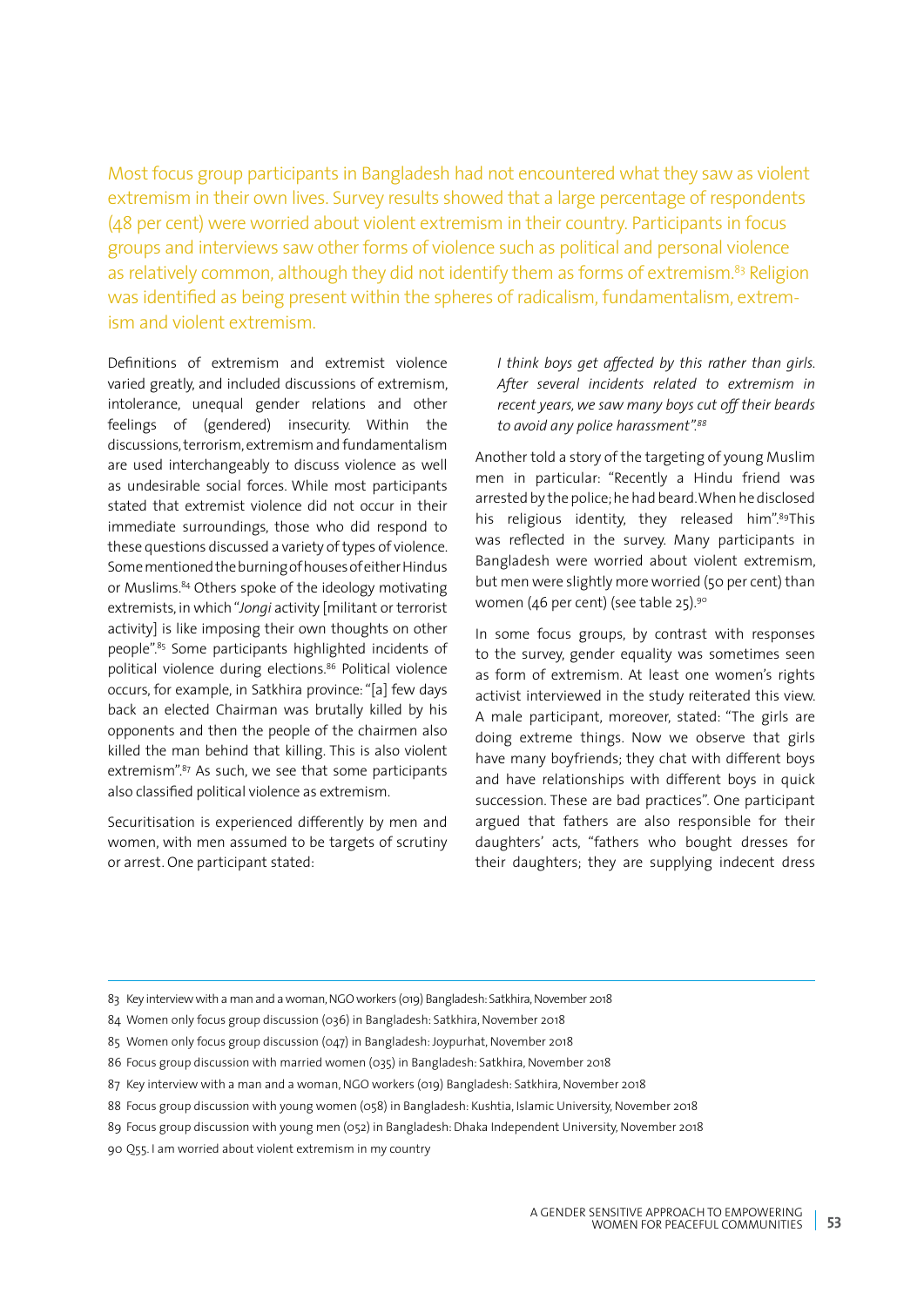for their daughters". Another activist stated: "[A] factor is perception of people around women and girls. Intolerance is increased, when someone is out of traditional practice, she is also accused as extremist,"91 showing the use of the 'extremism' label to denote women stepping outside the bounds of traditional feminine roles. Participant views in the qualitative field research provide some support for our survey findings on the connection between sexist and misogynistic attitudes and violent extremism.

# **TABLE 25:**

## **Q55. I am worried about violent extremism in my country**

|                   |      |            |       |       |      | <b>Country and Gender</b> |       |       |      |             |       |       |
|-------------------|------|------------|-------|-------|------|---------------------------|-------|-------|------|-------------|-------|-------|
| <b>Q55</b>        |      | Bangladesh |       |       |      | Indonesia                 |       |       |      | Philippines |       |       |
| Strongly disagree | Male | Female     | Other | Total | Male | Female                    | Other | Total | Male | Female      | Other | Total |
|                   | 15%  | 19%        | 18%   | 17%   | 10%  | 6%                        | 100%  | 8%    | 5%   | 4%          | 100%  | 4%    |
| $\overline{2}$    | 14%  | 12%        | 9%    | 13%   | 9%   | 8%                        |       | 8%    | 9%   | 7%          |       | 8%    |
| $\overline{3}$    | 20%  | 23%        | 18%   | 22%   | 18%  | 17%                       |       | 18%   | 25%  | 24%         |       | 24%   |
| 4                 | 15%  | 13%        | 9%    | 14%   | 25%  | 29%                       |       | 27%   | 25%  | 30%         |       | 28%   |
| Strongly agree    | 35%  | 33%        | 45%   | 34%   | 38%  | 41%                       |       | 39%   | 37%  | 35%         |       | 36%   |

91 Key interview with a female CEDAW expert and NGO leader (023) in Bangladesh: Dhaka, February 2019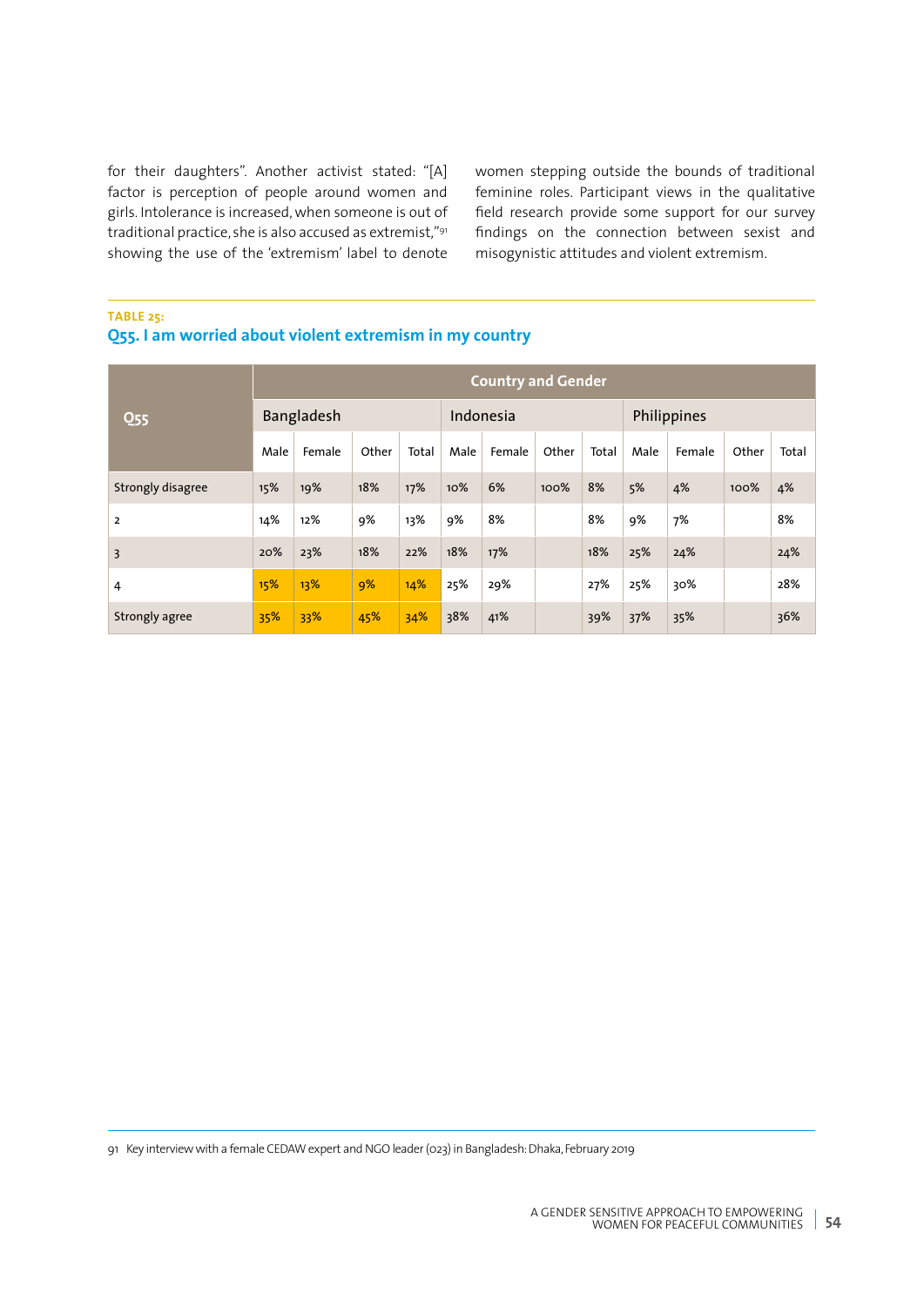# **5.1** MALE LEADERSHIP AND GENDER RELATIONS

The concerns about women's mobility and male leadership shape women's opportunities outside the home, in both workplaces as well as political spaces. One young man raised the concern as a key barrier to women's participation in politics, saying: "Usually, if a woman works in a party (political or social organization) she may need to work until nightfall, which is a problem regarding safety and security. It is not suitable for a woman in the social context. I [as a man] can go anywhere, anytime, but a woman cannot".92 Therefore, when women wish to participate politically, they face approbation, violence, and risks.

# **Exclusion of women from public space is violently policed**

The hostility to women in the political sphere is supported in survey data. Nearly half (46 per cent) of Bangladeshi men, and 38 per cent of Bangladeshi women surveyed agreed or strongly agreed that political leadership should largely be in the hands of men (see table 26).93

Responses to the idea of women's participation in public spaces, including in politics and leadership positions, ranged from support in principal to strong objections. Some people outright rejected the idea. "Women should not be involved in politics; at best they can vote".94 Responses from young men, were ambiguous, and seemed to rely on whether the participant had personal experience of women in his life being involved in leadership and political activities. Others seem to indicate that while there is no problem with women's participation in politics in a moral sense, women were simply not equipped with the skills or education to take part in such activities because of their confinement and/or association with the private sphere. Such

restrictions concur with findings from other research that some women are largely prevented from accessing the political sphere by family. Family members threaten or enact psychological and financial violence if female relatives attempt to vote or participate in politics (Paasilinna, Palmer-Wetherald, and Ritchie 2017).

Violence or insecurity was of particular concern to young women, who voiced concerns over personal safety in a variety of contexts outside the home: "Women are not safe"; "One of the major problems in Bangladesh is woman's safety. Girls have to be accompanied by a boy", otherwise they face frequent incidents of harassment, including stalking ("eve teasing") at universities as well as on public transport.95 While participants did not link these feelings of insecurity to violent extremism, women's safety and security in public spaces is linked to political and religious notions of acceptable gender norms. It was also communicated through interviews with women's rights activists that when religious figures make public statements against women's mobility in public spaces, there are no official reactions against these statements.

<sup>92</sup> Focus group discussion with young men (043) in Bangladesh: Joypurhat, November 2018

<sup>93</sup> Q34. The political leadership of a community should be largely in the hands of men

<sup>94</sup> Focus group discussion with young men (044) in Bangladesh: Joypurhat, November 2018

<sup>95</sup> Focus group discussion with young women (049) in Bangladesh: Dhaka Independent University, November 2018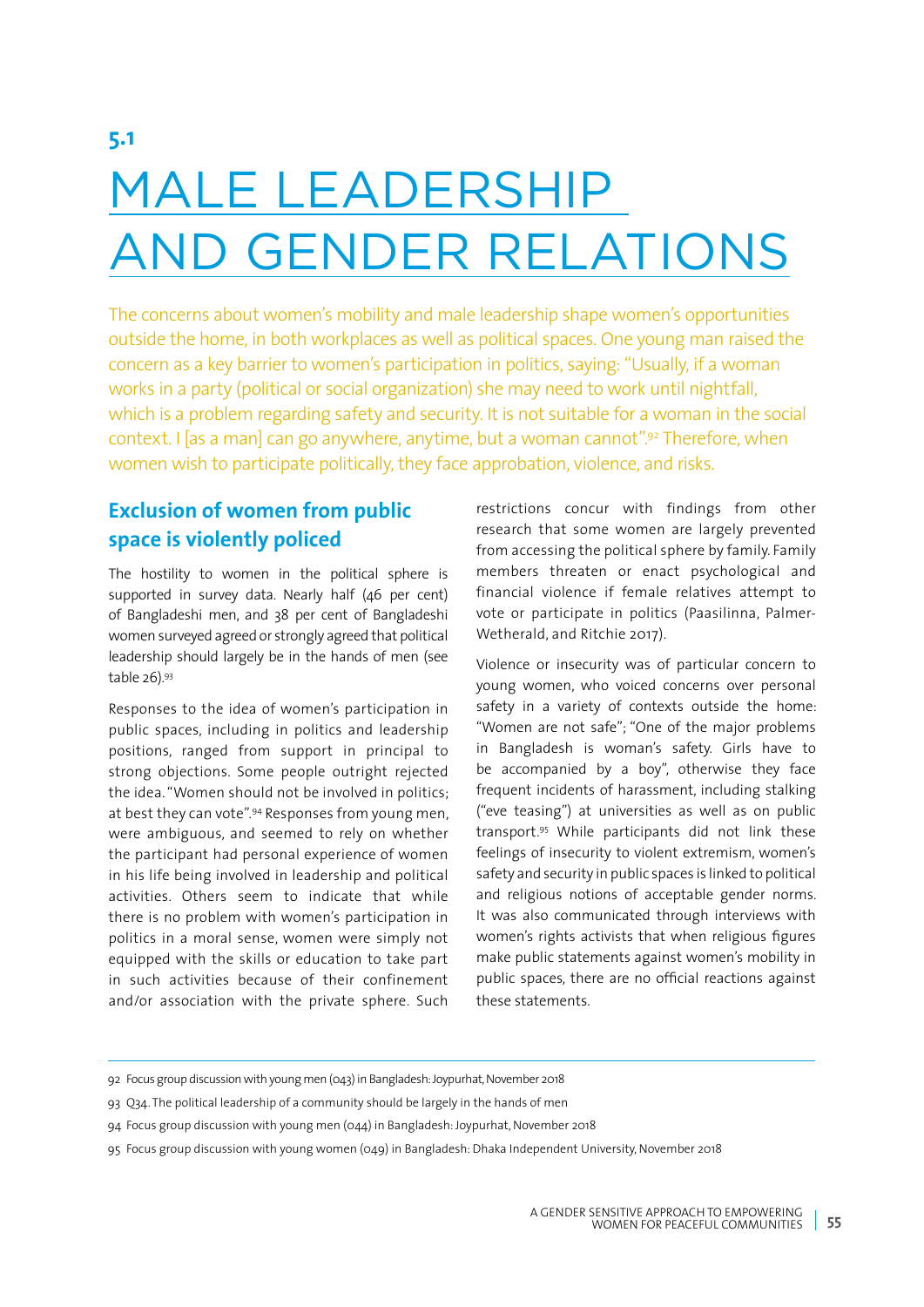| <b>Q34</b>        | <b>Country and Gender</b> |            |       |       |           |        |       |             |      |        |       |       |
|-------------------|---------------------------|------------|-------|-------|-----------|--------|-------|-------------|------|--------|-------|-------|
|                   |                           | Bangladesh |       |       | Indonesia |        |       | Philippines |      |        |       |       |
|                   | Male                      | Female     | Other | Total | Male      | Female | Other | Total       | Male | Female | Other | Total |
| Strongly disagree | 24%                       | 25%        | 9%    | 25%   | 11%       | 16%    |       | 13%         | 13%  | 27%    |       | 20%   |
| 2                 | 10%                       | 15%        |       | 12%   | 11%       | 19%    |       | 15%         | 14%  | 20%    |       | 17%   |
| 3                 | 19%                       | 21%        | 18%   | 20%   | 27%       | 28%    |       | 27%         | 32%  | 30%    |       | 31%   |
| 4                 | 17%                       | 15%        | 18%   | 16%   | 24%       | 23%    |       | 24%         | 23%  | 16%    |       | 19%   |
| Strongly agree    | 30%                       | 23%        | 55%   | 27%   | 27%       | 14%    | 100%  | 20%         | 19%  | 8%     |       | 14%   |

#### **TABLE 26: Q34. The political leadership of a community should be largely in the hands of men: Three Countries**

# **Baseline attitudes can be sexist, especially among men; "backlash" is politicised by extremist groups**

More broadly, it is worth noting that gender politics are burning issues in Bangladesh and have been for decades (Kabeer 1991). There have been contestations over women's access to the public sphere and resources. A popular Islamist grouping, Hefazat-e-Islam "was established in 2010 precisely to oppose government plans to give women the same rights of inheritance as men" (Griffiths and Hasan 2015). One women's rights activists said that preachers often take an anti-women agenda, with some even spreading "hate speech" against women.<sup>96</sup> Backlash at women's rights was observed in some focus groups. For instance, one young man at the Islamic University complained that women were not adhering to Islamic dress codes, abusing their new freedoms, and in general had more advantages than men:

*Bangladesh is a Muslim dominated society; it is not possible to adopt western culture in our society. We can move forward maintaining our religious*  *values. Discrimination is on both sides. Woman misuses the freedom; Muslim women are advised to dress in purdah (veil) but they are not following the instructions. They are enjoying many more amenities than men. There are laws on violence against woman but where should a man go if he is abused?97*

Anti-women sentiments are prevalent, with significant gender differences in the survey data, with 44 per cent of men and 34 per cent of women agreeing or strongly agreeing that many women are seeking special favours, such as preferential treatment or alimony after divorce that favour them over men, under the guise of asking for "equality" (see table 27).98 Bangladeshi (32 per cent) and Indonesian women (41 per cent) disagreed with this sexist sentiment, whereas Bangladeshi men (32 per cent) agreed with the statement.

Such views have historically been promoted by fundamentalist groups such as Jemaat-i-Islami, finding resonance in broader social and political struggles (Shehabuddin 2008). As one women's rights activist said:

<sup>96</sup> Key Interview with a women's rights activist (023) in Bangladesh: Dhaka, February 2019

<sup>97</sup> Focus group discussion with young men (059) in Bangladesh: Kushtia, Islamic University, November 2018

<sup>98</sup> Q30. Many women are actually seeking special favors, such as preferential treatment or alimony after divorce that favor them over men, under the guise of asking for "equality"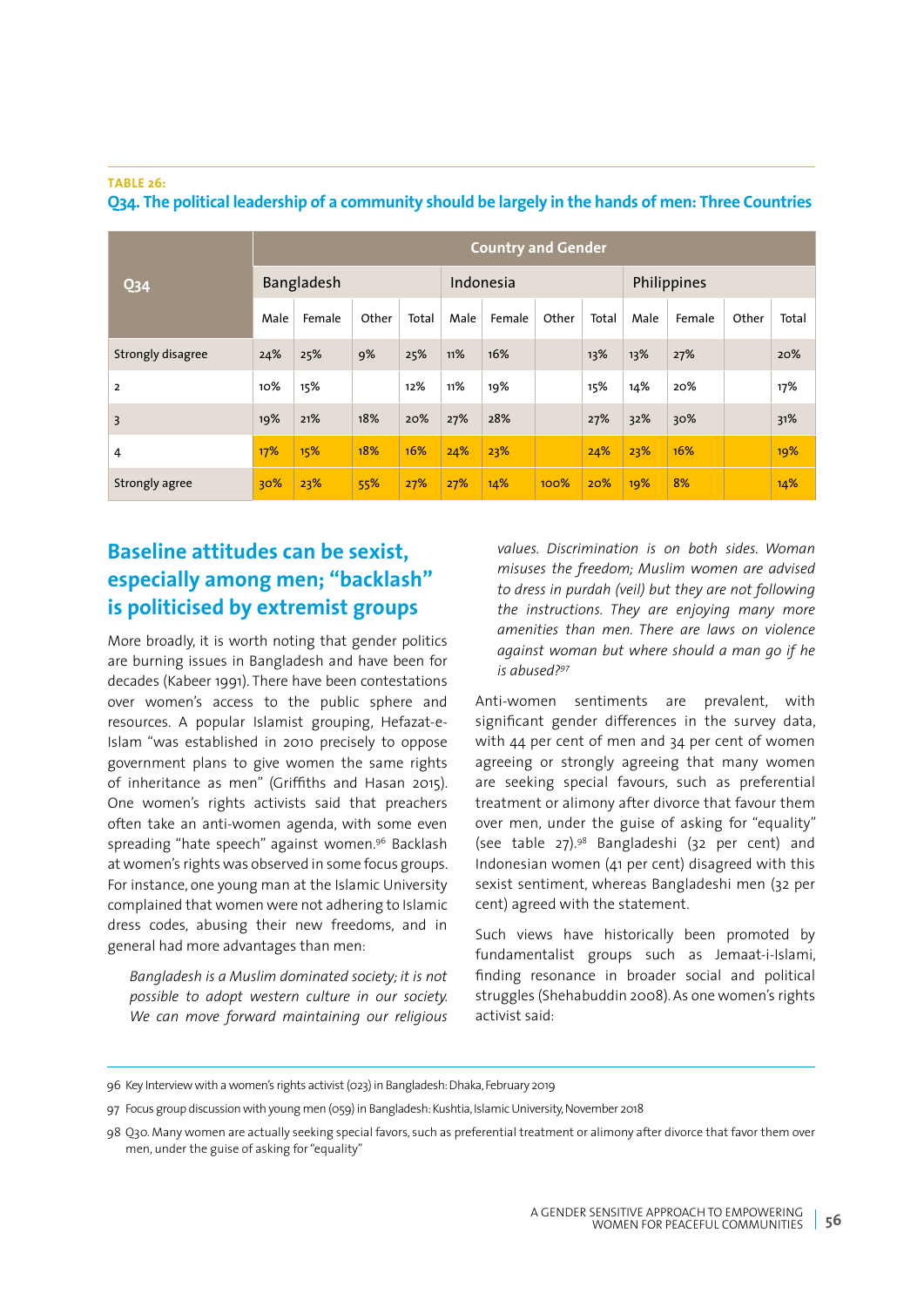#### **TABLE 27:**

**Q30 Country and Gender**  Bangladesh Indonesia Philippines Male | Female | Other | Total | Male | Female | Other | Total | Male | Female | Other | Total Strongly disagree 16% 31% 9% 23% 12% 20% 16% 7% 10% 9% 2 16% 14% 16% 17% 21% 17% 12% 18% 18% 15% 3 25% 21% 23% 30% 29% 29% 34% 34% 100% 34% 4 18% 17% 36% 18% 24% 19% 100% 22% 29% 23% 26% Strongly agree 26% 17% 36% 22% 21% 11% 16% 18% 15% 17%

## **Q30. Many women are actually seeking special favours, such as preferential treatment or alimony after divorce that favour them over men, under the guise of asking for "equality": Three Countries**

*The main challenge is ideology, fundamentalist ideology is spread in the society, spread everywhere. When we do fieldwork, people say, "beating wives is granted in the religion". How can we challenge this? They even said: "Heaven lies under the foot of husband", or "Four marriages are allowed in the religion." Religious references are always made to justify individual interests. The main challenge of development sector is to work with marginalized women who are facing religious extremism.*

Women's rights also seem to be understood as a threat in the face of expanding women's rights. As one women's rights activist detailed: "When we talked with a minister… he said, 'I also support the equal rights in inheritance, but you know it is a Muslim majority country, I cannot go on something which will create serious repercussions".99 Thus, there are overlaps between Islamist and/or religious mobilization against women's rights.

Women's rights activists see a clear connection between violent extremism, fundamentalism, and conservative gender norms. The idea that violent extremists do mobilise on gender issues has some salience in the wider population too. While most people are sceptical of these motivations, 34 per cent of male respondents, and 31 per cent of female respondents agree that men join violent extremist groups because these groups support ideas like women should be obedient to their husbands, and, women should prioritise their families, not paid work.100

Women's rights activists also pointed to a larger issue of the (at times violent) mobilization of religious groups in the face of progress on women's rights issues. Further, they pointed to a "politics of compromise" when it comes to women's rights, in which the inaction on gender inequality or the adoption of international norms and treaties (like lifting reservations from CEDAW commitments) is justified by saying that "society isn't ready".<sup>101</sup> While many people in Bangladesh (41 per cent) are worried about the effect of rising religious fundamentalism on women's rights, many people also think that women's rights activists are seeking for women to have power over men. Women across all three countries were more afraid of shrinking women's rights than men were, by about five percentage points (see table 28).

99 Key interview with a women's rights expert (021) in Bangladesh: Dhaka, February 2019

<sup>100</sup> Q47. Men join violent extremist groups because these groups support ideas like women should be obedient to their husbands, and, women should prioritise their families, not paid workv

<sup>101</sup> Key interview with a women's rights expert (025) in Bangladesh: Dhaka, February 2019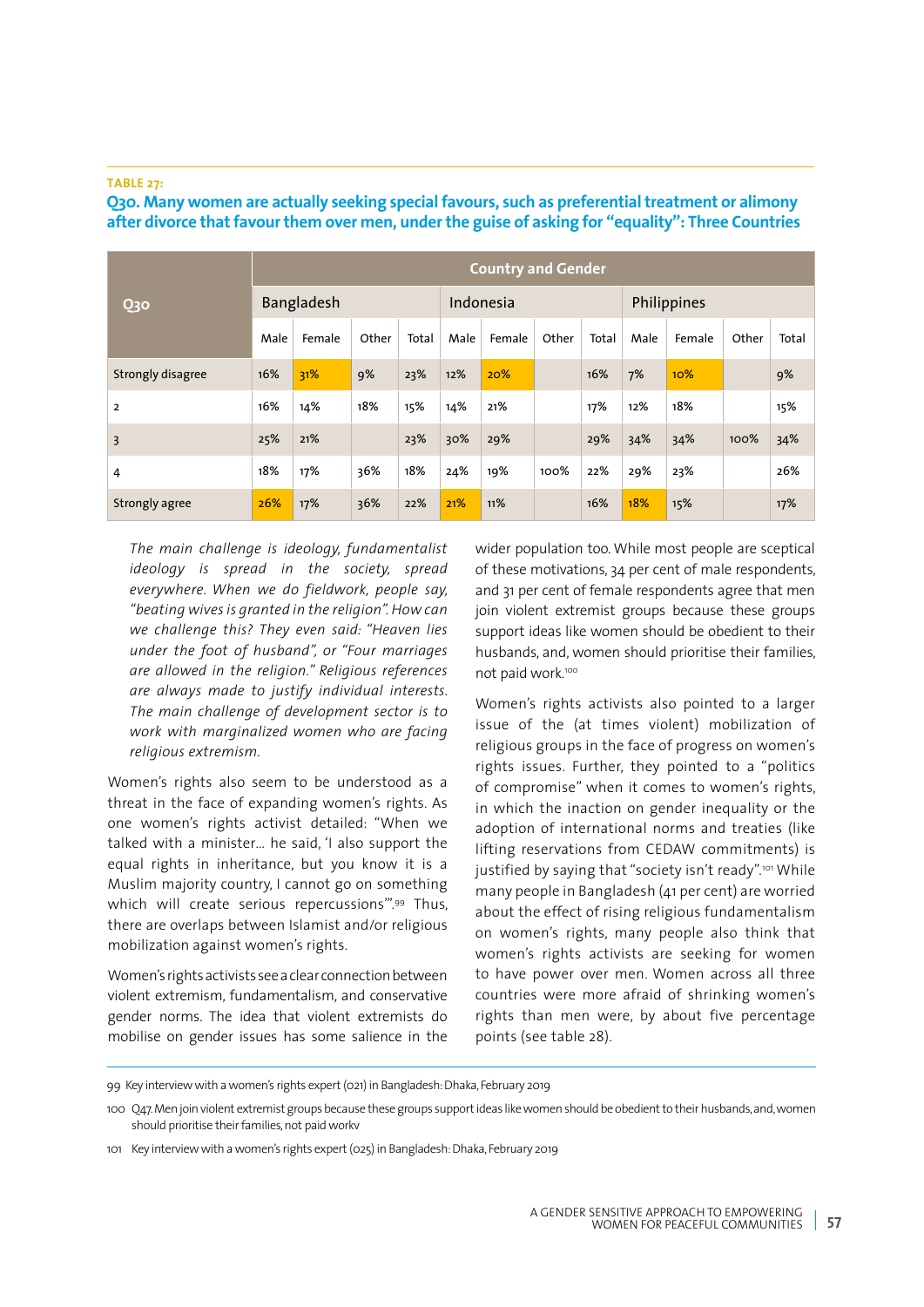Men across all three countries, on the other hand, were more worried that women's rights activists were seeking for women to have power over men. In Bangladesh, the gender differences within the country were more marked, with 46 per cent of men suspicious of activists, while 45 per cent of women disagreed or strongly disagreed that women's rights activists promoting female supremacy (see table 29). For some women's rights activists on the other hand, majority opinion can endanger women's rights:

*The majority are violent towards the minority; not only for religion but also for their opinions. We have seen how the bloggers were hacked to death; these bloggers are also in fear. Women are getting involved in the job market and politics and that is why some forces are trying to push them back.102*

#### **TABLE 28:**

### **Q54. I am afraid that religious fundamentalism will impede women's rights (e.g. ability to work, voicing their opinion in public) Three Countries**

| <b>Q54</b>        |      | <b>Country and Gender</b> |       |       |           |        |       |             |      |        |       |       |  |  |
|-------------------|------|---------------------------|-------|-------|-----------|--------|-------|-------------|------|--------|-------|-------|--|--|
|                   |      | Bangladesh                |       |       | Indonesia |        |       | Philippines |      |        |       |       |  |  |
|                   | Male | Female                    | Other | Total | Male      | Female | Other | Total       | Male | Female | Other | Total |  |  |
| Strongly disagree | 26%  | 21%                       | 18%   | 24%   | 17%       | 11%    |       | 14%         | 9%   | 9%     |       | 9%    |  |  |
| $\overline{2}$    | 13%  | 15%                       | 9%    | 14%   | 16%       | 13%    | 100%  | 14%         | 15%  | 11%    | 100%  | 13%   |  |  |
| $\overline{3}$    | 22%  | 21%                       | 18%   | 21%   | 28%       | 27%    |       | 27%         | 34%  | 34%    |       | 34%   |  |  |
| 4                 | 15%  | 14%                       | 18%   | 15%   | 22%       | 25%    |       | 23%         | 26%  | 26%    |       | 26%   |  |  |
| Strongly agree    | 24%  | 30%                       | 36%   | 27%   | 18%       | 24%    |       | 21%         | 16%  | 19%    |       | 18%   |  |  |

**TABLE 29:** 

### **Q28. Women's rights activists are seeking for women power over men: Three Countries**

| <b>Q28</b>        |      | <b>Country and Gender</b> |       |       |           |        |       |             |      |        |       |       |  |  |
|-------------------|------|---------------------------|-------|-------|-----------|--------|-------|-------------|------|--------|-------|-------|--|--|
|                   |      | Bangladesh                |       |       | Indonesia |        |       | Philippines |      |        |       |       |  |  |
|                   | Male | Female                    | Other | Total | Male      | Female | Other | Total       | Male | Female | Other | Total |  |  |
| Strongly disagree | 20%  | 34%                       | 10%   | 26%   | 17%       | 21%    |       | 19%         | 13%  | 16%    |       | 15%   |  |  |
| $\overline{2}$    | 12%  | 11%                       | 10%   | 12%   | 20%       | 24%    |       | 22%         | 12%  | 20%    |       | 16%   |  |  |
| 3                 | 23%  | 20%                       | 10%   | 21%   | 29%       | 25%    | 100%  | 27%         | 33%  | 29%    |       | 31%   |  |  |
| 4                 | 17%  | 16%                       | 10%   | 16%   | 20%       | 19%    |       | 20%         | 25%  | 26%    |       | 26%   |  |  |
| Strongly agree    | 28%  | 19%                       | 60%   | 24%   | 14%       | 11%    |       | 12%         | 16%  | 9%     |       | 13%   |  |  |

102 Key Interview with women's rights activists (022) in Bangladesh Dhaka: February, 2019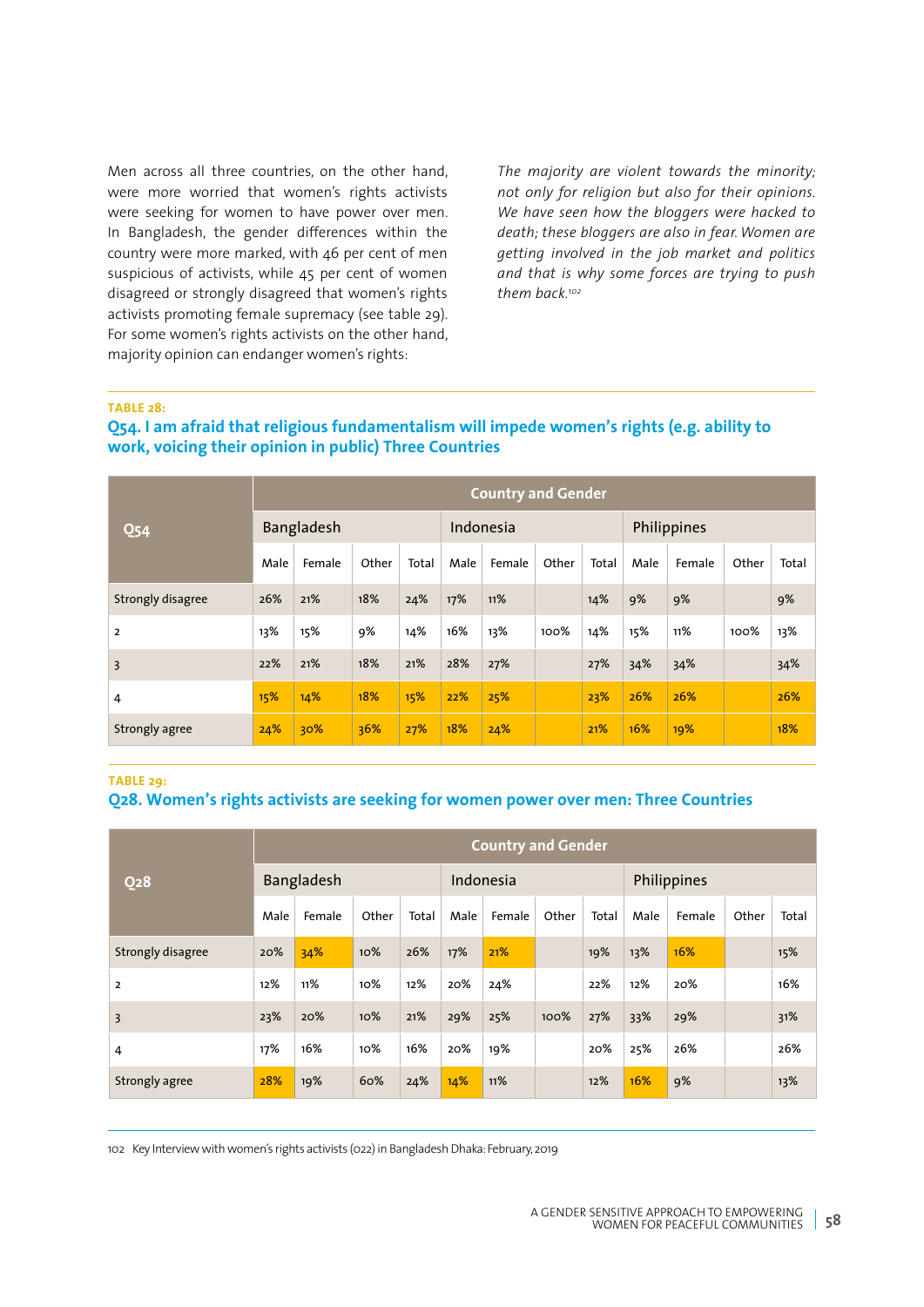# **Masculinity comprises paid work but shifting labor patterns threaten male hegemony**

Gender divisions of labour between men and women makes up an important part of cultural identity and informs the roles that men and women play within households as well as within society at large. While these norms are changing in new generations, the survey results show that conservative views regarding behaviour, mobility and codes of dress are still mainstream, especially among men. Male breadwinners were endorsed more strongly by men in Bangladesh, with 53 per cent of male survey respondents supporting men as self-sacrificing breadwinners, compared to only 40 per cent of female respondents (see table 30).

Most concepts of masculinity rested on traditional notions, including being able to provide financially for the family as described above. Men were also understood to be physically stronger. When asked about ideal husbands (for themselves or for their daughters), some of the women responded that the man should be educated, well-mannered,<sup>103</sup> and (some said) religious.

In FGDs, a significant number of both male and female participants considered the gender division of labour acceptable within their families. One female participant commented, "not everyone can do everything, this is normal. My father works outside the home and my mother at home. My father cannot do child rearing like my mother". In the data on relationships and roles between men and women within households, many of the participants (both men and women) discussed the division of labour, in which men are in principle, the primary breadwinners and women are managers of the household, which includes household expenditure. Some said:

*Men's responsibility is to earn for the family and the woman's duty is to manage the family.104*

*Men's responsibility is to bring money from outside and women's responsibility is to produce the usefulness of their income.*

*Household work is mother`s main task and outside work is father`s main task.105*

There is also ambiguity to these statements, where men controlled the money, even if women earned it: "Who else! Our husband! We have to put it in their hands; the 'women cannot keep the money' with them".106

#### **TABLE 30:**

## **Q. 37 Men should be willing to sacrifice their own well-being in order to provide financially for the women in their lives: Three Countries**

| <b>Q30</b>        |      | <b>Country and Gender</b> |       |       |           |        |       |             |      |        |       |       |  |
|-------------------|------|---------------------------|-------|-------|-----------|--------|-------|-------------|------|--------|-------|-------|--|
|                   |      | Bangladesh                |       |       | Indonesia |        |       | Philippines |      |        |       |       |  |
|                   | Male | Female                    | Other | Total | Male      | Female | Other | Total       | Male | Female | Other | Total |  |
| Strongly disagree | 14%  | 28%                       |       | 21%   | 5%        | 6%     |       | 6%          | 6%   | 7%     |       | 7%    |  |
| $\overline{2}$    | 11%  | 13%                       |       | 12%   | 10%       | 9%     |       | 9%          | 8%   | 11%    | 100%  | 9%    |  |
| 3                 | 22%  | 18%                       | 27%   | 20%   | 27%       | 28%    |       | 27%         | 27%  | 27%    |       | 27%   |  |
| 4                 | 15%  | 16%                       | 36%   | 16%   | 30%       | 32%    | 100%  | 31%         | 29%  | 26%    |       | 27%   |  |
| Strongly agree    | 37%  | 24%                       | 36%   | 31%   | 29%       | 24%    |       | 26%         | 30%  | 29%    |       | 29%   |  |

103 Focus group discussion with young women (038) in Bangladesh: Satkhira, November 2018

104 Focus group discussion with young women (038) in Bangladesh: Satkhira, November 2018

105 Focus group discussion with young men (032) in Bangladesh Satkhira, November 2018

106 Focus group discussion with young women (038) in Bangladesh: Satkhira, November 2018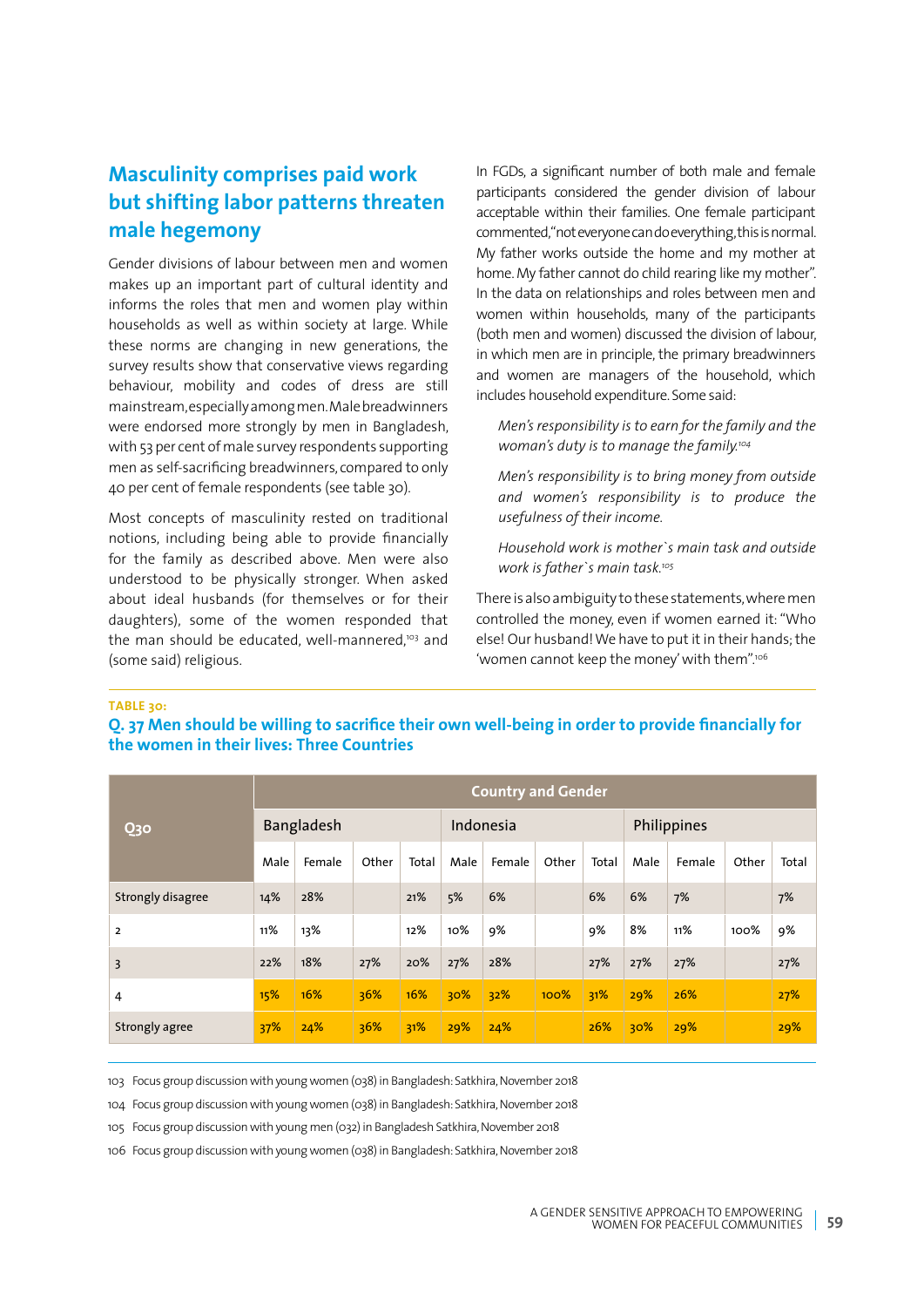The research participants highlighted that extremists use existing notions of masculinity that society and religious institutions support. In other words, the image of a good man that the society creates is also used by the extremists. For instance, participants stated that the extremist who was killed in the cross fire in Joypurhat by the law enforcing agency, was pious and very wellbehaved person.<sup>107</sup> As well as providing materially, men ought to provide physical security: "men are the protectors of their families" and "men protect their families. I really felt it after my husband died.

Moreover, participants also highlighted that the situation was changing because of the demands of a modern economy. In Joypurhat, for instance, women were heads of households while their husbands worked away, largely in the Gulf States (Bundeszentrale fuer politische Bildung. 2015). Changing gender roles was viewed either negatively or positively, largely correlating to the generational status of the participant. As one young female participant said: "girls are not confined in the house anymore". However, their ability to engage in opportunities outside the home, or to not veil, depended very much on permission of a head of household (usually male). Some of the older women lamented changes in younger generation, as manifested in the behaviour of daughters-in-law.

In discussions regarding decision-making within households, most participants stated that while fathers were pre-eminent, decisions were largely made in consultative manner, with the opinions of the mother and father, and at times the children, being considered. Some participants did stress that the "male takes the decision", or the "father or oldest son", but again with advice from the other parent, as well as others in the family.<sup>108</sup>

Some participants suggested male control over the household was due to men's greater skills or a different "mentality". One young woman at the Islamic university suggested that male decision making was rational and religiously condoned: "According to the Islamic view, a woman's emotional state is different from the male, so they depend on their partner in major issues".109 Several women and men used religion to justify women's subjugation and men's dominance:

*From a religious perspective, according to the Hadith, before making any major decision you must discuss it with women, but men will take the decision. According to one Hadith the community will be destroyed if women lead. As a Muslim, as much as I believe in Koran, I must believe in the Hadith.110*

- 108 Focus group discussion with young men (034) in Bangladesh: Satkhira, November 2018
- 109 Focus group discussion with young women (049a) in Bangladesh: Dhaka Independent University, November 2018
- 110 Focus group discussion with young men (060) in Bangladesh: Kushtia Islamic University, November 2018

<sup>107</sup> Focus group discussion with young men (043) in Bangladesh: Joypurhat, November 2018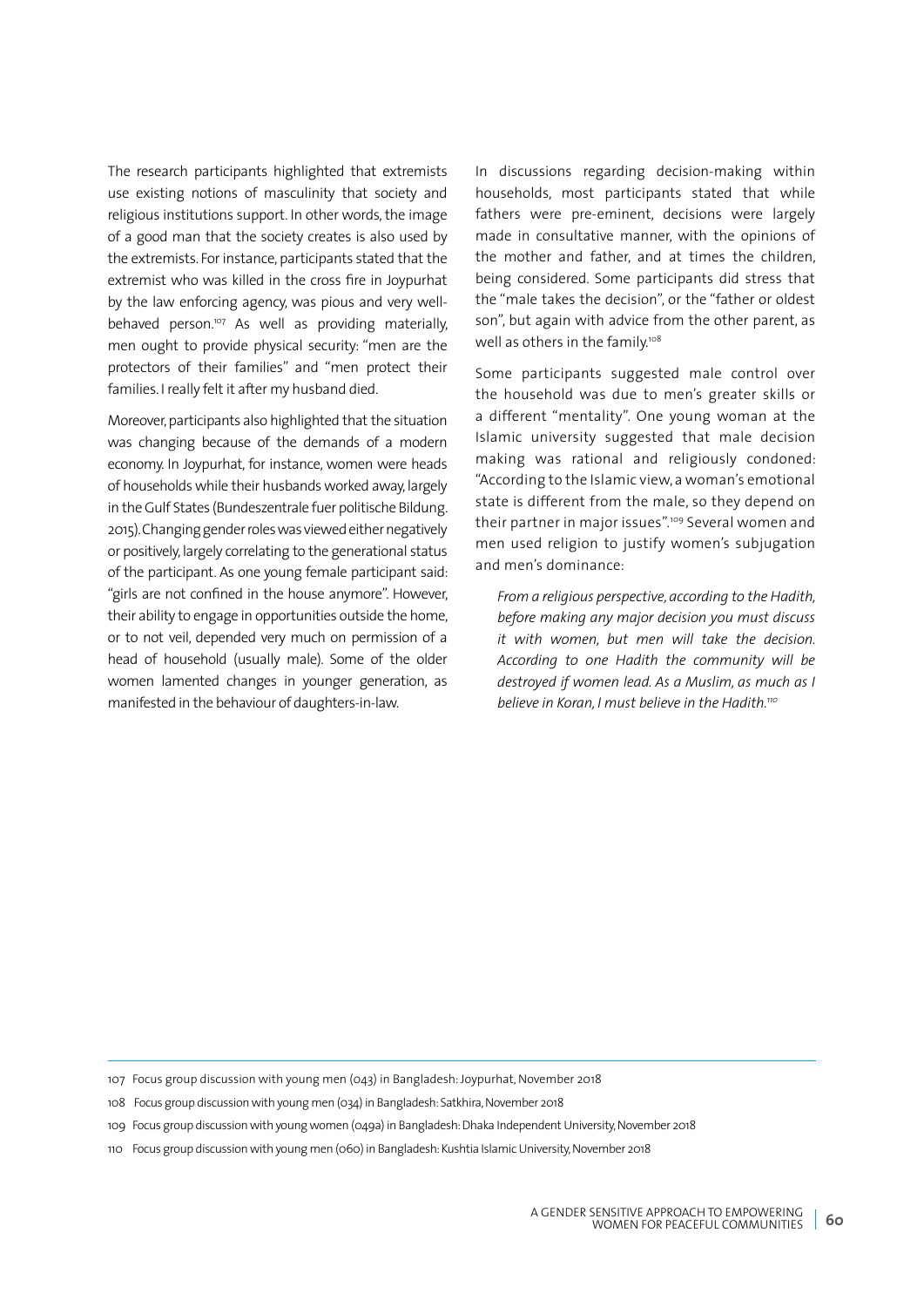# **5.2** WOMEN'S EXTREMIST PARTICIPATION

Some participants mentioned the role of women in extremist or terrorist activity. The role of women in extremist groups was discussed into two ways: as active participants and as supporters. The first role was raised as a growing phenomenon. Some stated that women can engage in these groups because women members of extremist groups get the benefit of the doubt when "they wear 'Burqa" or "Hizab".<sup>111</sup>

One participant shared an anecdote which detailed the active nature of women's roles in violent extremist groups and the specific access women could get into people's homes:

*In 2001, I saw a girl in Shyamnagar, Satkhira, walking with a laptop, she was going door to door to talk to the women and showing them religious videos.112*

Others also explain how women are less likely to be checked by security forces on the street than men, and that this is commonly understood by people.<sup>113</sup> Participants frequently acknowledged seeing news reports of women's involvement in violent extremist groups, but struggled to explain the women's motivations.114 Survey results from Bangladesh are split between those who think women are forced to join violent extremist groups by male relatives (42 per cent) and those who think women join of their own volition (36.26 per cent).<sup>115</sup>

Other participants also discussed how women may not be active in their extremism, but rather help these groups in different ways. Interestingly, a young man in Satkhira told the story of a wife who pushed her husband to attend a Jamaat meeting. Activists also outlined the coercive way in which some women may

find themselves working in support of violent extremist groups, which would come as a result of gender norms that emphasise obedience in wives and daughters:

*Both males and females are vulnerable. But for women, just think of a girl who has a father or husband believing in fundamentalism and the girl does not have information. These girls or women are in more vulnerable situation as they cannot get out of the situation easily.116*

<sup>111</sup> Focus group discussion with young men (051) in Bangladesh: Dhaka Independent University Dhaka, November 2018

<sup>112</sup> Key Interview with a women's rights activist, (024) in Bangladesh: Dhaka, February 2018

<sup>113</sup> Focus group discussion with young women (053) in Bangladesh: Dhaka Independent University Dhaka, November 2018

<sup>114</sup> Focus group discussion with young women (061) in Bangladesh: Dhaka Independent University, November 2018

<sup>115</sup> Q48. When women join a violent extremist group, it is because they are forced or pressured by male family members or their religious leader.

<sup>116</sup> Key interview with a women's rights expert (022) in Bangladesh: Dhaka, February 2019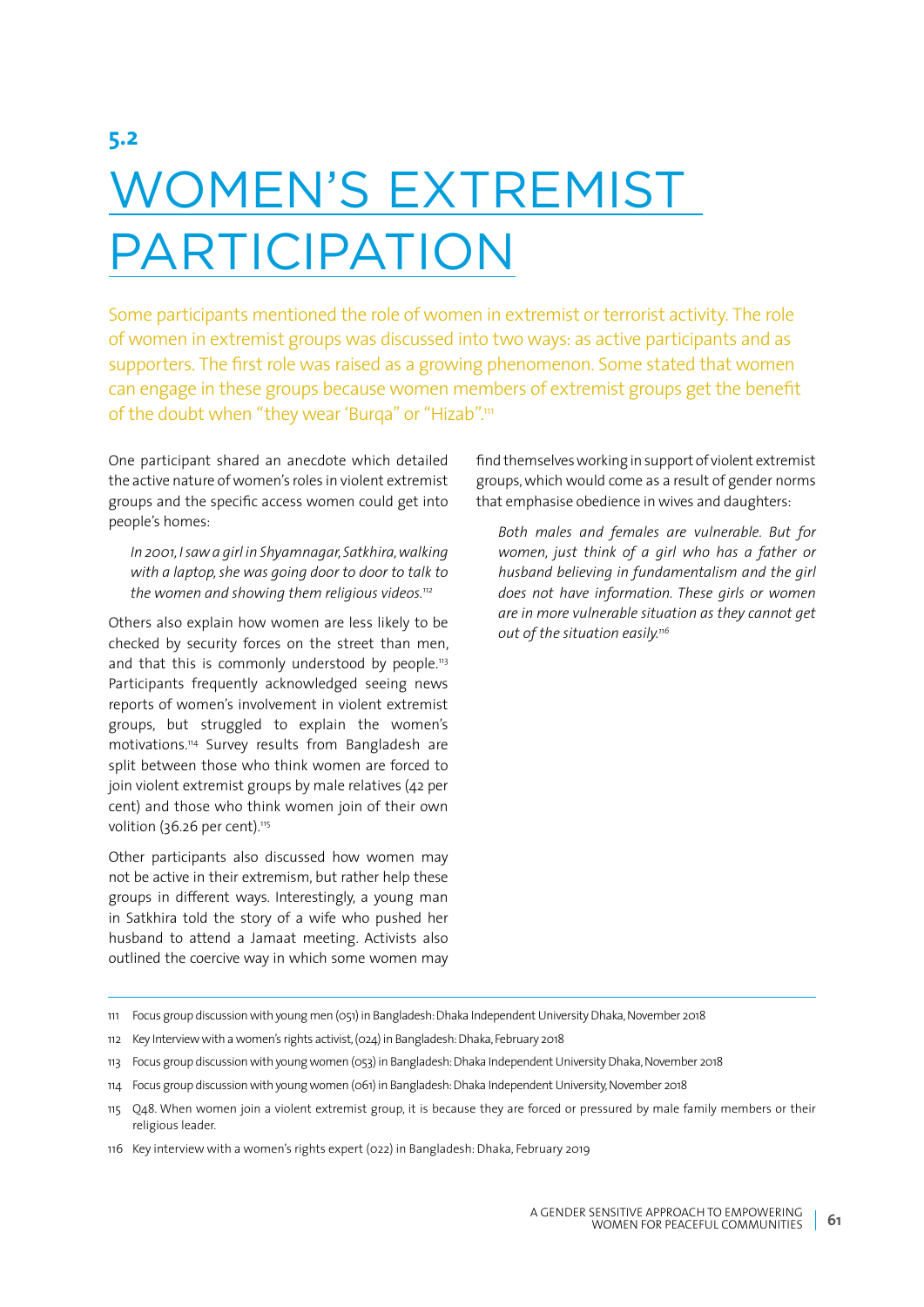# MARRIAGE, VIOLENCE AGAINST WOMEN AND GIRLS, AND EXTREMIST VIOLENCE

Little is known about the role of marriage in violent extremist recruitment, networking or financing strategies in Bangladesh. By their nature, marriages are considered private matters, and violent extremists do not openly discuss their lives. However, it is plausible that groups do provide support to members to get married, as these costs are significant in Bangladesh.

In terms of networking, for example, a newspaper did note that "JMB Militants Use Marriage as Survival Tool" wherein polygamous marriages gave the men up to four wives' houses to hide at, according to a former member (Benarnews.org 2016). Finally, the role of marriage as a recruitment tool for women violent extremism is little understood beyond the headlines (News.com.au 2018). Interviewees from women's rights NGOs pointed to the practice of multiple marriages in quick succession for women within violent extremist groups (after the death of a husband/fighter) as a sign of violence against women or rape. This also points to a practice in which there is the continued guarantee of a spouse as part of the membership of a violent extremist group:

*ISIS is using girls as sex slaves, the same thing here. In Azimpur (an area of Dhaka city, Bangladesh) we have seen recently that one woman, after his husband was dead, she married another member of the group; she was married 3 or 4 times to the people of the same extremist group. She was a sex slave. People may have motivated her that she will reach 'heaven' through this kind of acts and she did not have proper information.117*

This may play a part in the recruitment of both men and women into violent extremist groups. Deeper research is needed to understand the gender dynamics of marriage and violent extremism in Bangladesh.

Most participants across all four research sites stated that child marriage very rarely occurred, though there were some disagreements about which age was ideal for marriage for both boys and girls. This ranged from 16 years of age up to 23 or  $24.^{118}$  The consensus that early marriage is decreasing is also belied by the statistics showing little change, with 22 per cent of girls married before they turn 15, and a majority (59 per cent) before they are 18 years old (UNFPA 2018). The survey showed that although two thirds of Bangladeshi people disagreed with marrying a daughter under 16 years old, 22 per cent of people supported a father's right to so.<sup>119</sup> Support for father's right to marry-off his daughter was higher among Bangladeshi women than men (see table 31).

Attitudes to dowry varied. Some said that it is deemed as a gift or a contribution to the new household (in the form of furniture or appliances). Others suggested that dowry must be in the form of gifts because the practice has been outlawed

- 117 Key interview with a women's rights activist (023) in Bangladesh: Dhaka, February 2018
- 118 Focus group discussion with married women (035) in Bangladesh: Satkhira, November 2018
- 119 Q76. A father is entitled to marry his daughter to a man of his choosing, even if his daughter is under 16 years old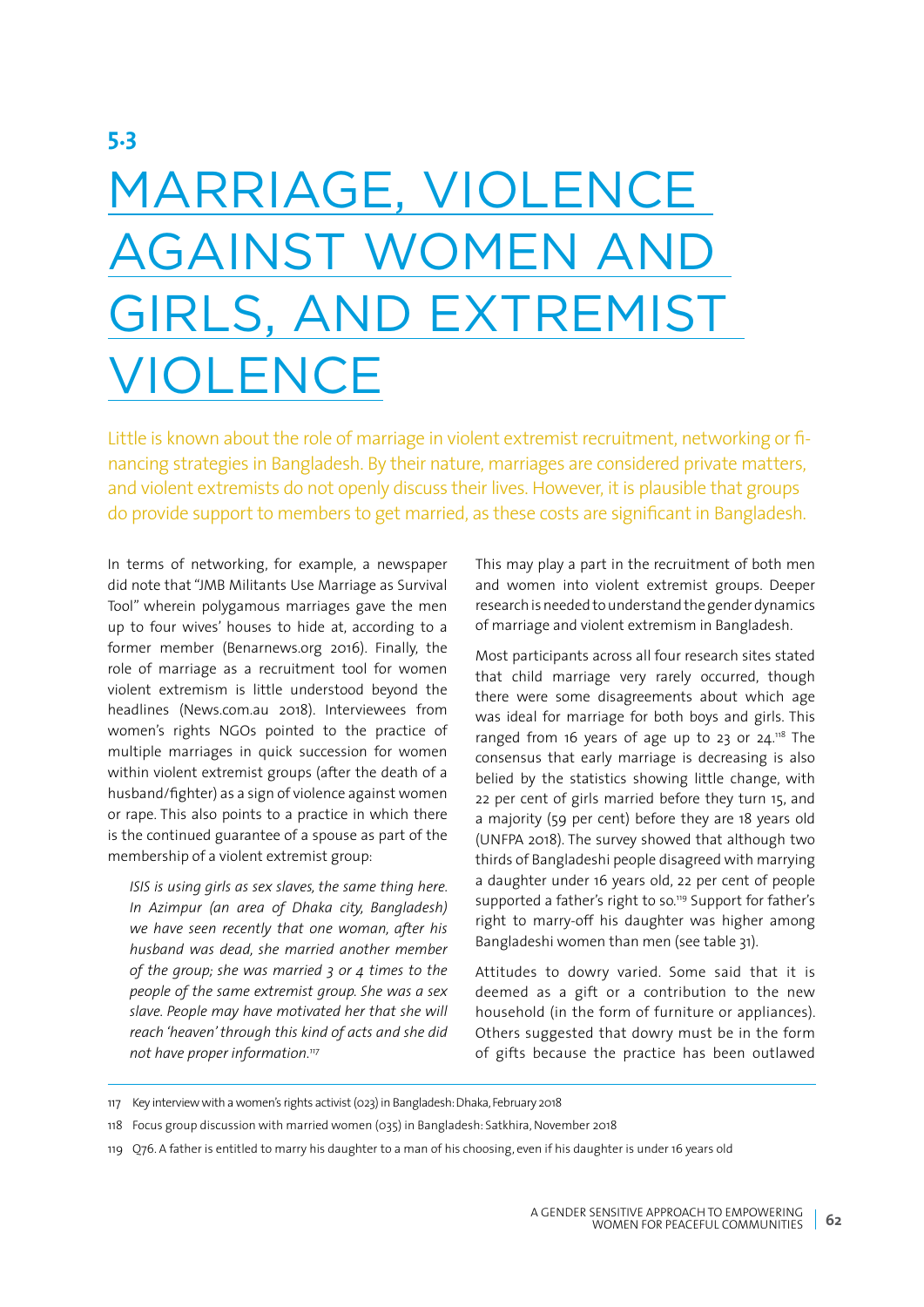#### **TABLE 31:**

| <b>Q76</b>        | <b>Country and Gender</b> |                   |       |       |           |        |       |             |      |        |       |       |
|-------------------|---------------------------|-------------------|-------|-------|-----------|--------|-------|-------------|------|--------|-------|-------|
|                   |                           | <b>Bangladesh</b> |       |       | Indonesia |        |       | Philippines |      |        |       |       |
|                   | Male                      | Female            | Other | Total | Male      | Female | Other | Total       | Male | Female | Other | Total |
| Strongly disagree | 56%                       | 49%               | 9%    | 52%   | 54%       | 61%    |       | 57%         | 54%  | 73%    |       | 63%   |
| $\overline{2}$    | 9%                        | 12%               | 9%    | 10%   | 14%       | 13%    | 100%  | 13%         | 10%  | 6%     |       | 8%    |
| $\overline{3}$    | 14%                       | 15%               | 18%   | 14%   | 16%       | 14%    |       | 15%         | 18%  | 12%    | 100%  | 15%   |
| 4                 | 9%                        | 10%               | 27%   | 10%   | 9%        | 7%     |       | 8%          | 12%  | 6%     |       | 9%    |
| Strongly agree    | 12%                       | 14%               | 36%   | 13%   | 7%        | 5%     |       | 6%          | 7%   | 4%     |       | 5%    |

## **A father is entitled to marry his daughter to a man of his choosing, even if his daughter is under 16 years old: Three Countries**

in Bangladesh since 1980: "If they want directly it will be defined as dowry which is a crime. If you can manage as a gift it is safer. So, there are hidden stories behind [dowry]".120

Education and dowry costs (Shahidul 2014), as well as fear of young girls being sexually harassed or assaulted increase the rates of child marriage in Bangladesh. Several male participants pointed to the economic causes of early marriage.121 Younger brides have lower dowry costs for their parents (Shahidul 2014). The same group of young men suggested some men like to marry younger girls as they can "dominate and control [them]".122 There was also a very wide range in what was expected as dowry payment. At least one lac (USD \$1,191) was cited a few times, with one participant saying poor families had to pay at least one lac and rich families demanding 3-5 lac (USD \$3,500 to \$6,000), although higher sums were also mentioned.<sup>123</sup> Another point to highlight is the policing of gender roles and norms regarding dowry, behaviour and mobility, and the significant role that older women (the bride's mothers-in-law) play in ensuring these norms are adhered to <sup>124</sup>

A significant number of people highlighted dowry as a catalyst for abuse and domestic violence. For instance, one participant said that dowry must be given to protect girl children: "girl's parents must give dowry to the boy's family. Sometime girls are pressurized to suicide, some get divorced, some face violence." Even more explicitly, one young woman said:

*Naturally one does not ask for anything, then after certain period of the marriage, the husband will be disrespectful towards his wife. Sometime husband abuses the wife and pressure her to bring money from her father. In some case, they don't ask for dowry at first but after marriage they pressurize the bride's family for money.<sup>125</sup>*

120 Focus group discussion with young women (046) in Bangladesh: Joypurhat, November 2018

- 122 Focus group discussion with young men (041) in Bangladesh: Joypurhat, November 2018
- 123 Focus group discussion with young men (043) in Bangladesh Joypurhat, November 2018
- 124 Focus group discussion with married women (036) in Bangladesh: Satkhira, November 2018
- 125 Focus group discussion with young women (046) in Bangladesh: Joypurhat, November 2018

<sup>121</sup> Focus group discussion with young men (041) in Bangladesh: Joypurhat, November 2018; and focus group discussion with young women (045) in Bangladesh, Joypurhat, November 2018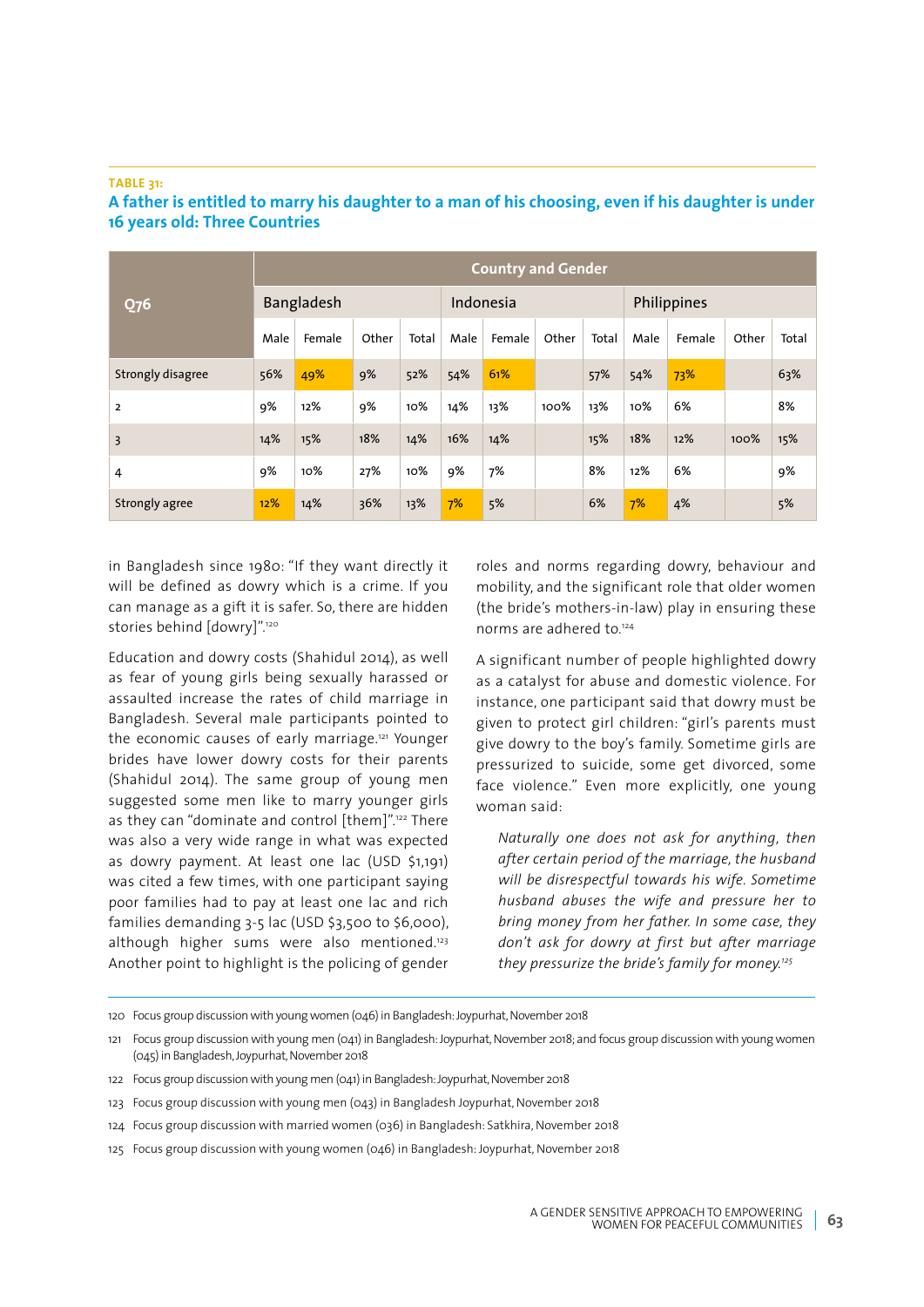Another young woman participant said:

*Each and every parent knows that their daughter may be at a risk of getting abused because of dowry. Everyone tries to provide dowry according to their means. Whatever the law is, dowry and child marriage become a tradition or norm in our society.126*

Women in Bangladesh have minimal access to shelter from family violence. One woman described how the daughter-in-law of the family she lodges with faced ongoing domestic violence. The victim had no way to leave, "Where does an adult woman seek shelter, how will we look at this aspect? Who is at fault?"<sup>127</sup>

Correlations from the countrywide survey in Bangladesh extend and strengthen the empirical connection between gender regressive views and violent extremism. For men in Bangladesh, there was a weak to moderate relationship between having hostile sexist views (as defined in the annex), and support for violent extremism ( $r =$ .316). Relatedly, there was a very strong relationship (r =.503) between men and women who agreed that men have the right to physically or sexually assault their wives and men who supported violent extremism.

Somewhat surprisingly, analysis shows that the relationship between gender regressive views, especially attitudes to violence against women, and support for violent extremism is even stronger for Bangladeshi women than Bangladeshi men. Hostile sexist views in Bangladeshi women were strongly and positively correlated with support for violent extremism  $(r = .582)$ .

126 Focus group discussion with young women (046) in Bangladesh: Joypurhat, November 2018

127 Focus group discussion with young women (049b) in Bangladesh: Dhaka Independent University, November 2018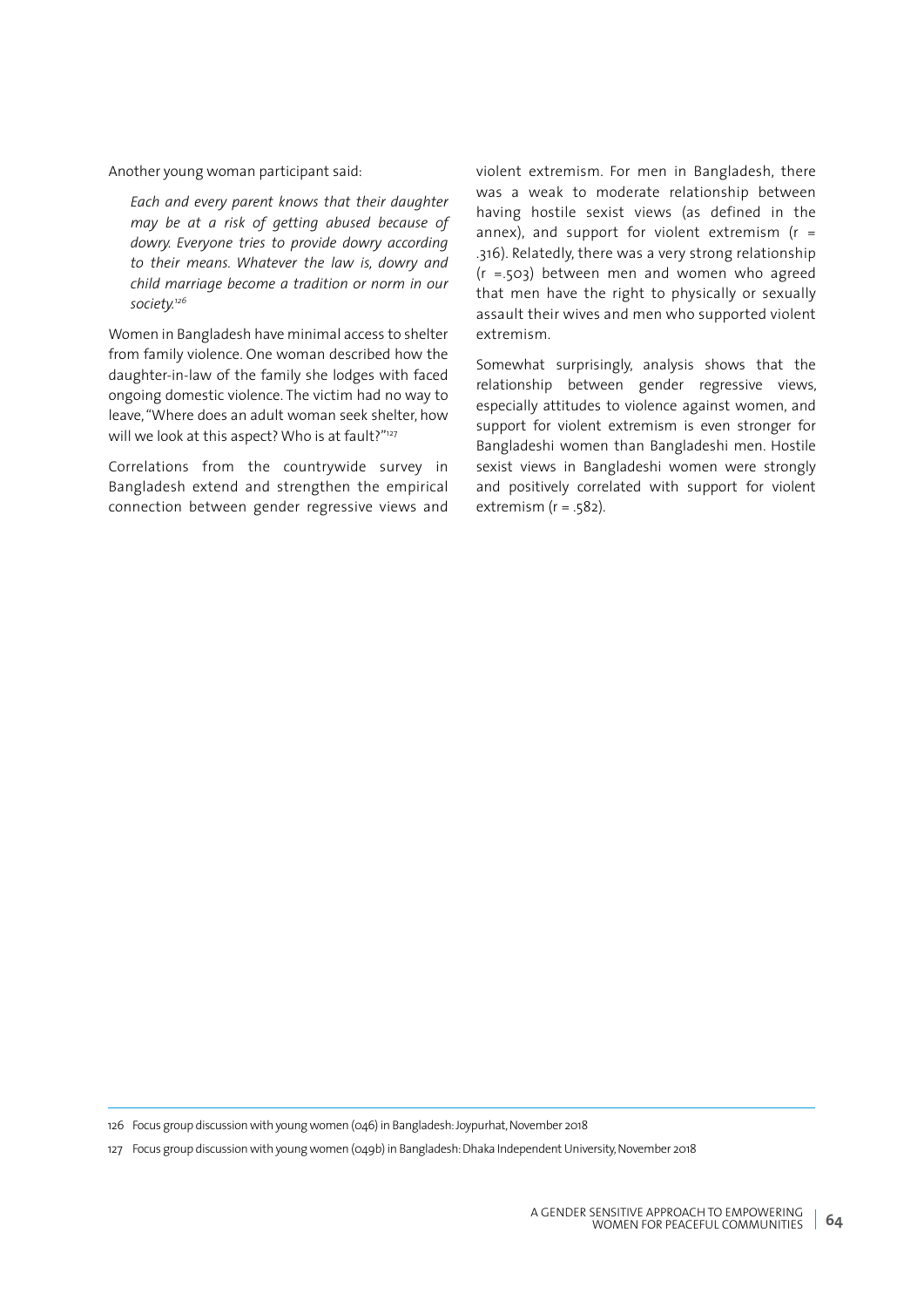# **5.4** VEILING AND DRESS

# **Veiling can be enforced through social pressure and (the threat of) violence**

Veiling (or *hijab/hizab*) and/or dressing modestly and/or *purdah* was important to both men and women participants in several different ways; as a way of being a Bangladeshi or expressing cultural identity, as a part of being a Muslim woman and adhering to the related criteria of behaviour, and as a way of ensuring safety while in public spaces. Women's rights activists pointed to the growing pressure to veil, citing the movement of migrant workers between Bangladesh and the Middle East as one factor in its popularity.<sup>128</sup> The increasing role of political Islam in Bangladeshi politics, resulting in de-secularization was cited as another.<sup>129</sup> Relatedly, hegemonic femininity was understood to be behaviourally driven and related to being "obedient", being soft-natured, religiously minded and also following the rules of *purdah* (relating to both dress and behaviour).130 This includes: "Islamic dress code of women that is, *purdah*), and should not talk with any male to whom her relation is unauthorised by the norm of Islam".131 Some of the young men in the study also articulated that not abiding by these rules was the reason some women faced insecurity or harassment.132 Some participants repeated the common myth that a lack of veiling may incite men to commit sexual violence:

*If a woman dresses modestly then no one will disturb her or even look at her. In Bangladesh modesty is preferred. According to Islamic rules woman have no provision to wear open dress. Suppose in Bangladesh if anyone dress like the women dress in the USA there is a chance of rape.133*

There were some differences in how concerns regarding dress and behaviour of women were addressed by male and female participants. 'Dress' was considered as a major cause for increased sexual harassment by male participants and some female participants also considered women and girls need to dress properly following religious and social values. A significant number of participants suggested that women must dress in a certain way (not "Western") and women who go outside will be gossiped about.134 Threats of sexual and gender-based violence accompany this policing of the public sphere. Several men told us that if women went outside without covering up, they would be considered targets of rape.<sup>135</sup>

# **Veiling can make women targets of violence**

Wearing a veil is also politicised and related to persecution and counter terrorism strategies. Women described not veiling or wearing a hijab after a terrorist incident in order to avoid difficult/ violent situations. For example, after the Ramu  $incident<sup>136</sup>$  in 2012 one woman spoke about her family's reaction: "After the "Ramu" incident my

- 128 Focus group discussion with a women's rights activist (021) in Bangladesh: Dhaka, February 2019
- 129 Focus group discussion with a women's rights activist (022) in Bangladesh: Dhaka, February 2019
- 130 Focus group discussion with married women (036) in Bangladesh: Satkhira, November 2018
- 131 Focus group discussion with young men (034) in Bangladesh: Satkhira, November 2018
- 132 Focus group discussion with young men (059) in Bangladesh: Kushtia, Islamic University, November 2018
- 133 Focus group discussion with young men (034) in Bangladesh: Satkhira, November 2018
- 134 Focus group discussion with young women (046) in Bangladesh: Joypurhat, November 2018
- 135 Focus group discussion with young men (034) in Bangladesh: Satkhira, November 2018
- 136 The Ramu incident here refers to attacks on Buddhist places of worship as well as homes in 2012 in the area of Ramu (District of Cox's Bazar). The violence occurred in retaliation to an alleged desecration of a Koran by member of the Buddhist community, which turned out to be false.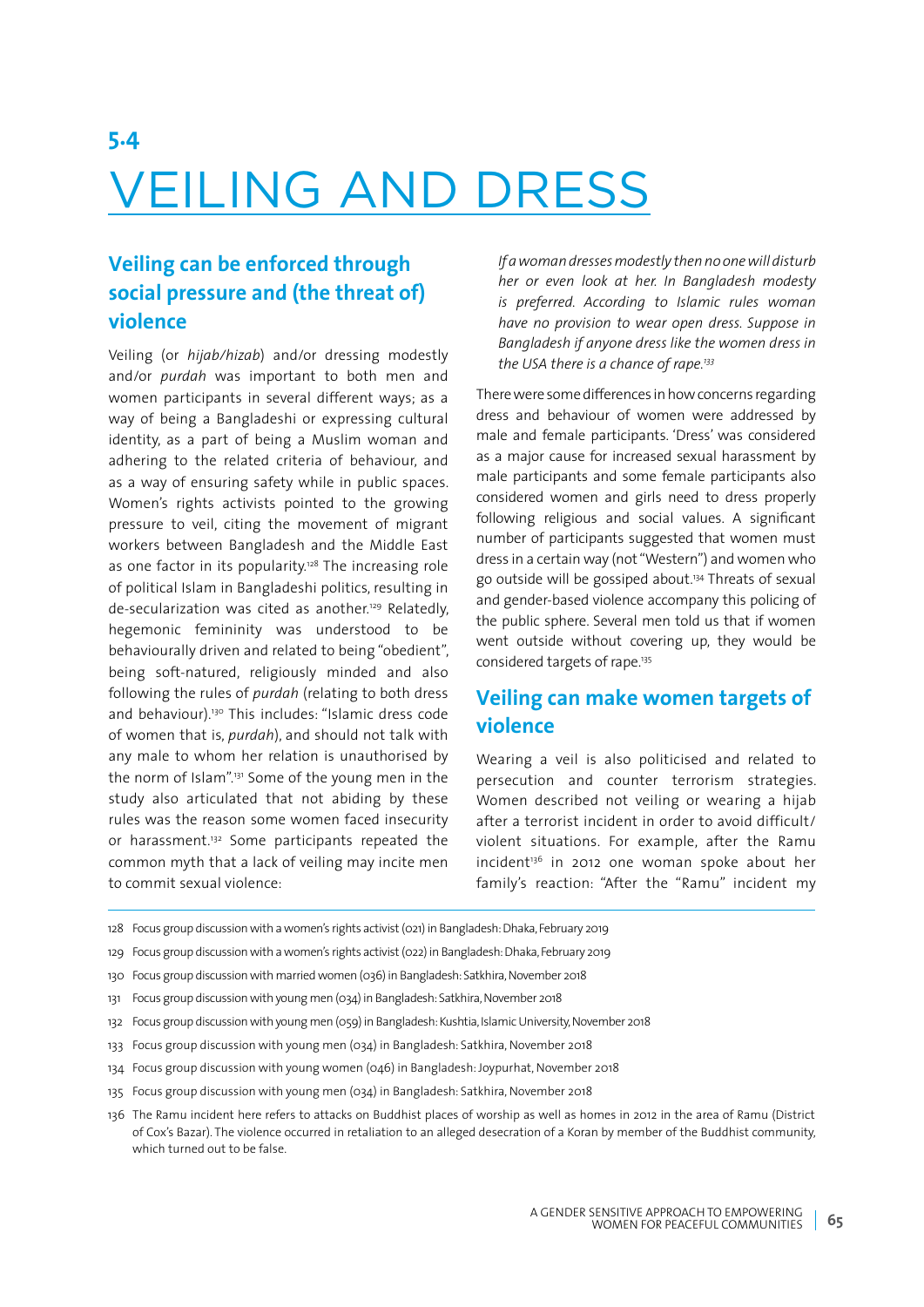mother requested me not to wear any Hizab. After some day's police captured those people who had beard. That time my mother again requested me to quit Hizab (Hijab)".137 Women disclosed stories of insecurity or harassment, as well as stories where the presence of women meant that police were less likely to approach a group of youth.

*When my friend had no driving license, he told me [a young woman] to sit beside him. I replied, 'why would I sit there'? he replied that police usually do not check if a lady is sitting in the car. Indeed, if police come to check us, we told them we are female, so please don`t do that. Then they will leave us alone, without any hesitation.138*

137 Focus group discussion with young women (049b) in Bangladesh: Dhaka Independent University, November 2018

<sup>138</sup> Focus group discussion with young women (053) in Bangladesh: Dhaka Independent University Dhaka, November 2018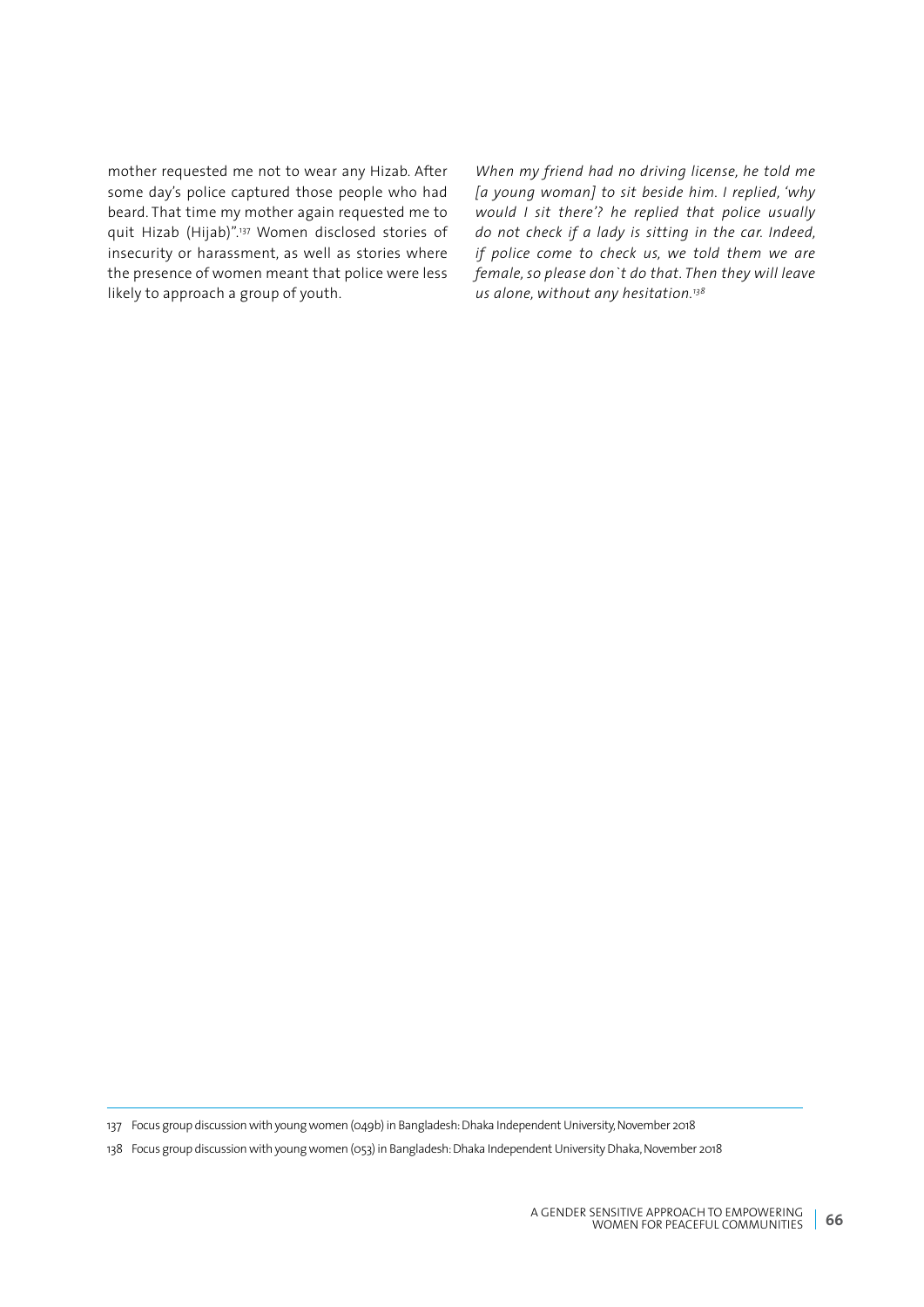# **5.5** RECRUITMENT

# **Corruption and unemployment fuels resentment and incentivises extremist participation**

Many of the responses to questions regarding recruitment and the vulnerability of young people focused on joblessness and other frustrations that stemmed from unemployment. However, participants also noted that vulnerability to recruitment messaging may not always be a socio-economic issue, as there are cases where wealthy individuals have committed extremist violence in Bangladesh. In 2018, this frustration led to the Quota reform movement, which demanded an end to public service employment for selected groups according to quotas.<sup>139</sup> This reform movement was mentioned by a number of research participants at universities, who explained that the majority of the student body had been supportive of the reforms,140 but also that they felt frustration at the reaction to their movement.141 As such, frustration relating to access to jobs is an area that inspires both grievances against the government as well as political organising to voice these grievances.

*We see frustration increasing in the society. The student dreams for a good job after completing the study but in the job market they found enormous corruption. That makes the young generation frustrated."142*

Participants thought those seen to be missing out were predominantly young men, although women suffer a far greater rate of exclusion from

paid employment in Bangladesh. A wider issue in Bangladesh also relates to difficulties in finding work post-education, and the corruption that has led to these difficulties. In one FGD, a parent highlighted the fact that many young men could not access work because of demands of bribes during the interview: "My son is educated but till did not get any job. He goes for the interviews and then there is a demand of bribe about twenty lac (~USD \$23,810)".143 Conversely, this frustration can stem from unmet expectations of demands, needs or expectations of the state, and so is not solely related to joblessness. As one young man phrased it: "The highly educated can also be terrorists. If the government cannot satisfy their demands, they will take revenge".144

Participants also mentioned ideology and false beliefs as part of a repertoire for recruitment, generally saying that people with strong religious beliefs are targeted, then brainwashed with false ideas about religion, "partial analysis" and violence.<sup>145</sup> Most participants were adamant that a violent *interpretation* of religion that created terrorism, rather than religion itself. A key concern was that acts of terrorism harm the country itself, but also give Islam a bad name by association. Participants said: "There are both positive and negative sides of religion, but the extremists impose, in negativity more",<sup>146</sup> or, they explained that extremism occurs when there is both a lack of understanding of religious teachings, as well as other forces at play, such as this young woman from Dhaka:

<sup>139</sup> The quotas in question involve appointments for 56% of entry-level positions in government jobs. The quota means that those roles are allocated thus: 30% to children and grandchildren of freedom fighters from the Bangladesh Liberation War (1971), 10% for women, 10% to those coming from under-developed districts, 5% for ethnic minorities/indigenous communities and 1% for people with disabilities. The quota reform movement, which began in Dhaka University, asked for a reduction of the quota to 10% overall.

<sup>140</sup> Focus group discussion with young women (062) in Bangladesh: Kushtia, Islamic University, November 2018

<sup>141</sup> Focus group discussion with young men (055) in Bangladesh: Kushtia, Islamic University, November 2018

<sup>142</sup> Focus group discussion with young women (057) in Bangladesh: Kushtia, Islamic University, November 2018

<sup>143</sup> Focus group discussion with young men (042) in Bangladesh: Joypurhat, November 2018

<sup>144</sup> Focus group discussion with young men (034) in Bangladesh: Satkhira, November 2018

<sup>145</sup> Focus group discussion with young men (059) in Bangladesh: Kushtia, Islamic University, November 2018

<sup>146</sup> Focus group discussion with young women (049b) in Bangladesh: Dhaka Independent University, November 2018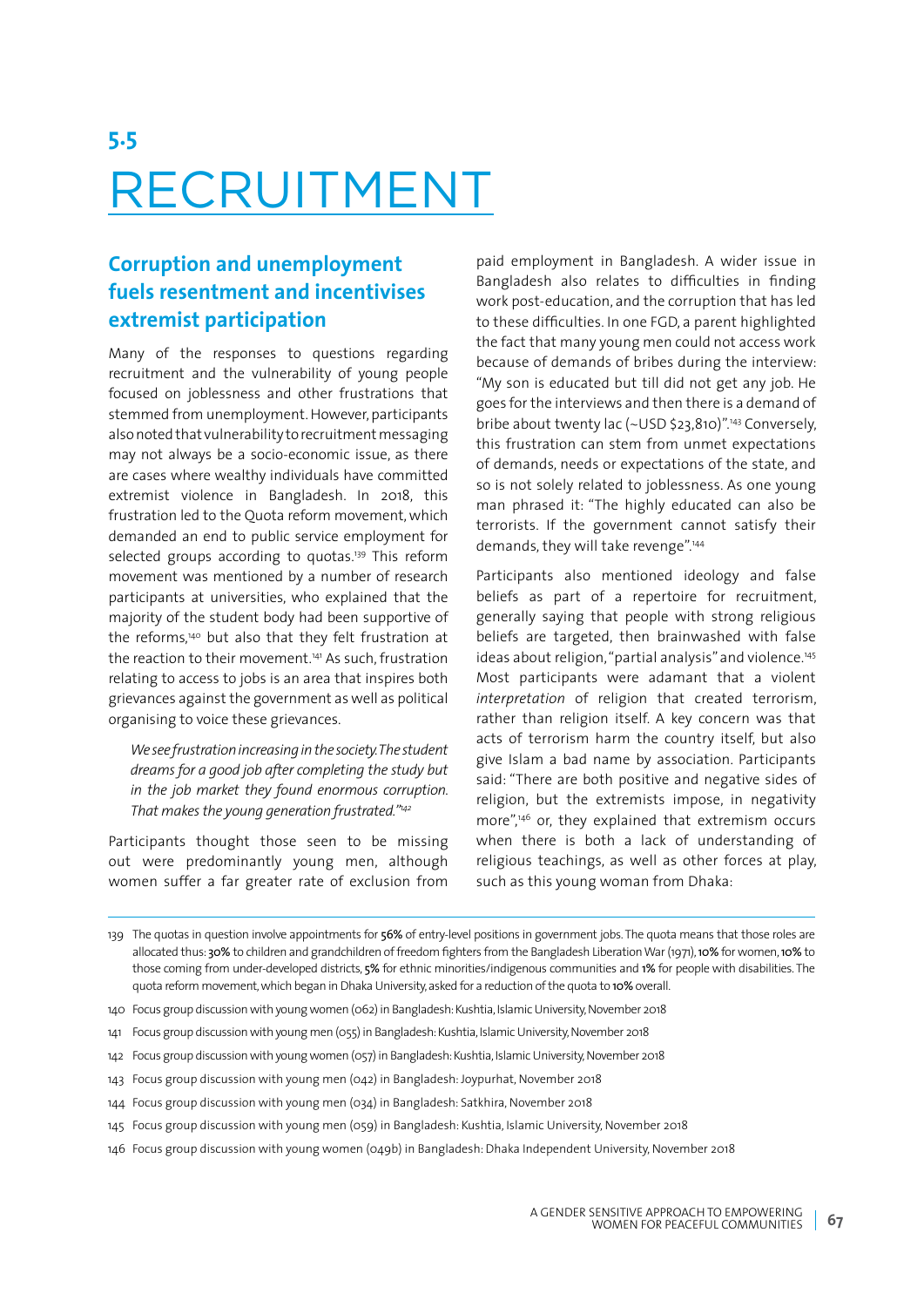*There are misinterpretations, fanatic attitude, and improper knowledge on religion. Because of religious illiteracy from childhood, people are easily misled into militancy. Incidents we saw recently were an organized act of brainwashing. These boys were recruited for fulfilling others' goals.<sup>147</sup>*

Transnational politics was linked to extremist recruitment within a larger national and transnational context by some focus group participants<sup>148</sup> and to actors such as intelligence agencies, politicians, international governments. Participants in several research sites expressed that 'violent extremism' has a strong linkage with politics and some of them strongly suggested that recent growth of ISIS or increased radical Islam is part of 'geo-politics'. A significant number of male participants consider 'media' as a major cause for the rise of violent extremism.

# **Violent messaging used to increase support for violent extremism is common**

Social media was identified as linked to violent extremism. This connection was made clear in the survey results, even with on average low internet use in Bangladesh, especially among women (UN Women 2018). Nearly a third of men (28 per cent) and 40 per cent of women reported seeing content inciting violent jihad often or extremely often (see table 32).149

Digital space was also reported as being used to spread political messaging, religious intolerance, and extremism, including posts from Hefazat-E-Islam, focus group participants said. As one participant explained, "The uses of social media is increasing, [intolerant/violent messaging] incident is also increasing. These are communicated by social media

all the time and there is a regular brain wash".<sup>150</sup> Messaging about religion and behavioural norms were common and included discussions in social media about 'haram' behaviour. In one example a participant noted seeing comments explain that it was "haram to eat sweets from the Hindus during Puja (Hindu Ritual) and haram from the Muslim to go on Puja".151 Another explained that "there are some content which provoke religious extreme thoughts".152

Social media content was also understood by participants to have an impact on the general feeling of a community and able to incite reactions from people within the community. One participant gave the example of content that showed experiences of Rohingya people: "some old videos are made viral in time of occurrence of an event like repression of Rohingya in Myanmar. Such posting ignites mass anger".<sup>153</sup> Another stated that videos can be vague but still incite anger, "Sometimes we found that unknown community just attacked the Muslim, or they broke the idols et cetera. That turned into riots".154 The reporting on the suffering of the Muslim Rohingya refugees and war victims was used to increase support for violent extremist groups in Indonesia.

# **Women's use of the internet is policed**

In FGDs, participants raised concerns relating to the use of social media or digital spaces. Participants described the frequent use of mobile phones and of various social media platforms. The sentiment that social media contained a great deal of fake news was widespread. As one participant explained, "Yes that happens; they spread fake stories and provide edited photos to make the story believable. Sometimes because of this we have unrest

148 Focus group discussion with young men (049c) in Bangladesh: Dhaka Independent University, November 2018

- 150 Focus group discussion with young women (054) in Bangladesh: Dhaka Independent University, November 2018
- 151 Focus group discussion with young women (038) in Bangladesh: Satkhira, November 2018
- 152 Focus group discussion with young women (049) in Bangladesh: Kushtia, Islamic University, November 2018
- 153 Focus group discussion with young men (059) in Bangladesh: Kushtia, Islamic University, November 2018
- 154 Focus group discussion with young women (061) in Bangladesh: Dhaka Independent University, November 2018

<sup>147</sup> Focus group discussion with young men (049c) in Bangladesh: Dhaka Independent University, November 2018

<sup>149</sup> Q77. How often have you seen social media content (eg. Post, tweets, videos, etc.) inciting violent jihad?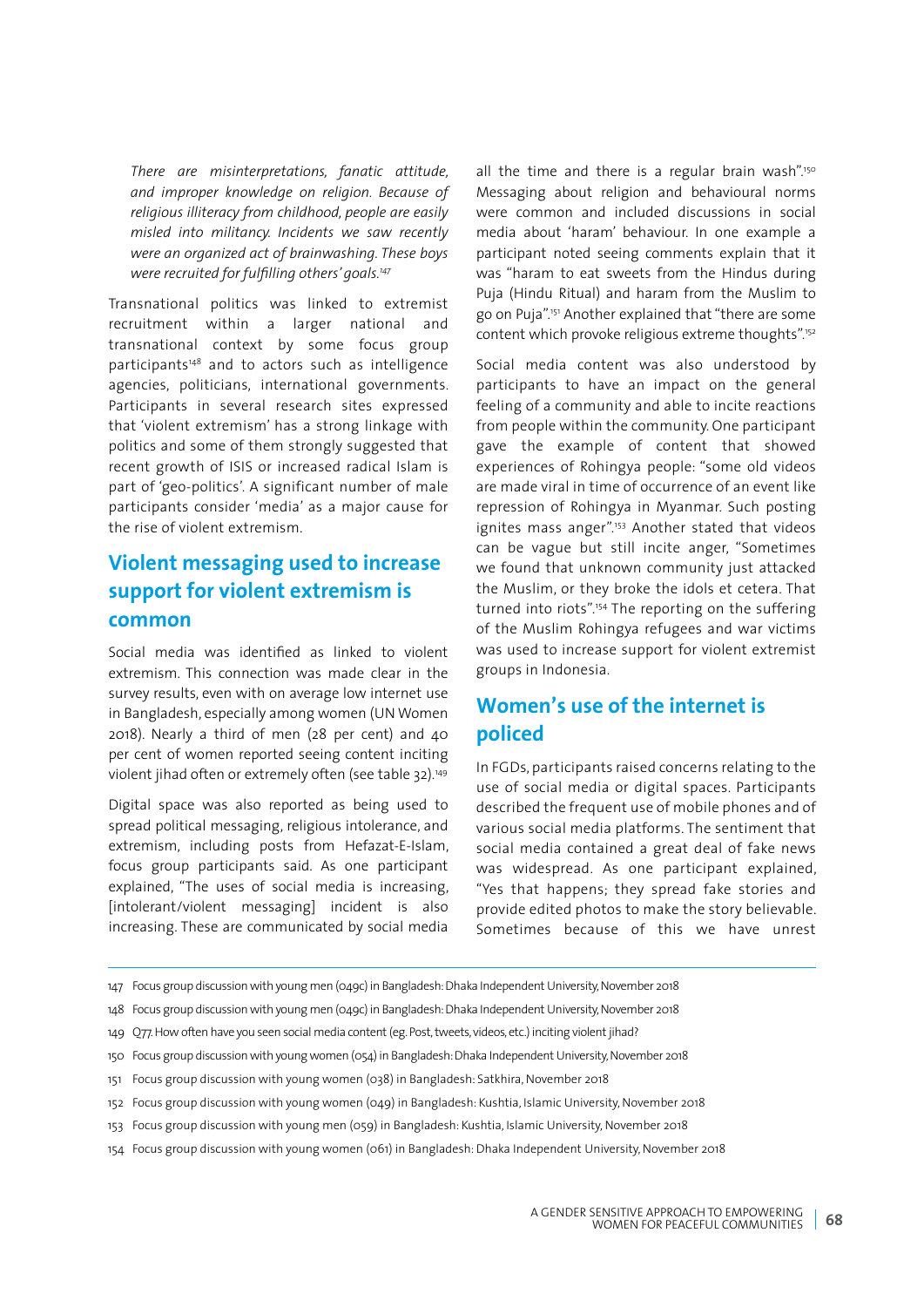#### **TABLE 32:**

| <b>Q77</b>             | <b>Country and Gender</b> |                   |       |       |           |        |       |             |      |        |       |       |
|------------------------|---------------------------|-------------------|-------|-------|-----------|--------|-------|-------------|------|--------|-------|-------|
|                        |                           | <b>Bangladesh</b> |       |       | Indonesia |        |       | Philippines |      |        |       |       |
|                        | Male                      | Female            | Other | Total | Male      | Female | Other | Total       | Male | Female | Other | Total |
| <b>Never</b>           | 32%                       | 25%               | 9%    | 28%   | 12%       | 8%     |       | 10%         | 17%  | 17%    |       | 17%   |
| 1                      | 15%                       | 11%               |       | 13%   | 16%       | 12%    | 100%  | 14%         | 17%  | 16%    | 100%  | 16%   |
| $\overline{2}$         | 15%                       | 10%               | 27%   | 13%   | 15%       | 13%    |       | 14%         | 20%  | 26%    |       | 23%   |
| 3                      | 11%                       | 14%               | 18%   | 13%   | 21%       | 26%    |       | 23%         | 25%  | 23%    |       | 24%   |
| $\overline{4}$         | 8%                        | 11%               | 9%    | 9%    | 21%       | 24%    |       | 23%         | 13%  | 11%    |       | 12%   |
| <b>Extremely often</b> | 20%                       | 29%               | 36%   | 24%   | 15%       | 16%    |       | 16%         | 9%   | 8%     |       | 9%    |

## **Q77. How often have you seen social media content (e.g. posts, tweets, videos, etc.) inciting violent jihad? Three countries**

situation."<sup>155</sup> The use of social media is also genderspecific, and some participants explained the gender norms behind this disparity: "a girl does not get a smart phone if it is not that much emergency, whereas a boy gets it very easily. Family does not allow a girl to use gadgets to restrict them from having affairs", a finding backed up in empirical studies (UN Women 2018).156 Another participant tells a chilling anecdote, blaming social media and technology for male sexual violence rather than men's behaviour and gender norms:

*A girl from a poor family died five days ago in our area, as a result of mobile phone she had her fate like this. The girl was called by her so-called boyfriend to Satkhira for medical check-up. The doctor was not available in the chamber then a group of boys took her, and she was gang raped and then killed. We don't know whether the poor father have managed to file any case. She was brutally*  *tortured; those boys must have taken drugs before acting. That woman had a child. See what kind of thing 'mobile' is!157*

Attitudes to social media were mixed, and often negative. Many were suspicious of the sexual freedom and licentiousness associated with social media. Some participants made remarks regarding the use of mobile phones and social media to talk to members of the opposite sex.<sup>158</sup> Some participants also noted that Facebook was a way for individuals and groups to share religious ideology that promotes more conservative gender norms, including relating to dress codes and veiling. Further, young women also noted the use of social media to intimidate or blackmail using photographs, explaining: "We know that some people spread bad pictures on the internet and sometimes blackmail others,"159 or "You will definitely see it in social media, there is always harassment of girls there."<sup>160</sup>

- 155 Focus group discussion with young men (052) in Bangladesh: Dhaka Independent University, November 2018
- 156 Focus group discussion with young men (059) in Bangladesh: Kushtia, Islamic University, November 2018
- 157 Focus group discussion with young men in Community Action Group (037) in Bangladesh Satkhira, November 2018
- 158 Women only focus group discussion (036) in Bangladesh: Satkhira, November 2018
- 159 Women only focus group discussion (047) in Bangladesh: Joypurhat, November 2018
- 160 Focus group discussion with young women (049) in Bangladesh: Kushtia, Islamic University, November 2018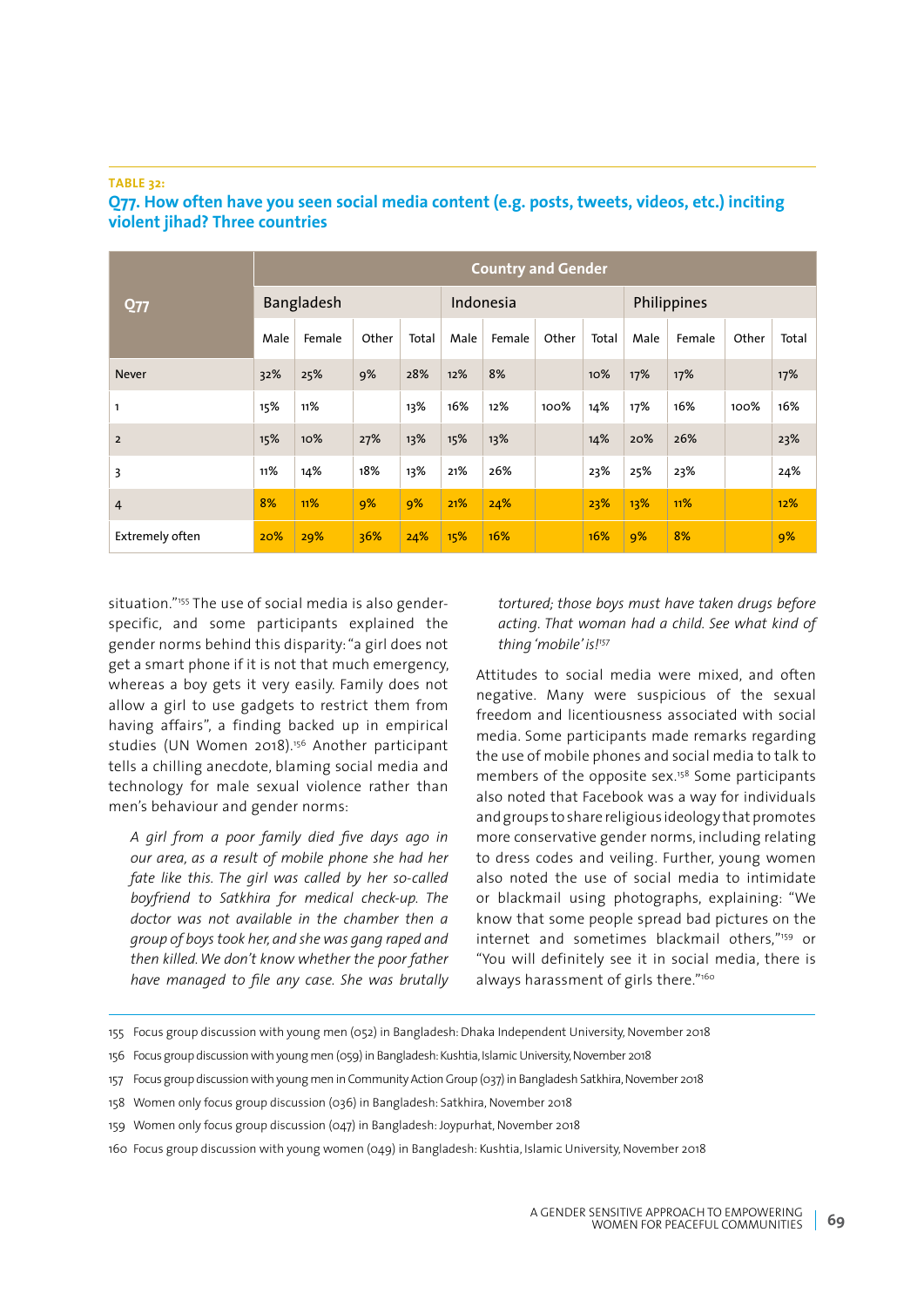# **5.6**

# EDUCATION AND SOCIO-ECONOMIC FACTORS

# **Recruitment happens simultaneously among the impoverished and the educated middle class**

The question of socio-economic background and origin (urban vs rural) as it impacts the vulnerability to recruitment into extremist groups had mixed responses. Young women discussed how students who had come from non-urban areas were more likely to be vulnerable: "Students came from outside Dhaka get involved in the fundamental political activity. And then the whole student community get the blame for it".<sup>161</sup> Or, "[I]n the educated society, [extremism] has decreased but recently in the rural area religious extremism has increased"<sup>162</sup>. This shows an assumption held by some that the desire for incomes and jobs are pull factors that may impact young, poorer, students. This view was reiterated by a key interviewee from a rural research site in Satkhira, who stated that: "young boys who live outside home for study or any other purpose have a chance to get recruited by getting attached to an extremist group".163

*Madrassa* boarding schools were perceived as likely sites of recruitment, given their religious and conservative outlooks. *Madrassa* also become sites where more conservative modes of behaviour are taught, implemented or progressed. Significantly, female enrolments in secondary school *madrassa* has doubled since the 1990s, reaching gender parity a decade ago (Asadulla, Chaudhury, and Rashed 2009). *Purdah* is enforced in most *madrassas* (Asadulla, Chaudhury, and Rashed 2009). When students were asked to compare the experience of female students at *madrassas* versus general college (who were now studying at the same university), they noted clear differences: "They aren't open-minded like us"," They are more conservative" and "Usually girls have reservations from their family. They keep themselves restricted and do not hang around and meet with other[s] that much";164 or even that *madrassa* education system has "some defects".<sup>165</sup> The research also shows the understanding that distance from family, such as in the *madrassa* boarding school model, can lead to problems, both in behaviour as well as vulnerability to recruitment. The social and political implications of increasing education in the privatized and religious school sector are under researched.

On the other hand, in other discussions, students were asked their thoughts on the July 2016 attack in Dhaka (the Holey Artisan Bakery attack), in which the attackers were from wealthy families and had all had access to higher education, including in some Western institutions (one studied at Monash University's Malaysia campus).<sup>166</sup> One participant mentioned a dual track system in the violent extremist groups: "The leaders usually do not get involved directly in such (violent) assignments. They achieve their interests through using those boys".167

Recruitment to extremist groups happens among the middle classes at universities, as one female student put it: "The fundamentalists are everywhere; both in public and private universities".<sup>168</sup> A woman's rights expert noted

- 161 Focus group discussion with young women (049b) in Bangladesh: Dhaka Independent University, November 2018
- 162 Focus group discussion with young men (059) in Bangladesh: Kushtia, Islamic University, November 2018
- 163 Key interview with a man and a woman, NGO workers (019) Bangladesh: Satkhira, November 2018
- 164 Focus group discussion with young women (058) in Bangladesh: Kushtia, Islamic University, November 2018
- 165 Focus group discussion with young men (060) in Bangladesh: Kushtia Islamic University, November 2018
- 166 Focus group discussion with young women (053) in Bangladesh: Dhaka Independent University Dhaka, November 2018
- 167 Focus group discussion with young men (051) in Bangladesh: Dhaka Independent University Dhaka, November 2018
- 168 Focus group discussion with young men (049c) in Bangladesh: Dhaka Independent University, November 2018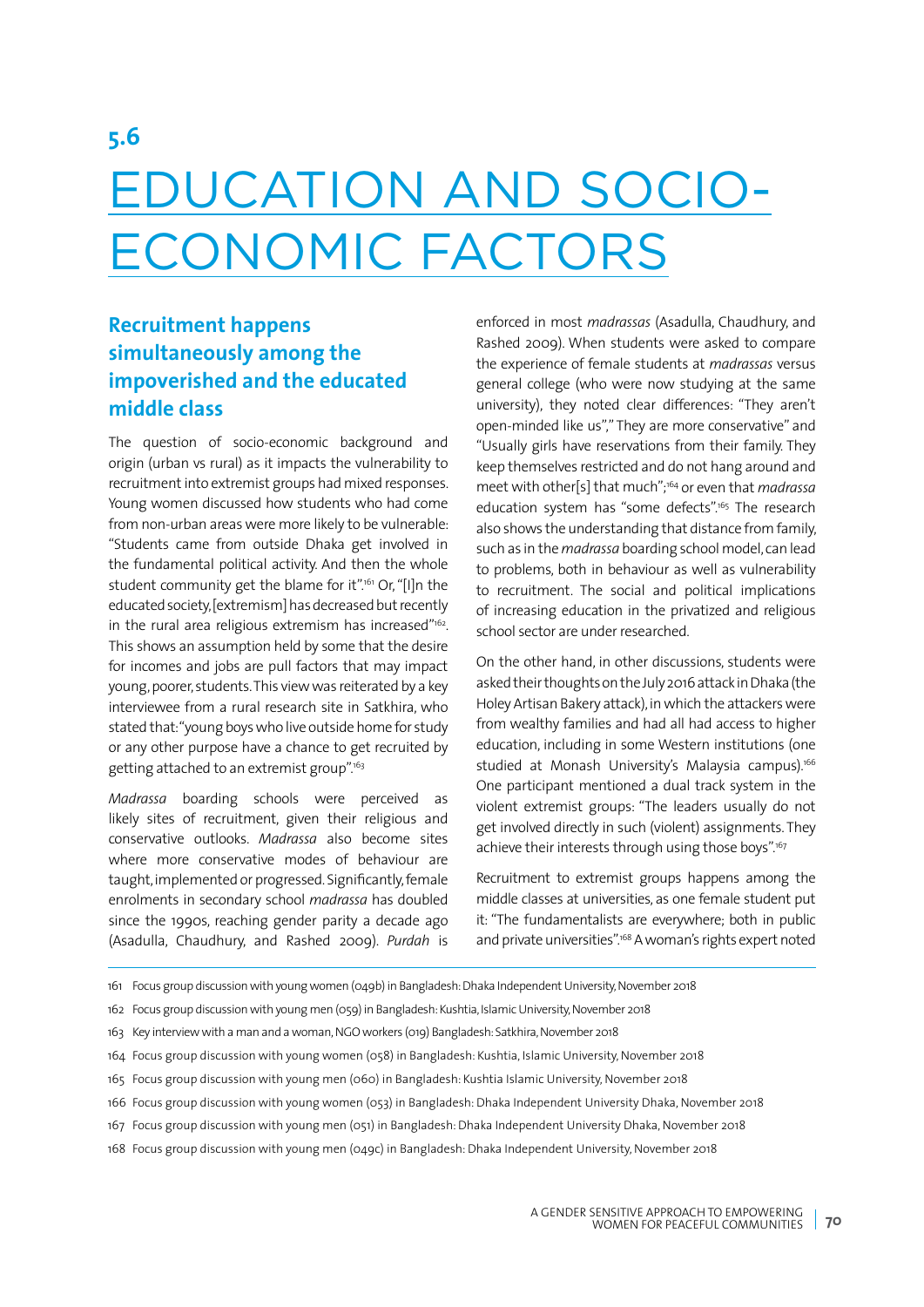that extremist and fundamentalist groups like Tabligh Jamaat target educated women, in universities and urban areas.<sup>169</sup> One student pointed out how the pressure of university life could affect recruitment. He said:

*Frustrated pupils before the SSC exam become afraid of the exam and tend towards religion. Then they take any word of a person with religious appearance as true. By this way they become hypnotized. Once someone is involved then s/he cannot stop, even if they aware of their wrong doings. They become locked in to 'kill or to be killed'.170*

Even though recruitment can be focussed on elite or secular education institutions, there is a degree to which *madrassa* education plausibly forms a malleable ideological base for the Islamist political movement. As Griffiths and Hasan (2015: 235) point out, the deregulation of the education sector during the military dictatorship meant reactionary forces have run "people's madrassas" for decades in Bangladesh. They argue that the Islamist movement "Hefazat enjoys the support of millions of believers thanks to the control it exerts over private Qur'anic schools [Quomi madrassas] in Bangladesh."

# **Education is a site where gender norms are politicised, including by extremist groups**

Education also came up frequently as a site of contestation around gender norms, both in terms of its alleged impact on changing gender norms (like child marriage), as well as its importance in gender equality efforts. Participants, especially younger participants, recognise these changing norms and link them to girls' education. One young man said:

*In my experience, ten years ago, most people's expectations were that a woman should stay at home and take care of the family. But things*  *have changed now. On average, eighty per cent of the female population is working outside [sic]171. Female education is much improved. Many girls in our area go to other cities for study. So, you can say the tradition has changed.172*

The statement below highlights this, as well as the understanding present of the connection between gender-regressive ideologies and the mobilisation around gender ideology:

*To me, if women are deprived from getting education and developing skills, men can dominate them easily. We cannot deny that there are some forces which try to create violence by pointing disagreement their view about the woman's participation in the development process.173*

Education does not address all aspects of gender inequality. For instance, education was viewed to decrease girls' vulnerability to FGM, dowry, child marriage and honour killings, but this is not borne out in the data. Survey results from the Bangladesh sample, however, showed that there is no relationship between support for these forms of violence against girls and a person's education.174

Moreover, education level does not affect support for the gender division of labour. Field research shows that while education for girls/young women is seen as a positive by most participants, working outside the home is not. This is shaped by several forces, including the expectations of a wife's role after marriage, as well as the expectation that a husband should be able to provide all that his wife and family needs. A significant number of young men did not want their wives to work. They justified this by referring to wives' care obligations, to religious roles and expectations, and to women's safety from sexual and gender-based violence.

169 Key interview with a women's rights expert (021) in Bangladesh: Dhaka, February 2019

<sup>170</sup> Focus group discussion with young men (059) in Bangladesh: Kushtia, Islamic University, November 2018

<sup>171</sup> Official labour force participation rates for women over 15 in Bangladesh has risen over the past decade, but remains at only 33.07% (2017) <https://data.worldbank.org/indicator/SL.TLF.CACT.FE.ZS?locations=BD>

<sup>172</sup> Focus group discussion with young men (059) in Bangladesh: Kushtia, Islamic University, November 2018

<sup>173</sup> Focus group discussion with young men (059) in Bangladesh: Kushtia, Islamic University, November 2018

<sup>174</sup> The correlation between education and support for harmful practices was r= -0.1211<sup>\*</sup> for men and r = -0.1051<sup>\*</sup> in Bangladesh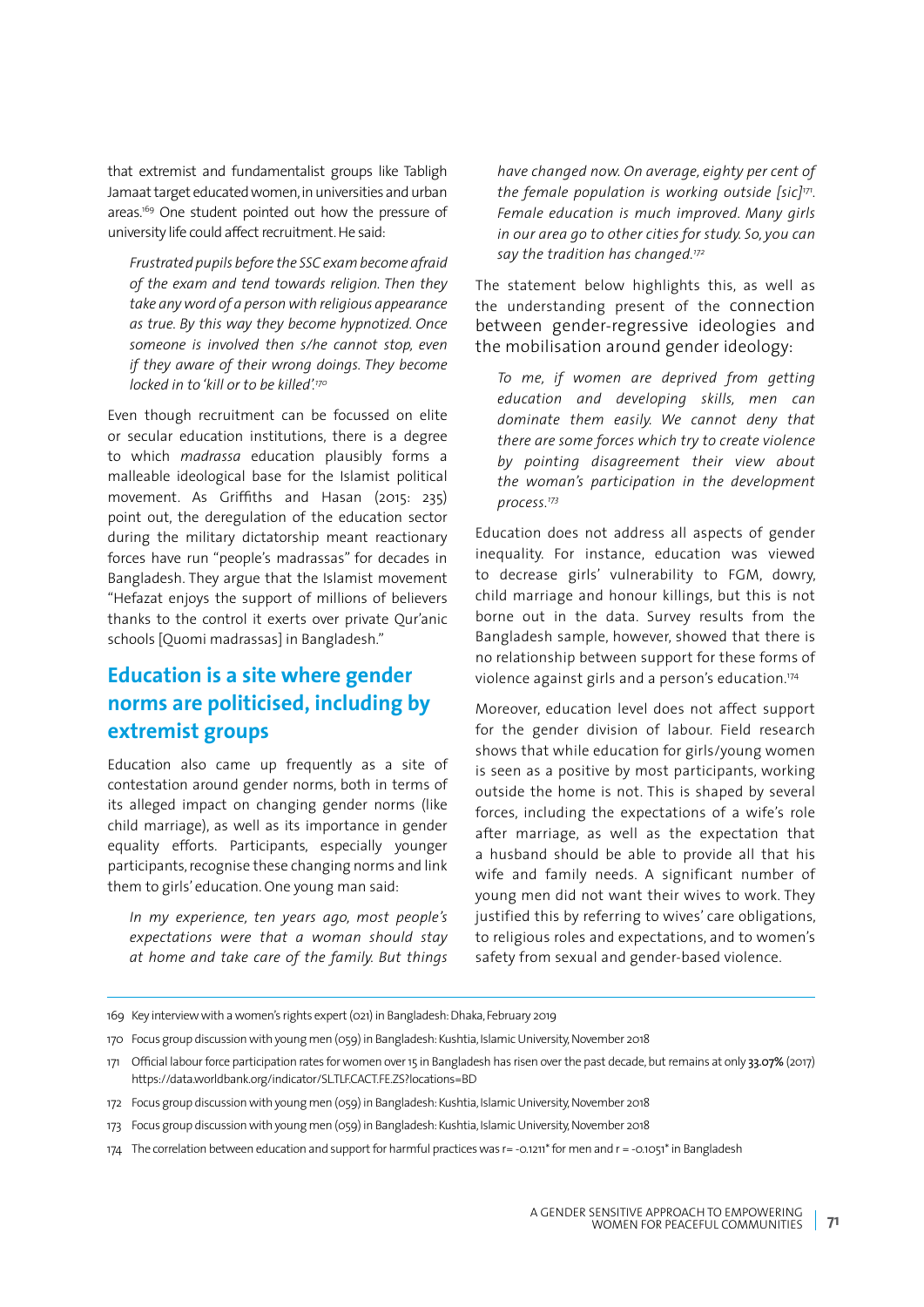*I want an educated girl because an educated mother can build an educated society and they do not quarrel on small issues. I want a girl who will take care of my parents. She will be educated but it's not necessary that she will have to do a job.175*

*Some disagree about the job of women from the Islamic religious point of views. There are some restrictions in the Muslim society.176*

*My mother is working woman and I see her to face many problems regarding security. So, I think my wife should not have a job.177*

*One women's rights activist interviewed by the research team raised the paradox of women's empowerment and attempts to support women's*  *access to employment in the face of religious fundamentalism and associated gender roles. The participant lamented the gap between the reliance on women's labour in Bangladesh economic development and the pressure placed on women to subscribe to extremist gender norms:*

*When women are moving forward, the state is enjoying the outcomes of that forward movement but it will not take the responsibility to address the challenges women are facing. If women in Bangladesh believed that that should remain inside their homes and do not go for income, then the GDP would never have increased… The main challenge of development sector is to work with marginalized women who are facing religious extremism.178*

<sup>175</sup> Focus group discussion with young men (033) in Bangladesh: Satkhira, November 2018

<sup>176</sup> Focus group discussion with young men (041) in Bangladesh: Joypurhat, November 2018

<sup>177</sup> Focus group discussion with young men (052) in Bangladesh: Dhaka Independent University, November 2018

<sup>178</sup> Key interview with a women's rights expert (022) in Bangladesh: Dhaka, February 2019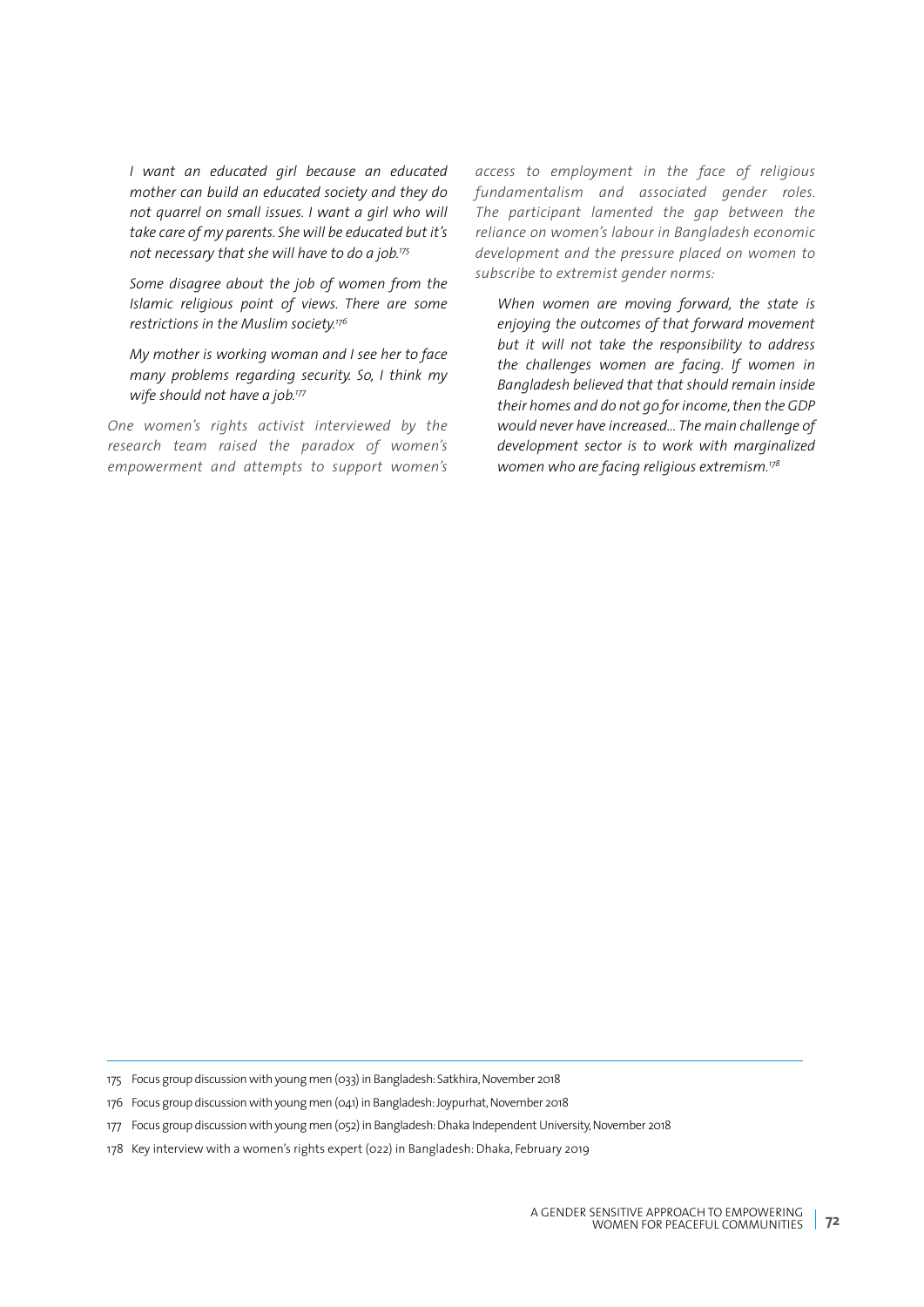# **5.7** ROLES OF PARENTS

The discussion of the role of parents' centres on the gender division of labour and tied closely to ideal archetypes of men as father and women as mothers: fathers are breadwinners for their families and women as providers of care. The overwhelming majority of participants in focus group discussions and interviews upheld traditional gender roles. Mothers provide care within the household more than fathers because of traditional roles, but also as fathers are away from the children more due to working outside the home, including as migrant workers.

Most participants emphasised the need for men to provide for their families and support their children in several ways: "A good father works for his children's education. A good father takes care of his family".179 Some articulated that an important aspect of being a good father was financial support – particularly for students who study away from their families and rely on money sent from their families during their studies. For instance, one young man said:

*In the old generation, fathers were not aware about education, but now fathers have become conscious about education. A significant change has come about the importance of education, 'an illiterate father wants to make his son educated'. For example, I work as a construction labour, but I want my son to get educated.180*

This highlights the role of a good father is one that is aspirational in terms of socio-economic mobility for his children. One young woman also discussed warmly how her older brother had helped her attend university.181

## **Mothers and fathers are alternatively romanticised as frontline preventers, or demonised as vectors of violent extremism**

The role of mothers, and the threat to hegemonic femininity as complementary and subordinate to husbands, is an issue that is heavily contested and politicised. Some participants expressed concern at the changing nature of families and the increase in women working outside the home, as well as the decline of elderly patrilineal parents living with their sons and their wives. As one participant stated: "The family role is decreasing because of the nuclear family. Parents do not provide enough time to their children. Kids are raised by maid servants. The scope to learn good things from family has declined".182 These views rely on traditional and essentialised understandings of the roles that men and women play in families and communities, situating women as natural carers, as innately concerned with domestic work and domestic management. Participants who discussed these roles situated women's roles in traditional cultural practices: "Usually mother takes care of the household activities and it is a social tradition. This is the family culture in the society."<sup>183</sup> While this means that women may, and likely do, play a role in

- 182 Focus group discussion with young men (052) in Bangladesh: Dhaka Independent University, November 2018
- 183 Focus group discussion with young women (049b) in Bangladesh: Dhaka Independent University, November 2018

<sup>179</sup> Focus group discussion with young men (043) in Bangladesh Joypurhat, November 2018

<sup>180</sup> Focus group discussion with young men (034) in Bangladesh: Satkhira, November 2018

<sup>181</sup> Focus group discussion with young women (057) in Bangladesh: Kushtia, Islamic University, November 2018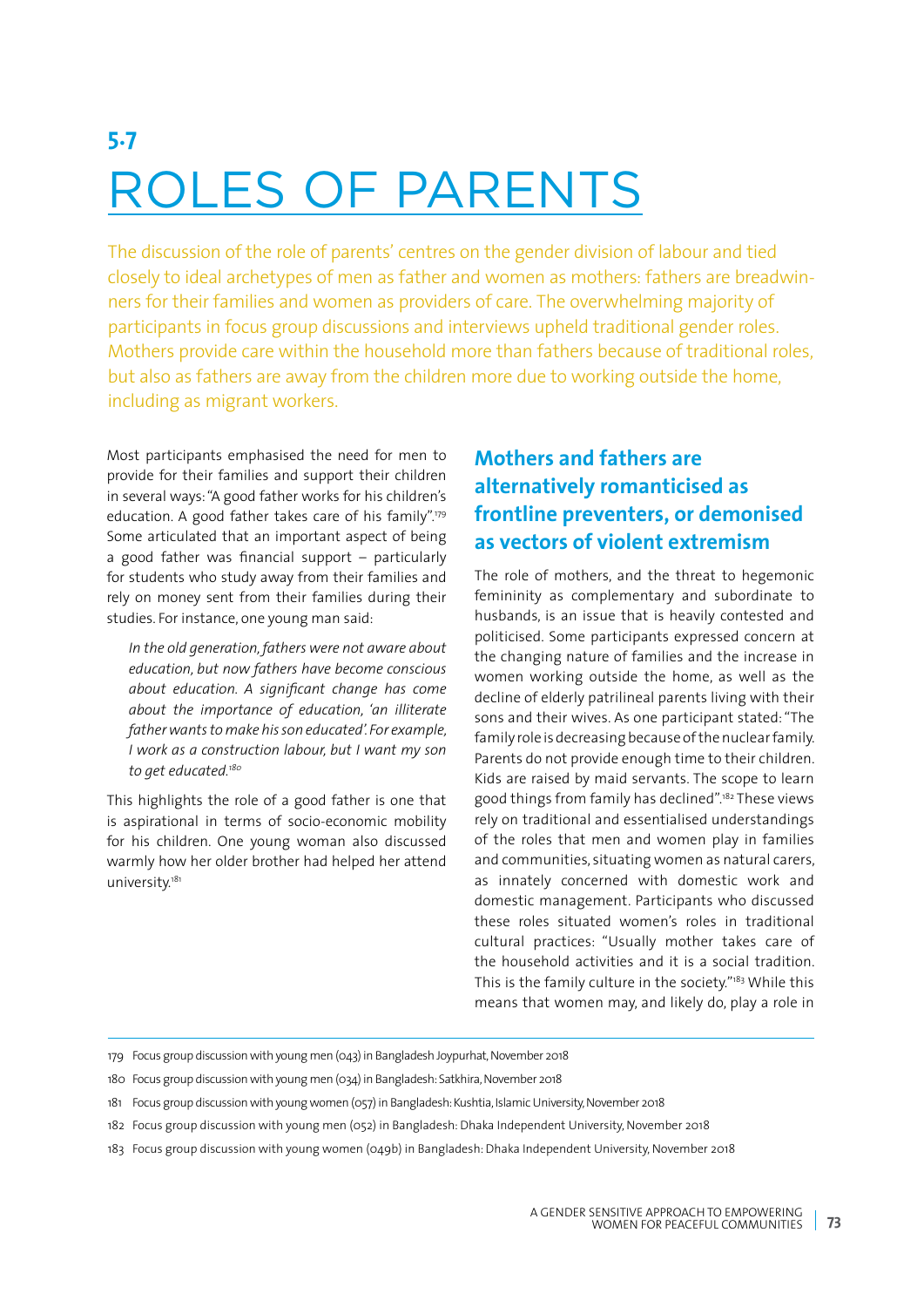early detection of warning signs, and prevention of radicalisation of children, it is important that this role not be assumed.

The gender division of labour is seen as fixed, intergenerational, and is a significant part of how the family or community organises itself. As one participant stated: "Women do the things that fit them. We have seen these from generations. I do what I have seen my mother used to do and my daughter will accordingly follow me. Also, there are instructions in the religion".<sup>184</sup> These traditional roles, are of course, those promoted by extremist organizations such as Jemaat-i-Islami (Shehabuddin 2008, Kabeer 1991). Other participants pushed back against this idea and saw education to challenge traditional roles: "We think differently, we do not want our daughter to only cook and take care of the family. If we let them marry at a young age than they would have been busy with household work".185

A few participants also raised the role of mothers and fathers in ensuring their children do not become involved in violence or violent extremism, a discussion that was couched both in terms of positive influence as well as laying blame with parents. In the same discussion, one participant stated that "Now the mothers restrict their son from involving in violence, they are conscious more," while another claimed that "A child get all the learning from a father, they follow the way of their father. If the father gets in quarrels and violence eventually, the child will follow that way. A father is a teacher to a son".<sup>186</sup> Similarly, some participants also considered ideals of gender equality to come from the family:

*Families can teach them that men and women are equal. Imagine that from his childhood, a boy was shown that girls are similar him, told that, whatever you want to do, girls also can. Just respect her! I think it comes from the family.187*

- 185 Focus group discussion with young men (034) in Bangladesh: Satkhira, November 2018
- 186 Focus group discussion with young men (034) in Bangladesh: Satkhira, November 2018
- 187 Focus group discussion with young women (050) in Bangladesh: Dhaka Independent University, November 2018

<sup>184</sup> Focus group discussion with young women (040) in Bangladesh: Joypurhat, November 2018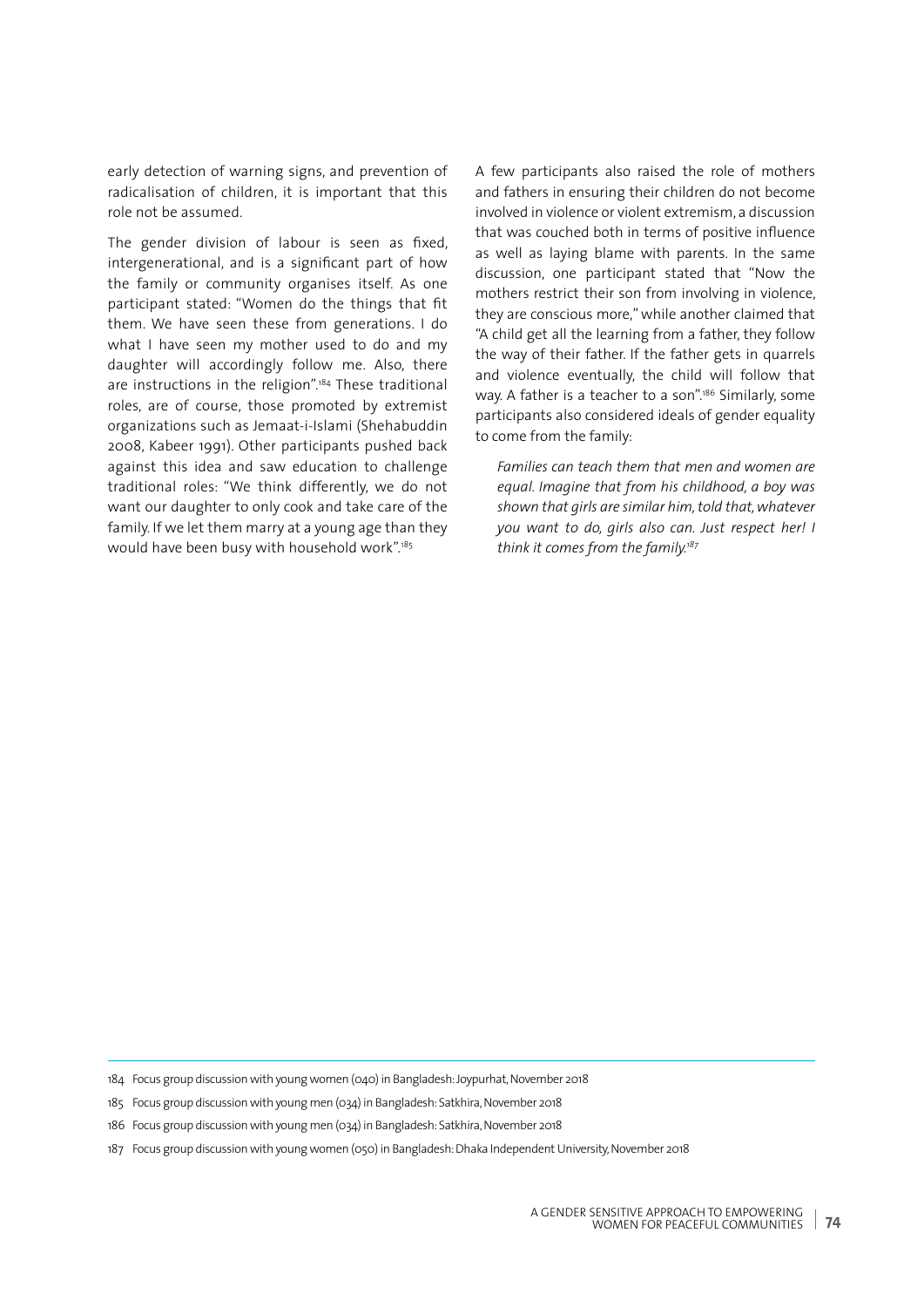# COUNTRY ANALYSIS:<br>INDONESIA COUNTRY ANALYSIS: INDONESIA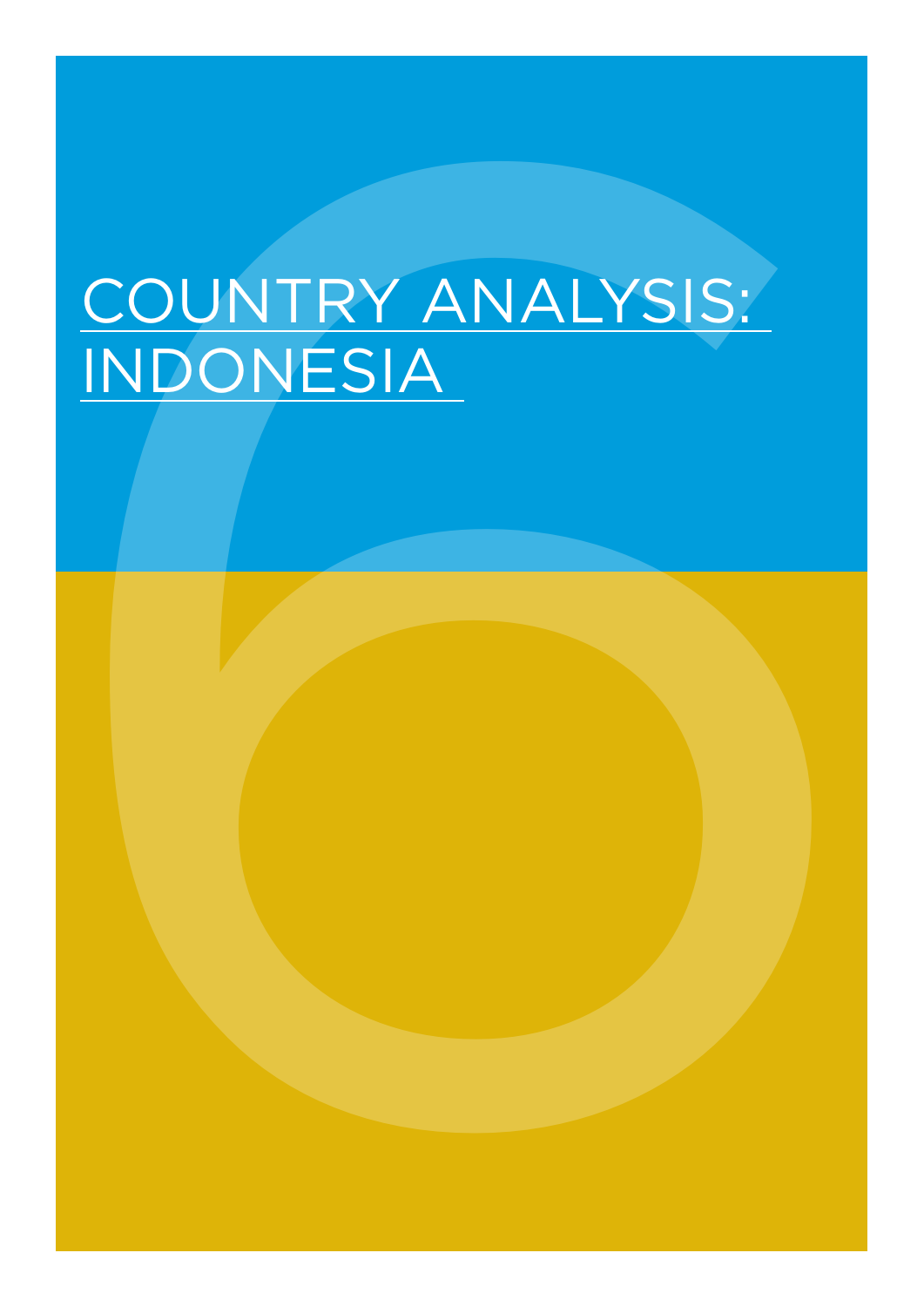The overwhelming majority of focus group participants in Indonesia had not encountered what they perceived as violent extremism in their own lives. In reference to the bombings and extremist violence in recent years, participants found these extremely negative. Most people agreed that violent extremism was antithetical to religion, and those committing violence misunderstood or perverted religion.

In the 2018 survey, Indonesian women were worried in slightly higher numbers (67 per cent) than men (63 per cent) were. Again, like the cases of Bangladesh and the Philippines, there have been notable political movements in Indonesia based on political Islam, with visions for an Islamic state in Indonesia (Rahman Alamsyah and Hadiz 2017). Many contemporary groups need contextualisation within these older political movements. At the same time, religion was identified as being present within the spheres of intolerance, radicalism, fundamentalism, extremism, and violent extremism.

# **One person's defence of a community is another person's act of intolerance**

Like the sections above, in Indonesia definitions of extremism and violent extremism varied greatly. From the qualitative data, it was apparent that one person's defence of a community is another person's act of intolerance. Intolerance and extremism were something that 'others' do. Several people misunderstood intolerance. A few participants revealed acts of intolerance they or their community had committed. For instance, a male community member in Klaten revealed they forcibly barricaded a fundamentalist married couple (she wore a *niqab*) inside their home and stopped them renting a house in their community.<sup>188</sup>

In isolated cases, control and monitoring of "aberrant groups" such as the Ahmadiyya, could be seen to be the promotion of tolerance, even when it took muscular forms, including coercion or control of minority groups. In one exceptional case, to prevent extremism, the same men in Klaten claimed using a megaphone during prayers, enabling everyone outside the mosque to hear the "correct" version of religion, had been a good strategy.<sup>189</sup> In Depok, in proximity to sites known for religious intolerance, a male village leader said "new residents'" "unwise" proselytization of Christianity had been seen by some, including his leadership group to have caused "problems". The male village leader countered proselytization by questioning and supervising newcomers to avoid any conflicts.190

Similarly, a few students in Cirebon saw intolerance as stemming from other religions. A female member of an Islamist student group turned the questions about intolerance and extremism around, suggesting that Christian proselytization was problematic, and ought to be met with greater Islamization.<sup>191</sup> One young man, also in Cirebon, blamed not Christianity, but democracy for intolerance. In his view, establishing the "Caliphate system" would create tolerance.<sup>192</sup>

<sup>188</sup> Men only focus group discussion (023) in Indonesia: Klaten, October 2018

<sup>189</sup> Men only focus group discussion (023) in Indonesia: Klaten, October 2018

<sup>190</sup> Men only focus group discussion (007) in Indonesia: Depok, October 2018

<sup>191</sup> Women only focus group discussion (015) Indonesia: Cirebon, October 2018

<sup>192</sup> Men only focus group discussion (014) Indonesia: Cirebon, October 2018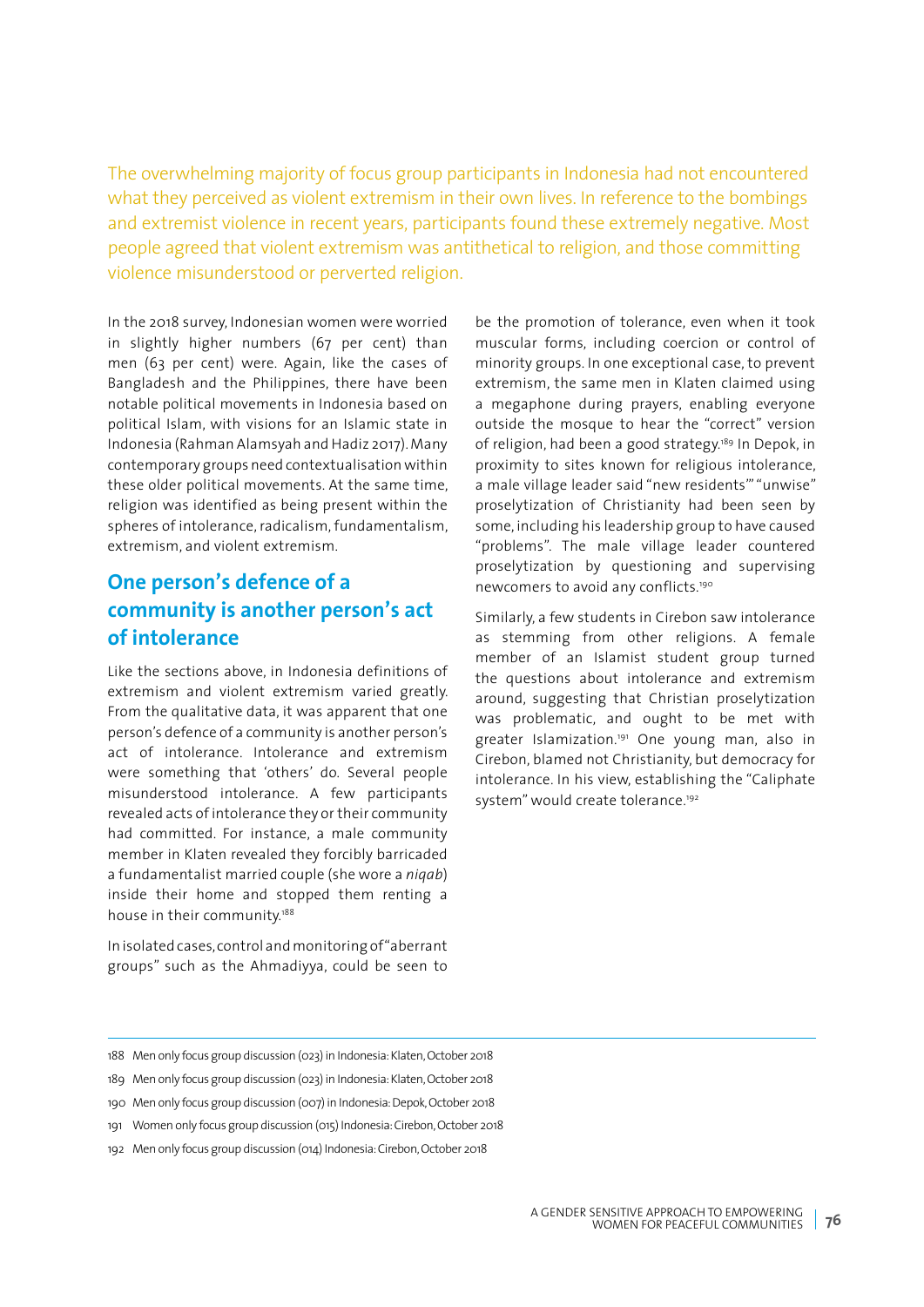# MALE LEADERSHIP AND GENDER RELATIONS

The ideology of male leadership in the public sphere was significant across all communities in Indonesia, with some important exceptions and changes. The ideology of male authority means that men should make decisions on behalf of communities, while women are not suited, because of their gender, for this role.

The views on women's leadership split along gender lines. In men-only focus group discussions, many men voiced the opinion that leadership was a prerogative of men. Men in Depok took a particularly hard line, saying, "We are not willing to have female leader as long as the men are still around".193 In Klaten, however, women's leadership of the public sphere was accepted, in part because Klaten has had a woman Regent since 2017.

Men stereotyped women broadly as having fewer skills and talents for leadership in focus group discussions. At the same time, some men did admit that individual women had leadership skills. They would support their sisters and daughters, even though "men are more capable".194 If they did support female leadership, often men did so on the proviso that women were very qualified.<sup>195</sup>

In focus group discussions, the preference for male leadership in the public sphere was justified by referring to stereotypes of women as emotionally unstable and men as logical. Perhaps surprisingly, a majority of women across all four sites consistently supported the idea of women as too emotional for leadership.196 Even if women are skilled and talented leaders, "no matter how smart women are, they rely more on their feelings".197 One woman gave the example that she prefers working for men because men have fewer contrary opinions that "end up in a conflict. Working with women is tenser"<sup>198</sup>

Men and women referred to religion to justify the prerogative of male political leadership (a hostile sexist view). One man in Klaten stated, "I would prefer male leaders. Because religion teaches us that men are leaders. In fact, no prophets are female. Thus, it is better if men are leaders".199 Women expressed this view less often. In line with greater participation of women in the public in Klaten, female religious leaders were able to preach to male audiences in Klaten. Some religious women referred directly to religion as forbidding female leadership. One female member of a religious discussion group (*majelis taklim*) in Cirebon elaborated on the reasoning:

*It is not permitted. As long as the men are available, women should not hold leadership positions. Women can only lead if they lead women. Women cannot lead men. Sermons should be delivered by men since the voice of women is aurat (naked/ genitalia). Women should only give sermons to women, so that their sermon will not result in fitnah (slander/sedition/seduction).<sup>200</sup>*

- 193 Men only focus group discussion (007) in Indonesia: Depok, October 2018
- 194 Men only focus group discussion (010) in Indonesia Depok, October 2018
- 195 Men only focus group discussion (023) in Indonesia: Klaten, October 2018
- 196 Women only focus group discussion (012) in Indonesia Cirebon, female members of Nahdlatul Ulama October 2018
- 197 Women only focus group discussion (019) Indonesia: Klaten, October 2018
- 198 Focus group discussion with members of the women's youth wing of Nahdlatul Ulama (012) Indonesia: Cirebon, a, October 2018
- 199 Men only focus group discussion (023) in Indonesia: Klaten, October 2018

<sup>200</sup> Key interview with a female undergraduate student (007) in Indonesia: Cirebon, October 2018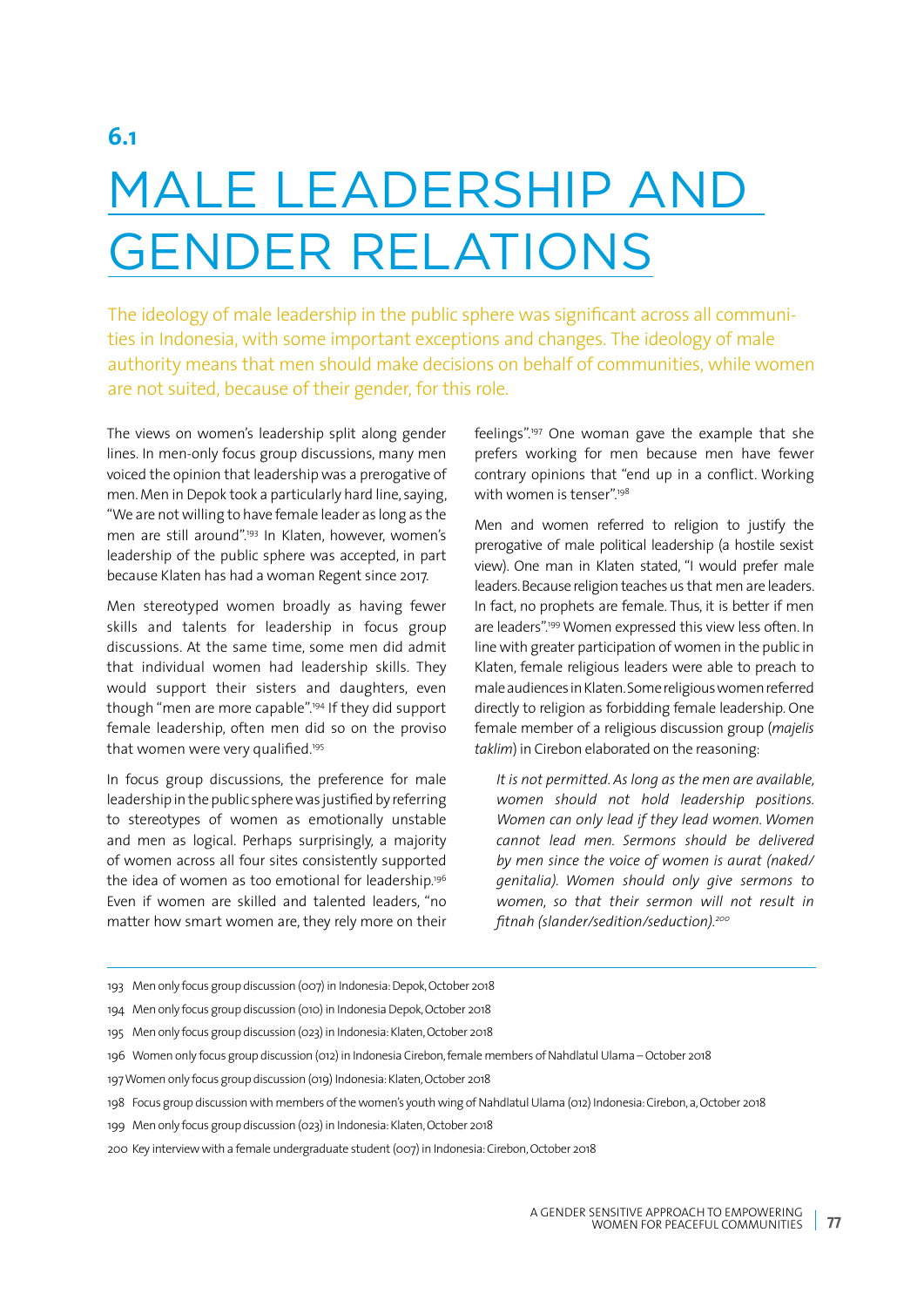Thus, in the ideology this woman is describing, female leadership exposes women's "nakedness" to men, and this creates a sin.

## **The doctrine of male leadership can be utilised violent extremists**

The doctrine of male leadership has a bearing on extremism and violent extremism for two reasons. First, it was plausibly stated by several participants that wives of violent extremist husbands feel compelled to support their husbands in acts of intolerance or violence. Second, male household leadership is an ideology promoted by many groups: fundamentalist, extremist, and violent extremist groups. In particular, as we unpack below, male leadership is seen by violent extremist groups to counteract a Western ideal of liberalism and secularism associated with women's rights. Finally, disobedience to male leadership could be part of a repertoire justifying domestic violence, including in extremist households, as explained below in the section on violence against women.

In focus groups, the ideal of male leadership of the household was even more widely supported than male leadership of the public sphere. With very few exceptions, men overwhelmingly supported the notion of male household leadership. On questions regarding household leadership and decisionmaking, responses were weighted heavily towards men and husbands. This is also reflected in the 1974 Indonesian Marriage Law, article 31 which stipulates that men are the head of the household, and women are the housewife (Republic of Indonesia 1974).

Wifely obedience is the notion that women ought to obey husbands. Overall, women in focus group discussions agreed that they ought to ask for a husband's permission in general, especially when women wished to travel or work outside the home. Some women argued that in their families, it was more a case of a courtesy, of notifying husbands, and a smaller number said that men also must ask for their wives' permission to travel.

# **Male leadership and wifely obedience are promoted by violent extremists online**

Drawing on the analysis of scraping text from online material in extremist websites explicitly promotes an idea of male leadership of the household, cognate with what scholars have termed Indonesian "Fatherism" (*"Bapakisme"*) (Suryakusuma 2011). In websites, *"pria"*  (man) was commonly paired with *"pemimpin"* (leader) and *"keluarganya"* (his family). Word pairs like this confirm relational aspects of gender: men and masculinity are always defined in relation to the feminine and nonmasculine (Hutchings 2008). Likewise, another article states that Allah has given men mental and physical advantages over women and thus men should be leaders over women, encouraging women to submit to their husbands (Voa-Islam.com 2015).

In the online space, frequently occurring word pairs on extremist websites for the terms women and wife point to a to a concern with a woman's role as a housewife, pious and modest dress, masculine protection, rights, and the notion of wifely duties. Overall, the womenspecific sections of extremist websites feature content promoting conservative views of women's roles and a strict gender division of labour. For instance, one article entitled "Three Occupations for Women that Men Cannot Compete In" The article then lists the three occupations as being a servant of Allah, being a good wife for their husbands, and being a good mother—all very traditional roles for women (Voa-Islam.com 2014). Another article lists the characteristics of a good wife, most of which revolve around prioritising the wishes of the husband. The article also advocates husband's strict control over wives' movements, such as only leaving the house with the permission of the husband, and for women to enforce a strict gender division of labour, that is, to never neglect childcare duties, nor make the husband do women's tasks such as washing dishes and clothes (Voa-Islam. 2014b).201

A significant number of women participants in focus group discussions justified wifely obedience in terms of religious doctrine. This was expressed in the form, "men are heaven for women", meaning that a wife needed to ensure her husband's pleasure (*Ridho/Ridha*) in order to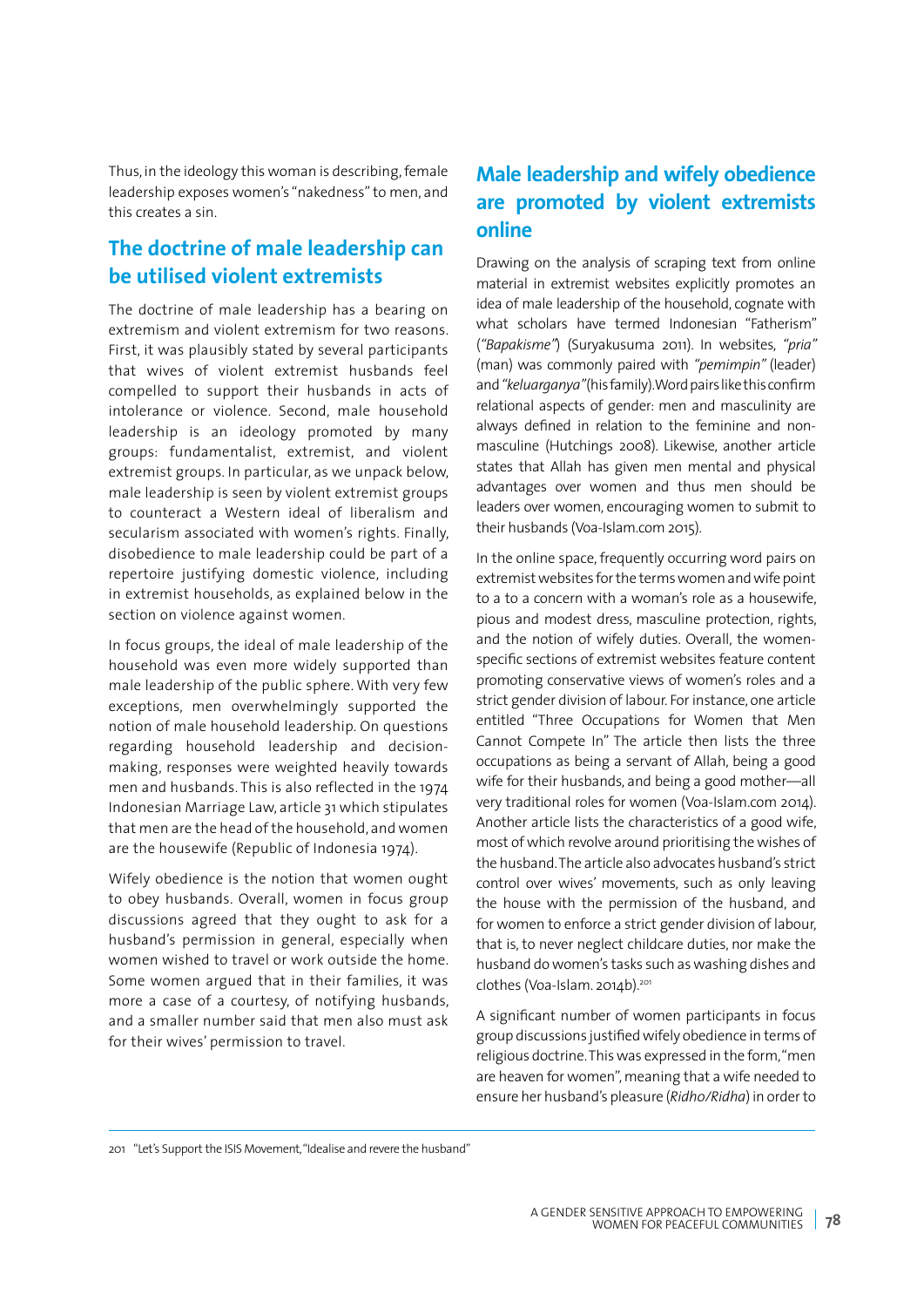enter heaven. Interestingly, in FGDs, the term 'head of the household' was used interchangeably with *'imam'*, which is an Islamic term for religious leader. Fewer men and women justified male supremacy on legal grounds ("as stated in the family registration card") or biological grounds. Religious justification for women's subordination was also (re)produced in the online extremist space. In online extremist sources, wife was commonly paired with words related to the Prophet Muhammad and associated with expected roles and behaviour, such as *"pasangan"* (spouse), *"tugas"*  (duties), and *"sholihah"* (devout). Traditional wifely roles are justified by referring to the Prophet Muhammad, especially to Prophet Muhammad's wife Aisyah, a hero to many Sunni Muslims.

Online, analysis of extremist websites shows Islamist groups are concerned with marriage and controlling young women's sexuality. The notion of virginal purity is also cognate with a focus in Islamist circles on early or child marriage. In the online space, child marriage is condoned in an article on the website Panjimas, which argues against the Indonesian state banning child marriage ("nikah muda"). The authors consider the ban on child marriage a capitulation to foreign and globalized lifestyles, arguing instead that early marriage is the way to achieve happiness (Panjimas.com 2018).<sup>202</sup> The implications of wifely obedience have a strong bearing on women entering extremist organisations or committing violent extremist acts, as discussed in following section on women's roles.

Male participants in focus group discussions referred to a doctrine of a wife's religious duty of obedience to husbands. As a male participant from Cirebon put it: "Kaffah (perfection) in Islam is for the wife to obey the husband. The wife will enter heaven if she does so".<sup>203</sup> This obedience was not limited to the Muslim majority; one Christian Indonesian woman from Medan said,

"according to the bible, women have to obey her husband with certain limitations".<sup>204</sup> Religion provided a narrative justifying women's subordination. One woman thought that a woman being the head of the family would be sinful: "That would be sinful, because it would lead to a perception that I am the one that provides for the family. Others would assume I am arrogant and impolite".<sup>205</sup> Thus, in cases where women earned more money than men, a religious justification could be used to reinforce male authority, as many participants suggested, "In Islam, men are indeed leaders".206

There was widespread evidence in focus groups of changing gender roles—chiefly regarding women's paid employment.<sup>207</sup> Because earning a cash income was a condition of family leadership, many women said that if women earned income, they would be considered to have equal leadership of the household, especially if a husband was sick.<sup>208</sup> A significant number of women expressed the same view that if women earned more money than their husbands did, they would be (joint) household leaders. Women generally suggested that although men were symbolically and sometimes economically, the head of the family, decision making ought to be a joint process.<sup>209</sup> Younger men and women also supported a joint decision-making model in greater numbers.

## **Male protection, breadwinner and soldiering masculinities are deployed by violent extremists**

Some participants were realistic about male household leadership as providing male protection. One participant in a focus group in Depok suggested, "When you have a husband, no one would dare harass you. People would be more careful with you if you have a husband. If you are a widow, or you're not

<sup>202 &</sup>quot;Virginity Auction vs Young Marriage"

<sup>203</sup> Men only focus group discussion (014) Indonesia: Cirebon, October 2018

<sup>204</sup> Discussion with moderate, female undergraduate students (024) in Indonesia: Medan, October 2018

<sup>205</sup> Focus group discussion with married women (009) in Indonesia, Depok, October 2018

<sup>206</sup> Men only focus group discussion (014) Indonesia: Cirebon, October 2018

<sup>207</sup> Focus group discussion with young male progressives (028) in Indonesia: Medan, October 2018

<sup>208</sup> Women only focus group discussion (020) in Indonesia: Klaten, October 2018

<sup>209</sup> Women only focus group discussion (012) in Indonesia Cirebon, female members of Nahdlatul Ulama, October 2018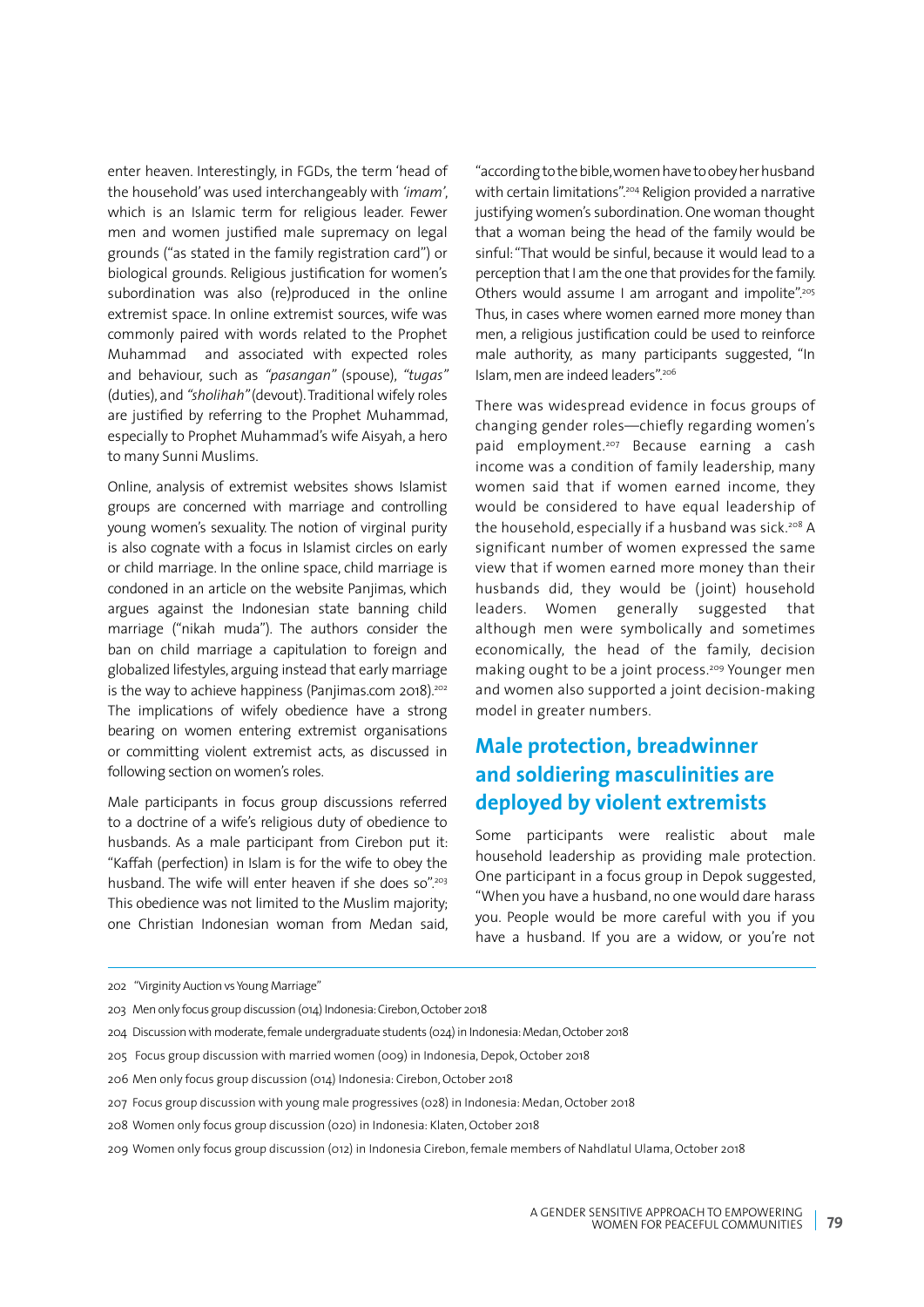#### **GRAPH 2:**



**Q37. Men should be willing to sacrifice their own well-being in order to provide financially for the women in their lives.**

married, people underestimate you. So, the important thing is to have a life partner."210 As well as providing materially, men ought to provide physical security: "men are the protectors of their families" and "Men protect their families. I really felt it after my husband died." The tension between the idea of men as physical protectors, and women experiencing domestic violence or insecurity in the home was dismissed by some female members of a religious discussion group: "So I think, the saying that women are afraid of their husbands [in situations of domestic violence] is not true. Maybe she just doesn't want confrontations. But there are limits set by husbands".<sup>211</sup>

However, there was deep anxiety about these changing gender roles among nearly all groups of participants. Although women were challenging the notion of male leadership by pointing out that women provided and protected families, a significant number of men (and one or two women) insisted on male leadership on the household even if women earned more money. Unsurprisingly, older male community leaders in Depok expressed a view that it was good that women were gaining benefits through paid work, as long as the men remain the head of the family, as it is an inappropriate role for women.<sup>212</sup>

The need for men to provide for families is a social imperative in Indonesia. In the survey, 58 per cent of people agreed that men should be willing to sacrifice their own well-being in order to provide financially for the women in their lives (see graph  $2$ ).<sup>213</sup> The strength of the imperative likely fuels financial motivations for men to join violent extremist or extremist groups who seek to provide financial incentives to members.

<sup>210</sup> Focus group discussion with married women (009) in Indonesia, Depok, October 2018

<sup>211</sup> Focus group discussion with women in a women only koranic discussion group (025) in Indonesia: Medan, October 2018

<sup>212</sup> Men only focus group discussion (010) in Indonesia Depok, October 2018

<sup>213</sup> Q37 Men should be willing to sacrifice their own well-being in order to provide financially for the women in their lives.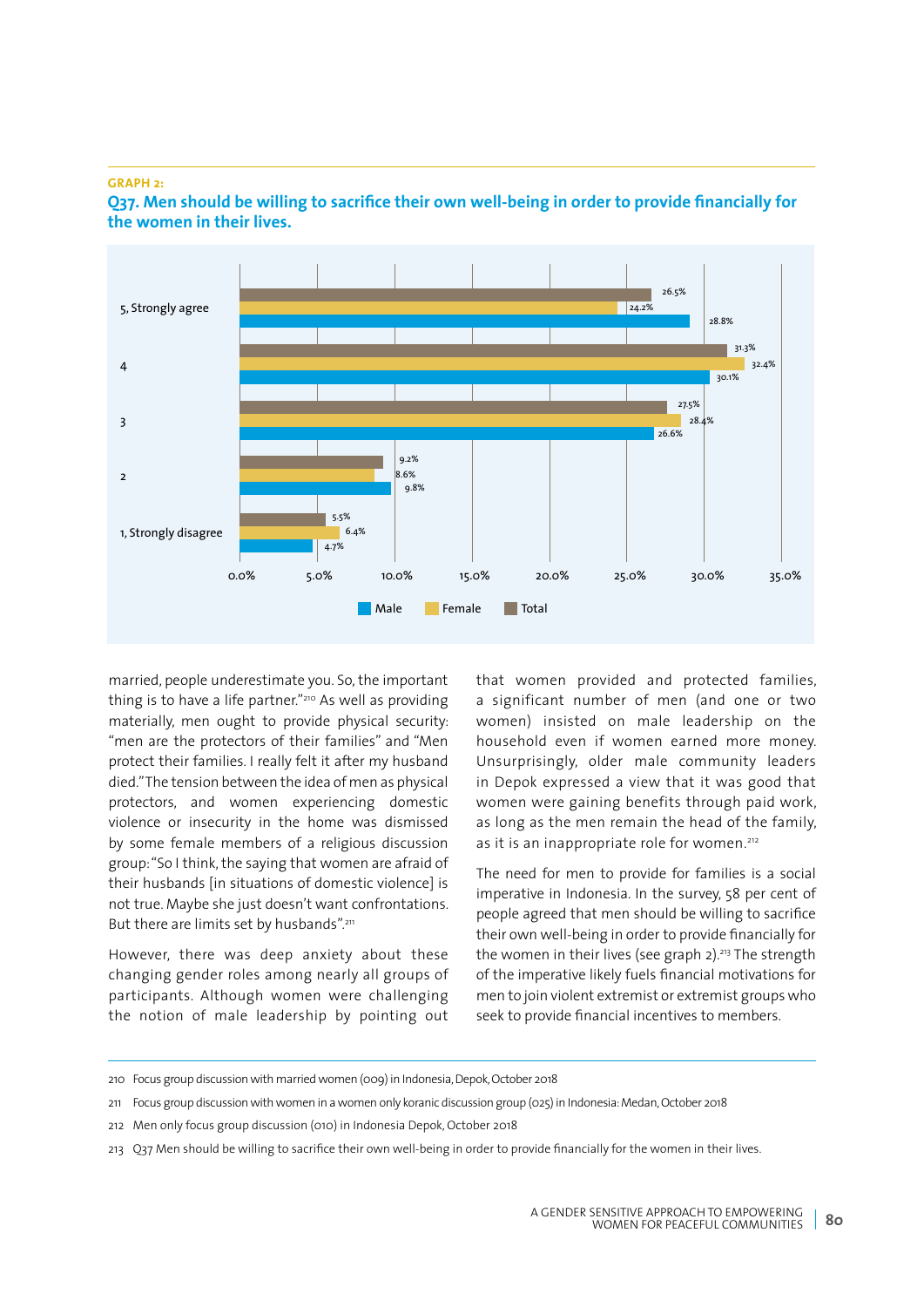There were variations of masculinity present in focus group discussions, but the dominant ideal was of a breadwinner masculinity, with a few participants referring to a soldiering or pious masculinity. As discussed above, the doctrine of male leadership was the main marker of an "ideal man". According to one male participant, egoism was valued in men - as it allows them to be leaders of women in the household: "husbands sometimes have to be more selfish/egoistic".<sup>214</sup> Too much egoism vis-à-vis other (male) community members was undesirable. An ideal man "can interact with the community disregarding his social socioeconomic background. For instance, someone who is head of the community who demands too much respect [isn't ideal]".215

Being able to provide for a family was considered a key marker of masculinity: A good man was one who "can lead his family into a better condition".<sup>216</sup> Most importantly, male leadership was justified by referring to men's roles as breadwinners. Most people in FGD FGDs considered the leader of the family—whom they often referred to as the *"imam"*—to be the person who earns income: "When a man marries and decides to take a person under his care (his wife), therefore he has the responsibility to lead and become the head of his family".<sup>217</sup> In other words, authority overlapped with the ideal and actual gender division of labour.

In research, "ideal" men could vary greatly, from fighters, to caring husbands, to those with a certain motorbike. Soldiering masculinities were relevant in the Indonesian case, with a reference to religious soldiers. In the analysis of online material, the focus on religious, soldiering masculinities was visible. On the extremist websites, the word fighter co-occurs with words describing current global conflicts. Fighter is paired with words such as "*Suriah*" (Syria), "*ISIS*" "*rezim*" (regime), "*Assad*", *"serangan"* (attack), "*Aleppo*", "*militer*" (military), "*penjara*" (prison), "*revolusi*" (revolution), "*roket*" (rocket), and "*Hamas*".

In one focus group discussion, militarised masculinities did get mentioned. Perhaps exceptionally, one young man said that an "ideal man "is macho" in line with the Prophet's image: "It is depicted that the Prophet had a six pack. The Prophet also beat people wrestling".<sup>218</sup> He continued by saying that male jihadi fighters are not an ideal model of masculinity, "the example for macho is not Abu Jandal (an infamous member of al Qaeda and veteran mujahedeen) but the Prophet".<sup>219</sup> Another man refuted the idea that a soldiering masculinity was valued, while still acknowledging the existence of soldiering models of masculinity: "A man needs to be a gentleman, not like Rambo".<sup>220</sup>

- 214 Men only focus group discussion (007) in Indonesia: Depok, October 2018
- 215 Men only focus group discussion (023) in Indonesia: Klaten, October 2018
- 216 Men only focus group discussion (023) in Indonesia: Klaten, October 2018
- 217 Men only focus group discussion (023) in Indonesia: Klaten, October 2018
- 218 Men only focus group discussion (014) Indonesia: Cirebon, October 2018
- 219 Men only focus group discussion (014) Indonesia: Cirebon, October 2018
- 220 Men only focus group discussion (023) in Indonesia: Klaten, October 2018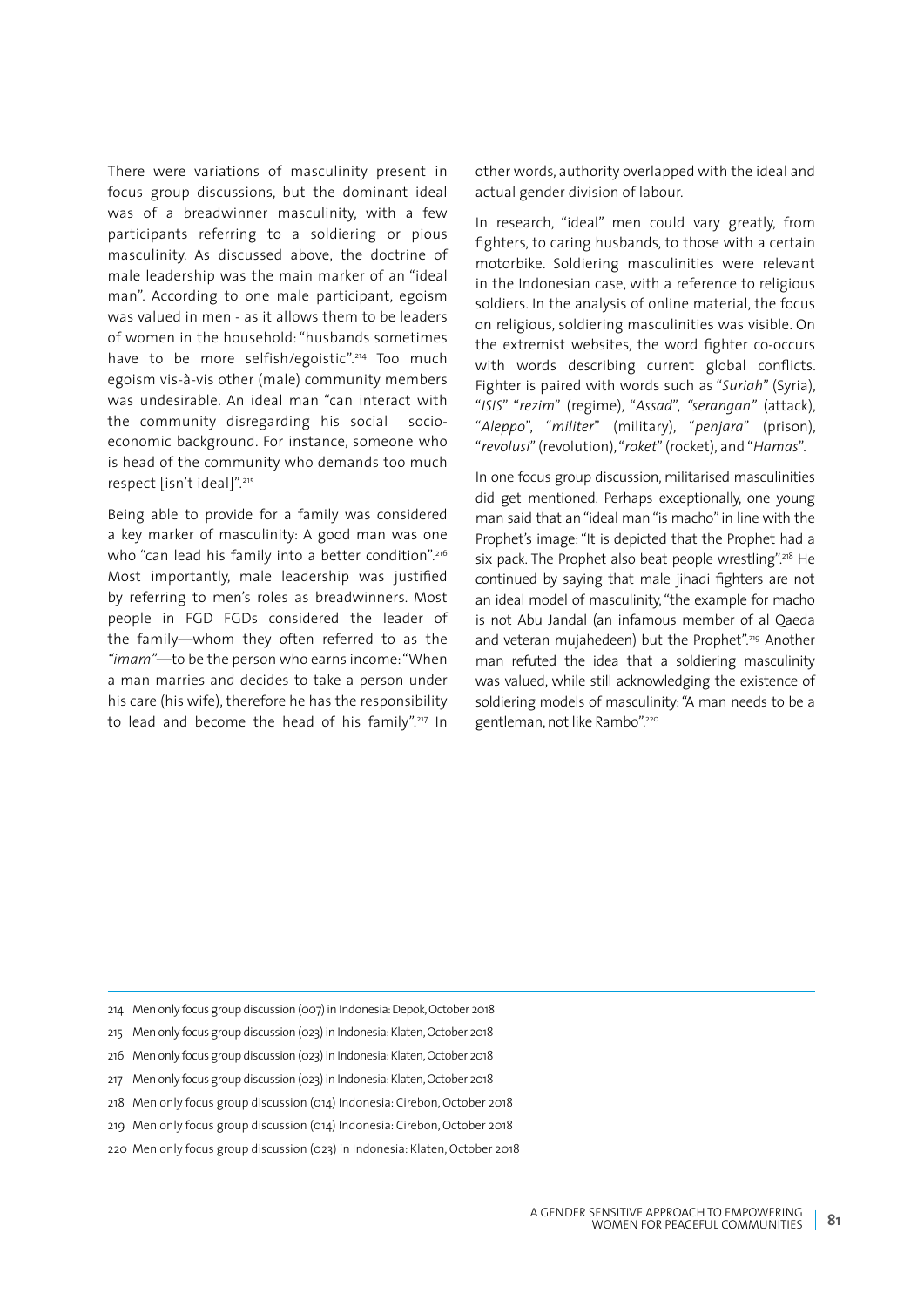# **6.2** WOMEN'S EXTREMIST PARTICIPATION

The first point regarding women's roles and connected to the above discussion of the ideology of male authority, is that a number of participants in focus groups thought women's obedience to violent extremist husbands was a reason for women's support of violent extremist groups. Simply put, for many people in focus groups, wives ought to obey husbands in nearly all circumstances: "Wives must obey their husbands, no matter the circumstances; men are the head of their family".221 This has important implications for women's roles in violent extremist groups.

Yet in the survey, respondents were divided as to whether women joined extremist groups willingly or because of force. 43 per cent of respondents though women who joined violent extremist groups were not forced to, and 31 per cent thought women were indeed forced to join by male authority figures  $(see table 33).<sup>222</sup>$ 

In the qualitative data in focus groups, people explored this notion in depth. Significantly, in focus groups, women argued that if a man was violent to his wife, wifely obedience was no longer required under religious doctrine.<sup>223</sup> One young man suggested that women join violent extremist groups "due to over-obedience towards the husband".224 Referring to the case of the Surabaya family bombings, a significant number of participants agreed that the woman suicide bomber could have been obeying her husband, "forced to do what she did",<sup>225</sup> and possibly subject to a longer-term indoctrination from her husband.<sup>226</sup> Another participant said:

*If the wife considered that everything that the husband said must be obeyed, then such incident could indeed happen. I have no deep understanding about religion. Suicide is a heavy sin. It is possible that the wife thought that the husband was right, and so they did the bombing227*

The second point is that this doctrine of wifely obedience as a route to heaven, or "men are heaven for women" is a key part of extremist gender ideology, as seen in the online space on extremist websites (Muslimah 2012 and Arrahmah.Id 2016). Thus, rather than posing a strict dichotomy between women violent extremists as dupes of men or empowered agents, the qualitative material points to the ambivalence inhering in women's roles. In other words, for some women, obedience can equal empowerment.

Given the ideological force behind the notion of wifely obedience to husbands, it is plausible that for some women undertaking divine obedience to a husband will empower a woman religiously. Being an obedient wife at the same time as taking up armed struggle

<sup>221</sup> Men only focus group discussion (007) in Indonesia: Depok, October 2018

<sup>222</sup> Q48 "When women join a violent extremist group, it is because they are forced or pressured by male family members or their religious leader." There were no large gender differences between these two groups of survey respondents on this question.

<sup>223</sup> Focus group discussion with women in a women only koranic discussion group (025) in Indonesia: Medan, October 2018

<sup>224</sup> Focus group discussion with young male university students (030) in Indonesia: Medan, October 2018

<sup>225</sup> Discussion with moderate, female undergraduate students (024) in Indonesia: Medan, October 2018

<sup>226</sup> Focus group discussion with women in a women only koranic discussion group (025) in Indonesia: Medan, October 2018

<sup>227</sup> Discussion with moderate, female undergraduate students (024) in Indonesia: Medan, October 2018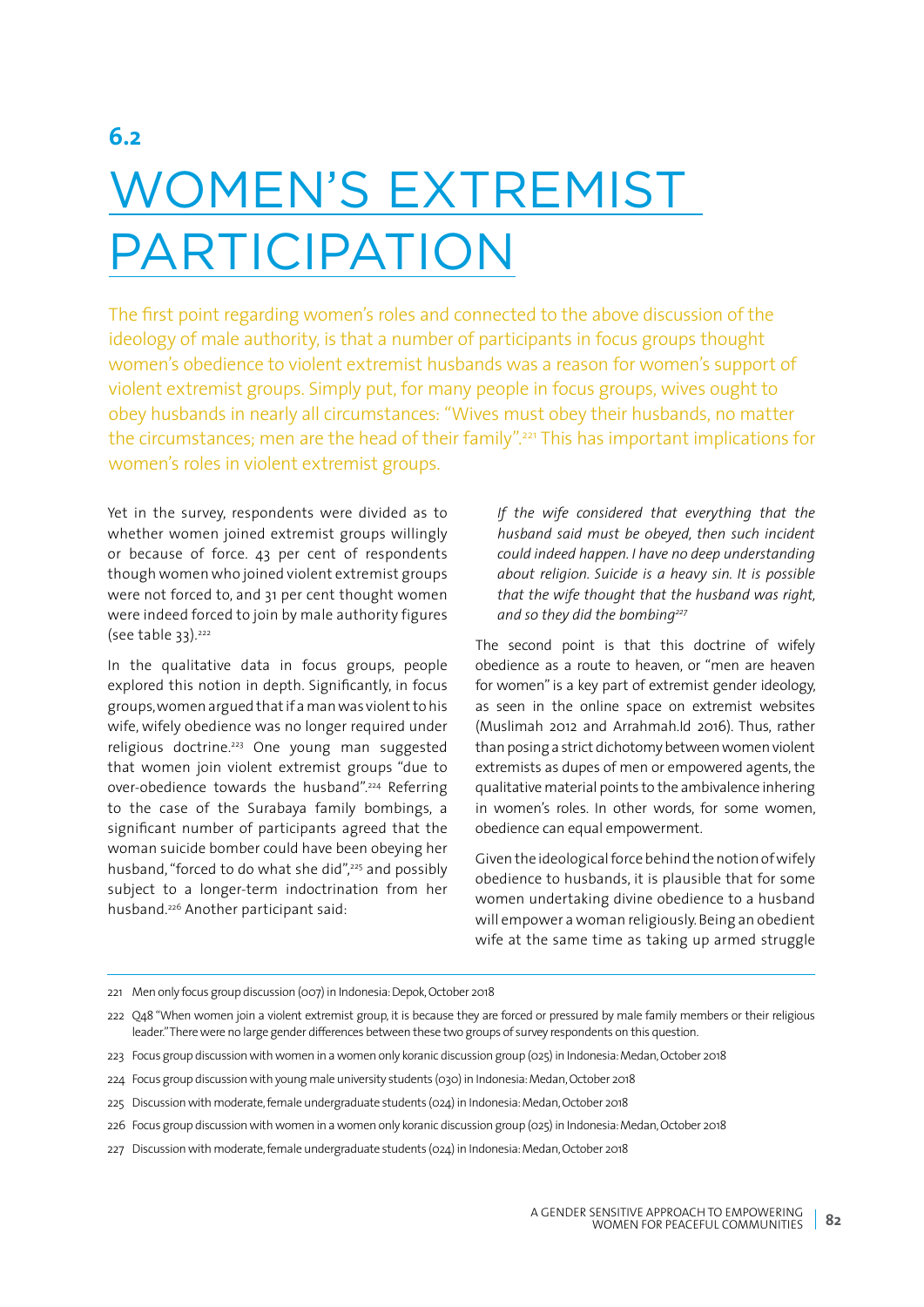#### **TABLE 33:**

| <b>Q48</b>        | <b>Country and Gender</b> |        |       |       |           |        |       |       |             |        |       |       |  |
|-------------------|---------------------------|--------|-------|-------|-----------|--------|-------|-------|-------------|--------|-------|-------|--|
|                   | Bangladesh                |        |       |       | Indonesia |        |       |       | Philippines |        |       |       |  |
|                   | Male                      | Female | Other | Total | Male      | Female | Other | Total | Male        | Female | Other | Total |  |
| Strongly disagree | 19%                       | 24%    | 9%    | 21%   | 32%       | 25%    |       | 28%   | 20%         | 23%    |       | 22%   |  |
| $\overline{2}$    | 15%                       | 18%    |       | 16%   | 13%       | 16%    |       | 15%   | 16%         | 20%    |       | 18%   |  |
| $\overline{3}$    | 21%                       | 18%    | 18%   | 19%   | 23%       | 29%    |       | 26%   | 33%         | 32%    | 100%  | 33%   |  |
| 4                 | 17%                       | 18%    | 18%   | 17%   | 20%       | 18%    | 100%  | 19%   | 20%         | 14%    |       | 17%   |  |
| Strongly agree    | 29%                       | 22%    | 55%   | 26%   | 12%       | 13%    |       | 12%   | 11%         | 11%    |       | 11%   |  |

#### **Q 48. When women join a violent extremist group, it is because they are forced or pressured by male family members. Three countries**

is still empowering, a view reflected in the online materials. In this narrative, there is no contradiction between obedience and empowerment. The idea of gender complementary having society wide salience and being mobilized ideologically by extremist groups adds support for Nuraniyah's argument that Indonesian women violent extremists conform to gender regressive norms once inside violent extremist groups (Nuraniyah 2018, 17).

On a more positive note, a significant number of women in focus group discussions said if a husband was a terrorist, a wife no longer needed to obey: "There is a boundary of obeying the husband. Husbands can be said to be half-absolute to follow, but what must be understood is whether the husband's actions are relevant or not with Islamic values".228 Others said, "Harming other people is not good. Even though husbands lead their families, but they need to lead to a better path in accordance to religious teachings. No religion would ever allow us to harm other people. On the contrary all religion teaches us about love and tolerance".<sup>229</sup>

## **Women overseas workers are a source of anxiety; financing extremist groups is supported by many**

A significant number of women members of violent extremist groups in Nuraniyah's (2018) sample were overseas domestic workers. These women provide important economic resources to groups and are in a good position to network across borders. They often use funds to support fighters. The survey material indicated a significant support for women acting as fundraisers in this way. While women violent extremists may be shocking, women's monetary support for "just causes" was accepted by many in Indonesia. In response to the statement: "I respect these women who sent money to support these fighters. Women can't fight, but they can help support fighters in these areas", 40 per cent of respondents agreed or strongly agreed, and women (45 per cent) supported the statement more strongly than men did (36 per cent), a very significant gender difference.<sup>230</sup> Moreover, the strong support for financing violent extremist groups across all three countries (Bangladesh 42 per cent; Indonesia 40 per cent; the

<sup>228</sup> Women only focus group discussion (015) in Indonesia: Cirebon, October 2018

<sup>229</sup> Women only focus group discussion (019) Indonesia: Klaten, October 2018

<sup>230</sup> Q 43. I respect these women who sent money to support these fighters. Women can't fight, but they can help support the fighters in these areas. How much do you agree with the statement?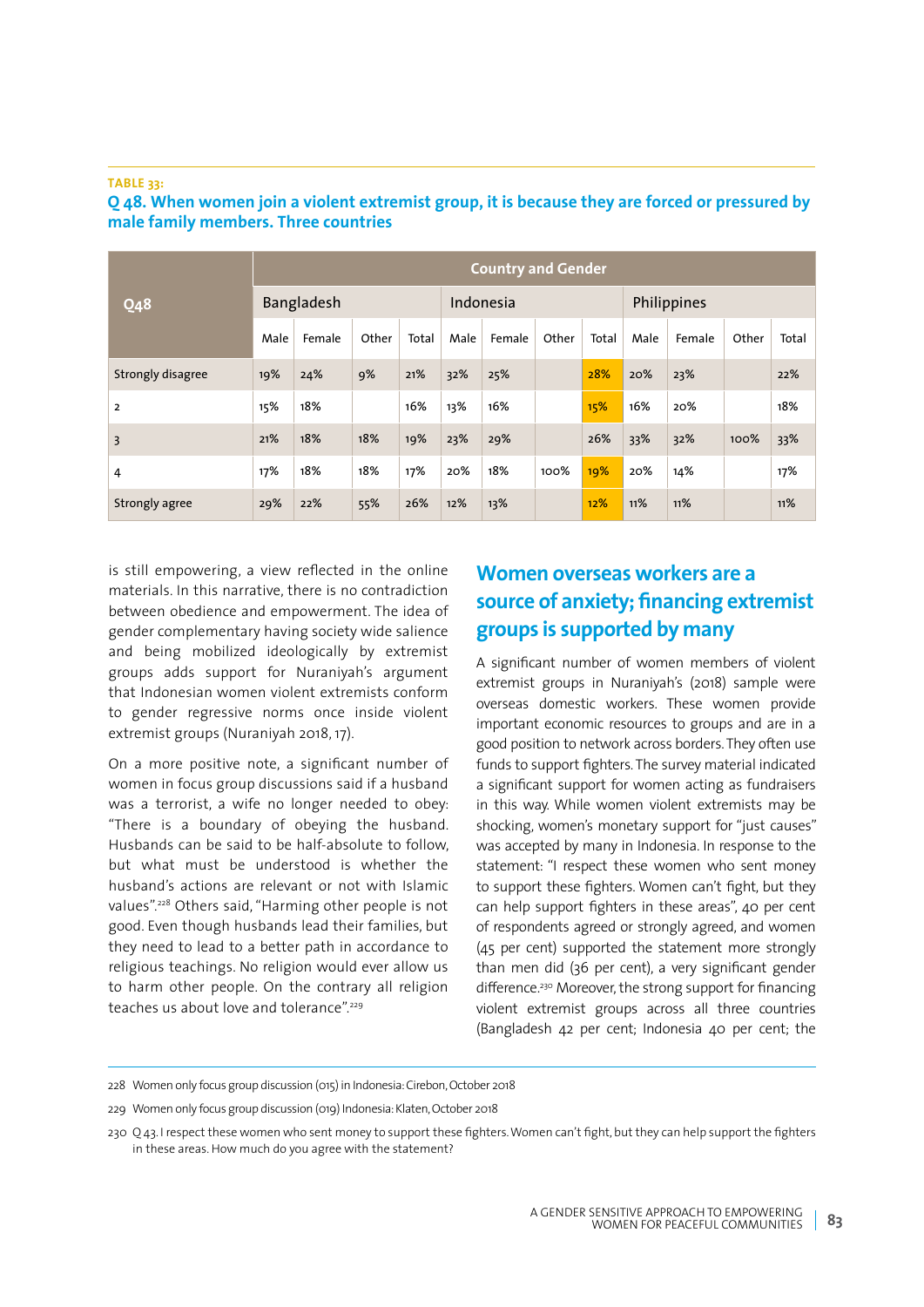Philippines 44 per cent) points to broad support base, willing to donate to the cause (see table 34).

Returning to analysis of online material, women overseas domestic workers ("Tenaga Kerja Wanita" TKW) are a hot-button issue for mainstream and extremist news sources alike. Extremist website Panjimas reported a rally by the Indonesian Council of Ulama protesting women migrant workers in same sex relationships and marriages (Panjimas.com 2015).231 VoaIslam.com featured a campaign against sending women migrant workers overseas and exposing them to abuse, exploitation or the death penalty. The article "Stop sending migrant workers, restore the rights of women", written by a female member of Hizbut Tahrir's women's wing blames the migrant worker exploitation on the fact that men are not given a living wage to support families, necessitating women's work outside the home. The author proposes that the establishment of an Islamic Caliphate will guarantee basic needs of families. The article argues this will enable women's rights in accordance with their "nature" because the state would forbid women from working and ignoring their obligations as a wife and mother (Voa-Islam.com 2015b).<sup>232</sup>

**TABLE 34:** 

#### **Q 43. I respect these women who sent money to support these fighters. Women can't fight, but they can help support the fighters in these areas: Three countries**

| <b>Q48</b>        | <b>Country and Gender</b> |        |       |       |           |        |       |       |             |        |       |       |  |
|-------------------|---------------------------|--------|-------|-------|-----------|--------|-------|-------|-------------|--------|-------|-------|--|
|                   | Bangladesh                |        |       |       | Indonesia |        |       |       | Philippines |        |       |       |  |
|                   | Male                      | Female | Other | Total | Male      | Female | Other | Total | Male        | Female | Other | Total |  |
| Strongly disagree | 19%                       | 25%    |       | 22%   | 19%       | 15%    |       | 17%   | 16%         | 15%    |       | 16%   |  |
| $\overline{2}$    | 10%                       | 16%    | 27%   | 13%   | 13%       | 8%     |       | 10%   | 12%         | 13%    |       | 13%   |  |
| $\overline{3}$    | 24%                       | 21%    | 9%    | 22%   | 32%       | 32%    |       | 32%   | 28%         | 27%    | 100%  | 27%   |  |
| 4                 | 16%                       | 13%    | 18%   | 14%   | 21%       | 27%    | 100%  | 24%   | 25%         | 23%    |       | 24%   |  |
| Strongly agree    | 31%                       | 25%    | 45%   | 28%   | 15%       | 18%    |       | 17%   | 18%         | 22%    |       | 20%   |  |

231 "The MUI Asks the Government to Act Firmly on TKW same sex marriage"

232 " Stop sending migrant workers, restore women's rights"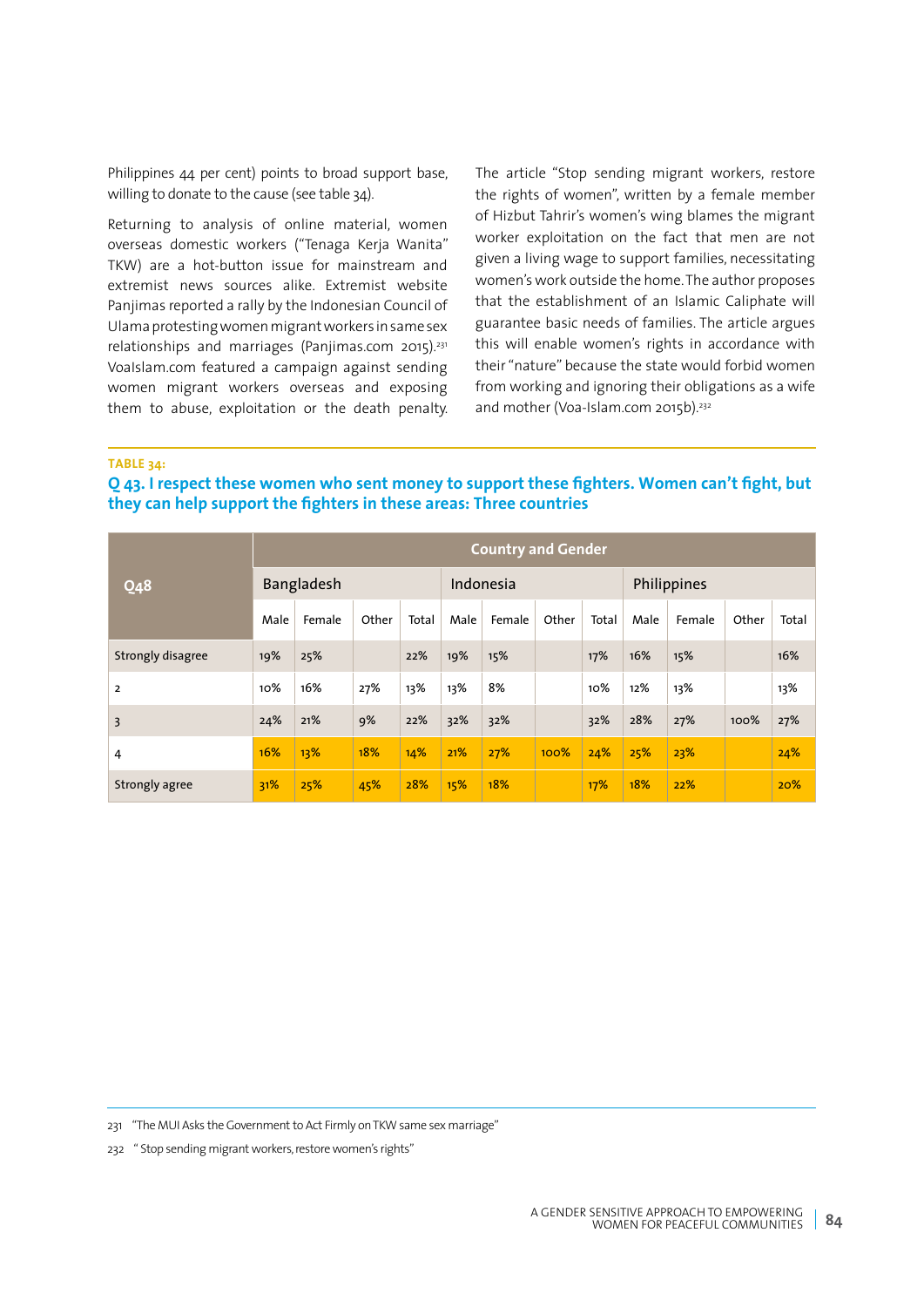# **6.3** VEILING AND DRESS

Higher degrees of covering up and veiling, such as wearing a niqab, were identified as markers of conservative religious identity. Many participants in focus groups identified veiling with a *niqab* as a signifier of belonging to a fundamentalist or extremist group.<sup>233</sup> There appears to be pressure in extremist groups for women to wear a veil. For example, a mother of a violent extremist in Cirebon said that the "youth prayer sessions often talk about women's *aurat* (naked/genitals)".234 University staff referred to increasing fundamentalism manifesting around pressure to wear a veil, stating there was increasing gender segregation and that some of their students were forced to wear a *hijab* by their peers, and forced to display their religious identity.235

Extremist websites also heavily promote women's veiling and modest dress.

Conversely, it was documented in focus groups that pressure from parents on their daughters not to veil was also common. Young women in conservative or Islamist student organisations in Cirebon emotionally described social pressure from their parents and family members not to wear a *niqab*, as people would think they were "terrorists" or "unmarriageable". Indeed, people suggested that those wearing a *niqab* were "a bit fanatic, or radical". Women in Klaten reported being a bit scared and

worrying about saying the wrong thing. Another woman added, "Women wearing chador are not always real Muslims. Rather, some of them just wear a chador to commit crimes".<sup>236</sup>

Sexual harassment was cited by focus group discussions as a powerful reason to wear a *niqab*. For one student from Cirebon, "The veil makes her feel safe because she was no longer harassed by men".237 Another student added that while she was wearing a *hijab*, she was harassed by a motorcycle taxi driver. But now she's wearing a *niqab*, no one harasses her.<sup>238</sup>

- 233 Women only focus group discussion (018) in Indonesia: Klaten, October 2018
- 234 KII008-F Indonesia Cirebon -- Mother worried about a radicalised child October 2018
- 235 Mixed gender focus group discussion with professionals (026) in Indonesia: Medan, October 2018
- 236 Women only focus group discussion (018) in Indonesia: Klaten, October 2018
- 237 Women only focus group discussion (017) in Indonesia: Cirebon, October 2018
- 238 Women only focus group discussion (017) in Indonesia: Cirebon, October 2018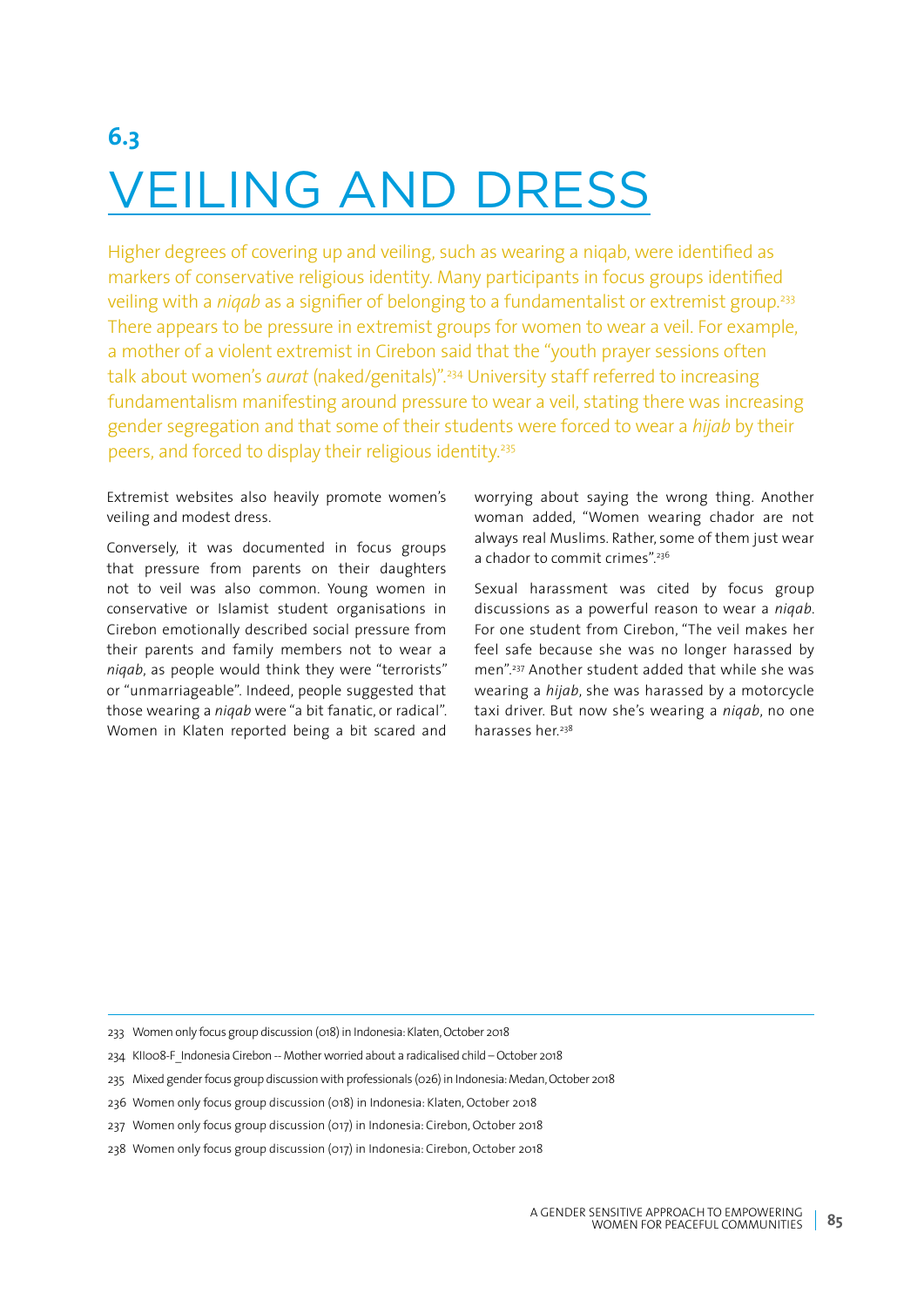# **6.4** VIOLENCE AGAINST WOMEN AND EXTREMIST VIOLENCE

Attitudes to violence against women in Indonesian are mixed. In our research, women in focus groups did not agree with domestic violence, even while a minority supported it using religious justification.

In a countrywide survey, 69 per cent of Indonesians sampled disagree with husbands using physical force against wives in arguments.<sup>239</sup> Further, 64 per cent of people thought that violence between married couples cannot be excused.<sup>240</sup> At the same time, women disagreed with male violence more strongly, while men's answers tended to spread more evenly. While 77 per cent of Indonesian women surveyed disagreed with husband's using physical force, fewer men (63 per cent) disagreed with the proposition.

The greatest gender disparities arose in marital rape, where 72 per cent of women strongly disagreed with a man's right to force his wife to have sex as part of the marriage contract, compared to only 57 per cent of men strongly disagreeing with a husband's right to sex. Indeed, while 41 per cent of Indonesian men said husbands were not allowed to force their wives to have sex, (13 per cent) agreed that "the marriage contract generally entitles a husband to have sexual relations with his wife, even if she does not want to" (see table 35).<sup>241</sup>



#### **GRAPH 3: Indonesia: Attitudes to Violence Against Women**

239 Q 69. A husband would be entitled to use physical force if his wife argues with him, or refuses to obey him

240 Q 64. Physical force between couples can be excused if it results from people getting so angry that they temporarily lose control

241 Q 72. The marriage contract generally entitles a husband to have sexual relations with his wife, even if she does not want to.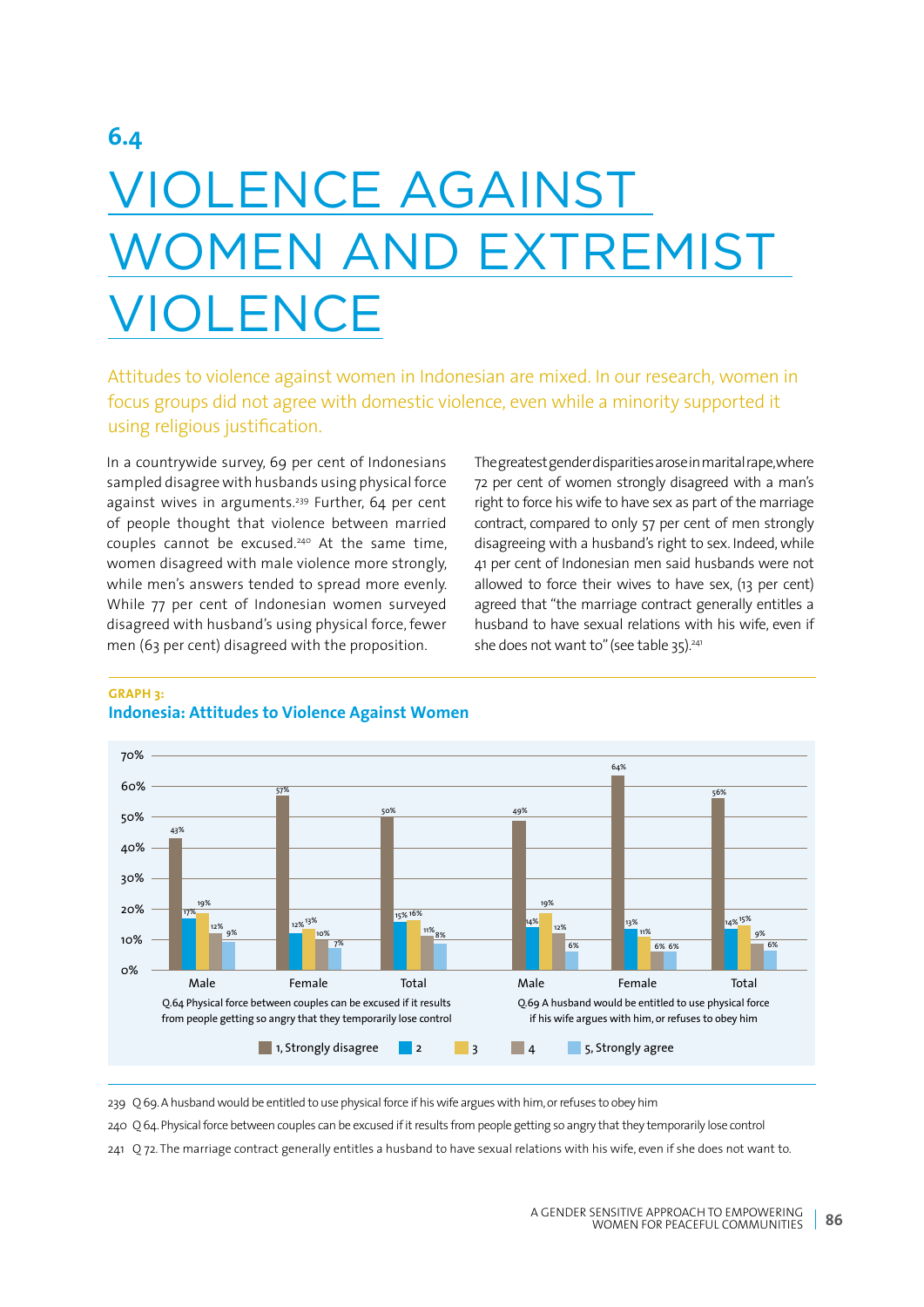#### **TABLE 35:**

**Q74. The marriage contract generally entitles a husband to have sexual relations with his wife, even if she does not want to. Three countries**

| <b>Q74</b>        | <b>Country and Gender</b> |        |       |       |           |        |       |       |             |        |       |       |  |
|-------------------|---------------------------|--------|-------|-------|-----------|--------|-------|-------|-------------|--------|-------|-------|--|
|                   | Bangladesh                |        |       |       | Indonesia |        |       |       | Philippines |        |       |       |  |
|                   | Male                      | Female | Other | Total | Male      | Female | Other | Total | Male        | Female | Other | Total |  |
| Strongly disagree | 51%                       | 56%    |       | 53%   | 57%       | 72%    |       | 64%   | 55%         | 76%    |       | 66%   |  |
| $\overline{2}$    | 12%                       | 10%    |       | 11%   | 14%       | 10%    | 100%  | 12%   | 7%          | 4%     |       | 6%    |  |
| $\overline{3}$    | 14%                       | 14%    | 10%   | 14%   | 16%       | 7%     |       | 12%   | 17%         | 10%    |       | 14%   |  |
| 4                 | 8%                        | 8%     | 20%   | 8%    | 7%        | 6%     |       | 7%    | 13%         | 6%     | 100%  | 10%   |  |
| Strongly agree    | 15%                       | 11%    | 70%   | 14%   | 6%        | 5%     |       | 5%    | 7%          | 3%     |       | 5%    |  |

## **Religion can be used as part of a repertoire used to justify control or domestic violence**

The doctrine of male leadership has important implications for the intersection of private violence and extremist violence. One woman, with a critical perspective, described in a focus group how a case of how religious extremism was part of a repertoire used by a husband to justify controlling behaviour. She said:

*My younger sibling used to be normal, but now she obeys her husband who prohibits her from going out without a hijab. He doesn't allow birth control, so my sister had to take it behind his back. His teachings are too fanatic. If a female family member dies, only women can attend the funeral, not even the male family members can attend. Immunization is not allowed. If her in-laws are visiting, then she is required to wear hijab. But if she visits me, she takes off the hijab. Honestly, she doesn't agree with her husband's teachings, but she follows him anyway.242*

In field research (focus groups and key interviews) and comparable to similar views cited in Bangladesh, several women and men used religion to justify men's violence towards women in the home. One female member of an Islamist group said that domestic violence is not permitted, except in certain circumstances…

*…unless the wife is disobedient. However, it is not permitted to hurt the wife straight away since there are steps. First the wife must be told off, however if the wife remains disobedient and it is in the context of obedience to religion, a husband can hit his wife, but he cannot hit the wife on the face and the hit must be done slowly, and the husband must contain his anger.243*

Likewise, one older woman member of a religious discussion group in Medan said, "We need to see the cause of the domestic violence. Because it is allowed according to religion. If the wife cannot be told, then she can be hit, but not excessively".<sup>244</sup> Worryingly, a religious woman running a domestic violence victim support service expressed the opinion that women use domestic violence accusations to gain advantage in divorce. She said, "Domestic violence is related to economic problems. The wife wants a divorce but has no money; [if there is a domestic violence case] she will be assisted to get a divorce free of charge".<sup>245</sup>

<sup>242</sup> Women only focus group discussion (019) Indonesia: Klaten, October 2018

<sup>243</sup> Key interview with a female, Islamist student (007) in Indonesia, October 2018

<sup>244</sup> Focus group discussion with women in a women only koranic discussion group (025) in Indonesia: Medan, October 2018

<sup>245</sup> Women only focus group discussion (012) in Indonesia Cirebon, female members of Nahdlatul Ulama, October 2018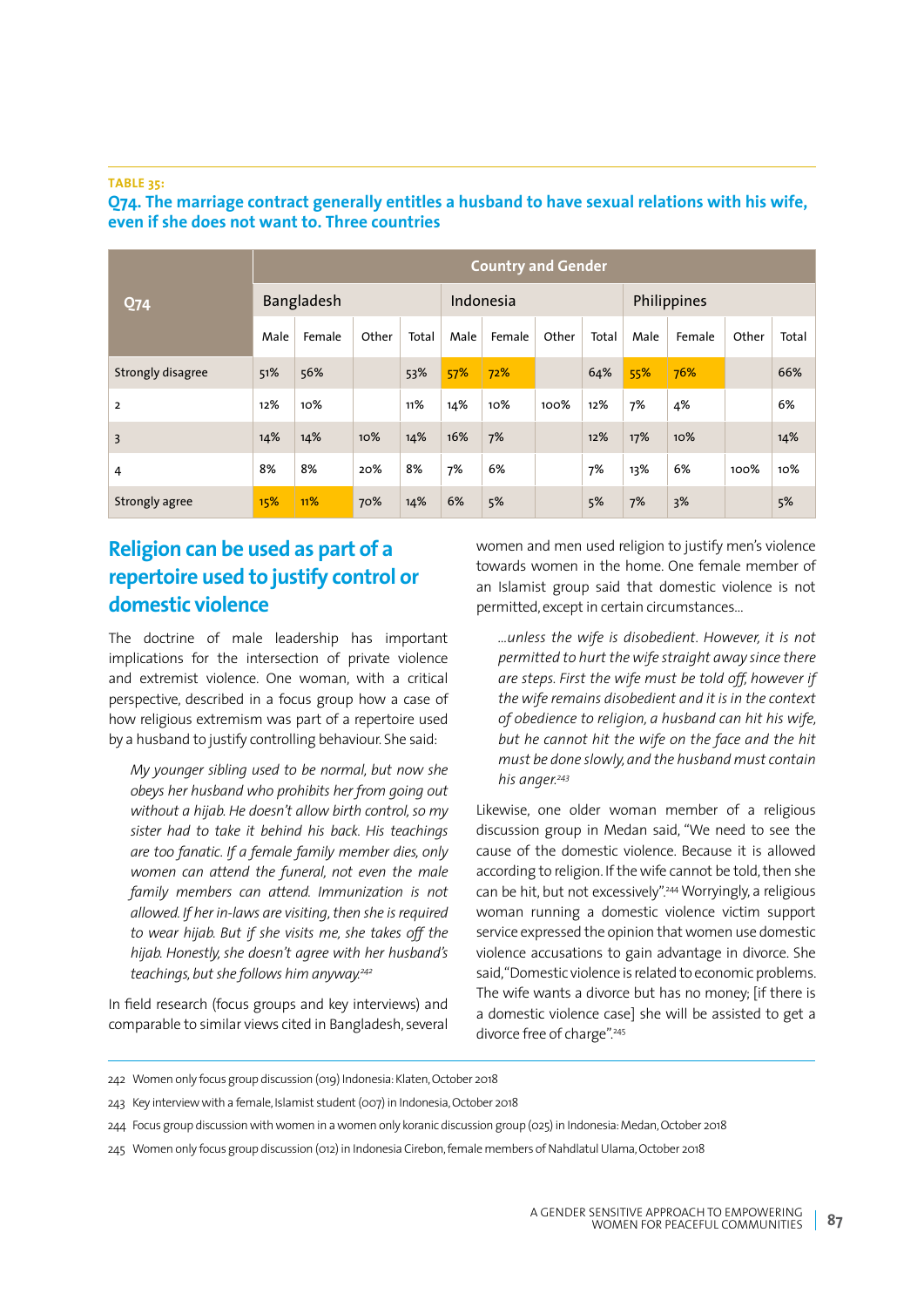#### **TABLE 36:**

**Q30 Country and Gender**  Bangladesh Indonesia Philippines Male | Female | Other | Total | Male | Female | Other | Total | Male | Female | Other | Total Strongly disagree 16% 31% 9% 23% 12% 20% 16% 7% 10% 9% 2 16% 14% 16% 17% 21% 17% 12% 18% 18% 15% 3 25% 21% 23% 30% 29% 29% 34% 34% 100% 34% 4 18% 17% 36% 18% 24% 19% 100% 22% 29% 23% 26% Strongly agree 26% 17% 36% 22% 21% 11% 16% 18% 15% 17% 17%

**Q30. Many women are seeking special favours, such as preferential treatment or alimony after divorce that favour them over men, under the guise of asking for "equality"**

In the survey research, this anti-woman's rights sentiment, however, is reasonably widespread with 45 per cent of men and 30 per cent of women agreeing that many women are actually seeking special favours, such as preferential treatment or alimony after divorce that favours them over men, under the guise of asking for "equality" (see table 36).246

## **Sexism and support for violence against women, especially among women, are correlated with support for violent extremism**

Correlations from the countrywide survey extend and strengthen the empirical connection between gender regressive views and violent extremism. For Indonesian men, there was a weak to moderate relationship between having hostile sexist views (as defined in the annex), and support for violent extremism  $(r = .251)$ . Relatedly, the biggest predictor of supporting violent extremism was support for violence against women. There was a very strong relationship ( $r = .551$ ) between men and women who agreed that men have the right to physically or sexually assault their wives and men who supported violent extremism.

Somewhat surprisingly, analysis shows that the

relationship between gender regressive views, especially attitudes to violence against women, and support for violent extremism is even stronger for Indonesian women than Indonesian men. Hostile sexist views in Indonesian women were strongly and positively correlated with support for violent extremism ( $r = .469$ ). Mirroring results for Indonesian men, there was an even stronger relationship between women condoning violence against women and support for violent extremism (r = .592).

These two findings support our hypotheses that hostile sexism and support for violence against women are strongly connected to support for violent extremism.

A final area of women's roles in supporting and preventing violent extremism is in political action. One university lecturer described how Christian women acted as human shields and de-escalated a religious conflict, and another incident wherein a church group was not given permission to establish a place of worship. She said:

*The Front Pembela Islam (FPI) attacked the church group while they were praying. There was a conflict. The men of the church retaliated. The women then made humanshield and sang religious songs, holding the men back from retaliation so there would be no bloodshed.247*

This shows women's important roles in mediating and in de-escalating violence.

246 Q30. Many women are seeking special favours, such as preferential treatment or alimony after divorce that favour them over men, under the guise of asking for "equality"

247 Mixed gender focus group discussion with professionals (026) in Indonesia: Medan, October 2018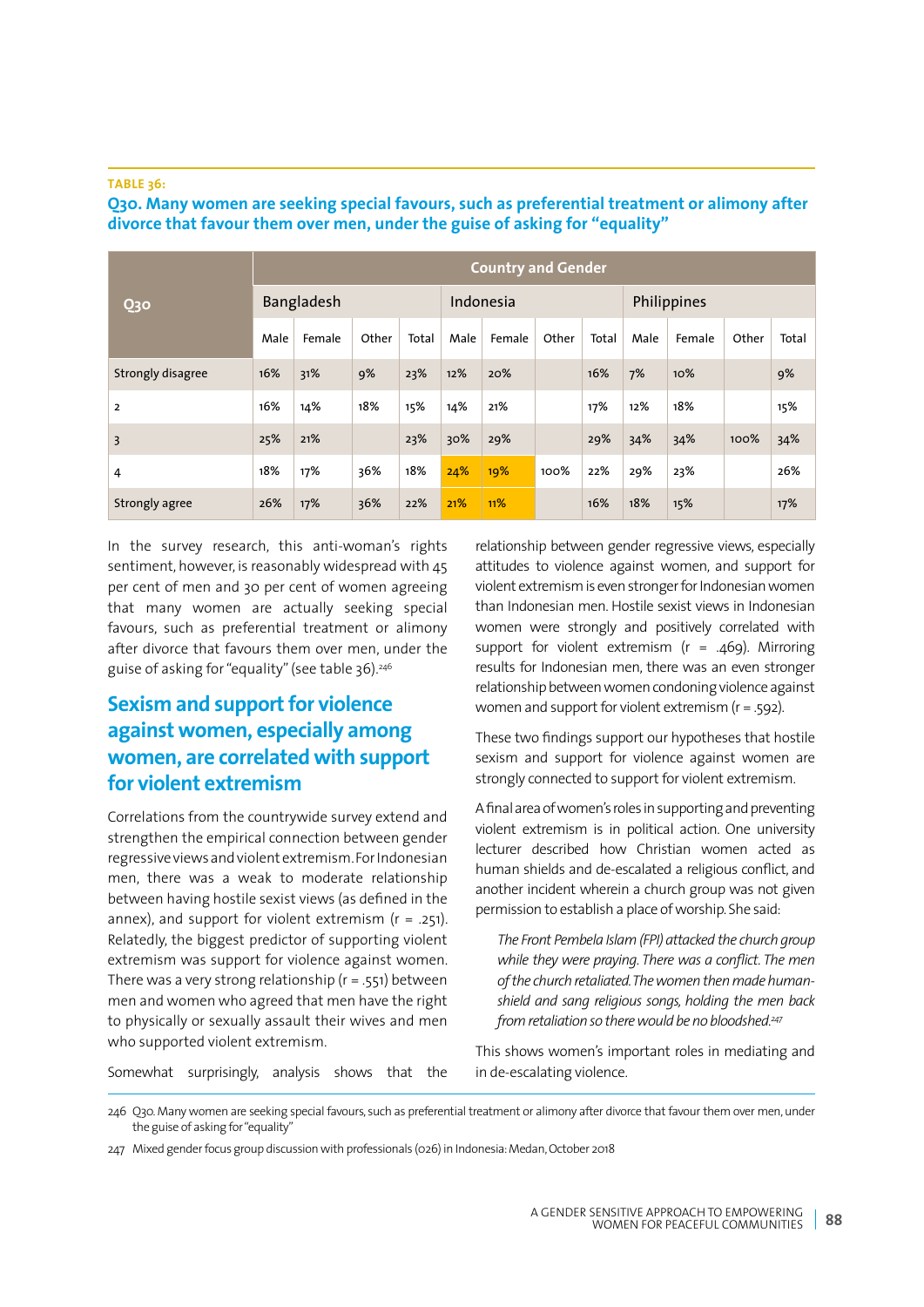# **6.5** RECRUITMENT

Gender regressive politics plays a role in helping recruit people to extremist and violent extremist groups. Survey analysis indicates a baseline of gender regressive attitudes in the community, and the FGDs indicate ambivalence and resistance to changing gender roles. Focus group participants mentioned domestic violence in each of the sites, although there were no criminal proceedings, or even separations or divorce. Finally, qualitative analysis of websites associated with extremists and violent extremists denied that gender-based violence was widespread and condoned forms of gender inequitable and violent practices such as child marriage, polygamy, and FGM.

## **Feminism** *(feminisme)* **is portrayed on extremist websites as rooted in capitalism and cause of moral decay**

Articles on the website Panjimas, for instance, suggest that the figures on violence against women are doubtful, and that Indonesian feminists are wrong to seek the solution in feminism (Panjimas. com 2018b).248 In these sites, the prevalence of sexual violence is blamed on secular, democratic, and Western-inspired systems, such as "The Secular System only Insults the Honour of Women" (Panjimas. com 2018c). This article argues that the absence of religion within the daily lives of people in Indonesia has led to a moral decay, which in turn has led to the rise in sexual assaults. An article in VoaIslam takes a similar stance, and argues that the secular and capitalist system in Indonesia has led to the lack of Islamic education and ease of access to pornography and drugs, which in turn has increase the number of sexual assaults (Voa-Islam.com 2016).<sup>249</sup>

Significantly, there is a strong anti-feminist sentiment in violent extremist websites. Firstly, equality between men and women is maligned (Panjimas.com 2015b).<sup>250</sup>

Secondly, gender and feminism are portrayed as concepts foreign to Indonesia and Islam, used by invaders (colonialists, capitalists). The association of women's rights movements with foreigners and outsiders is negative, and according to the logic of defence of the religion against outsiders, feminism and gender are threats. The words gender and feminism and equality are often paired with *"kapitalis"* (capitalism), *"kolonialis"* (colonialism), *"multikultur"* (multiculturalism), *"sekuler"* (secular), and *"liberalisme"* (liberalism) (see table 37). Feminism and secularism are seen as corrupting influences. An article on Voalslam discusses how secularism is a *"racun"* (poison) in the minds of mothers, making them think their child is a burden, not a gift (Panjimas.com 2018d).251 Voa-Islam exhorts readers to "Save Women from Feminism and Capitalism" by resisting the Indonesian government's focus on women's economic empowerment, seen as a materialist endeavour (Voa-Islam.com 2018).252 Material on the website suggests that women ought not to use Instagram, go to restaurants or tourist attractions because it makes women ignore their obligations to worship, take care of the house, educate children, and spread the word of God (Voa-Islam 2018b).<sup>253</sup> The discussion of equality centres on how 'Western' notions

- 248 "Equality that Does Not Guarantee Women's Security and Glory"
- 249 "Women's Sexual Violence: Real Proof of Non-Application of Islam Kaffah"
- 250 "Muslim Women Facing Modern World Challenges"
- 251 "Death of Mother's Fitrah in the Grip of Secularism"
- 252 "Save women from feminism and capitalism"
- 253 "These are the 6 Female Invaders in the Modern Era"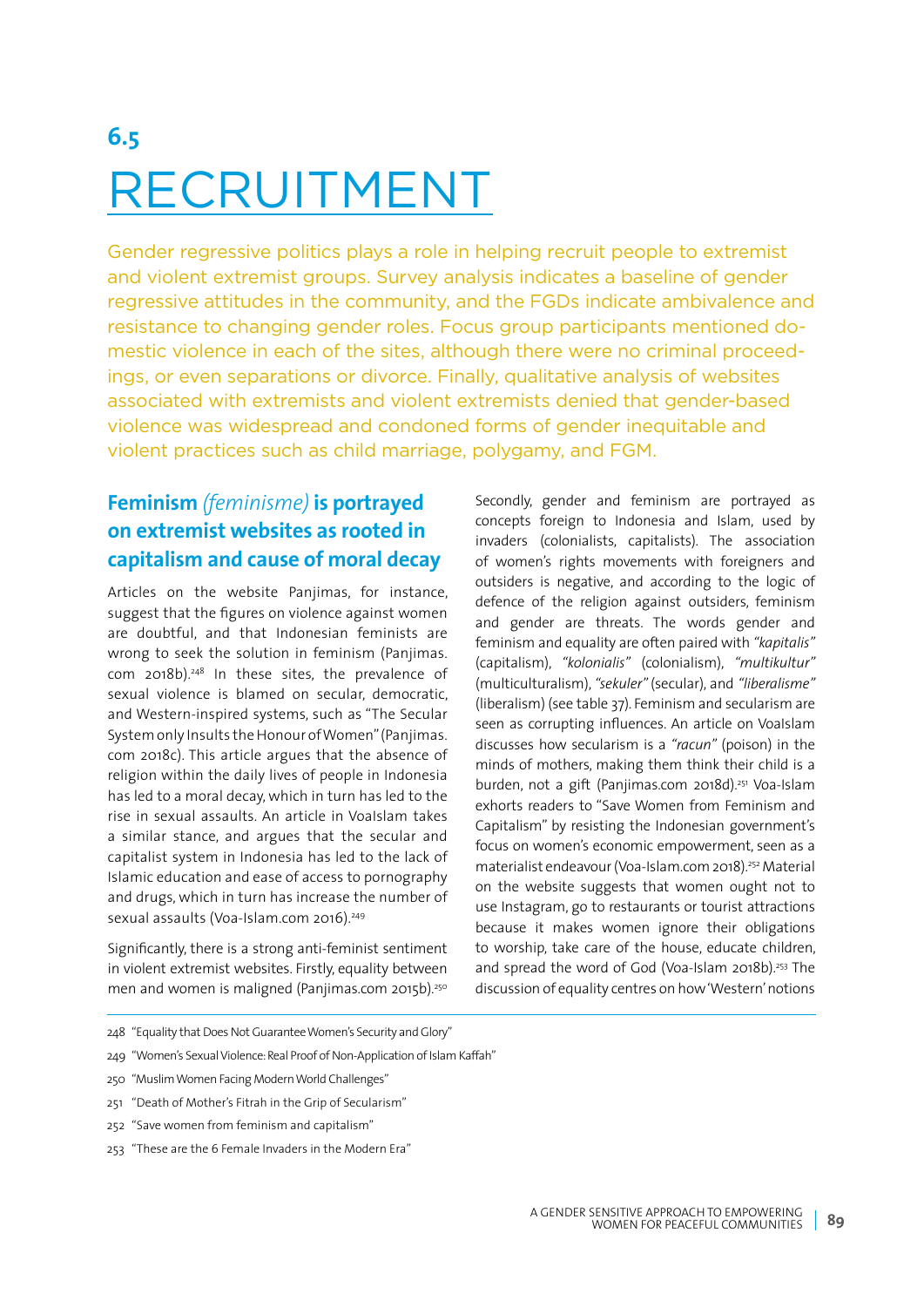#### **TABLE 37:**  Top word pairs for "feminism" on extremist websites<sup>254</sup>

| <b>Rank</b>    | <b>Muslimdaily</b>                     | <b>Panjimas</b>                                | <b>Voalslam</b>                                |
|----------------|----------------------------------------|------------------------------------------------|------------------------------------------------|
|                | feminisme (4 mentions) feminism        | intelektual (7 mentions) intellectual          | diperjuangkan (3 mentions)<br>be championed by |
| $\overline{2}$ | lesbianisme (4 mentions)<br>lesbianism | neokolonialis (6 mentions) neo-<br>colonialism | intelektual (2 mentions) intellectual          |
| 3              | liberaslime (4 mentions) liberalism    | kapitalis (3 mentions) capitalism              | digaungkan (2 mentions) launch                 |
| 4              | $\overline{\phantom{m}}$               | memperjuangkan (2 mentions)<br>championing     | diperkosa (2 mentions) rape                    |
| 5              | ٠                                      | pengatur (2 mentions) regulator                | berpakaian (2 mentions) dress                  |
| 6              | $\overline{\phantom{a}}$               | sekuler (2 mentions) secular                   | kolonialis (2 mentions)                        |

of gender equality are not effective and against religious teachings (Voa-Islam.com 2018b). The sites seek to equate feminism with capitalism and colonialism. Indeed, one article on Panjimas blames feminism, and the oppression of women, on capitalism (Panjimas.com 2018e).255 Feminism as part of the "capitalist system" is blamed for the high levels of women migrant workers exposed to insecurity (Panjimas.com 2018f).<sup>256</sup>

# **In place of feminism, extremist groups promote 'gender complementarity'**

In place of women's empowerment in a feminist model, extremist groups' websites promote gender complementarity, which holds that men and women have complementary, fixed roles with men typically the head of the family or household, the income earner and protector and women as the one who takes care of the household work and the emotional care of its members. At the same time, gender complementarity has widespread social salience. Most participants are supportive of / acknowledge sexist gender ideology and or gender complementarity. For instance, a few younger women also upheld the idea of men's household leadership. For instance, a female student from Medan, a member of an Islamic student organization, criticized her mother's insistence on independence in decision-making. Her fellow focus groups discussion participants disagreed with her when she said:

*Gender equality exists in our society. However, it should not lead to a situation where women dominate men. Women must stay in her role as a mother, but also contribute to society. A woman must be able to give her opinion, so long as that opinion is positive.* 

*For example, in my family, my mother told me that my father cannot restrict her because she provided more money for the family. That is a condescending view. It is not very good. Women can express themselves, but they must not harass men.257*

It is plausible that religious fundamentalist and extremist groups tap into existing gender bias by projecting "equal but different" roles for women in order to mobilise both men and women to their cause. In the online space, women-specific sources

<sup>254</sup> As described in the methodology section, frequent word pairs describe the words that occur most frequently with a word of interest such as, "feminism"

<sup>255</sup> "Feminism and the Reality for Ladies"

<sup>256</sup> "Ladies, Your Career Is Not Only World-Wide"

<sup>257</sup> Focus group discussion with female students (029) in Indonesia: Medan, October 2018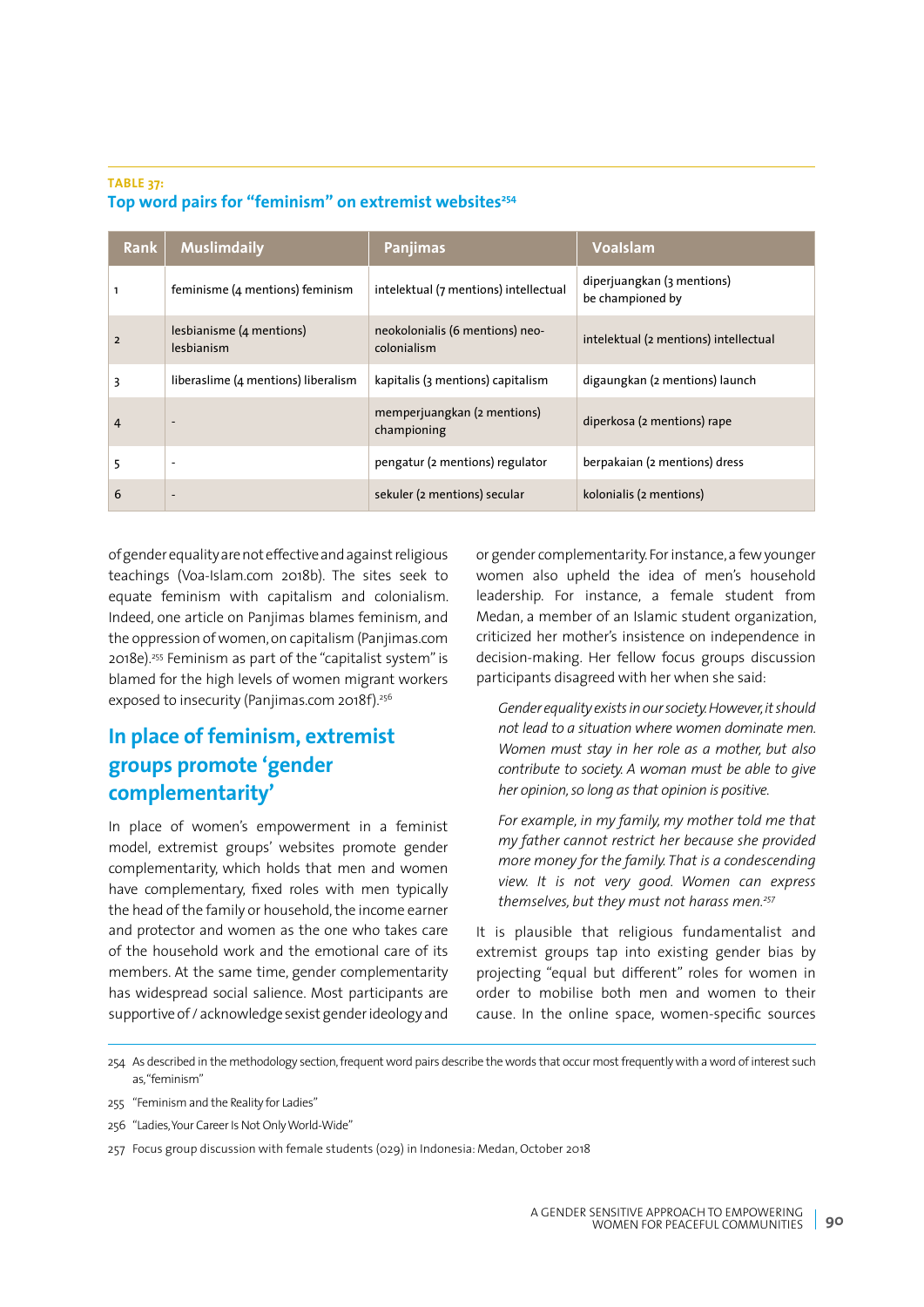#### **TABLE 38:**

#### **Q47. Men join violent extremist groups because these groups support ideas like women should be obedient to their husbands, and, women should prioritise their families, not paid work**

| <b>Q47</b>              | <b>Country and Gender</b> |        |       |       |           |        |       |       |             |        |       |       |  |
|-------------------------|---------------------------|--------|-------|-------|-----------|--------|-------|-------|-------------|--------|-------|-------|--|
|                         | <b>Bangladesh</b>         |        |       |       | Indonesia |        |       |       | Philippines |        |       |       |  |
|                         | Male                      | Female | Other | Total | Male      | Female | Other | Total | Male        | Female | Other | Total |  |
| Strongly disagree       | 26%                       | 31%    | 18%   | 28%   | 31%       | 37%    |       | 34%   | 30%         | 35%    |       | 32%   |  |
| 2                       | 19%                       | 17%    | 18%   | 18%   | 14%       | 18%    |       | 16%   | 19%         | 19%    | 100%  | 19%   |  |
| $\overline{\mathbf{3}}$ | 21%                       | 22%    | 18%   | 22%   | 23%       | 22%    |       | 22%   | 25%         | 27%    |       | 26%   |  |
| 4                       | 13%                       | 15%    |       | 14%   | 14%       | 12%    |       | 13%   | 18%         | 12%    |       | 15%   |  |
| Strongly agree          | 21%                       | 16%    | 45%   | 19%   | 17%       | 11%    | 100%  | 14%   | 9%          | 7%     |       | 8%    |  |

are more likely to describe the "struggle" in the context of women's rights, albeit being dismissive of any non-Islamic efforts. This suggests that while extremist groups do project a conservative view of women's roles, they cannot afford to be openly hostile to women or the women's movement. Thus, content on websites promotes gender relations that are complementary rather than openly hostile. This is a crucial finding, as it shows that extremist groups online must use different strategies to recruit women and engage their support.

It is also plausible that for a minority of people, gender regressive ideology motivates them to join an extremist group.

However, in the survey, half of people surveyed (50 per cent) disagreed with the statement that: "Men join violent extremist groups because these groups support ideas like 'women should be obedient to their husbands and women should prioritise their families, not paid work" (see table 38). On the other hand, a significant minority of people (27 per cent) agreed that regressive gender ideology did motivate men to join violent extremist groups.

Significantly, men recognized the attraction of gender regressive ideology in greater numbers. More men (32 per cent) than women (23 per cent) thought regressive gender ideology motivated men to join violent extremist groups.258 Half of people (44 per cent) worried about religious fundamentalism affecting women's right to work and voice their opinions but 28 per cent of people were not concerned that religious fundamentalism would affect women's rights (see table 39).<sup>259</sup> Women (48 per cent) were more worried than men (40 per cent) were about religious fundamentalism affecting women's rights.

<sup>258</sup> Q47. "Men join violent extremist groups because these groups support ideas like women should be obedient to their husbands, and, women should prioritise their families, not paid work"

<sup>259</sup> Q54. I am afraid that religious fundamentalism will impede women's rights (e.g. ability to work, voicing their opinion in public).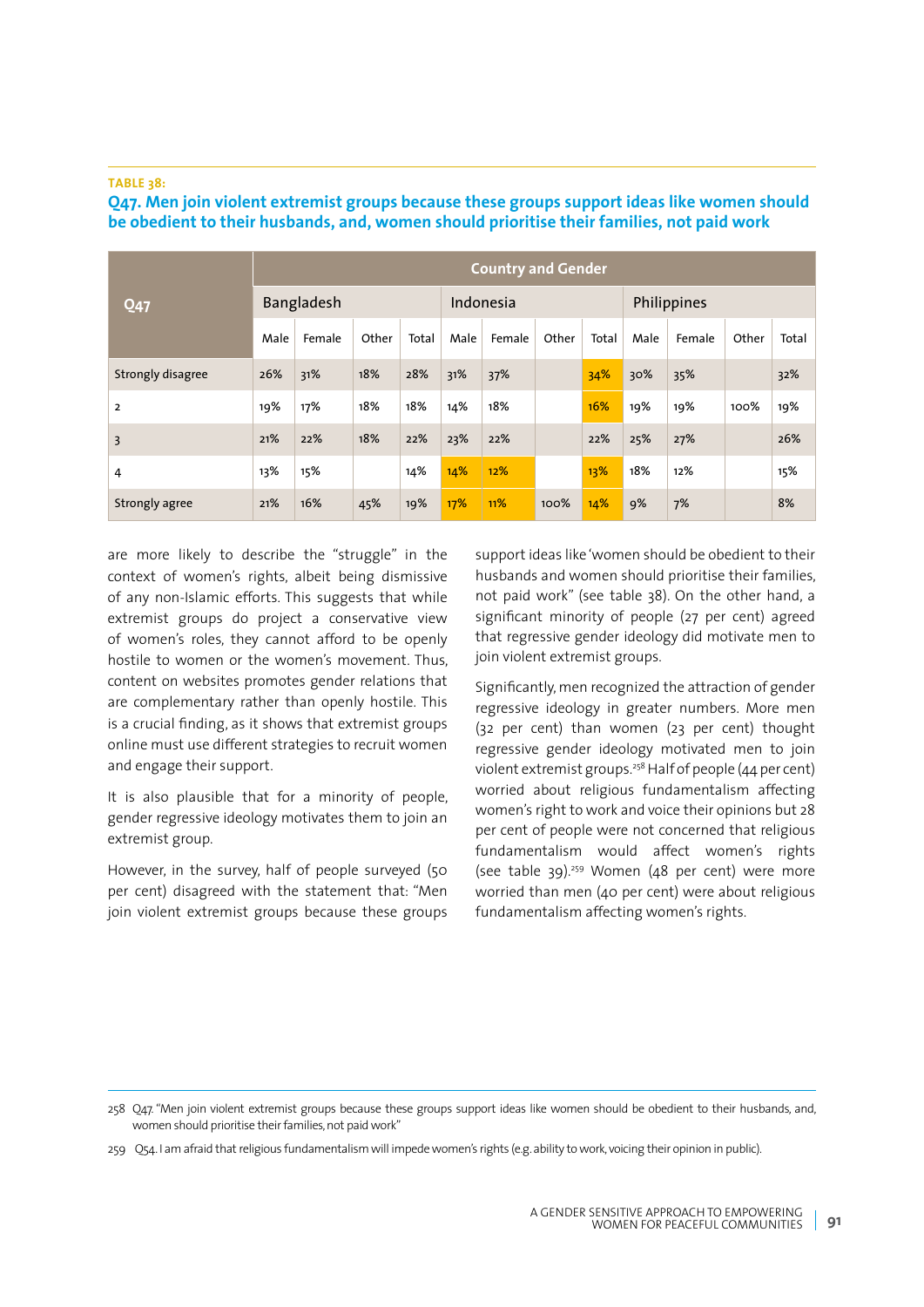#### **TABLE 39:**

| <b>Q54</b>        | <b>Country and Gender</b> |        |       |       |           |        |       |       |             |        |       |       |
|-------------------|---------------------------|--------|-------|-------|-----------|--------|-------|-------|-------------|--------|-------|-------|
|                   | Bangladesh                |        |       |       | Indonesia |        |       |       | Philippines |        |       |       |
|                   | Male                      | Female | Other | Total | Male      | Female | Other | Total | Male        | Female | Other | Total |
| Strongly disagree | 26%                       | 21%    | 18%   | 24%   | 17%       | 11%    |       | 14%   | 9%          | 9%     |       | 9%    |
| $\overline{2}$    | 13%                       | 15%    | 9%    | 14%   | 16%       | 13%    | 100%  | 14%   | 15%         | 11%    | 100%  | 13%   |
| $\overline{3}$    | 22%                       | 21%    | 18%   | 21%   | 28%       | 27%    |       | 27%   | 34%         | 34%    |       | 34%   |
| 4                 | 15%                       | 14%    | 18%   | 15%   | 22%       | 25%    |       | 23%   | 26%         | 26%    |       | 26%   |
| Strongly agree    | 24%                       | 30%    | 36%   | 27%   | 18%       | 24%    |       | 21%   | 16%         | 19%    |       | 18%   |

#### **Q54. I am afraid that religious fundamentalism will impede women's rights (e.g. ability to work, voicing their opinion in public)**

# **Extremist groups promote practices that harm women and girls online and offline**

One last aspect of gender regressive ideology as a possible recruitment factor is extremist groups' support for practices that harm women: polygamy and FGM, and more generalised support of and practice of polygamy and FGM. In the first place, rates of polygamy are quite low in Indonesia. The great majority of participants in focus group discussions did not support polygamy, although many knew someone in a polygamous relationship. There was tension in focus groups, however, between the idea that a male household head ought to decide on polygamy, and the notion that it was a woman's choice.<sup>260</sup> Women in the microfinance groups believed that their earning power gave them more power to refuse polygamy.<sup>261</sup>

According to some participants in focus group discussions, Islamist and extremist organisations endorse polygamy. A female student from Cirebon stated: "The teaching in LDK (university student

association) is that polygamy is allowed. I, however, do not agree with polygamy".262 Religion, again, was used to justify the practice, as part of the Sunnah (the life and deeds of the Prophet Muhammed). Again, a woman from Cirebon said, "There is a Hadith which states that women who are available for polygamy will go to heaven. If, as a woman, we cannot get pregnant, then, yes, the husband can be polygamous".<sup>263</sup>

Polygamy has been an on-going concern of both Islamist groups in Indonesia (van Wichelen 2009) and ISIS (Lahoud 2018). In the online space, as shown in Table 34 below, the word *"poligami"*  (polygamy/more than one wife) is often paired with *"perkawinan"* (marriage), *"praktik"* (practice), *"pro"*  (pro), and *"mapan"* (established) *"hak"* (right/the right), suggesting that discussions involve justifying the right to practice polygamy. An article in KDI argues that anyone (referring to a politician) who is against polygamy is ultimately going against the teachings of the Quran and cannot be considered a Muslim (KDIweb.wordpress.com 2014).264 Similarly, an article in women-specific Panjimas describes how an Indonesian actor and singer has come to change

<sup>260</sup> Women only focus group discussion (012) in Indonesia Cirebon, female members of Nahdlatul Ulama, October 2018

<sup>261</sup> Focus group discussion with women in a microfinance group (011) Indonesia: Depok, October 2018

<sup>262</sup> Women only focus group discussion (015) in Indonesia: Cirebon, October 2018

<sup>263</sup> Women only focus group discussion (017) in Indonesia: Cirebon, October 2018

<sup>264</sup> "This Thaghut Servant Denies Polygamy"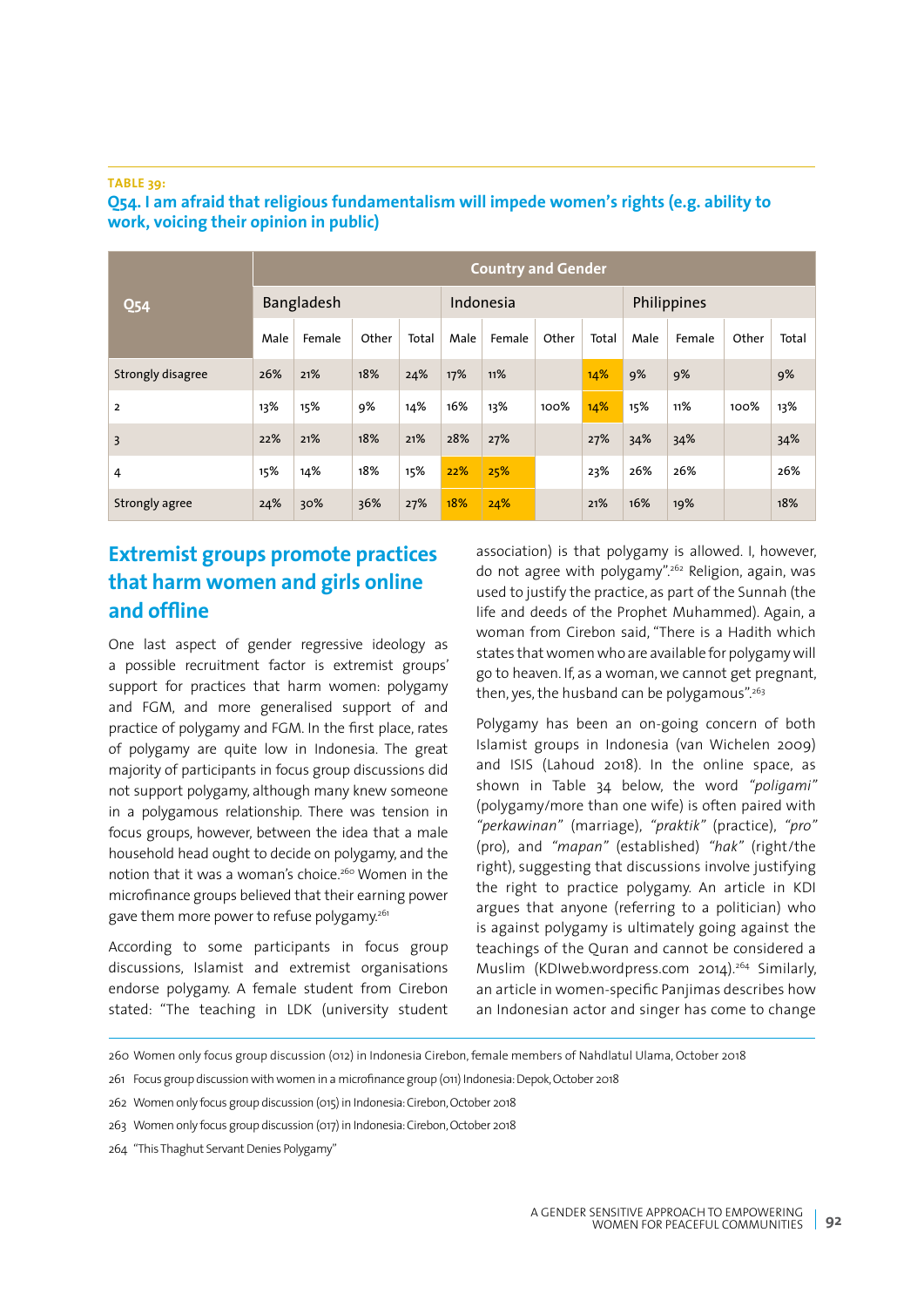#### **TABLE 40:**

# **Top word pairs for "Poligami" (polygamy)**

| <b>Rank</b>    | <b>Arrahman</b>                        | <b>Panjimas</b>                       | <b>Voalslam</b>                                       |
|----------------|----------------------------------------|---------------------------------------|-------------------------------------------------------|
| 1              | mapan (2 mentions) well<br>established | praktik (5 mentions) practice         | raperda (7 mentions) Bill of legislation              |
| $\overline{2}$ | kidul (2 mentions) key                 | dewi (4 mentions) goddess             | pro (6 mentions) professional                         |
| 3              | wonosari (2 mentions) school           | cowok (3 mentions) guy                | pamekasan (6 mentions) coercion                       |
| 4              | muslimah (2 mentions) muslim<br>woman  | gue (3 mentions) stylish/cool         | berpoligami (6 mentions) to practice<br>polygamy (vb) |
| 5              |                                        | memeriksa (2 mentions) check out      | kontra (5 mentions) contra                            |
| 6              |                                        | validitas (2 mentions) to validate    | wahyu (4 mentions) revelation                         |
| 7              |                                        | mulia (2 mentions) noble (adj)        | dilaksanakan (4 mentions) implement                   |
| 8              |                                        | ikhlas (2 mentions) sincerely         | menyakiti (4 mentions) hurting                        |
| 9              |                                        | perancis (2 mentions) francis         | syaikh (4 mentions) sheik                             |
| 10             |                                        | chou (2 mentions) cabbage             | diperbincangkan (4 mentions) discussion               |
| 11             | $\overline{\phantom{a}}$               | kalo (2 mentions) although            | praktik (4 mentions) practice                         |
| 12             |                                        | lilin (2 mentions) candle             | monogami (4 mentions) monogamy                        |
| 13             | $\overline{\phantom{a}}$               | bokap (2 mentions) abdominal pressure | $\overline{\phantom{0}}$                              |

#### **TABLE 41: Q78. Parents are entitled to circumcise their female children: Three countries**

| <b>Q78</b>        | <b>Country and Gender</b> |        |       |       |           |        |       |             |      |        |       |       |  |
|-------------------|---------------------------|--------|-------|-------|-----------|--------|-------|-------------|------|--------|-------|-------|--|
|                   | Bangladesh                |        |       |       | Indonesia |        |       | Philippines |      |        |       |       |  |
|                   | Male                      | Female | Other | Total | Male      | Female | Other | Total       | Male | Female | Other | Total |  |
| Strongly disagree | 48%                       | 53%    | 18%   | 50%   | 28%       | 27%    | 100%  | 28%         | 36%  | 54%    |       | 45%   |  |
| $\overline{2}$    | 11%                       | 10%    |       | 10%   | 13%       | 15%    |       | 14%         | 13%  | 12%    | 100%  | 12%   |  |
| $\overline{3}$    | 17%                       | 15%    |       | 16%   | 28%       | 28%    |       | 28%         | 26%  | 19%    |       | 22%   |  |
| 4                 | 8%                        | 10%    | 27%   | 9%    | 12%       | 14%    |       | 13%         | 13%  | 8%     |       | 11%   |  |
| Strongly agree    | 17%                       | 13%    | 55%   | 16%   | 19%       | 16%    |       | 17%         | 12%  | 8%     |       | 10%   |  |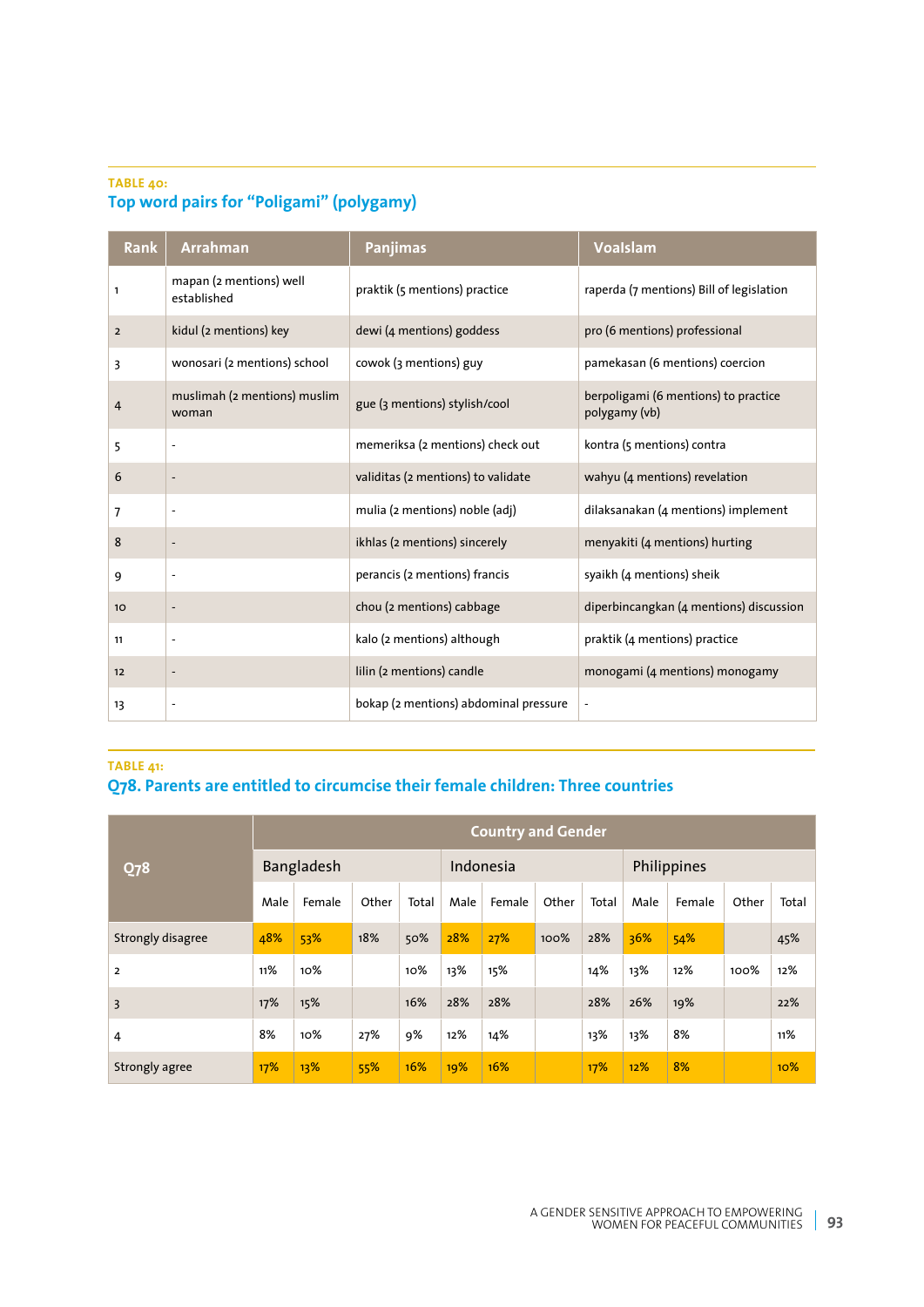her mind about polygamy. According to the authors, the actor now says that to oppose polygamy is to oppose Allah (Panjimas.com 2015c).265 Other articles in Panjimas describe how women's mobilisation against legalised polygamy in India is part of an anti-Islam agenda (Panjimas.com 2015g).<sup>266</sup> An article in VoaIslam outlines the necessary steps one needs to take to prepare themselves for a polygamous relationship (Voa-Islam.com 2018c).<sup>267</sup>

Islamist and extremist organisations also endorse FGM in their websites, in a context, however, where around half of Indonesian women have undergone FGM (UN Women 2018).

In the survey, around one third of women (30 per cent) and men (31 per cent) support parents' rights to circumcise their female children (see table 41).

Support for FGM features in Indonesian extremist websites. Within the women-specific section of Panjimas, the word *"Khitan"* was paired with *"disabdakan"* (be said) and *"haruskah"* (should), as well as words describing male and female genitalia, such as *"kulup"* (foreskin) and *"klitoris"* (clitoris). These word pairs suggest that discussion both justifies and describes the practice. This is seen in the article *"Khitan Wanita, Haruskah?"* (Female Circumcision, Must You Do It?) (Panjimas.com 2015). The article argues that the Hadith (traditions or sayings of Prophet Muhammad) overwhelming supports FGM and that it is in fact mandatory. This article also briefly outlines when and how it is to be carried out. Another article quotes Egyptian doctors saying that FGM increases a husband's pleasure and prevents cancer in men and women (Voa-Islam. com 2013). Finally, an article on the general audience section of VoaIslam calls a UN vote in 2012 to ban

FGM worldwide a "nonsense opinion" of "liberals". Notably, the Indonesia Ulama Council also supported overturning the ban on FGM (PRI.org 2015).

During the fieldwork in Cirebon, one young woman admitted to having had FGM performed at an Islamic boarding school. It was part of the school's tradition, she said:

*If we're being honest, I resisted it, but I was forced to undergo it eventually by the school authority, as those who are not cut cannot be a student there. The process comprised a scraping of the inside part of the vagina. Apart from the fact it hurt, I could not tell what happened (inside).*

#### **TABLE 42: Top word pairs for "khitan" (circumcision)**

| <b>Rank</b>    | <b>Panjimas</b>                                                |
|----------------|----------------------------------------------------------------|
| 1              | kulup (5 mentions) men's foreskin                              |
| $\overline{2}$ | disabdakan (3 mentions)                                        |
| 3              | klitoris (3 mentions) clitoris                                 |
| 4              | haruskah (2 mentions) should                                   |
| 5              | mengkhitan (2 mentions) to circumcise                          |
| 6              | amalan (2 mentions) practice                                   |
| 7              | klitorisnya (2 mentions) the clitoris'                         |
| 8              | bahwasannya (2 mentions) truly                                 |
| 9              | kuku (2 mentions) nail                                         |
| 10             | istinja (2 mentions) cleaning after urinating or<br>defecating |

<sup>265</sup> "Dewi Sandra: Opposing Polygamy means Opposing God"

<sup>266</sup> "Polygamy Is Blamed, Ulama and Indian Muslim Leaders Suspect Islamophobia Agenda Ahead of Election."

<sup>267</sup> "Polygamy, Can It Really Be a Solution?" This mirrors material in the Islamic State women-specific online magazine Dabiq, where articles featured advice to women about how to live in polygamous relationships (Lahoud 2018).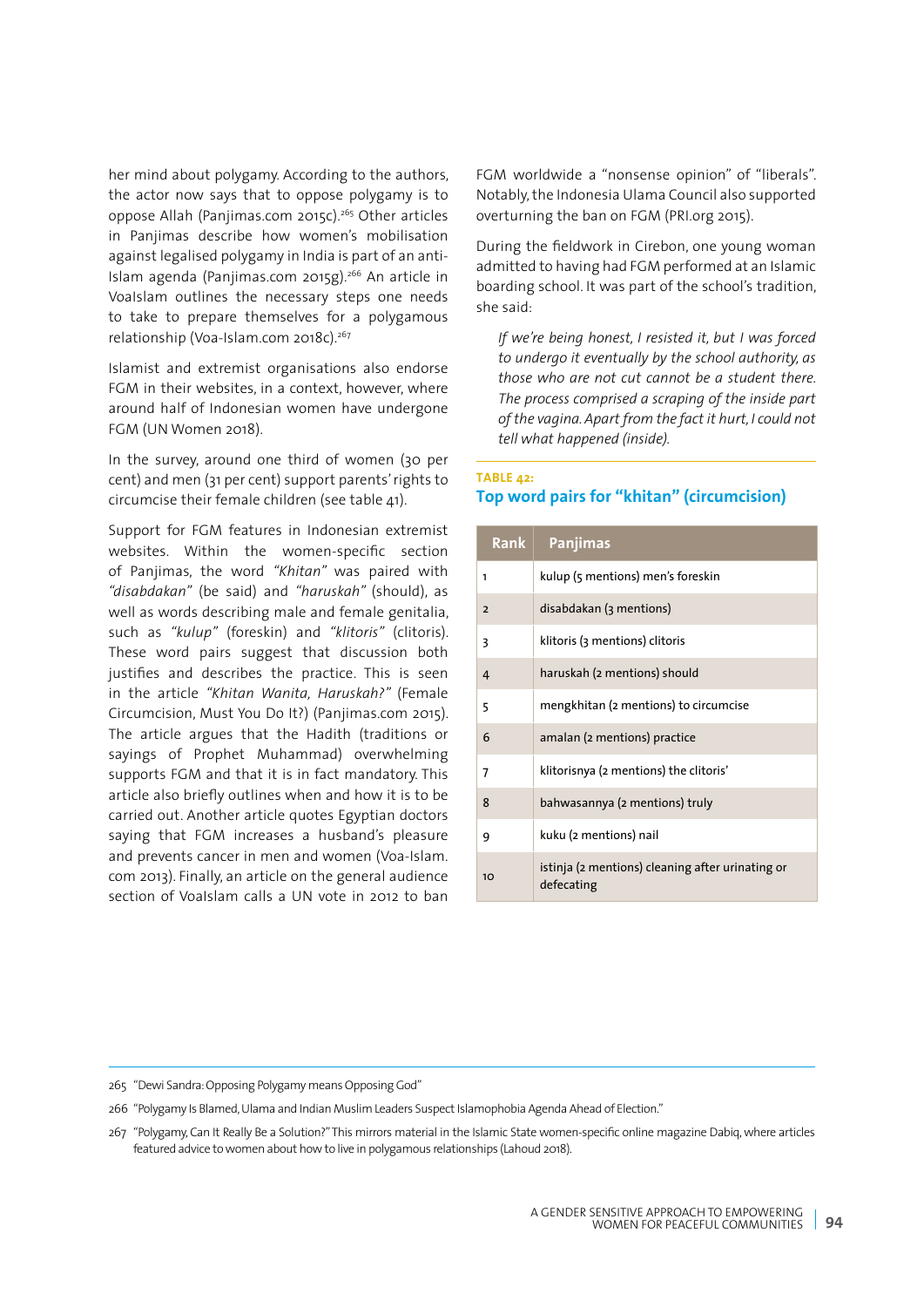# **6.6** EDUCATION

Universities are a site for mobilization both for and against extremism and violent extremism. Mobilization occurs in a context of vibrant religious student movements in various political and ideological streams. Parts of the student movement comprise Islamist youth cadres, which manifest in political activism, religious activities, and in pop culture (Saefullah 2017). Focus groups explained that students joined religious communities and cadres, forming campus communities with radical and intolerant views.

At base, gender ideologies of campus Islamist organizations promote traditional roles for men and women. Broadly, these groups condemn "secularism, pluralism, and liberalism" (Saat 2005). Moreover, these *-isms* are associated with the women's movement. Large numbers of students are involved with university youth cadres, and while whether they are considered to be moderate or extremist varies according to participant s, everyone agrees that there are large numbers of student members.268 Islamists target first year students with free food and campus activities.<sup>269</sup> Some participant s suggested that a mosque provides a meeting place to avoid going to classes.<sup>270</sup>

Participants in focus group discussions drew attention to the overlap of campus Islamists and political Islam. One male participant described how campus religious "are often affiliated with political parties. They even lead people's opinion in order to gain political support over a decision. For example, many student organizations participated in demonstrations against Ahok, and campaigned for his impeachment".278 All of the major reactionary forces recruit using youth cadres in the universities, DDII, Tarbiyah (PKS), Jemaat Tablighi, and Hizbut Tahrir Indonesia (HTI). HTI were seen by some as "confrontational" during demonstrations, and "intense" in their missionary efforts.<sup>272</sup>

The overlap between youth cadres and party politics is significant, given the significant overlap between fundamentalism, radicalism and violent extremism in Indonesia (True and Eddyono 2017). Describing recruitment to campus Islamist organisations is also significant to our research, given Nuraniyah's (2018) findings that most women in her study of Indonesian women members of IS had first joined a "gateway group" including, but not limited to PKS and HTI.

# **Campus based extremist groups target women students**

According to focus group discussions, HTI and the PKS student-based organisation, Tarbiyah, deploy similar recruitment processes with 'levels' of commitment. It starts with recruitment to a cadre of LDK (*Lembaga Dakwah Kampus* – the organisation of campus proselytising), progressing to mentoring and Koranic recitation held once a week, then discussions about *dakwah* and *jihad*. There are campaigns held on campus to join the political party, PKS. The teachings are informed by the Koran and to the Sunnah (the

268 Mixed gender focus group discussion (016) in Indonesia: Cirebon, October 2018

- 269 Mixed gender focus group discussion (016) in Indonesia: Cirebon, October 2018
- 270 Women only focus group discussion (015) in Indonesia: Cirebon, October 2018
- 271 Focus group discussion with young male progressives (028) in Indonesia: Medan, October 2018

<sup>271</sup> Focus group discussion with young male progressives (028) in Indonesia: Medan, October 2018

<sup>272</sup> Women only focus group discussion (012) in Indonesia Cirebon, female members of Nahdlatul Ulama, October 2018. Tarbiyah is an Indonesia campus network organisation, somewhat based on the Muslim Brotherhood. Tarbiyah aims for a more political role for Islam in Indonesia, and has links to the PKS (Machmudi 2006).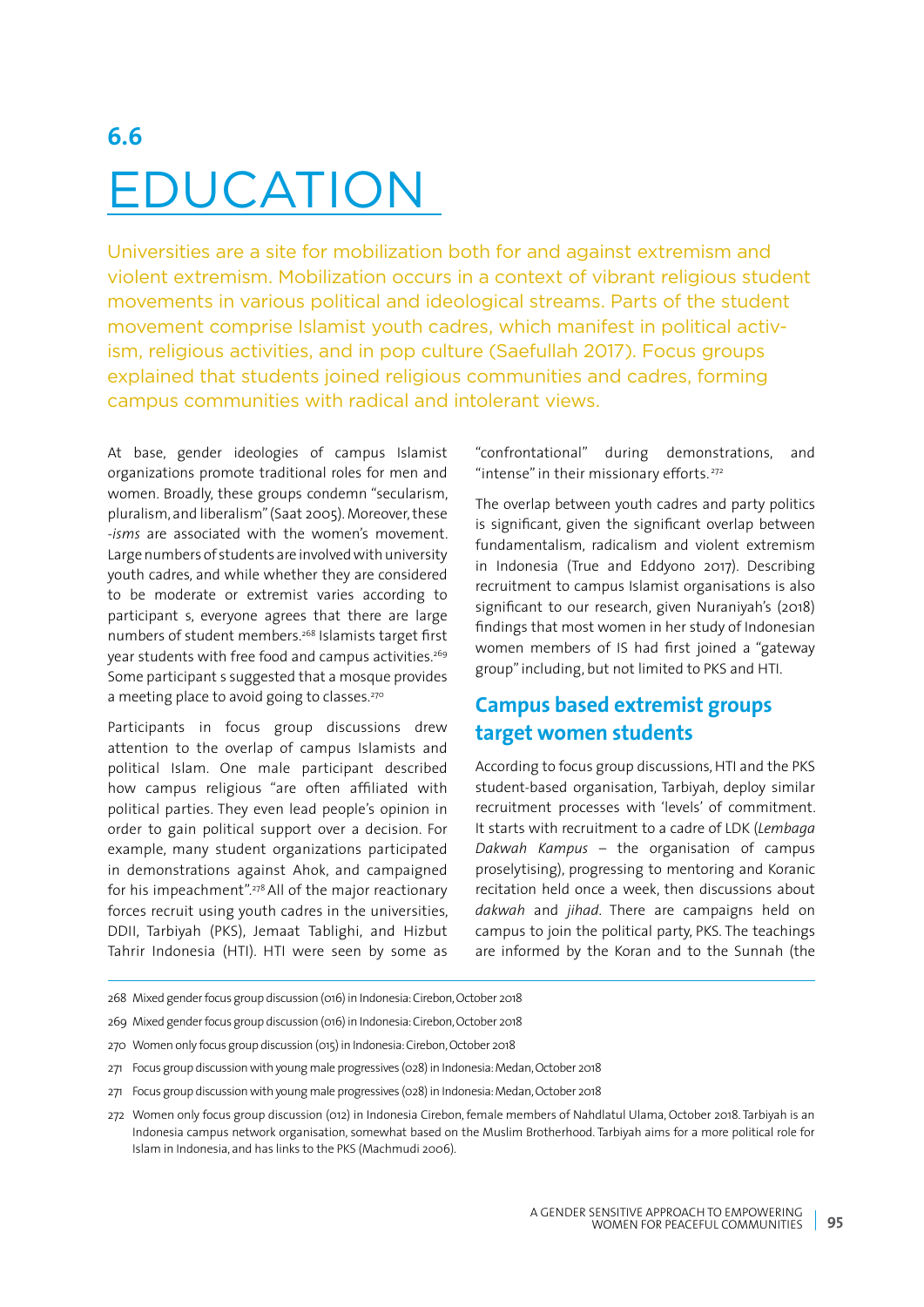deeds of Prophet Mohammad), and Hasan Albana's interpretations [the founder of the Egyptian Muslim Brotherhood].273

Extremist group HTI targets women students and professionals explicitly and has been particularly successful among women students. Nawab suggests that maybe more than half of HTIs members are women (Nawab 2018, 101). This is supported but not confirmed by our qualitative data, wherein young women participants were targeted and joined conservative and Islamist groups on campus (The Jakarta Post 2018).

Analysts Hadiz and Rahman Alamsya note that in Indonesia, violent extremists appeal to concrete social circumstances—social displacements, socioeconomic and systemic marginalization (Rahman Alamsyah and Hadiz 2017, 69). Notably absent from such analysis, however, is the role that gender inequalities and grievances might play in motivations, recruitment and mobilization of women to violent extremist groups. Studies of Indonesian women who had been in violent extremist or fundamentalist groups told researchers desire for political change motivated them (Marcoes 2015, Nuraniyah 2018). Like men were, these women were propelled by a sense of injustice in concrete social circumstance, including the inability to mitigate high levels of poverty Indonesia (Marcoes 2015).

Extremist groups tap into specific gender injustices to appeal to women. In the women-specific sections of the website VoaIslam, the term fighter is most commonly paired with words like "Kartini" and "Raden" (the most famous Indonesian champion of women 's rights), and "emansipasi" (emancipation). The struggle here is not global conflicts, but of women's rights. Interestingly however, VoaIslam articles that feature this combination of word pairings try to paint the Indonesian national hero of the colonial era, Kartini, as a devout Muslim woman, whose image has been hijacked to make it seem like she was a champion of women's rights (Voa-Islam.

com 2017).274 Interestingly then, extremists redeploy the language of feminist struggle to their cause of "*Dakwah*" (missionary work), creating a more devout society.

# **Inside campus extremist groups, "gender rules" increase as women progress in the organisation**

Once recruited, we suggest that women are incorporated in a gendered manner into HTI. Very significantly, as women are promoted in the group structure, there is a pattern of increasing gender regressive ideology and practice – "gender rules". For example, one woman in a FDG in Cirebon described her recruitment to a group she described as radical because of their anti-Christian stance, their strict gender segregation, and their doctrine of "just religious war" *(jihad fisabilillah)* and of "religious pre-marital celibacy" *(jomblo fisabilillah).* During the initial meetings on campus, extremist groups hold events on topics such as the "role of women at home, how to be good wives, etc."<sup>275</sup> The groups invite select women to lead a Koranic recitation. Some women then might become a cadre of a radical group. Following this kind of process, one participant in a focus group described how she was appointed to a leadership position in the state university's mosque. At this point, gender segregation was strictly enforced, and control over her increased. The group condemned her taking philosophy as a subject. In "Basic Leadership Training", the emphasis was on gender regressive practices. She described how:

*Basic Leadership Training relates to the rules that shall be implemented between men and women, such as not allowing handshakes between men and women, and how to dress appropriately. When there is a study group involving men and women there will nonetheless be a separation between them. Even looking at the shadows of a different gender through their clothing is prohibited.276*

<sup>273</sup> Women only focus group discussion (015) in Indonesia: Cirebon, October 2018

<sup>274</sup> "The Mystery of the Dream of Kartini"

<sup>275</sup> Mixed gender focus group discussion (016) in Indonesia: Cirebon, October 2018

<sup>276</sup> Mixed gender focus group discussion (016) in Indonesia: Cirebon, October 2018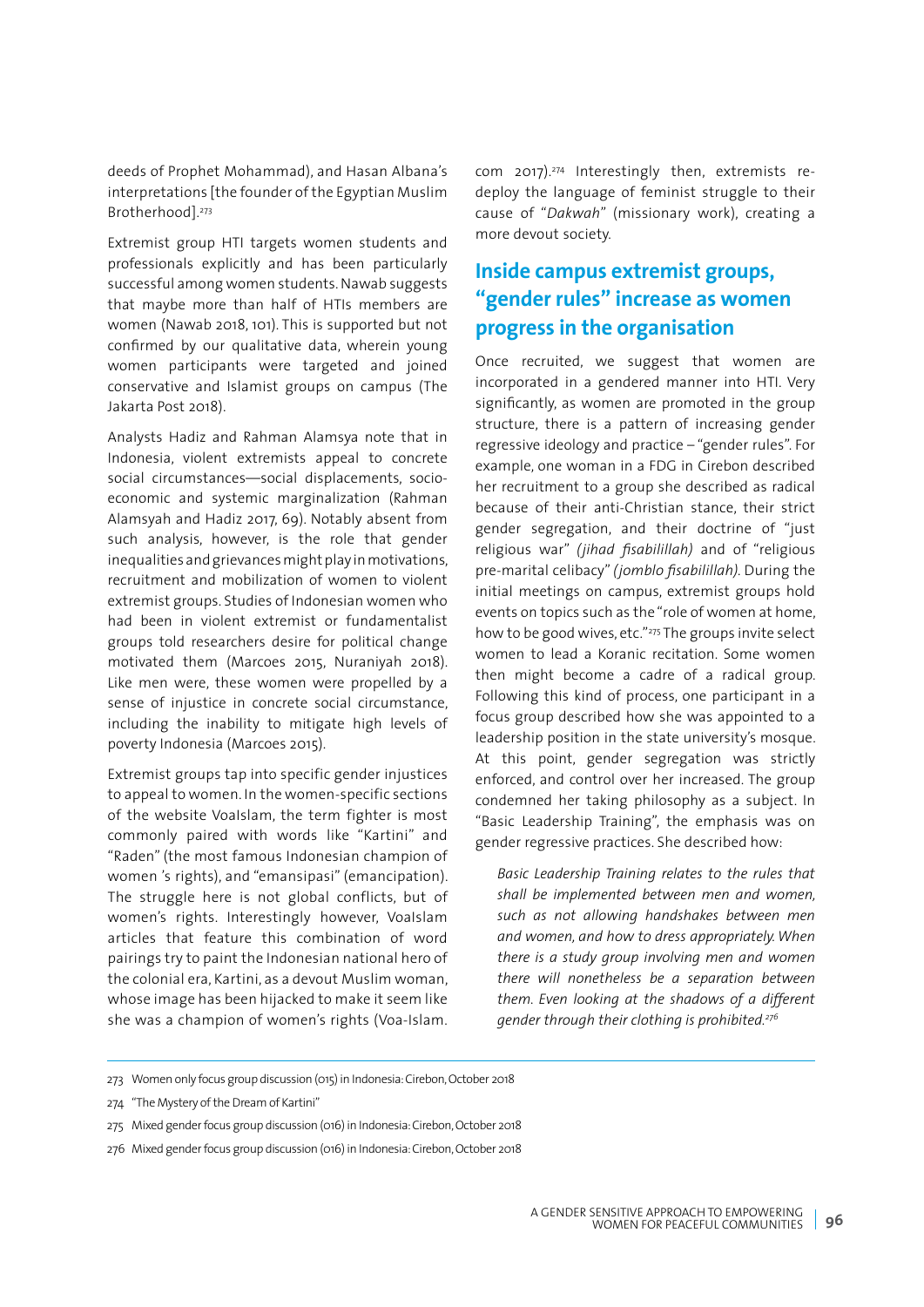Thus, as women enter the campus Islamist organization, they acquire more prestige and responsibility, at the same time as they are subject to stricter application of the gender rules. For instance, starting with forbidding handshaking between men and women, then dating, then spatial gender segregation takes place. Finally, even observing someone from the opposite sex closely are forbidden. There is little space in campus religious organisations for women's leadership, although women make up a significant number of the regular members. Again, the ideology of male authority is strong in campus religious organisations. One young Javanese woman described how in even in her Islamic religious organization, considered by many to be a moderate organisation, women never become the leaders […], and men make all the decisions. She also said they decided which activities would take place, "If the men do not approve, then there is no activity".277 Another female sociology undergraduate said male chauvinism was the reason for her leaving her Islamist organisation. She recalled:

*Every time I had an opinion or did work, it was not appreciated. I was only allowed to work behind the scenes. Men made the decisions and public appearances. This is not in line with the Islam that I believe. The final straw came during an intellectual dispute with another member, where I was yelled by the chairman who said, "What do women know about these things?!278*

An additional aspect of gendered recruitment and mobilisation to Islamist groups is the overlap with an emergent youth premarital celibacy movement that promotes arranged marriages. Research participants noted that the *"fissabilillah* singles movement" is "trending" in Cirebon. The basic concept of this movement is that one must not be any romantic relationship with the opposite sex before marriage. Adherents and promoters justify this by saying that dating is not permitted in Islam. Rather than dating, members find partners through Taaruf (arranged marriage between families).279

<sup>277</sup> Discussion with moderate, female undergraduate students (024) in Indonesia: Medan, October 2018. Respondent A is a student majoring in sociology

<sup>278</sup> Discussion with moderate, female undergraduate students (024) in Indonesia: Medan, October 2018. Respondent B is also a student majoring in sociology

<sup>279</sup> Mixed gender focus group discussion (016) in Indonesia: Cirebon, October 2018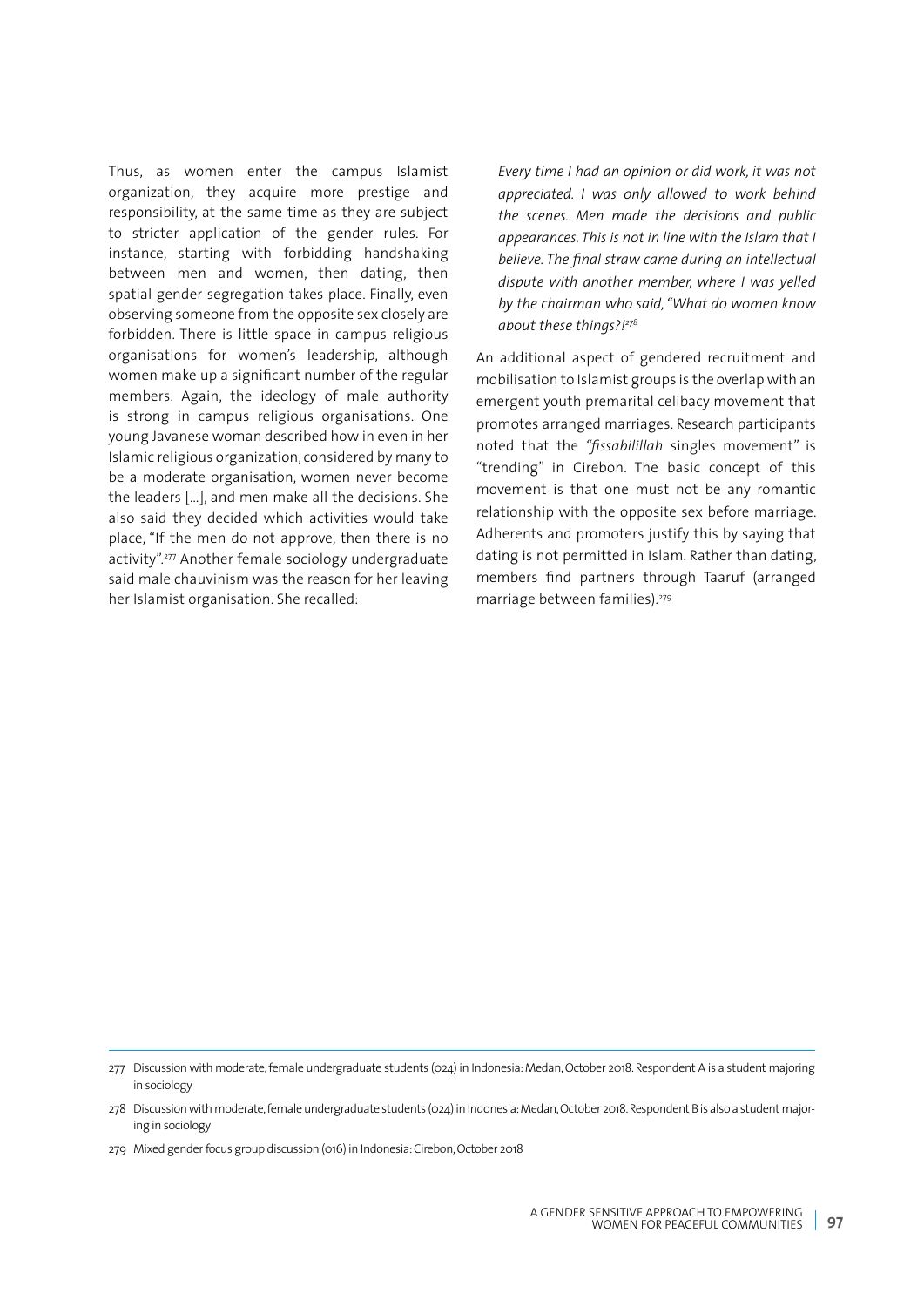# **6.7** ROLE OF PARENTS

Several participants expected a disciplinarian father, as the undisputed head of the family, would be key part to preventing violent extremism. A woman participant in Depok suggested, "Men are still the head of the family. Because most children are more obedient to their fathers. Fathers are the role model".<sup>280</sup> A male participant in Depok also linked preventing violent extremism to wifely obedience: "Mothers have a greater influence in educating children. However, wives must obey their husbands, so it means that husbands have control over, and are responsible for, their children. Thus, husbands have bigger role in preventing children from being involved with extremism or terrorism".<sup>281</sup>

Analysis of Indonesian survey responses showed overwhelmingly support for "strong fathers" in households, with most participants though that strong fathers were important (27 per cent) or extremely important (59 per cent) to the importance of strong fathers.<sup>282</sup> However, like our other case studies, even greater numbers of people strongly supported the notion of having a "caring father", with 74 per cent naming a caring father as extremely important (16 per cent saying it was "important"). $283$ Men and women both supported strong and caring fathers to the same degree.

In line with other research, many survey respondents felt that mothers were the key part of preventing violent extremism. Indonesian survey respondents thought that strong and caring mothers were very important to households. Specifically, 48 per cent of respondents thought strong mothers were extremely important. However, more people (80 per cent) thought caring mothers were extremely important. Women supported the notion of strong mothers (85 per cent) more than men (76 per cent), while slightly more men supported the notion of caring mother (90per cent) than women (94 per cent).284

Decisively, 86 per cent of Indonesian respondents agreed or strongly agreed that mothers can watch for signs that a son might join a violent extremist group with no gender difference in the responses. When asked whether a strong father would stop his children becoming extremists, support was likewise strong; however, this view was stronger among men (72 per cent) than women (61 per cent). Similar to the 2017 results many respondents felt that mothers were more involved in their children's lives, and children were more likely to confide in their mothers (True et al. 2019). Several religious figures and religious people suggested that the "mother is the first madrassah", teaching her children the right version of religion.<sup>285</sup>

One participant was a mother to a child who had joined a Wahabi-related fundamentalist group. She said that her son's righteous and angry behaviour in public was difficult and made her uncomfortable.

- 282 Q 58. How important is it to have a strong father in a household?
- 283 Q 60. How important is it to have a caring father in the household?

284 Q 59. How important is it to have a strong mother in a household?; Q 62. How important is it to have a caring mother in a household?

<sup>280</sup> Focus group discussion with married women (009) in Indonesia, Depok, October 2018

<sup>281</sup> Men only focus group discussion (007) in Indonesia: Depok, October 2018

<sup>285</sup> Women only focus group discussion (017) in Indonesia: Cirebon, October 2018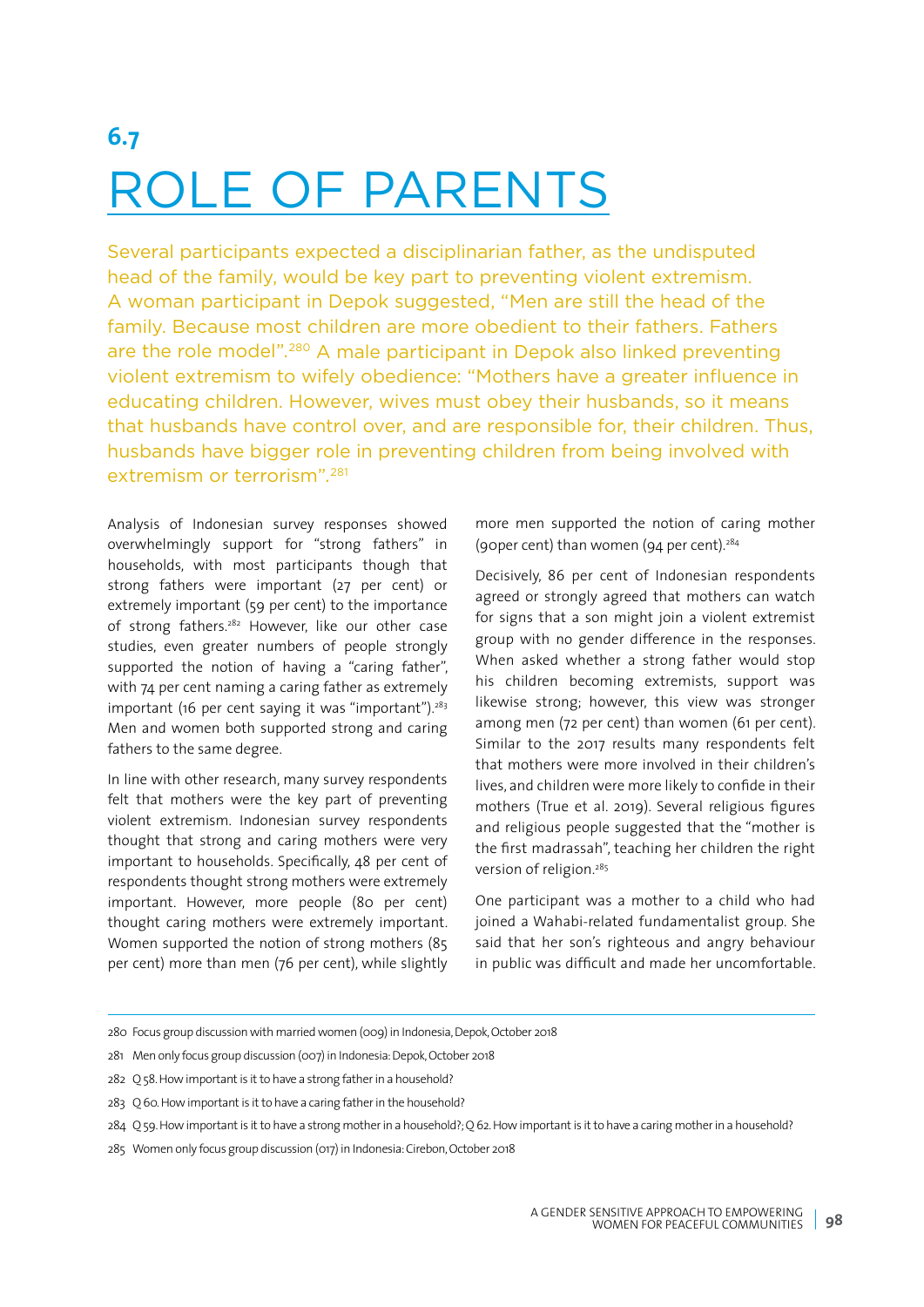Within the home, she preferred not to challenge him directly: she "didn't say too much". She described her attempts to reach out to him:

*I have been triggered into a debate once with my child. And the more I debated, the more my child became quiet and sought answers elsewhere. That's why I don't want to engage in debates. [For example], I tried learning to recite Khosidah poetry, and he got upset because he sees it as singing. I want him to be more open and not get upset easily.286*

However, it is crucial to recognise that mothers and fathers can also support extremist groups. In the online space, extremist groups have recognized this. For example, an article on VoaIslam was entitled *"Untuk Semua Bunda, Jadikanlah Rumahmu Sebagai Madrasah Syuhada"* (For All Mothers, Turn Your House into a Madrasah for Martyrs). The article urges all mothers to teach their children the Quran so that they can become a mujahid and "syahid" (martyr) (Voa-Islam.com 2014). Thus, recruitment and drumming up support targets women as mothers of potential fighters.

286 Key Interview with a woman in Cirebon (008) Indonesia: Cirebon – October 2018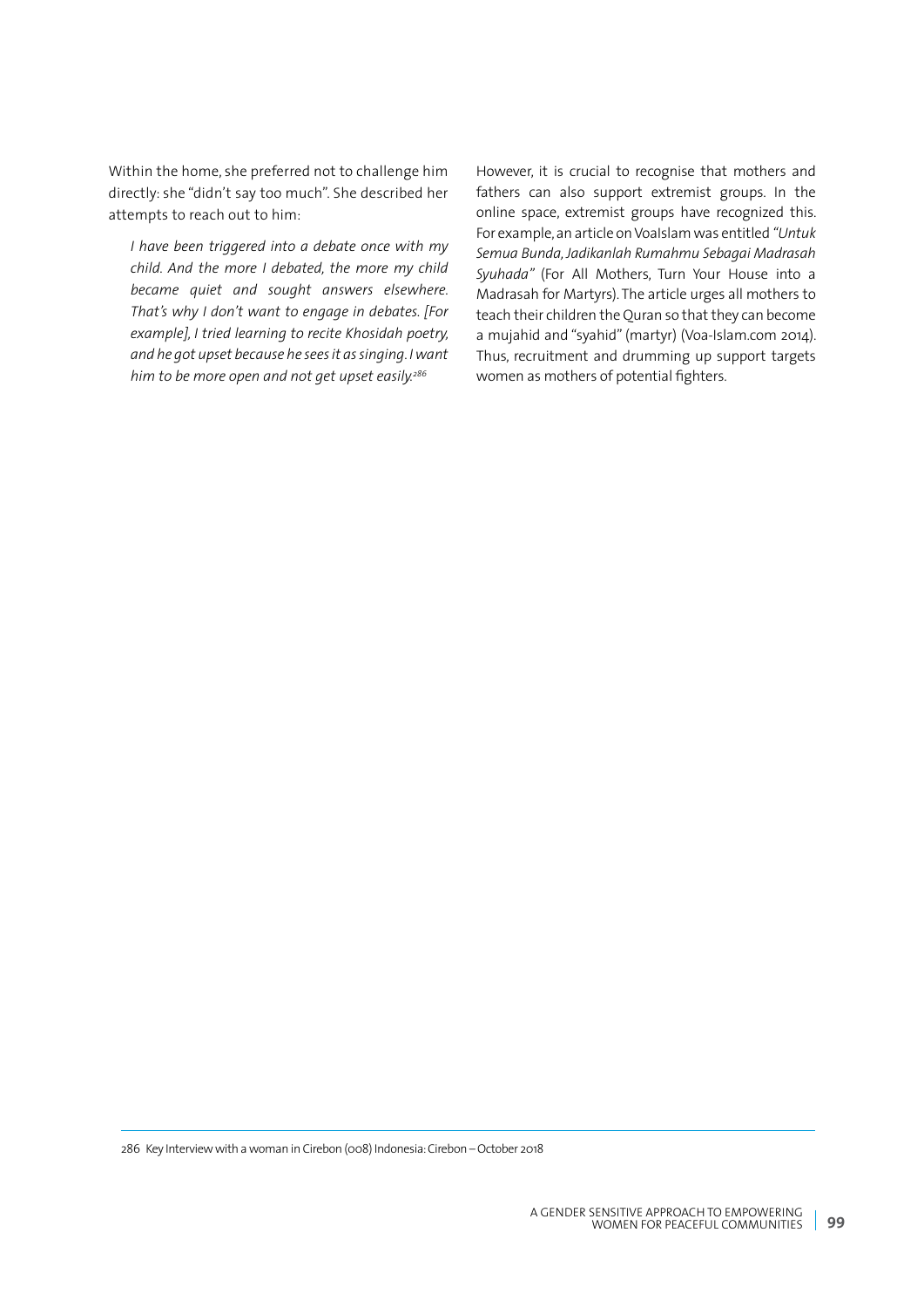# WORKS CITED

## **Academic Literature**

Agara, Tunde. 2015. "Gendering Terrorism: Women, Gender, Terrorism and Suicide Bombers."*International Journal of Humanities and Social Science* 5 (6):115-125.

Ahsan, Zayadul , and Pavitra Banavar. 2011. "Who Are the Militants." In *Political Islam and Governance in Bangladesh*, edited by Ali Riaz and C. Christine Fair. Abingdon: Routledge.

Bourekba, Moussa 2017. Unemployment: At the Heart of Violent Extremism? In *Researching Arab Mediterranean Youth: Towards a New Social Contract.* Barcelona: SAHWA"Empowering The Young Generation: Towards A New Social Contract In South and East Mediterranean Countries".

Cachalia, Raeesah Cassim, Uyo Salifu, and Irene Ndung'u. 2016. The Dynamics of Youth Radicalisation in Africa: Reviewing the Current Evidence. In *ISS Paper* 296: Institute for Security Studies.

Caprioli, Mary. 2000. "Gendered Conflict."*Journal of Peace Research* 37 (1):51-68.

Charlebois, Justin. 2011. Gender and the Construction of Dominant, Hegemonic, and Oppositional Femininities. Lanham: Lexington Books.

Choi, Namok, Dale R. Fuqua, and Jody L. Newman. 2009. "Exploratory and Confirmatory Studies of the Structure of the Bem Sex Role Inventory Short Form With Two Divergent Samples." *Educational and Psychological Measurement* 69 (4):696-705.

Cohen, J. 1988. Statistical Power Analysis for the Behavioral Science. New Jersey: Erlbaum.

Cohen, Shuki J., Thomas J. Holt, Steven M. Chermak, and Joshua D. Freilich. 2018. "Invisible Empire of Hate: Gender Differences in the Ku Klux Klan's Online Justifications for Violence."*Violence and Gender* 5 (4):209-225.

Cribb, Robert. 2000. " From Petrus to Ninja: Death Squads in Indonesia." *In Death Squads In Global Perspective: Murder With Deniability,* edited by Arthur David Brenner and Bruce Campbell, 181-202. Basingstoke: Macmillan.

Eddyono, Sri. 2018. *Women's Empowerment in Indonesia: A Poor Community in Jakarta.* Abingdon: Routledge.

Fleming, Paul J., Sofia Gruskin, Florencia Rojo, and Shari L. Dworkin. 2015. "Men's Violence Against Women and Men are Inter-Related: Recommendations For Simultaneous Intervention." *Social Science & Medicine* 146:249-256.

Flood, Michael, and Bob Pease. 2009. "Factors Influencing Attitudes to Violence Against Women."*Trauma, Violence, & Abuse* 10 (2):125-142.

Gujarati, D. N. 2009. Basic Econometrics. New York: McGraw Hill.

Glick, Peter, and Susan T. Fiske. 1996. "The Ambivalent Sexism Inventory: Differentiating Hostile and Benevolent Sexism "*Journal of Personality and Social Psychology* 70 (3):491-512.

Glick, Peter, Susan T. Fiske, Antonio Mladinic, José L. Saiz, Dominic Abrams, Barbara Masser, Bolanle Adetoun, Johnstone E. Osagie, Adebowale Akande, Amos Alao, Barbara Annetje, Tineke M. Willemsen, Kettie Chipeta, Benoit Dardenne, Ap Dijksterhuis, Daniel Wigboldus, Thomas Eckes, Iris Six-Materna, Francisca Expósito, Miguel Moya, Margaret Foddy, Hyun-Jeong Kim, Maria Lameiras, Maria José Sotelo, Angelica Mucchi-Faina, Myrna Romani, Nuray Sakalli, Bola Udegbe, Mariko Yamamoto, Miyoko Ui, Maria Cristina Ferreira, and Wilson López López. 2000. "Beyond Prejudice as Simple Antipathy: Hostile and Benevolent Sexism Across Cultures."*Journal of Personality and Social Psychology* 79 (5):763-775.

Griffiths, Martin, and Mubashar Hasan. 2015. "Playing with Fire: Islamism and Politics in Bangladesh."*Asian Journal of Political Science* 23 (2):226-241.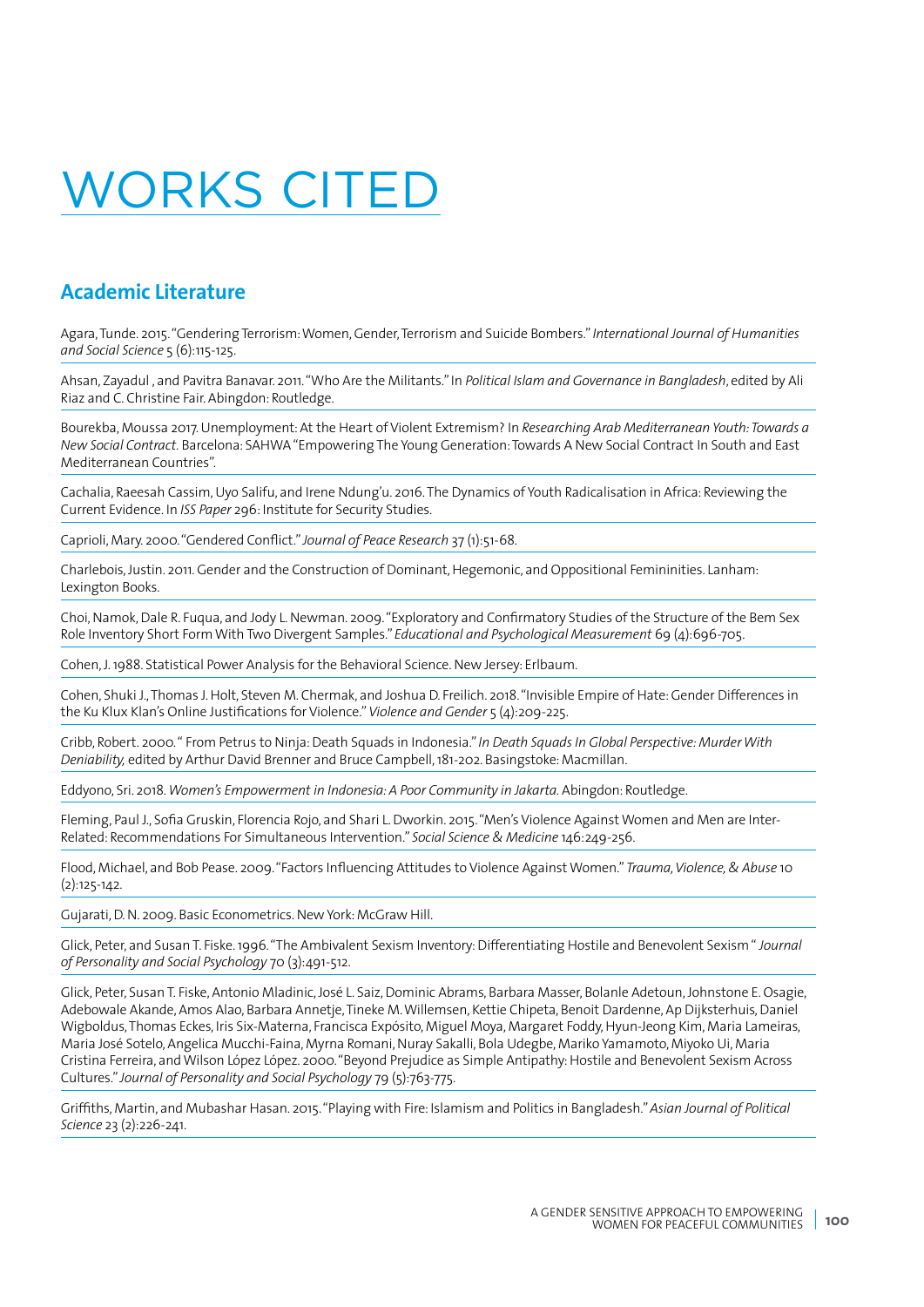Hadiz, Vedi. 2008. "Towards a Sociological Understanding of Islamic Radicalism in Indonesia."*Journal of Contemporary Asia* 38 (4):638-647.

Hadiz, Vedi. 2013. "Indonesian Political Islam: Capitalist Development and the Legacies of the Cold War."*Journal of Current Southeast Asian Affairs* 1:3-38.

Hutchings, Kimberly. 2008. "Cognitive Short Cuts." In R*ethinking the Man Question: Sex, Violence and International Politics*, edited by Marysia Zalewski and Jane Parpart. London: Zed Books.

Ji, Chang Ho, and Yodi Ibrahim. 2007. "Islamic Religiosity in Right-Wing Authoritarian Personality: The Case of Indonesian Muslims."*Review of Religious Research* 49 (2):128-146.

Jones, Sidney. 2018. "Radicalisation in the Philippines: The Cotabato Cell of the "East Asia Wilayah"."*Terrorism and Political Violence.*

Long J. and Freese J. 2001. Regression Models for Categorical Dependent Variables Using Stata. Texas: Stata Press

Kabeer, Naila. 1991. "The Quest for National Identity: Women, Islam and the State in Bangladesh." Feminist Review (37):38-58.

Krippendorff, Klaus. 2004. Content Analysis: An Introduction to its Methodology. 2nd ed. ed. Thousand Oaks, CA: Sage.

Machmudi, Yon. 2006. "Islamising Indonesia The Rise of Jemaah Tarbiyah and the Prosperous Justice Party (PKS)." PhD, Australian National University.

Mudhoffir, Abdil Mughis 2017. "Islamic Militias and Capitalist Development in Post-Authoritarian Indonesia."*Journal of Contemporary Asia* 47 (4).

Nawab, Mohamed. 2018. *Hizbut Tahrir Indonesia and Political Islam: Identity, Ideology and Religio-Political Mobilization.* Abingdon: Routledge.

Nayak, Madhabika B., Christina A. Byrne, Mutsumi K. Martin, and Anna George Abraham. 2003. "Attitudes Toward Violence Against Women: A Cross-Nation Study." *Sex Roles* 49 (7):333-342.

Nuraniyah, Nava. 2018. "Not Just Brainwashed: Understanding the Radicalization of Indonesian Female Supporters of the Islamic State."*Terrorism and Political Violence* 30 (6):890-910.

Ozer, Emily J., Jeanne M. Tschann, Lauri A. Pasch, and Elena Flores. 2004. "Violence Perpetration Across Peer and Partner Relationships: Co-Occurrence and Longitudinal Patterns Among Adolescents."*Journal of Adolescent Health* 34 (1):64-71

Pedahzur, Ami. 2013. *Religious Fundamentalism and Political Extremism.* Edited by Leonard Weinberg. Hoboken: Taylor and Francis.

Piggot, Marg. 2004. "Double Jeopardy: Lesbians and the Legacy of Multiple Stigmatised Identities." Swinburne University of Technology.

Quimpo, Nathan Gilbert. 2016. "Mindanao: Nationalism, Jihadism and Frustrated Peace."*Journal of Asian Security and International Affairs* 3 (1):64-89.

Rahman Alamsyah, Andi, and Vedi R. Hadiz. 2017. "Three Islamist Generations, One Islamic State: The Darul Islam Movement and Indonesian Social Transformation."*Critical Asian Studies* 49 (1):54-72.

Riff, Daniel, Stephen Lacy, and Frederick Fico. 2014. *Analyzing Media Messages: Using Quantitative Content Analysis in Research. Abingdon:* Routledge.

Saat, Norshahril. 2005. *The State, Ulama, and Islam in Malaysia and Indonesia.* Singapore: ISEAS Publishing

Saefullah, Hikmawan. 2017. "Nevermind the *jahiliyyah*, here's the *hijrahs*': Punk and the Religious Turn in the Contemporary Indonesian Underground Scene." *Punk & Post Punk* 6 (2):263-289.

Seguino, Stephanie. 2011. "Help or Hindrance? Religion's Impact on Gender Inequality in Attitudes and Outcomes." *World Development* 39 (8):1308-1321.

Shahidul, S. 2014. "Parents' Class Background and Hypergamy in the Marriage Market of Bangladesh: Does the Dowry Affect School Dropout Among Girls?" *The Asia-Pacific Education Researcher* 23 (3):709-715. doi: 10.1007/s40299-013-0142-5.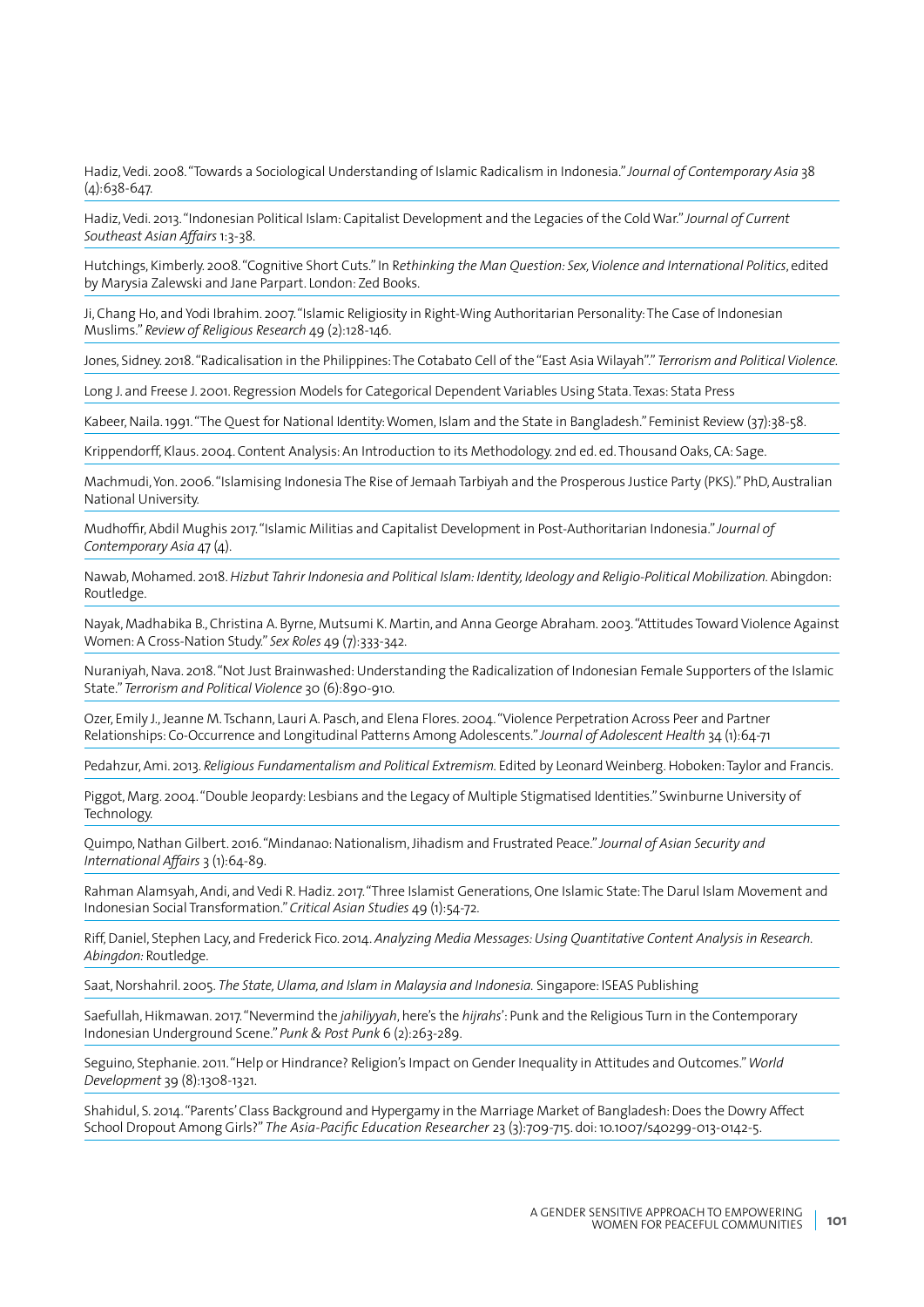Shehabuddin, Elora. 2008. "Jamaat-i-Islami in Bangladesh: Women, Democracy and the Transformation of Islamist Politics." *Modern Asian Studies* 42 (2-3):577-603.

Suryakusuma, Julia. 2011. *State Ibuism: The Social Construction of Womanhood in the Indonesian New Order. Depok: Komunitas* Bambu / Institute of Social Studies.

True, Jacqui. 2012. *The Political Economy of Violence Against Women.* Oxford: Oxford University Press.

True, Jacqui, Melissa F. Johnston, Eleanor Gordon, and Kerry O'Brien. 2019. Building an Evidence Base for Empowering Women for Peaceful Communities: A Case Study of Bangladesh and Indonesia. Bangkok: UN Women Regonal Office for Asia and the Pacific.

Tuminez, Astrid. 2008. "Rebellion, Terrorism, Peace: America's Unfinished Business with Muslims in the Philippines." *Brown Journal of World Affairs* 15 (1):211-223.

van Wichelen, Sonja. 2009. "Polygamy Talk and the Politics of Feminism: Contestations over Masculinity in a New Muslim Indonesia." *Journal of International Women's Studies* 11 (1).

Vijeyarasa, Ramona. 2019. *Gender Legislative Index Methodology Note: Measuring the Gender-Responsiveness of Domestic Laws*  Gender Legislative Index<https://www.genderlawindex.org/>

Williams, Richard. 2016."Understanding and interpreting generalized ordered logit models". The Journal of Mathematical Sociology 40(1)

Wilson, Ian Douglas. 2016. *The Politics of Protection Rackets in Post-New Order Indonesia: Coercive Capital, Authority and Street Politics.* Basingstoke: Routledge.

Wilson, Ian Douglas 2006. "Continuity and Change: The Changing Contours of Organized Violence in Post–New Order Indonesia." *Critical Asian Studies* 38 (2):265-297.

## **Reports**

Asadulla, Mohammad Niaz , Nazmul Chaudhury, and Syed Al-Zayed Josh Rashed. 2009. Secondary School Madrasas in Bangladesh: Incidence, Quality, and Implications for Reform. Washington: The World Bank.

Casey, Kevin , and David Pottebaum. 2018. Youth and Violent Extremism in Mindanao, Philippines: A mixed-methods design for testing assumptions about drivers of extremism. Maryland: DAI.

Conway, Maura, and Michael Courtney. 2018. Violent Extremism and Terrorism Online In 2017. Edinburgh: Voxpol.

Flood, Michael. 2008. Measures for the Assessment of Dimensions of Violence Against Women: A Compendium. Melbourne: Australian Research Centre in Sex, Health & Society.

IPAC. 2015. Online Activism and Social Media Usage Among Indonesian Extremists. Jakarta.

Ghafar, Adel Abdel. 2016. Educated but Unemployed: The Challenge Facing Egypt's Youth. The Brookings Institution.

Institute for Economics & Peace. Global Terrorism Index 2018: Measuring the Impact of Yerrorism, Sydney. [http://](http://visionofhumanity.org/reports) [visionofhumanity.org/reports.](http://visionofhumanity.org/reports) Accessed 18 March 2019

IPAC. 2018. Indonesia and the Tech Giants vs ISIS Supporters: Combating Violent Extremism Online. Jakarta: Institute for the Policy Analysis of Conflict.

Komnas Perempuan. 2017. Tergerusnya Ruang Aman Perempuan dalam Pusaran Politik Populisme, Catatan Kekerasan terhadap Perempuan Tahun 2017 Jakarta: Komnas Perempuan.

Lahoud, Nelly. 2018. Empowerment or Subjugation: An Analysis of ISIL's Gender Messaging. New York: UN Women

Marcoes, Lies. 2015. Why do Indonesian Women Join Radical Groups, Melbourne: Melbourne University

Mokbel, Reham. 2017. "Egypt Seeks to Battle Extremism Through Religious Education." Marsad, 28 August. [https://marsad-egypt.](https://marsad-egypt.info/en/2017/08/28/egypt-seeks-battle-extremism-religious-education/) [info/en/2017/08/28/egypt-seeks-battle-extremism-religious-education/](https://marsad-egypt.info/en/2017/08/28/egypt-seeks-battle-extremism-religious-education/).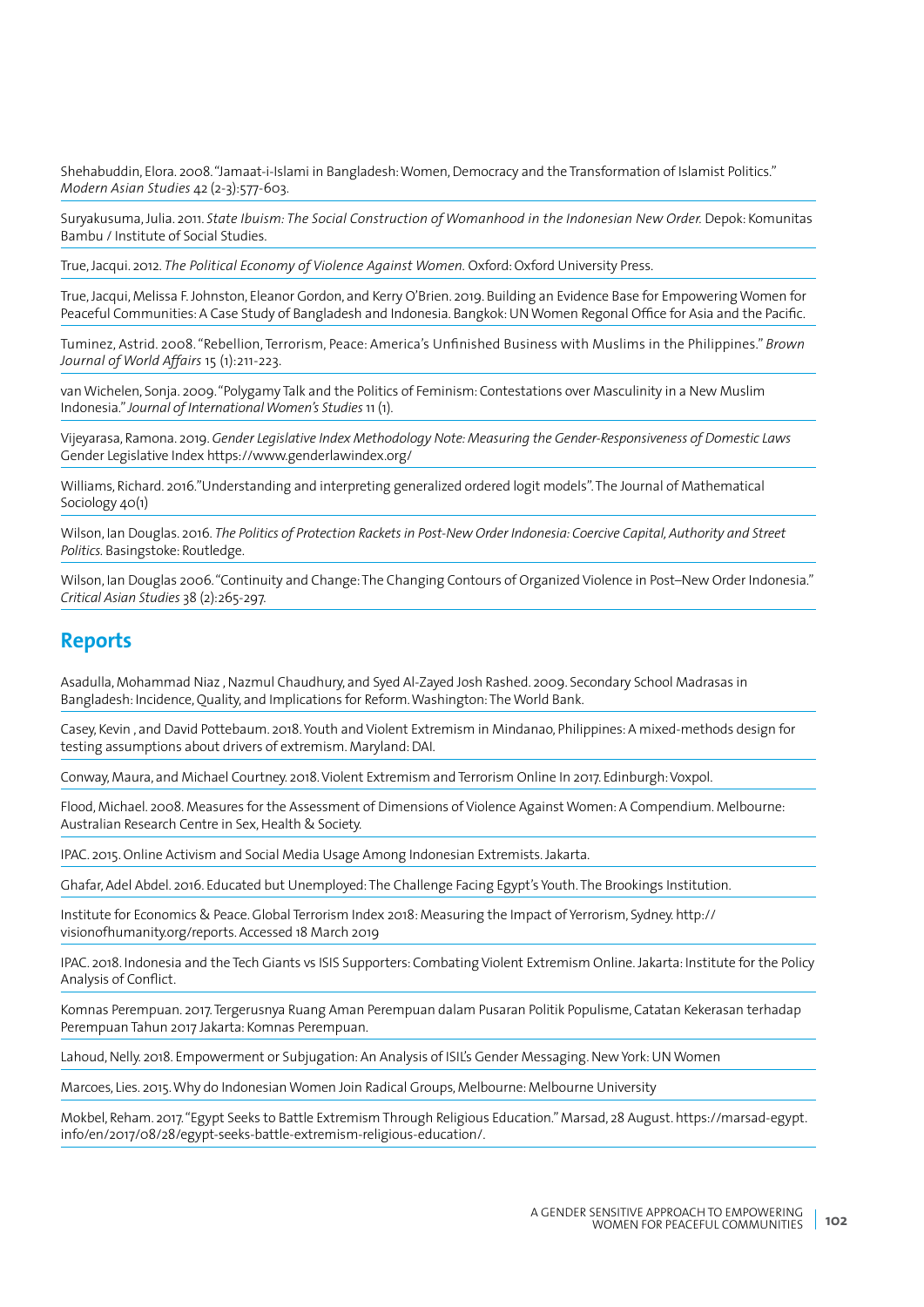Paasilinna, Silja , Sue Palmer-Wetherald, and Megan Ritchie. 2017. The Effect of Violence on Women's Electoral and Political Participation in Bangladesh. Washington DC.

Republic of Indonesia (1974) Marriage Law No. 1, Republic of Indonesia: Jakarta.

Setara Institute. 2015. Tolerant City Index, Jakarta: Setara Institute.

Statistics Indonesia. 2019. "Klaten", Jakarta; Statistics Indonesia<https://jateng.bps.go.id/> accessed 12 March 2019

Taylor, N , and M Mouzos. 2006. Community Attitudes to Violence Against Women Survey 2006: A Full Technical Report. Canberra: Australian Institute of Criminology.

True, Jacqui, and Sri Eddyono. 2017. Preventing Violent Extremism: Gender Perspectives and Women's Roles. Melbourne: Monash Centre for Gender Peace and Security.

UNESCO. 2017. Youth and Violent Extremism On Social Media: Mapping the Research. Paris: United Nations Educational Scientific and Cultural Organisation

UNESCO. 2018. New Project to Tackle Violent Extremism In Jordan, Libya, Morocco and Tunisia. Paris: United Nations Educational Scientific and Cultural Organisation

UNFPA. 2018. Ending Child Marriage in Bangladesh. Bangkok: UNFPA.

UN Women. 2018. Gender and Violent Extremism: An Analysis of Online Behaviour Across Asia Pacific. Bangkok: UN Women.

UN Women. 2018. Global Database on Violence against Women: Indonesia. [http://evaw-global-database.unwomen.org/en/](http://evaw-global-database.unwomen.org/en/countries/asia/Indonesia%20%20accessed%2017%20March%202019) [countries/asia/Indonesia accessed 17 March 2019](http://evaw-global-database.unwomen.org/en/countries/asia/Indonesia%20%20accessed%2017%20March%202019)

## **News Reports and Websites**

Arrahman.id. 2016. Surga Istri pada ridho suami<http://www.arrahman.id/surga-istri-pada-ridho-suami/>accessed 30 September 2018

Benarnews.org. 2016. JMB Militants Use Marriage as Survival Tool. [https://www.benarnews.org/english/news/bengali/jmb](https://www.benarnews.org/english/news/bengali/jmb-wives-09292016130359.html)[wives-09292016130359.html](https://www.benarnews.org/english/news/bengali/jmb-wives-09292016130359.html) accessed 19 December 2019

BBC .2016. Berita Indonesia [https://www.bbc.com/indonesia/berita\\_indonesia/2016/07/160730\\_indonesia\\_rusuh\\_tanjung\\_balai](https://www.bbc.com/indonesia/berita_indonesia/2016/07/160730_indonesia_rusuh_tanjung_balai%20accessed%2019%20February%202019) [accessed 19 February 2019](https://www.bbc.com/indonesia/berita_indonesia/2016/07/160730_indonesia_rusuh_tanjung_balai%20accessed%2019%20February%202019)

Brimelow, Ben. 2017. "ISIS is losing its grip in Iraq and Syria, but here are 9 places where it's still a threat." Business Insider, 4 November. https://www.businessinsider.com/isis-losing-in-iraq-syria-9-places-where-its-still-a-threat-2017- 11//?r=AU&IR=T#philippines-7 accessed 5 March 2019

Bundeszentrale fuer politische Bildung. 2015. International Migration from Bangladesh, [https://www.bpb.de/gesellschaft/](https://www.bpb.de/gesellschaft/migration/laenderprofile/216104/international-migration-from-bangladesh) [migration/laenderprofile/216104/international-migration-from-bangladesh](https://www.bpb.de/gesellschaft/migration/laenderprofile/216104/international-migration-from-bangladesh) accessed 7 March 2019

Coconuts.co. 2016. Hardliners deny club raid injured three women Solo. Say unknown assailants [https://coconuts.co/jakarta/](https://coconuts.co/jakarta/news/hardliners-deny-club-raid-injured-3-women-solo-say-unknown-assailants-happened-come-same/) [news/hardliners-deny-club-raid-injured-3-women-solo-say-unknown-assailants-happened-come-same/](https://coconuts.co/jakarta/news/hardliners-deny-club-raid-injured-3-women-solo-say-unknown-assailants-happened-come-same/) accessed 19 September

Detik.com. 2016. Dianggap ikut propaganda sweeping solo juranlis tabloid panjimas ditangkap [https://news.detik.com/](https://news.detik.com/berita/d-3378913/dianggap-ikut-propaganda-sweeping-solo-jurnalis-tabloid-panjimas-ditangkap) [berita/d-3378913/dianggap-ikut-propaganda-sweeping-solo-jurnalis-tabloid-panjimas-ditangkap](https://news.detik.com/berita/d-3378913/dianggap-ikut-propaganda-sweeping-solo-jurnalis-tabloid-panjimas-ditangkap) accessed 19 September 2018

Detik.com. 2019. "Densus 88 tangkap warga kalaten sita motor dan buku bertama radikalisme" [https://news.detik.com/](https://news.detik.com/berita/3162012/densus-88-tangkap-warga-klaten-sita-motor-dan-buku-bertema-radikalisme) [berita/3162012/densus-88-tangkap-warga-klaten-sita-motor-dan-buku-bertema-radikalisme,](https://news.detik.com/berita/3162012/densus-88-tangkap-warga-klaten-sita-motor-dan-buku-bertema-radikalisme) accessed 16 February 2019.

The Jakarta Post. 2018. Suspected HTI flag burning sparks controversy among muslims. [http://www.thejakartapost.com/](http://www.thejakartapost.com/news/2018/10/23/suspected-hti-flag-burning-sparks-controversy-among-muslims.html%20accesssed%20September%202018) [news/2018/10/23/suspected-hti-flag-burning-sparks-controversy-among-muslims.html accesssed September 2018](http://www.thejakartapost.com/news/2018/10/23/suspected-hti-flag-burning-sparks-controversy-among-muslims.html%20accesssed%20September%202018)

Jurnal Islam.com. 2018. Masih diblokir 12 Pengelola situs media islam desak kemkominfo normalisasi [https://jurnalislam.com/](https://jurnalislam.com/masih-diblokir-12-pengelola-situs-media-islam-desak-kemkominfo-normalisasi-1-x-24-jam/) [masih-diblokir-12-pengelola-situs-media-islam-desak-kemkominfo-normalisasi-1-x-24-jam/](https://jurnalislam.com/masih-diblokir-12-pengelola-situs-media-islam-desak-kemkominfo-normalisasi-1-x-24-jam/) accessed 17 September 2018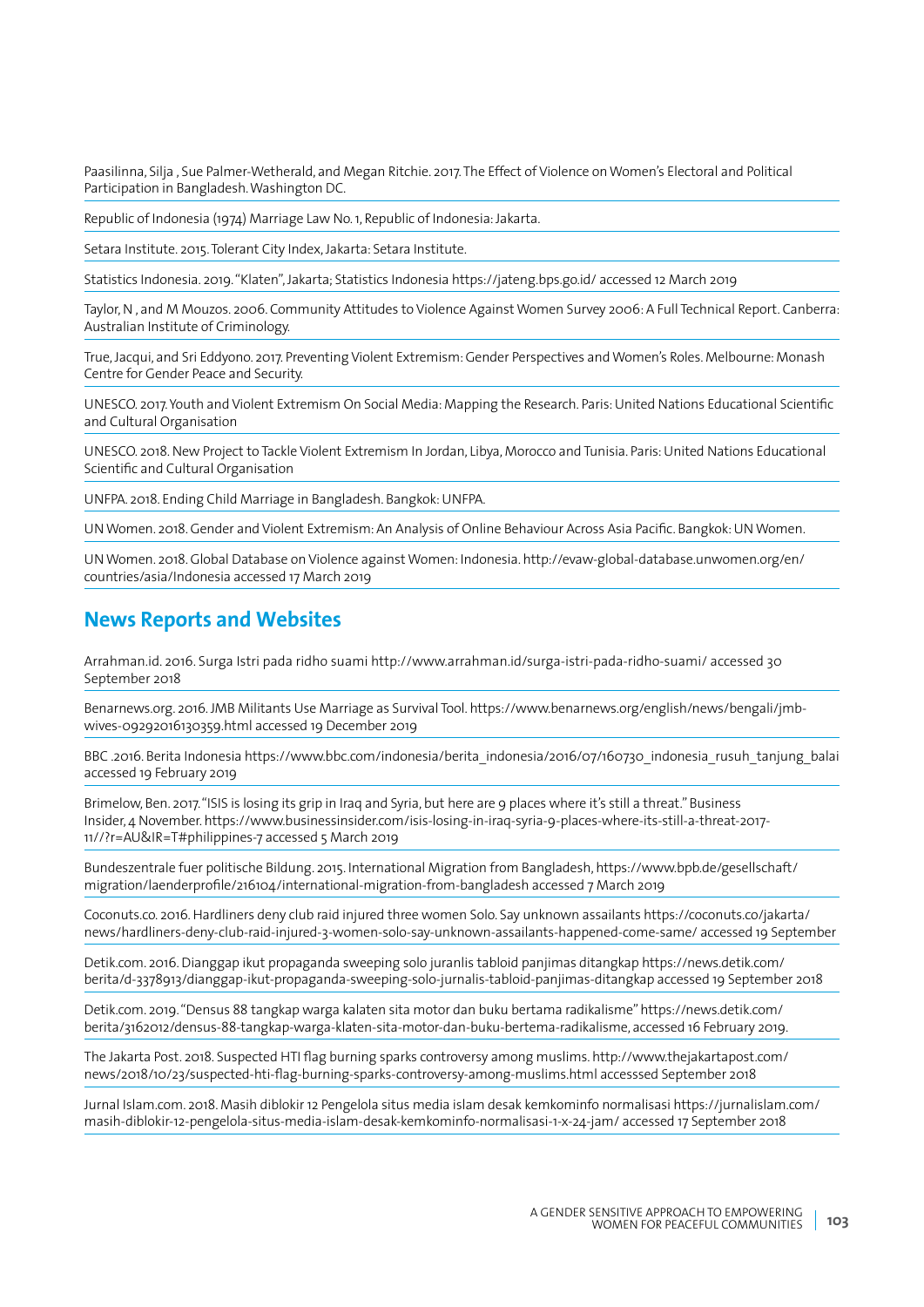KDIweb.wordpress.com. 2014. Innalillah hamba thaghut ini menolak poligami [https://kdiweb.wordpress.com/2014/03/03/](https://kdiweb.wordpress.com/2014/03/03/innalillah-hamba-thaghut-ini-menolak-poligami/) [innalillah-hamba-thaghut-ini-menolak-poligami/](https://kdiweb.wordpress.com/2014/03/03/innalillah-hamba-thaghut-ini-menolak-poligami/) accessed 30 September 2018

News.com.au. 2018. "Accused Female Terrorists Forbidden Romance Before Alleged Melbourne Stabbing [https://www.news.](https://www.news.com.au/national/crime/accused-female-terrorists-forbidden-romance-before-alleged-melbourne-stabbing/news-story/b12de460bb0908de23eb03980e266850) [com.au/national/crime/accused-female-terrorists-forbidden-romance-before-alleged-melbourne-stabbing/news-story/](https://www.news.com.au/national/crime/accused-female-terrorists-forbidden-romance-before-alleged-melbourne-stabbing/news-story/b12de460bb0908de23eb03980e266850) [b12de460bb0908de23eb03980e266850](https://www.news.com.au/national/crime/accused-female-terrorists-forbidden-romance-before-alleged-melbourne-stabbing/news-story/b12de460bb0908de23eb03980e266850) accessed 19 February

Muslimah.com. 2012. Mataku tidak bisa terpejam sebelum engkau ridha. [https://muslimah.or.id/3066-mataku-tidak-bisa](https://muslimah.or.id/3066-mataku-tidak-bisa-terpejam-sebelum-engkau-ridha.html%20Accessed%2030%20September%202018)[terpejam-sebelum-engkau-ridha.html Accessed 30 September 2018](https://muslimah.or.id/3066-mataku-tidak-bisa-terpejam-sebelum-engkau-ridha.html%20Accessed%2030%20September%202018)

Panjimas.com. 2015. MUI minta permerintah tindak tegas TKW pelaku pernikahan sejenis [https://www.panjimas.com/](https://www.panjimas.com/news/2015/10/30/mui-minta-pemerintah-tindak-tegas-tkw-pelaku-pernikahan-sejenis/) [news/2015/10/30/mui-minta-pemerintah-tindak-tegas-tkw-pelaku-pernikahan-sejenis/](https://www.panjimas.com/news/2015/10/30/mui-minta-pemerintah-tindak-tegas-tkw-pelaku-pernikahan-sejenis/) Accessed 17 September 2018

Panjimas.com. 2015b. Wanita muslimah menghadapi tantangan dunia modern [https://www.panjimas.com/](https://www.panjimas.com/citizens/2015/09/06/wanita-muslimah-menghadapi-tantangan-dunia-modern/) [citizens/2015/09/06/wanita-muslimah-menghadapi-tantangan-dunia-modern/](https://www.panjimas.com/citizens/2015/09/06/wanita-muslimah-menghadapi-tantangan-dunia-modern/) Accessed 17 September 2018

Panjimas.com 2015c. Dewi Sandra menentang poligami berarti menentang allah [http://www.Panjimas.com/](http://www.Panjimas.com/muslimah/2015/11/11/dewi-sandra-menentang-poligami-berarti-menentang-allah/) [muslimah/2015/11/11/dewi-sandra-menentang-poligami-berarti-menentang-allah/](http://www.Panjimas.com/muslimah/2015/11/11/dewi-sandra-menentang-poligami-berarti-menentang-allah/) Accessed 17 September 2018

Panjimas.com 2015d. Khitan wanitah haruskah? <http://www.Panjimas.com/muslimah/2015/11/21/khitan-wanita-haruskah> Accessed 17 September 2018

Panjimas.com. 2018. Lelang keperawanan vs nikah muda [https://www.panjimas.com/muslimah/2018/04/23/lelang](https://www.panjimas.com/muslimah/2018/04/23/lelang-keperawanan-vs-nikah-muda/)[keperawanan-vs-nikah-muda/](https://www.panjimas.com/muslimah/2018/04/23/lelang-keperawanan-vs-nikah-muda/) Accessed 24 September 2018

Panjimas.com. 2018b. kesetaraan yang tidak menjamin keamanan dan kemuliaan perempuan [https://www.panjimas.com/](https://www.panjimas.com/muslimah/2018/04/16/kesetaraan-yang-tidak-menjamin-keamanan-dan-kemuliaan-perempuan) [muslimah/2018/04/16/kesetaraan-yang-tidak-menjamin-keamanan-dan-kemuliaan-perempuan](https://www.panjimas.com/muslimah/2018/04/16/kesetaraan-yang-tidak-menjamin-keamanan-dan-kemuliaan-perempuan) Accessed 17 September 2018

Panjimas.com 2018c Sistem sekuler hanya manghinakan kehormatan perempuran [https://www.Panjimas.com/](https://www.Panjimas.com/muslimah/2018/02/09/sistem-sekuler-hanya-menghinakan-kehormatan-perempuan/) [muslimah/2018/02/09/sistem-sekuler-hanya-menghinakan-kehormatan-perempuan/](https://www.Panjimas.com/muslimah/2018/02/09/sistem-sekuler-hanya-menghinakan-kehormatan-perempuan/) Accessed 17 September 2018

Panjimas.com. 2018d. Matinya fitrah ibu dalam cengkeraman sekulerisme. http://www.voa-islam.com/read/ muslimah/2018/08/10/59550/matinya-fitrah-ibu-dalam-cengkeraman-sekulerisme/#sthash.cbx82rGE.gX25deOx.dpbs accessed 18 September 2018

Panjimas.com. 2018e. Feminism and the reality of women. [https://www.panjimas.com/muslimah/2018/03/11/feminisme-dan](https://www.panjimas.com/muslimah/2018/03/11/feminisme-dan-realita-wanita/)[realita-wanita/](https://www.panjimas.com/muslimah/2018/03/11/feminisme-dan-realita-wanita/) accessed 18 September 2018

Panjimas.com. 2018f. Wanita karirmu tidak hanya sebatas dunia [https://www.panjimas.com/muslimah/2018/03/11/wanita](https://www.panjimas.com/muslimah/2018/03/11/wanita-karirmu-tidak-hanya-sebatas-dunia/)[karirmu-tidak-hanya-sebatas-dunia/](https://www.panjimas.com/muslimah/2018/03/11/wanita-karirmu-tidak-hanya-sebatas-dunia/) accessed 18 September 2018

Panjimas.com. 2018g. Poligami dipermasalahkan ulama dan tokoh muslim india curigai agenda islamophobia jelang pemilu [https://www.panjimas.com/muslimah/2018/04/01/poligami-dipermasalahkan-ulama-dan-tokoh-muslim-india-curigai-agenda](https://www.panjimas.com/muslimah/2018/04/01/poligami-dipermasalahkan-ulama-dan-tokoh-muslim-india-curigai-agenda-islamophobia-jelang-pemilu/)[islamophobia-jelang-pemilu/](https://www.panjimas.com/muslimah/2018/04/01/poligami-dipermasalahkan-ulama-dan-tokoh-muslim-india-curigai-agenda-islamophobia-jelang-pemilu/) accessed 18 September 2018

PRI.org. 2015. Female circumscision remains good business in Indonesia [https://www.pri.org/stories/custom-female](https://www.pri.org/stories/custom-female-circumcision-remains-good-business-indonesia%20accessed%2024%20September%202018)[circumcision-remains-good-business-indonesia accessed 24 September 2018](https://www.pri.org/stories/custom-female-circumcision-remains-good-business-indonesia%20accessed%2024%20September%202018) 

Tribunnews.com. 2018. "Terduga terroris yang ditangkap di cirebon merupakan aggotta jad [http://www.tribunnews.com/](http://www.tribunnews.com/regional/2018/06/24/terduga-teroris-yang-ditangkap-di-cirebon-merupakan-anggota-jad%20%20%20accessed%2019%20February%202019) [regional/2018/06/24/terduga-teroris-yang-ditangkap-di-cirebon-merupakan-anggota-jad accessed 19 February 2019](http://www.tribunnews.com/regional/2018/06/24/terduga-teroris-yang-ditangkap-di-cirebon-merupakan-anggota-jad%20%20%20accessed%2019%20February%202019)

Voa-Islam.com. 2013. Khitan perempuan justru untuk menyenangkan suami mencegah kanker http://www.voa-islam.com/read/ indonesiana/2013/01/22/22851/khitan-perempuan-justru-untuk-menyenangkan-suami-mencegah- kanker/#sthash.vFvhbYnt. dpbs accessed 24 September 2018

Voa.Islam.com. 2014. Ini 3 profesi wanita yang tidak akan tersaingi oleh pria http://www.voa-islam.com/read/ muslimah/2014/09/24/33032/ini-3-profesi-wanita-yang-tidak-akan-tersaingi-oleh-pria/#sthash.BBCvMDco.dpbs Accessed 17 September 2018

Voa-Islam. 2014b. Ayo dukung gerakan ISIS Istri Shalihah idaman suami http://www.voa-islam.com/read/ muslimah/2014/08/05/32046/ayo-dukung-gerakan-isis-istri-shalihah-idaman-suami/#sthash.kGIah2f8.dpbs Accessed 17 September 2018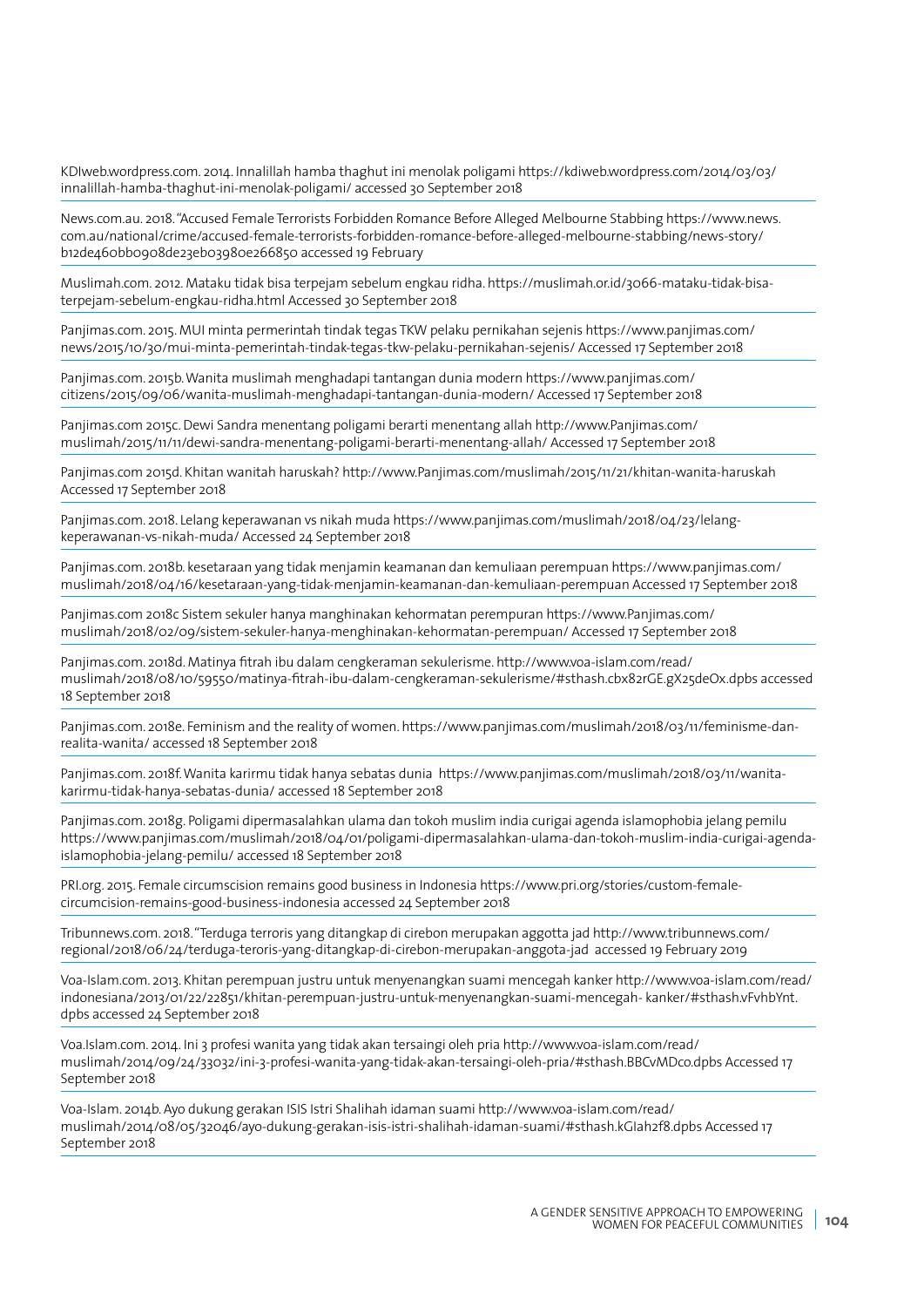Voa-Islam. 2014c. Untuk semua bunda jadikanlah rumahmu sebagai madrasah syuhada http://www.voa-islam.com/read/ muslimah/2014/12/03/34255/untuk-semua-bunda-jadikanlah-rumahmu-sebagai-madrasah-syuhada/#sthash.To4s6HAW.dpbs Accessed 18 September 2018

Voa-Islam.com. 2015. "Asyiknya menjadei housewife sepunuh hati" http://www.voa-islam.com/read/ muslimah/2015/08/20/38694/asyiknya-menjadi-housewife-sepenuh-hati/#sthash.gi4v0qhY.dpbs Accessed 17 September 2018

Voa-Islam.com. 2015b. Hentikan pengiriman TKW kembalikan hak hak kaum perempuan http://www.voa-islam.com/read/ muslimah/2015/05/01/36685/hentikan-pengiriman-tkwkembalikan-hak-hak-kaum-perempuan/#sthash.XAUNQHpr.dpbs Accessed 17 September 2018

Voa-Islam.com. 2016. Kekerasan seksual perempuan bukti nyata tidak diterpakannya islam kaffah http://www.voa-islam.com/ read/muslimah/2016/06/10/44570/kekerasan-seksual-perempuan-bukti-nyata-tidak-diterapkannya-islam-kaffah/#sthash. RhT90ROY.dpbs Accessed 17 September 2018

Voa-Islam.com. 2017. Misteri cita-cita kartini http://www.voa-islam.com/read/muslimah/2017/04/30/50363/misteri-citacitakartini/#sthash.ohf8GRXX.dpbs Accessed 17 September 2018

Voa-Islam.com. 2018. Selamatkan perempuan dara paham feminisme dan kapitalisme http://www.voa-islam.com/read/ muslimah/2018/09/29/60305/selamatkan-perempuan-dari-paham-feminisme-dan-kapitalisme/#sthash.O9be3awB.dpbs accessed 18 September 2018

Voa-Islam.com. 2018b. Inilah 6 penjahah wanita di era modern http://www.voa-islam.com/read/muslimah/2018/08/24/59742/ inilah-6-penjajah-wanita-di-era-modern/#sthash.54VrJ6zU.bdqRMCe3.dpbs 18 September 2018

Voa-Islami.com. 2018c. Poligami benarkah bisa jadi solusi

http://www.voa-islam.com/read/muslimah/2018/06/28/58786/poligami-benarkah-bisa-jadi-solusi/#sthash.ndb5jvCK.dpbs 18 September 2018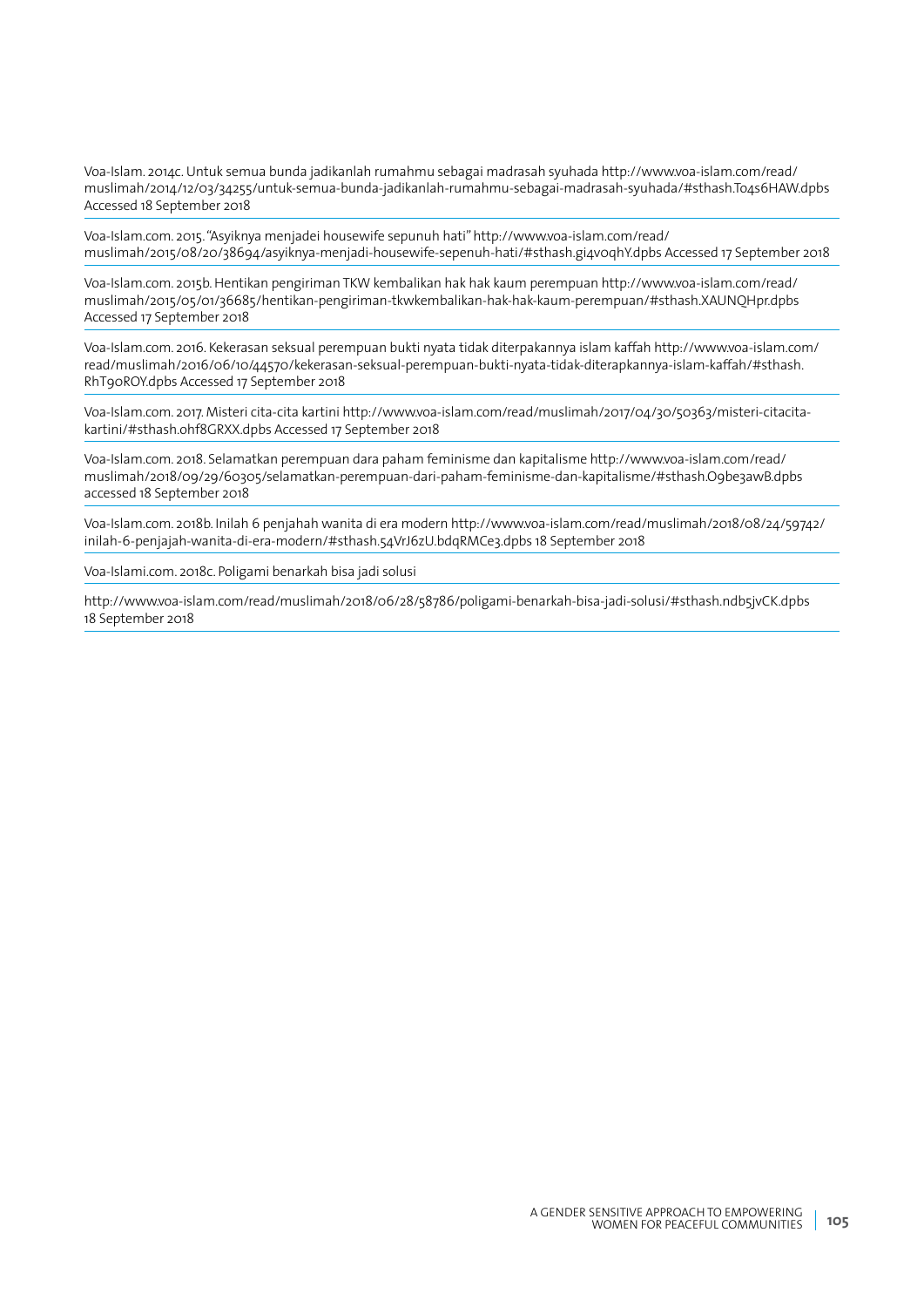# APPENDIX A: PRIMARY SOURCES

## **The Philippines**

| <b>Source Reference</b>                                             | Gender | <b>Site</b>    | <b>Notes</b>                                    |
|---------------------------------------------------------------------|--------|----------------|-------------------------------------------------|
| FGD064-F_Philippines Basilan                                        | Women  | <b>Basilan</b> | Young women                                     |
| FGD065-F_Philippines Basilan                                        | Women  | Basilan        |                                                 |
| FGD066-F_Philippines Basilan                                        | Women  | <b>Basilan</b> |                                                 |
| FGD067-M_Philippines Basilan                                        | Men    | Basilan        |                                                 |
| FGD068-M_Philippines Basilan                                        | Men    | <b>Basilan</b> |                                                 |
| FGD069-Mixed Philippines Basilan                                    | Mixed  | Basilan        |                                                 |
| FGD070-Mixed_Philippines Basilan                                    | Mixed  | <b>Basilan</b> |                                                 |
| FGD071-Mixed_Philippines Zamboanga                                  | Mixed  | Zamboanga      |                                                 |
| FGD072-Mixed-Philippines Zamboanga                                  | Mixed  | Zamboanga      | Members of civil society                        |
| FGD073-M_Philippines Zamboanga --<br>older men interreligious group | Men    | Zamboanga      |                                                 |
| FGD074-F_Philippines Zamboanga                                      | Women  | Zamboanga      | Older women, graduate level<br>education        |
| FGD075-Mixed_Philippines Zamboanga                                  | Mixed  | Zamboanga      | <b>LGBTIQ</b>                                   |
| FGD076-Mixed Philippines Zamboanga-                                 | Men    | Zamboanga      | <b>Security Sector workers</b>                  |
| FGD077-F_Philippines Zamboanga                                      | Women  | Zamboanga      |                                                 |
| FGD078-M_Philippines Zamboanga --                                   | Men    | Zamboanga      | Young men                                       |
| FGD079-Mixed Philippines Lanao                                      | Men    | Lanao del Sur  | Victims and participants in the<br>Marawi siege |
| FGDo8o - Mixed Philippines Lanao +<br>Marawi                        | Mixed  | Lanao del Sur  |                                                 |
| FGDo8o-F_Philippines Lanao                                          | Women  | Lanao del Sur  | Young women                                     |
| FGDo81-F_Philippines Lanao                                          | Women  | Lanao del Sur  | Mothers                                         |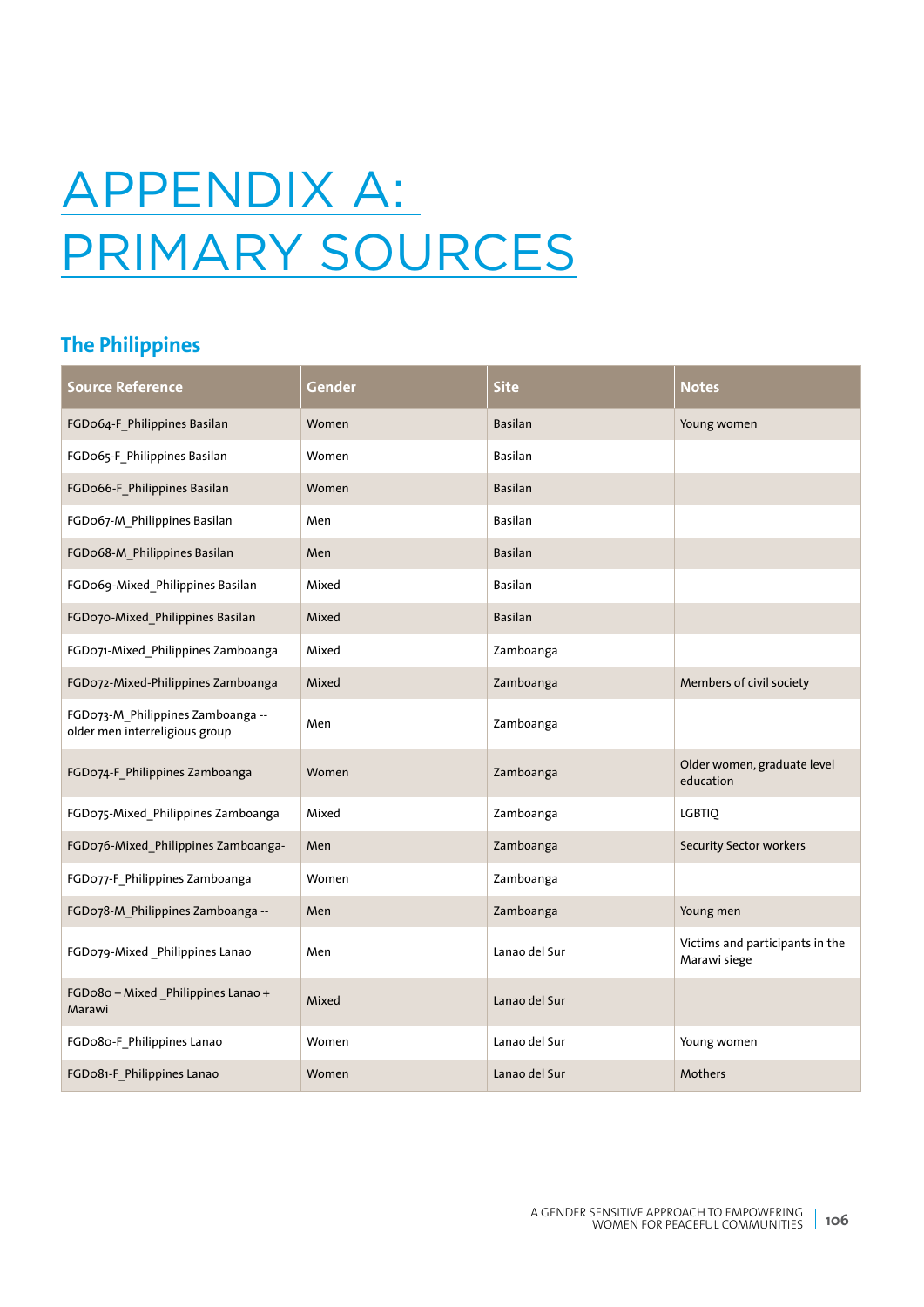| <b>Source Reference</b>                 | Gender | <b>Site</b>    | <b>Notes</b>                                                                    |
|-----------------------------------------|--------|----------------|---------------------------------------------------------------------------------|
| FGDo82-F_Philippines Lanao --           | Women  | Lanao del Sur  | Women professionals                                                             |
| FGDo82-Mixed_Philippines Lanao          | Mixed  | Lanao del Sur  | Youth                                                                           |
| FGDo83-Mixed_Philippines Lanao          | Mixed  | Lanao del Sur  |                                                                                 |
| FGDo84-M_Philippines Lanao              | Men    | Lanao del Sur  |                                                                                 |
| FGDo85-M_Philippines Lanao              | Men    | Lanao del Sur  |                                                                                 |
| FGDo86-Mixed Philippines Maguindanao    | Mixed  | Maguindanao    | Youth                                                                           |
| FGDo87-F_Philippines Maguindanao --     | Women  | Maguindanao    | Young women Muslims                                                             |
| FGDo88-F_Philippines Maguindanao        | Women  | Maguindanao    | Mothers                                                                         |
| FGDo89-M_Philippines Maguindanao        | Men    | Maguindanao    | Fathers                                                                         |
| FGDo90-Mixed_Philippines Maguindanao    | Mixed  | Maguindanao    | Youth                                                                           |
| FGDo91-Mixed Philippines Maguindanao    | Mixed  | Maguindanao    |                                                                                 |
| FGDo92-Mixed_Philippines<br>Maguindanao | Mixed  | Maguindanao    |                                                                                 |
| FGD093-Mixed Philippines Maguindanao    | Mixed  | Maguindanao    |                                                                                 |
| FGD094-Mixed_Philippines<br>Maguindanao | Mixed  | Maguindanao    |                                                                                 |
| KII010-M_Philippines Maguindanao        | Man    | Maguindanao    | Religious Leader                                                                |
| KII011-F_Philippines Zamboanga          | Woman  | Zamboanga      | Moro Woman Leader                                                               |
| KII012-M_Philippines Zamboanga          | Man    | Zamboanga      | Male Ulama                                                                      |
| KII013-F_Philippines Basilan            | Woman  | <b>Basilan</b> | Implementer and teacher                                                         |
| KII014-F_Philippines Basilan            | Woman  | Basilan        | Implementer                                                                     |
| KII015-F_Philippines Basilan            | Woman  | Basilan        | Implementer                                                                     |
| KII016-F Philippines Lanao              | Woman  | Lanao del Sur  | Youth Leader                                                                    |
| KII017-F_Philippines Lanao              | Woman  | Lanao del Sur  | Female victim of IS in Marawi<br>Siege                                          |
| OBSoo1_Philippines Basilan              | Mixed  | Basilan        | Gender + Entrepreneurship<br>training with local middle-class<br>leaders        |
| OBSoo2_Philippines Basilan              | Mixed  | Basilan        | Gender + Entrepreneurship<br>training with local middle-class<br><b>leaders</b> |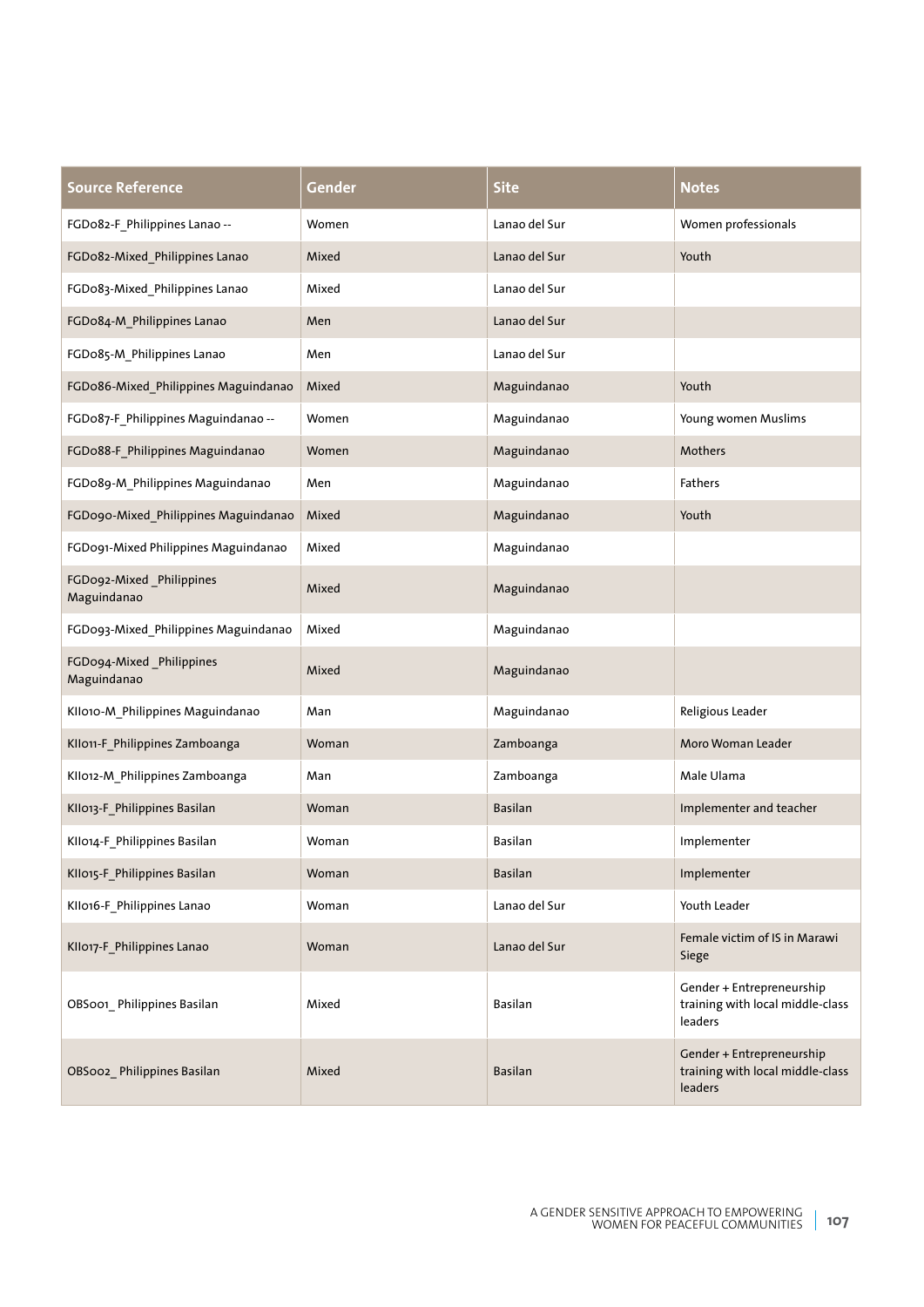| <b>Source Reference</b>    | <b>Gender</b> | <b>Site</b>    | <b>Notes</b>                                                             |
|----------------------------|---------------|----------------|--------------------------------------------------------------------------|
| OBS003 Philippines Basilan | Mixed         | Basilan        | Gender + Entrepreneurship<br>training with local middle-class<br>leaders |
| OBS004 Philippines Basilan | Mixed         | <b>Basilan</b> | <b>Microfinance Training</b><br>prospective clients                      |
| OBS005_Philippines Basilan | Mixed         | Basilan        | Microfinance Training<br>prospective clients                             |
| OBS006 Philippines Basilan | Mixed         | <b>Basilan</b> | Notes on Klls with<br>Implementers TMI                                   |
| OBS007 Philippines Basilan | Mixed         | Basilan        | Notes on Basilan program TMI                                             |
| OBSoo8 Philippines         | <b>NA</b>     |                | Research Report                                                          |

### **Bangladesh**

| <b>Source Reference</b>         | <b>Gender</b> | <b>Site</b> | <b>Notes</b>                  |
|---------------------------------|---------------|-------------|-------------------------------|
| FGD032-M Bangladesh Satkhira    | Men           | Satkhira    | Young Men                     |
| FGD033-M_Bangladesh Satkhira    | Men           | Satkhira    | Young Men                     |
| FGD034-M_Bangladesh Satkhira    | Men           | Satkhira    | Young Men                     |
| FGD035-F Bangladesh Satkhira    | Women         | Satkhira    | Young Women                   |
| FGD036-F_Bangladesh Satkhira -- | Women         | Satkhira    | <b>Married Women</b>          |
| FGD037-M_Bangladesh Satkhira -- | Mixed         | Satkhira    | <b>Community Action Group</b> |
| FGD038-F_Bangladesh Satkhira    | Women         | Satkhira    | <b>Married Women</b>          |
| FGD039-M_Bangladesh Satkhira    | Men           | Satkhira    | Young Men                     |
| FGD040-F_Bangladesh Joypurhat   | Women         | Joypurhat   | Young Women                   |
| FGD041-M_Bangladesh Joypurhat   | Men           | Joypurhat   | Young Men                     |
| FGD042-M_Bangladesh Joypurhat   | Men           | Joypurhat   | Young Men                     |
| FGD043-M_Bangladesh Joypurhat   | Men           | Joypurhat   | Young Men                     |
| FGD044-M_Bangladesh Joypurhat   | Men           | Joypurhat   | Young Men                     |
| FGD045-F_Bangladesh Joypurhat   | Women         | Joypurhat   | Young Women                   |
| FGD046-F Bangladesh Joypurhat   | Women         | Joypurhat   | Young Women                   |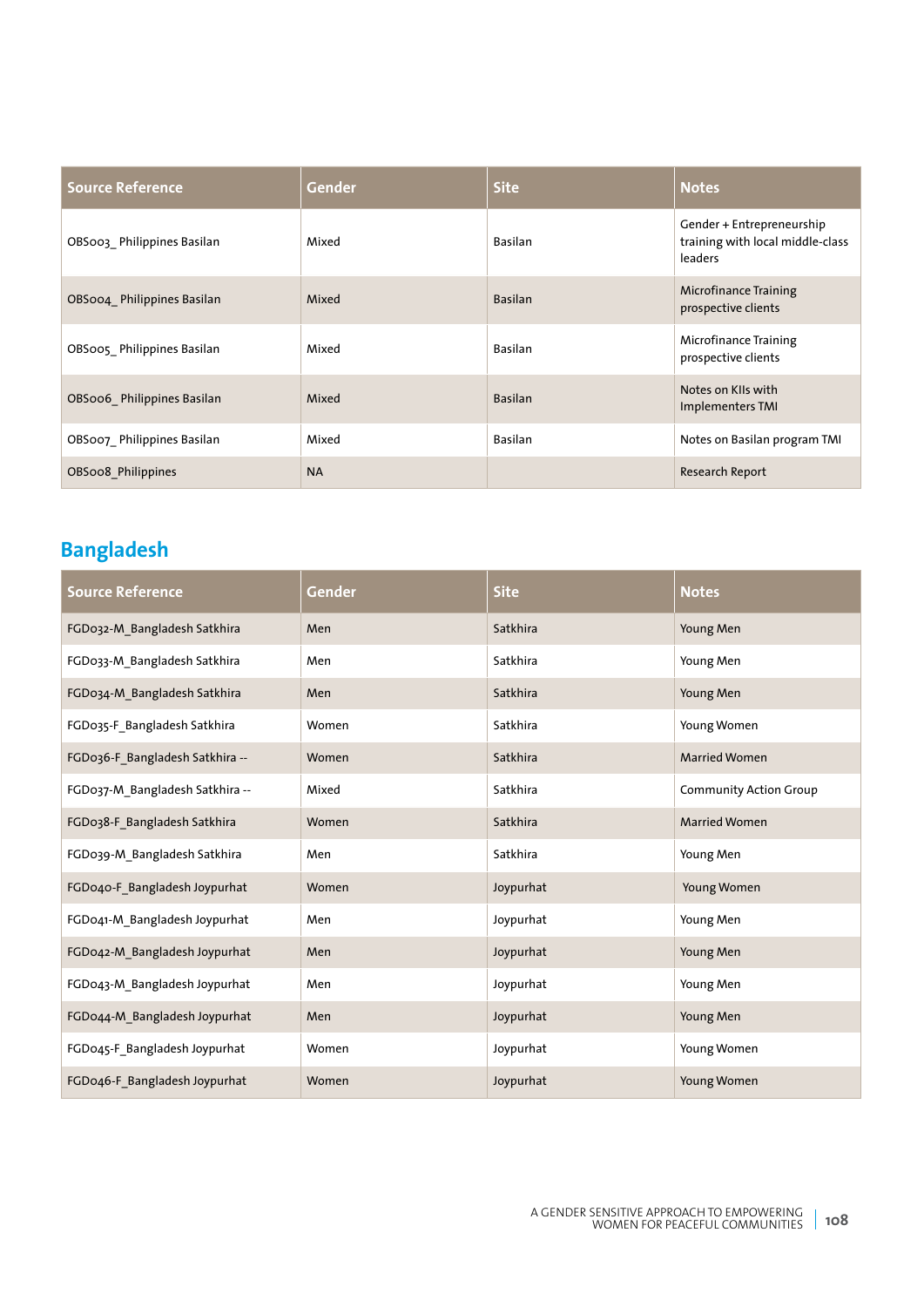| <b>Source Reference</b>        | Gender | <b>Site</b>  | <b>Notes</b>                                        |
|--------------------------------|--------|--------------|-----------------------------------------------------|
| FGD047-F_Bangladesh Joypurhat  | Women  | Joypurhat    | Young Women                                         |
| FGD048-M_Bangladesh Joypurhat  | Mixed  | Joypurhat    | <b>Community Action Group</b>                       |
| FGD049a - F Bangladesh Kushtia | Women  | Kushtia      | Young women at the Islamic<br>University            |
| FGD049b - F Bangladesh Kushtia | Women  | Kushtia      | Young women at the Islamic<br>University            |
| FGD049c - M Bangladesh Kushtia | Men    | Kushtia      | Young men at the Islamic<br>University              |
| FGD049-d Bangladesh Kushtia    | Women  | Kushtia      | Young women at the Islamic<br>University            |
| FGD049 e Bangladesh Kushtia    | Men    | Kushtia      | Young men at the Islamic<br>University              |
| FGD050-F_Bangladesh Kushtia    | Women  | Kushtia      | Young women at the Islamic<br>University            |
| FGD051-M_Bangladesh Kushtia    | Men    | Kushtia      | Young men at the Islamic<br>University              |
| FGD052-M_Bangladesh Kushtia    | Men    | Kushtia      | Young men at the Islamic<br>University              |
| FGD053-F_Bangladesh Kushtia    | Women  | Kushtia      | Young women at the Islamic<br>University            |
| FGD054-F_Bangladesh Dhaka      | Women  | <b>Dhaka</b> | Young women at the<br>Independent University        |
| FGD055-M_Bangladesh Dhaka      | Men    | Dhaka        | Young men at the Independent<br>University          |
| FGD056-M Bangladesh Dhaka      | Men    | Dhaka        | Young men at the Independent<br>University          |
| FGD057-F_Bangladesh Dhaka      | Women  | Dhaka        | Young women at the<br>Independent University        |
| FGD058-F_Bangladesh Dhaka      | Women  | Dhaka        | Young women at the<br><b>Independent University</b> |
| FGD059-M_Bangladesh Dhaka      | Men    | Dhaka        | Young men at the Independent<br>University          |
| FGDo6o-M_Bangladesh Dhaka      | Men    | <b>Dhaka</b> | Young men at the Independent<br>University          |
| FGD061-F_Bangladesh Dhaka      | Women  | Dhaka        | Young women at the<br>Independent University        |
| FGD062-F_Bangladesh Dhaka      | Women  | <b>Dhaka</b> | Young women at the<br><b>Independent University</b> |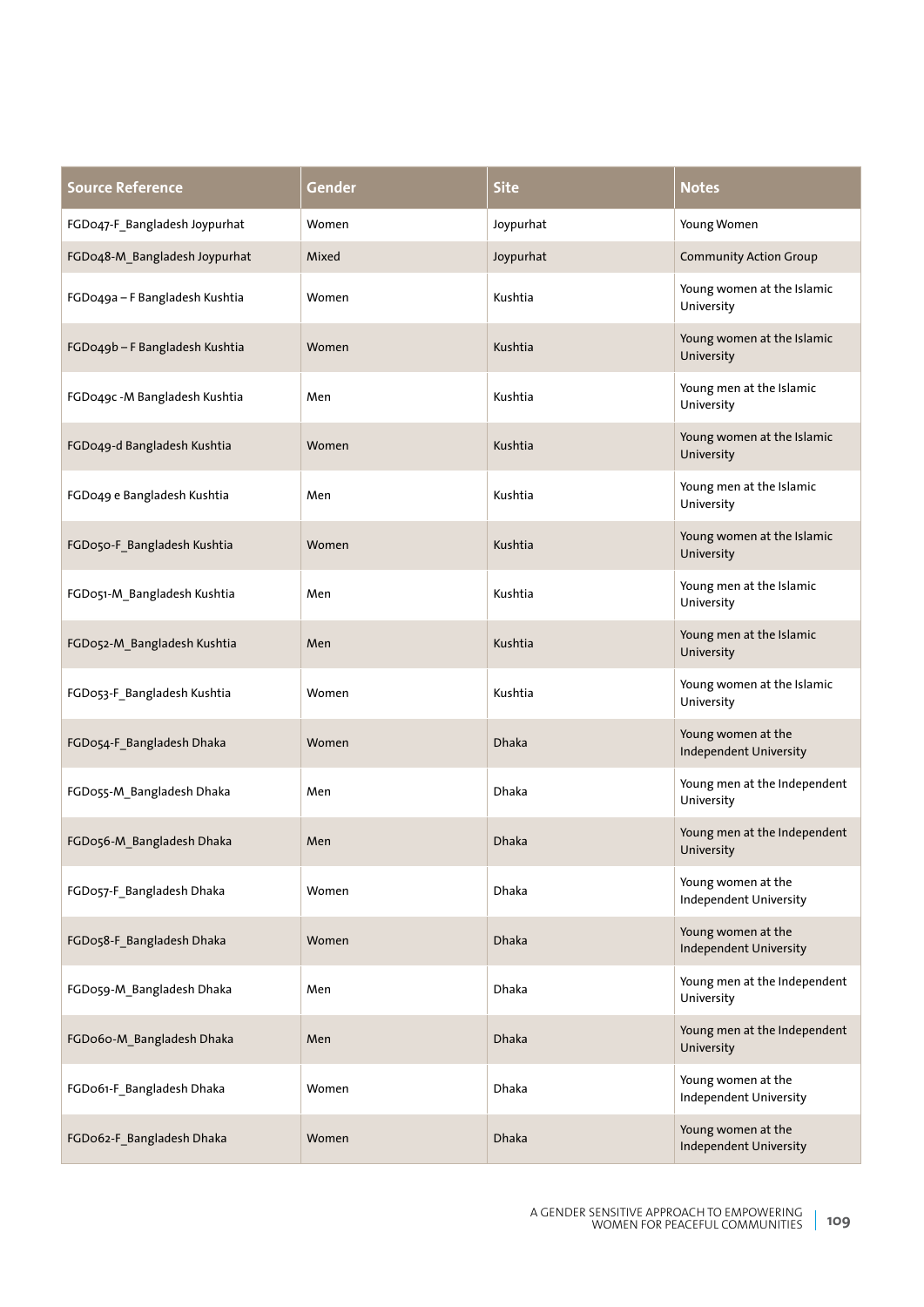| <b>Source Reference</b>          | Gender | <b>Site</b>  | <b>Notes</b>                                                        |
|----------------------------------|--------|--------------|---------------------------------------------------------------------|
| FGD063-F_Bangladesh Dhaka        | Women  | Dhaka        | Young women at the<br>Independent University                        |
| KII019-mixed_Bangladesh Satkhira | Mixed  | Satkhira     | Five Participants: Program<br>participants and BRAC<br>Managers     |
| KII020-F_Bangladesh Satkhira     | Women  | Satkhira     | Two Participants: Program<br>participants and BRAC<br>Managers      |
| KIIo21-F Bangladesh Dhaka        | Women  | <b>Dhaka</b> | Women's Rights Activist                                             |
| KII022-F Bangladesh Dhaka        | Women  | Dhaka        | Women's Rights Activist                                             |
| KII023-F Bangladesh Dhaka        | Women  | <b>Dhaka</b> | Women's Rights Activist                                             |
| KII024-F Bangladesh Dhaka        | Women  | <b>Dhaka</b> | Women's Rights Activist                                             |
| KII025-F Bangladesh Dhaka        | Women  | Dhaka        | Women's Rights Activist                                             |
| OBS014-F_Bangladesh Satkhira     | Women  | Satkhira     | Woman member of Palli Shamaj                                        |
| OBS015-F_Bangladesh Satkhira     | Women  | Satkhira     | Woman member of Palli Shamaj                                        |
| OBS016-F_Bangladesh Satkhira     | Women  | Satkhira     | Woman member of Palli Shamaj                                        |
| OBS017-F_Bangladesh Satkhira     | Women  | Satkhira     | Woman member of Palli Shamaj                                        |
| OBS018-F_Bangladesh Satkhira     | Women  | Satkhira     | Community Action Group (CAG)<br>meeting                             |
| OBS019-F_Bangladesh Joypurhat    | Women  | Joypurhat    | Women members of Palli<br>Shamaj who were working in<br>agriculture |
| OBS020-F_Bangladesh Joypurhat    | Women  | Joypurhat    | Woman member of Palli Shamaj                                        |
| OBSo21-F_Bangladesh Joypurhat    | Women  | Joypurhat    | Women members of Palli<br>Shamaj who were working in<br>agriculture |
| OBS022-F_Bangladesh Joypurhat    | Women  | Joypurhat    | Interactive Popular Theatre (IPT)<br>Show                           |
| OBS023-F_Bangladesh Joypurhat    | Women  | Joypurhat    | <b>Harmony Fair</b>                                                 |
| OBS024-F_Bangladesh Joypurhat    | Women  | Joypurhat    | <b>Community Action Group (CAG)</b><br>meeting                      |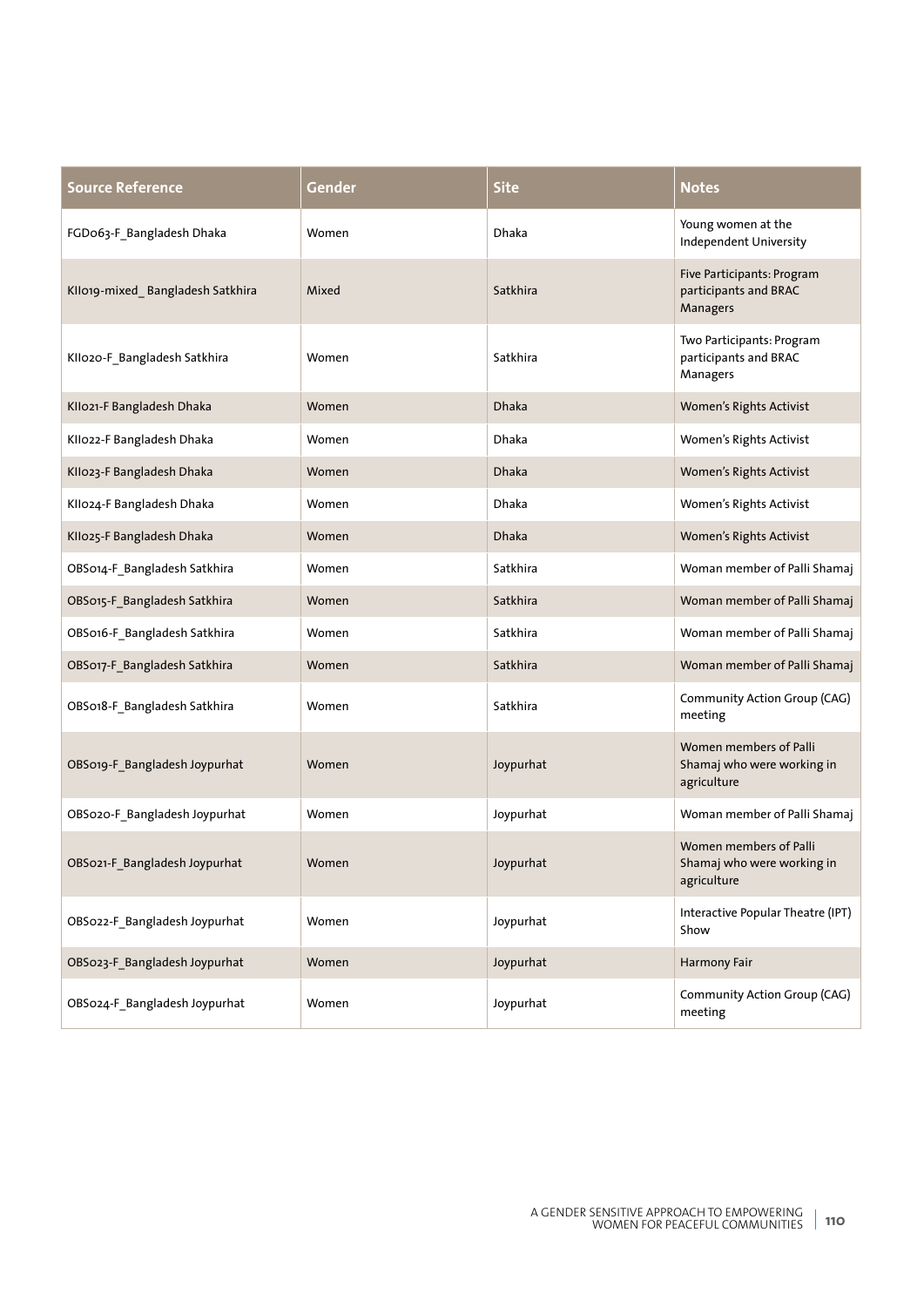#### **Indonesia**

| <b>Source Reference</b>      | Gender | <b>Site</b> | <b>Notes</b>                            |
|------------------------------|--------|-------------|-----------------------------------------|
| FGD007-M_Indonesia Depok     | Men    | Depok       |                                         |
| FGDoo8-F_Indonesia Depok     | Women  | Depok       | Microfinance Group                      |
| FGDoog-F_Indonesia Depok     | Women  | Depok       | Microfinance Group                      |
| FGD010-M_Indonesia Depok     | Men    | Depok       |                                         |
| FGD011-F_Indonesia Depok     | Women  | Depok       | Microfinance Group                      |
| FGD012-F_Indonesia Cirebon   | Women  | Cirebon     |                                         |
| FGD014-M_Indonesia Cirebon   | Men    | Cirebon     |                                         |
| FGD015-F_Indonesia Cirebon   | Women  | Cirebon     |                                         |
| FGD016_Indonesia Cirebon     | Mixed  | Cirebon     |                                         |
| FGD017-F_Indonesia Cirebon   | Women  | Cirebon     |                                         |
| FGD018-F_Indonesia Klaten    | Women  | Klaten      | Microfinance Group                      |
| FGD019-F_Indonesia Klaten    | Women  | Klaten      | Microfinance Group                      |
| FGD020-F_Indo Klaten         | Women  | Klaten      | Microfinance Group                      |
| FGD021-F_Indonesia Klaten    | Women  | Klaten      | Microfinance Group                      |
| FGD022-F_Indonesia Klaten    | Women  | Klaten      |                                         |
| FGD023-M_Indonesia Klaten    | Men    | Klaten      |                                         |
| FGD024-F_Indonesia Medan     | Women  | Medan       | Moderate students                       |
| FGD025-F_Indonesia Medan     | Women  | Medan       | Religious discussion group              |
| FGD026-Mixed_Indonesia Medan | Mixed  | Medan       |                                         |
| FGD027-M_Indonesia Medan     | Men    | Medan       | Older men                               |
| FGD028-M_Indonesia Medan     | Men    | Medan       | Young male Progressives                 |
| FGD029-F_Indonesia Medan     | Women  | Medan       | Female students Muslim and<br>Christian |
| FGD030-M_Indonesia Medan     | Men    | Medan       | Young Male Students                     |
| KIIoo1-F_Indonesia Klaten    | Woman  | Klaten      | Microfinance Group Leader               |
| KIIoo2-F_Indonesia Klaten    | Women  | Klaten      | Implementers                            |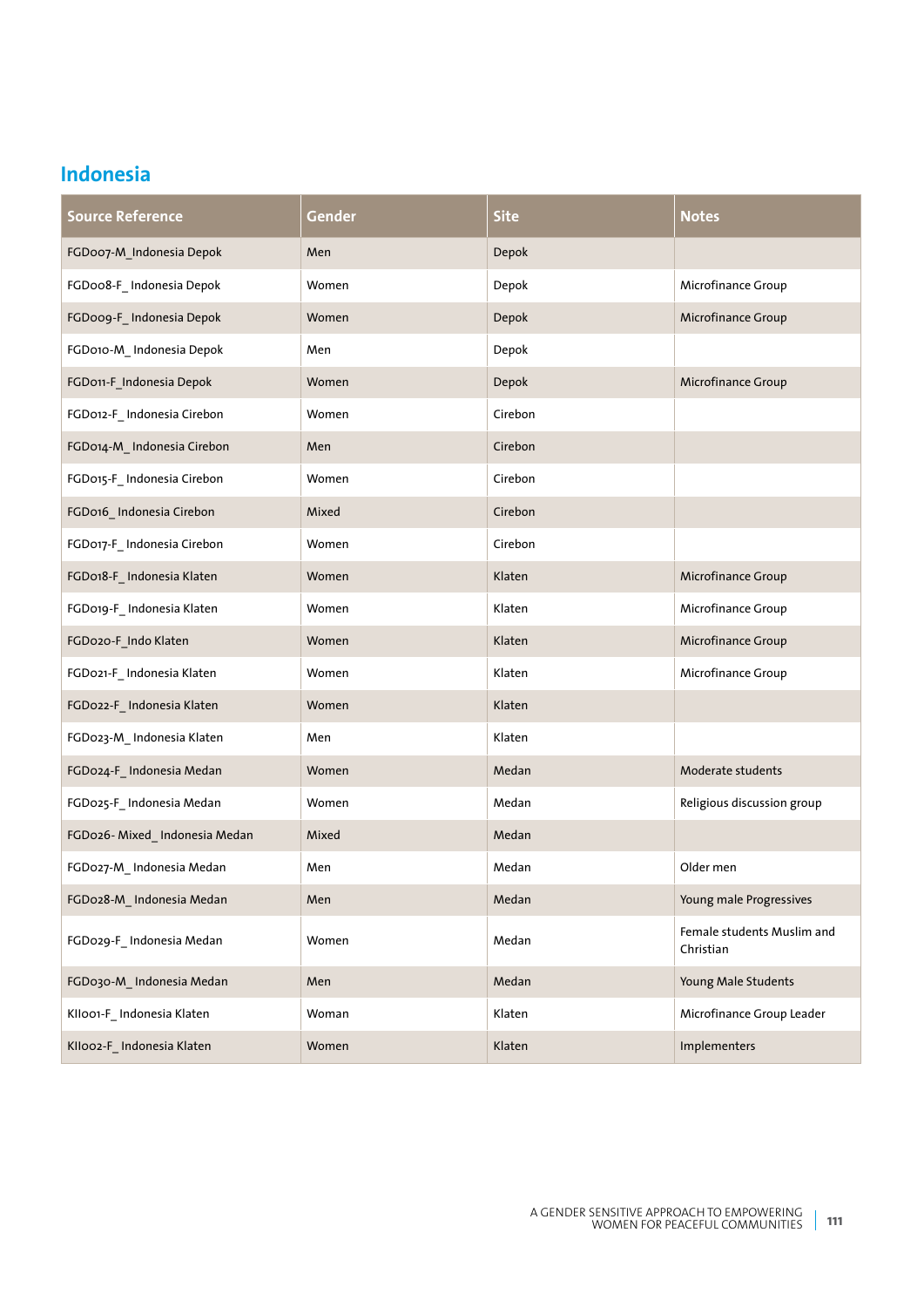| <b>Source Reference</b>                      | Gender | <b>Site</b> | <b>Notes</b>                                         |
|----------------------------------------------|--------|-------------|------------------------------------------------------|
| KII003-F_Indonesia Depok                     | Women  | Depok       | Implementers                                         |
| KIIoo4-M_Indonesia Depok_                    | Man    | Depok       | Implementers                                         |
| KIIoo5 Indonesia Depok One woman,<br>One man | Mixed  | Depok       | Implementers                                         |
| KIIoo6-F_Indonesia Cirebon                   | Woman  | Cirebon     | <b>Female Muslim Leader</b>                          |
| KIIoo7-F_Indonesia Cirebon                   | Woman  | Cirebon     | Female Islamist Student                              |
| KIIoo8-F_Indonesia Cirebon                   | Woman  | Cirebon     | Mother worried about a<br>radicalised child          |
| KIIoog-M_Indonesia Cirebon                   | Men    | Cirebon     | Male Islamic Boarding Schools<br>(Pesantren) workers |
| OBS010_Indonesia Depok                       | Women  | Depok       | Microfinance group meeting                           |
| OBS011_Indonesia Depok                       | Women  | Depok       | Microfinance group meeting                           |
| OBS012_Indonesia Klaten                      | Women  | Klaten      | Microfinance coordination<br>meeting                 |
| OBS012_Indonesia Klaten                      | Women  | Klaten      | Fish Festival and statue<br>inauguration             |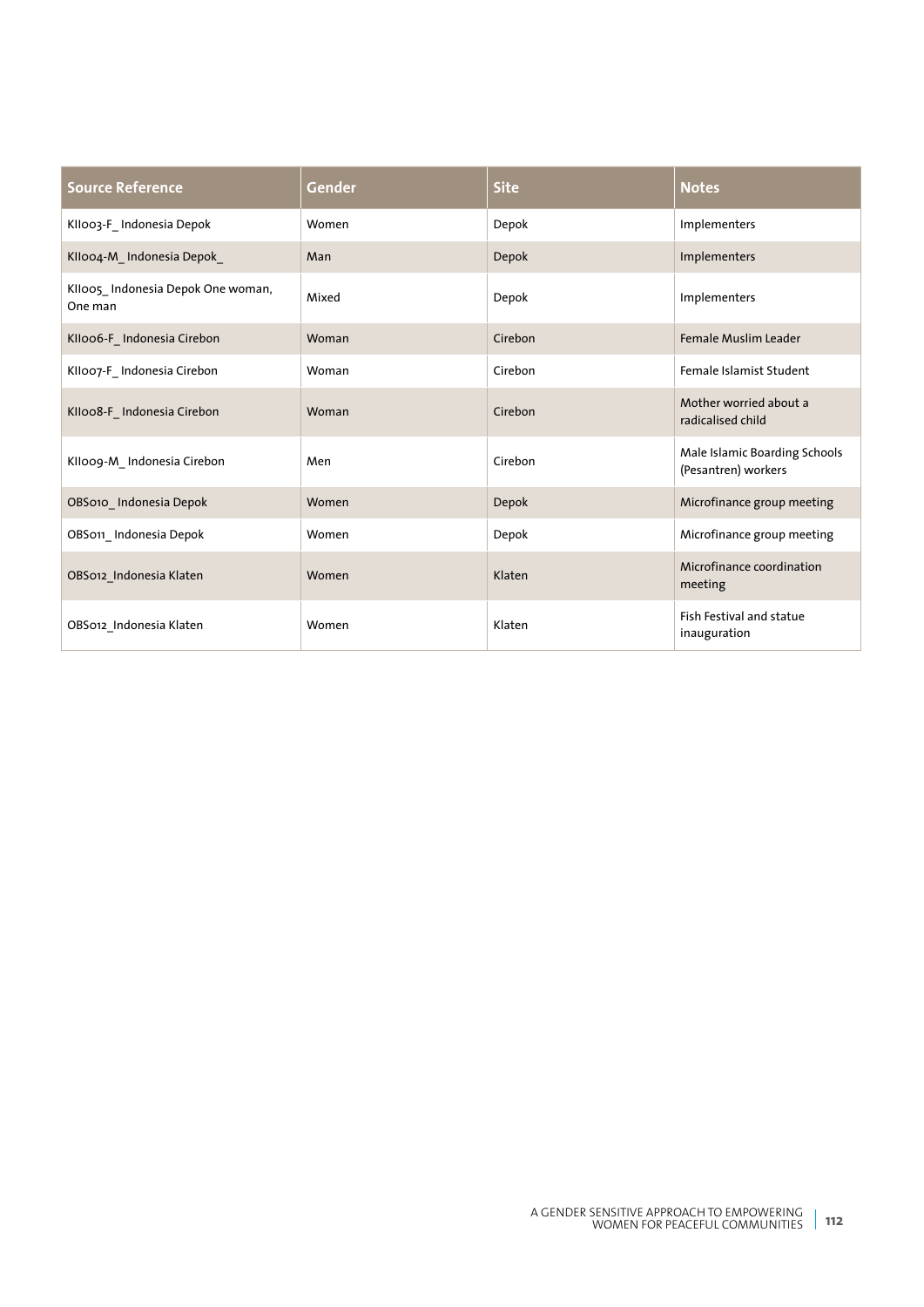# **GLOSSARY**

| <b>Term</b>    | <b>Translation</b>                          |
|----------------|---------------------------------------------|
| Toril          | Religious Boarding Schools                  |
| Imam           | Islamic Religious Term For Religious Leader |
| Madrassa       | Religious School                            |
| Ushra          | A Study Circle                              |
| Haram          | Profane/ Proscribed                         |
| Purdah         | Veil                                        |
| Niqab          | Veil                                        |
| Aurat          | Naked/Genitalia                             |
| Majelis Taklim | Religious Discussion Group                  |
| Fitnah         | Slander/Sedition/Seduction                  |
| Ridho/Ridha    | Pleasure                                    |
| Nikah Muda     | Early Marriage (Child Marriage)             |
| Ligo           | Recitation                                  |
| Dakwah         | Proselytization                             |
| Taaruf         | Arranged Marriage Between Families          |
| Khosidah       | Poetry                                      |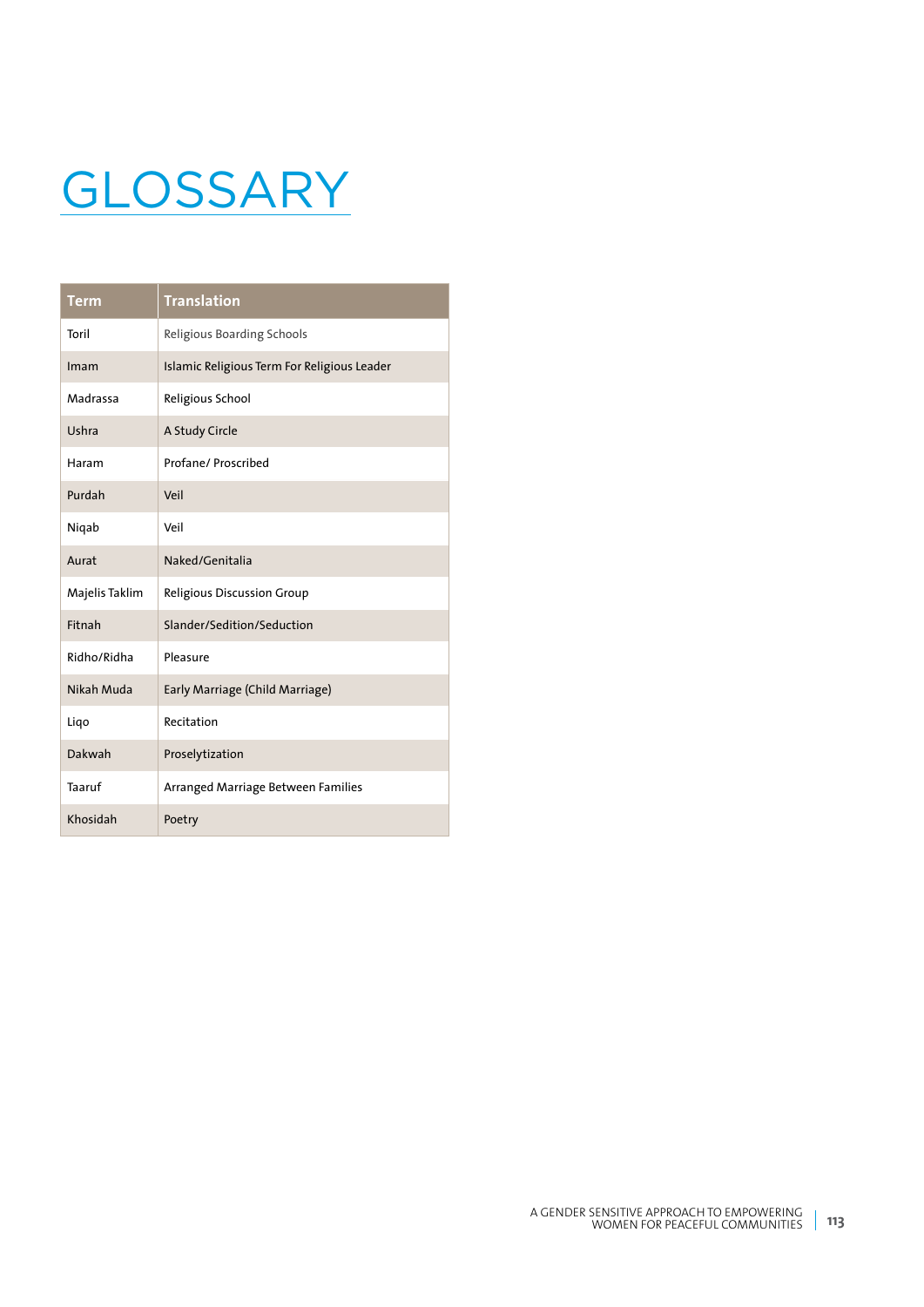# APPENDIX B: SURVEY SCALES

#### **Hostile Sexism Scale**

| Q24.              | Women seek to gain power by getting control over men.                                                                                                                                 |
|-------------------|---------------------------------------------------------------------------------------------------------------------------------------------------------------------------------------|
| O <sub>26</sub> . | Women exaggerate problems they have with looking<br>after the family                                                                                                                  |
| Q27.              | Women are too easily offended                                                                                                                                                         |
| O <sub>2</sub> 8. | Women's rights activists are seeking for women to have<br>more power than men                                                                                                         |
| Q29.              | Many women interpret innocent remarks or acts as<br>sexual harassment                                                                                                                 |
| Озо.              | Many women are actually seeking special favours, such<br>as preferential treatment or alimony after divorce that<br>favour them over men, under the guise of asking for<br>"equality" |
| Q31.              | It is generally safer not to trust women too much                                                                                                                                     |
| O32.              | I am sure I get a raw deal from women in my life.                                                                                                                                     |
|                   |                                                                                                                                                                                       |

#### **Benevolent Sexism Scale**

| O33.  | When I am in a group consisting of equal numbers<br>of men and women and a woman dominates the<br>conversation I feel uncomfortable. |
|-------|--------------------------------------------------------------------------------------------------------------------------------------|
| Q34.  | The political leadership of a community should be<br>largely in the hands of men                                                     |
| Q35.  | The religious leadership of a community should be<br>largely in the hands of men                                                     |
| Q36.  | Every man ought to have a woman whom he adores                                                                                       |
| Q.37. | Men should be willing to sacrifice their own well-being in<br>order to provide financially for the women in their lives              |
| O38.  | Women tend to have a superior moral sensibility<br>than men                                                                          |
| Q39.  | Women need a male guardian to ensure their safety<br>and protection                                                                  |
| Q40.  | Women need a male guardian to protect their honour                                                                                   |

### **Supporting Violence Against Women Scale**

| O 64. | Physical force between couples can be excused if<br>it results from people getting so angry that they<br>temporarily lose control                                                      |
|-------|----------------------------------------------------------------------------------------------------------------------------------------------------------------------------------------|
| Q 69. | A husband would be entitled to use physical force if his<br>wife argues with him, or refuses to obey him                                                                               |
| Q 70. | A husband would be entitled to use physical force if she<br>doesn't keep up with domestic chores, including looking<br>after the children appropriately                                |
| Q 71. | A husband would be entitled to use physical force if she<br>goes out without telling him                                                                                               |
| Q 72. | The marriage contract generally entitles a husband to<br>have sexual relations with his wife, even if she does not<br>want to                                                          |
| Q 73. | A husband is entitled to use physical force if his wife<br>refuses to have sex with him                                                                                                |
| Q 79. | If a daughter has a relationship with an unsuitable man,<br>her father or brother is entitled to use physical force/<br>violence to punish her for bringing dishonour on the<br>family |

### **Items measuring support for practices that harm women and girls**

| O 68. | Women should always tell their husbands when they<br>are going out                                                 |
|-------|--------------------------------------------------------------------------------------------------------------------|
| O 75. | A father is entitled to receive a bride-price for his<br>daughter                                                  |
| O 76. | A father is entitled to marry his daughter to a man of<br>his choosing, even if his daughter is under 16 years old |
| O 78. | Parents are entitled to circumcise their female children                                                           |
|       |                                                                                                                    |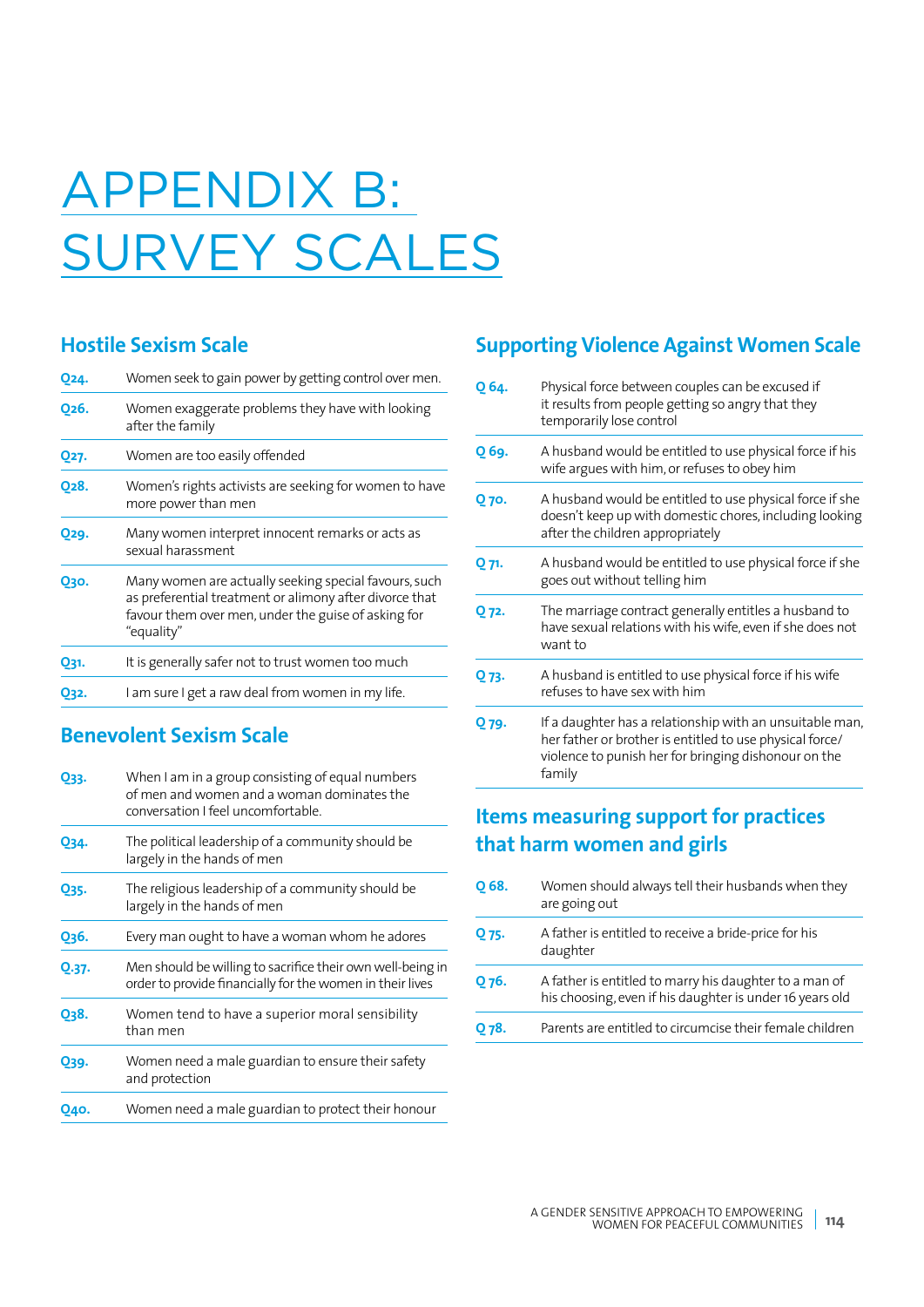# APPENDIX C: SURVEY QUESTIONS

| Q2              | What is your age (in years)?                                                                                                                    |
|-----------------|-------------------------------------------------------------------------------------------------------------------------------------------------|
| Q3              | What is your gender? - Selected Choice                                                                                                          |
| <u>Q3_1</u>     | What is your gender? - Other                                                                                                                    |
| Q4              | What is your highest level of education?                                                                                                        |
| Q5              | What is your religion? - Selected Choice                                                                                                        |
| Q5_1            | What is your religion? - Other                                                                                                                  |
| Q6              | In general, how religious do you consider yourself to be?                                                                                       |
| Q7              | What kind of social media do you use? Select as many<br>as apply. - Selected Choice                                                             |
| Q7_1            | What kind of social media do you use? Select as many<br>as apply. - Other                                                                       |
| Q8              | How often have you seen intolerant content posted in<br>social media?                                                                           |
| Q9              | How often have you seen social media content (e.g.<br>posts, tweets, videos, etc.) inciting religious violence<br>towards religious minorities? |
| Q10             | How often have you seen social media content (e.g.<br>posts, tweets, videos, etc.) inciting religious violence<br>towards ethnic minorities?    |
| Q11             | How often have you seen social media content (e.g.<br>posts, tweets, videos, etc.) inciting religious violence<br>towards women and girls?      |
| Q77             | How often have you seen social media content (e.g.<br>posts, tweets, videos, etc.) inciting violent jihad?                                      |
| Q12             | How often have you seen violent extremist groups<br>trying to recruit members through social media?                                             |
| <b>Q16</b>      | Strong personality                                                                                                                              |
| Q17             | Dominant                                                                                                                                        |
| Q <sub>18</sub> | Assertive                                                                                                                                       |
| Q <sub>19</sub> | Defend own beliefs                                                                                                                              |
| <b>Q21</b>      | Forceful                                                                                                                                        |
| <b>O22</b>      | Aggressive                                                                                                                                      |
|                 |                                                                                                                                                 |

| Q24        | Women seek to gain power by getting control over men.                                                                                                                                                                                                                                                                |
|------------|----------------------------------------------------------------------------------------------------------------------------------------------------------------------------------------------------------------------------------------------------------------------------------------------------------------------|
| Q26        | Women exaggerate problems they have with looking<br>after the family.                                                                                                                                                                                                                                                |
| Q27        | Women are too easily offended.                                                                                                                                                                                                                                                                                       |
| Q28        | Women's rights activists are seeking for women to have<br>more power than men.                                                                                                                                                                                                                                       |
| Q29        | Many women interpret innocent remarks or acts as<br>sexual harassment.                                                                                                                                                                                                                                               |
| <u>Q30</u> | Many women are actually seeking special favors, such<br>as preferential treatment or alimony after divorce that<br>favor them over men, under the guise of asking for                                                                                                                                                |
| Q31        | It is generally safer not to trust women too much.                                                                                                                                                                                                                                                                   |
| <u>Q32</u> | I am sure I get a raw deal from women in my life.                                                                                                                                                                                                                                                                    |
| Q33        | When I am in a group consisting of equal numbers<br>of men and women and a woman dominates the<br>conversation I feel uncomfortable.                                                                                                                                                                                 |
| Q34        | The political leadership of a community should be<br>largely in the hands of men.                                                                                                                                                                                                                                    |
| Q35        | The religious leadership of a community should be<br>largely in the hands of men.                                                                                                                                                                                                                                    |
| <b>Q36</b> | Every man ought to have a woman whom he adores.                                                                                                                                                                                                                                                                      |
| Q37        | Men should be willing to sacrifice their own well-<br>being in order to provide financially for the women in<br>their lives.                                                                                                                                                                                         |
| Q38        | Women tend to have a superior moral sensibility<br>than men.                                                                                                                                                                                                                                                         |
| Q39        | Women need a male guardian to ensure their safety<br>and protection.                                                                                                                                                                                                                                                 |
| Q40        | Women need a male guardian to protect their honour.                                                                                                                                                                                                                                                                  |
| 041        | In a previous meeting in the community, we asked<br>about her views on changing gender roles in the<br>household. She said: I think women should manage the<br>home and be responsible for raising the children. When<br>we start joining politics, that just provokes men. How<br>much do you agree with statement? |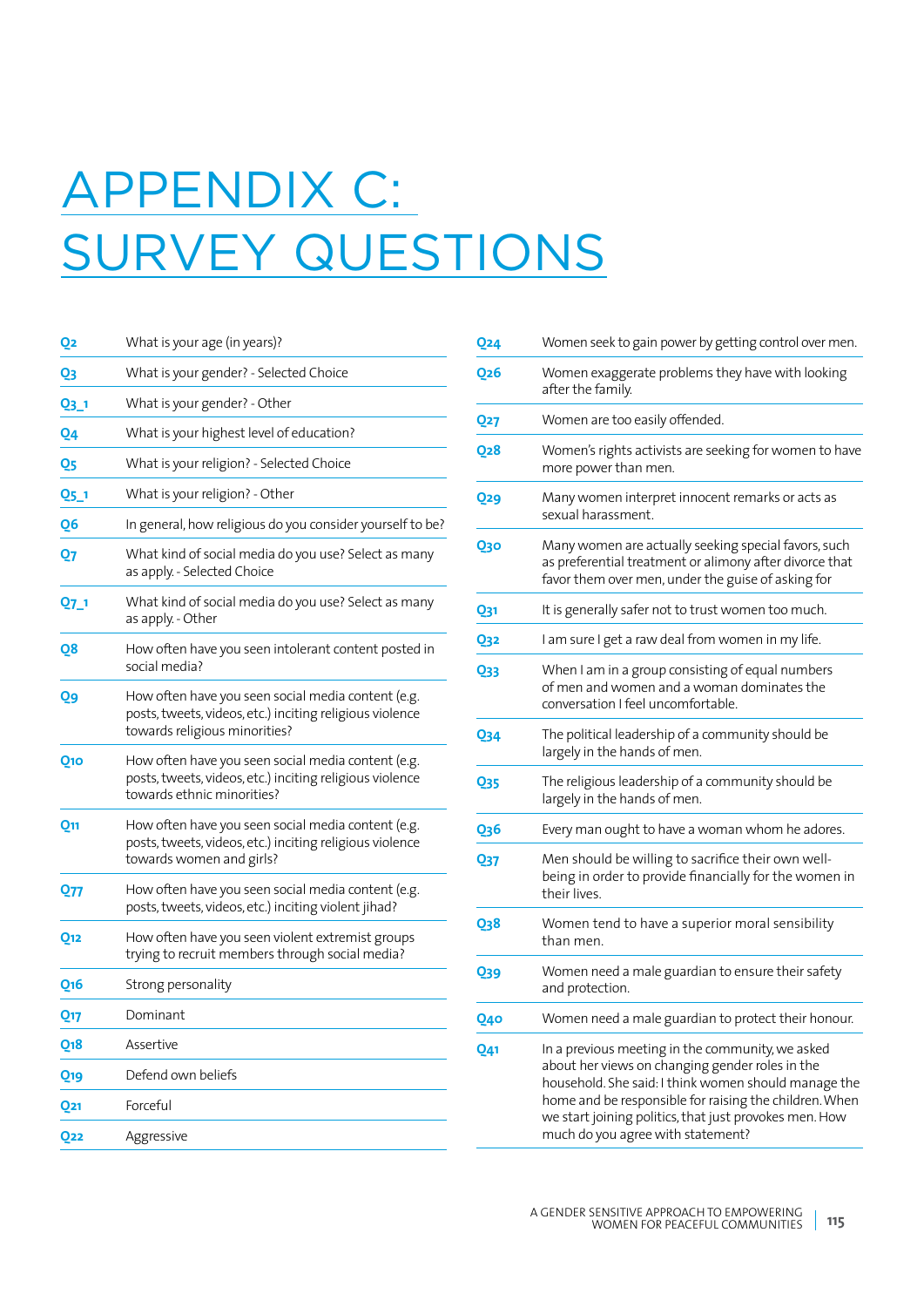| Q42             | Another woman, had a different view to []. She said:<br>Women joining politics: That's good. Women know<br>how to manage households and families, and have<br>education now to manage the country. How much do<br>you agree with [] statement?                                                                                                      |
|-----------------|-----------------------------------------------------------------------------------------------------------------------------------------------------------------------------------------------------------------------------------------------------------------------------------------------------------------------------------------------------|
| Q <sub>43</sub> | [] told us at a community meeting that some women<br>working overseas sent money to groups fighting in<br>Marawi and Syria. [ ] told us: I respect these women<br>who sent money to support these fighters. Women<br>can't fight, but they can help support the fighters<br>in these areas. How much do you agree with []<br>statement?             |
| <b>Q46</b>      | If groups are fighting for their religious ideals and way<br>of life, they are justified in using violence, even if it<br>breaks the law and injures civilians.                                                                                                                                                                                     |
| <b>Q47</b>      | Men join violent extremist groups because these<br>groups support ideas like women should be obedient<br>to their husbands, and, women should prioritise their<br>families, not paid work.                                                                                                                                                          |
| <b>Q48</b>      | When women join a violent extremist group, it is<br>because they are forced or pressured by male family<br>members or their religious leader.                                                                                                                                                                                                       |
| Q49             | When women join a violent extremist group, it is<br>because they feel empowered to support what they see<br>as a "just cause"                                                                                                                                                                                                                       |
| Q50             | Young men join extremist groups to pay dowry, bride-<br>price or to cover similar expenses associated with<br>weddings and marriage.                                                                                                                                                                                                                |
| Q53             | I am worried about intolerance in my community.                                                                                                                                                                                                                                                                                                     |
| <b>Q54</b>      | I am afraid that religious fundamentalism will impede<br>women's rights (e.g. ability to work, voicing their<br>opinion in public).                                                                                                                                                                                                                 |
| <b>Q55</b>      | I am worried about violent extremism in my country.                                                                                                                                                                                                                                                                                                 |
| <b>Q58</b>      | How important is it to have a strong father in a<br>household?                                                                                                                                                                                                                                                                                      |
| Q6o             | How important is it to have a caring father in the<br>household?                                                                                                                                                                                                                                                                                    |
| Q59             | How important is it to have a strong mother in a<br>household?                                                                                                                                                                                                                                                                                      |
| Q6 <sub>2</sub> | How important is it to have a caring mother in a<br>household?                                                                                                                                                                                                                                                                                      |
| Q63             | A number of people suggested that the presence of<br>a strong father in the household would prevent his<br>children from joining VE groups. For instance, [] told us:<br>If a father is strong, and rules his family well, then his<br>children won't disobey him and join a violent extremist<br>group. How much do you agree with this statement? |

| Q63              | Another group pointed towards the importance of<br>having a caring mother in the household. For instance,<br>[] told us: Caring mothers know where their children<br>are, and can watch for signs a son might join a violent<br>extremist group. How much do you agree with this<br>statement? |
|------------------|------------------------------------------------------------------------------------------------------------------------------------------------------------------------------------------------------------------------------------------------------------------------------------------------|
| Q64              | Physical force between couples can be excused if<br>it results from people getting so angry that they<br>temporarily lose control                                                                                                                                                              |
| Q67              | Most women could leave a violent relationship if they<br>really wanted to                                                                                                                                                                                                                      |
| Q68              | Women should always tell their husbands when they<br>are going out                                                                                                                                                                                                                             |
| Q69              | A husband would be entitled to use physical force if his<br>wife argues with him, or refuses to obey him.                                                                                                                                                                                      |
| <b>Q70</b>       | A husband would be entitled to use physical force if she<br>doesn't keep up with domestic chores, including looking<br>after the children appropriately.                                                                                                                                       |
| Q71              | A husband would be entitled to use physical force if she<br>goes out without telling him.                                                                                                                                                                                                      |
| <b>Q72</b>       | The marriage contract generally entitles a husband to<br>have sexual relations with his wife, even if she does not<br>want to.                                                                                                                                                                 |
| Q73              | A husband is entitled to use physical force if his wife<br>refuses to have sex with him.                                                                                                                                                                                                       |
| <b>Q74</b>       | The marriage contract generally entitles a husband to<br>have sexual relations with his wife, even if she does not<br>want to                                                                                                                                                                  |
| <b>Q75</b>       | A father is entitled to receive a bride-price for his<br>daughter.                                                                                                                                                                                                                             |
| Q <sub>7</sub> 6 | A father is entitled to marry his daughter to a man of<br>his choosing, even if his daughter is under 16 years old.                                                                                                                                                                            |
| Q77              | Parents are entitled to circumcise their male children.                                                                                                                                                                                                                                        |
| O78              | Parents are entitled to circumcise their female children.                                                                                                                                                                                                                                      |
| Q79              | If a daughter has a relationship with an unsuitable<br>man, her father or brother is entitled to use physical<br>force/violence to punish her for bringing dishonour on<br>the family.                                                                                                         |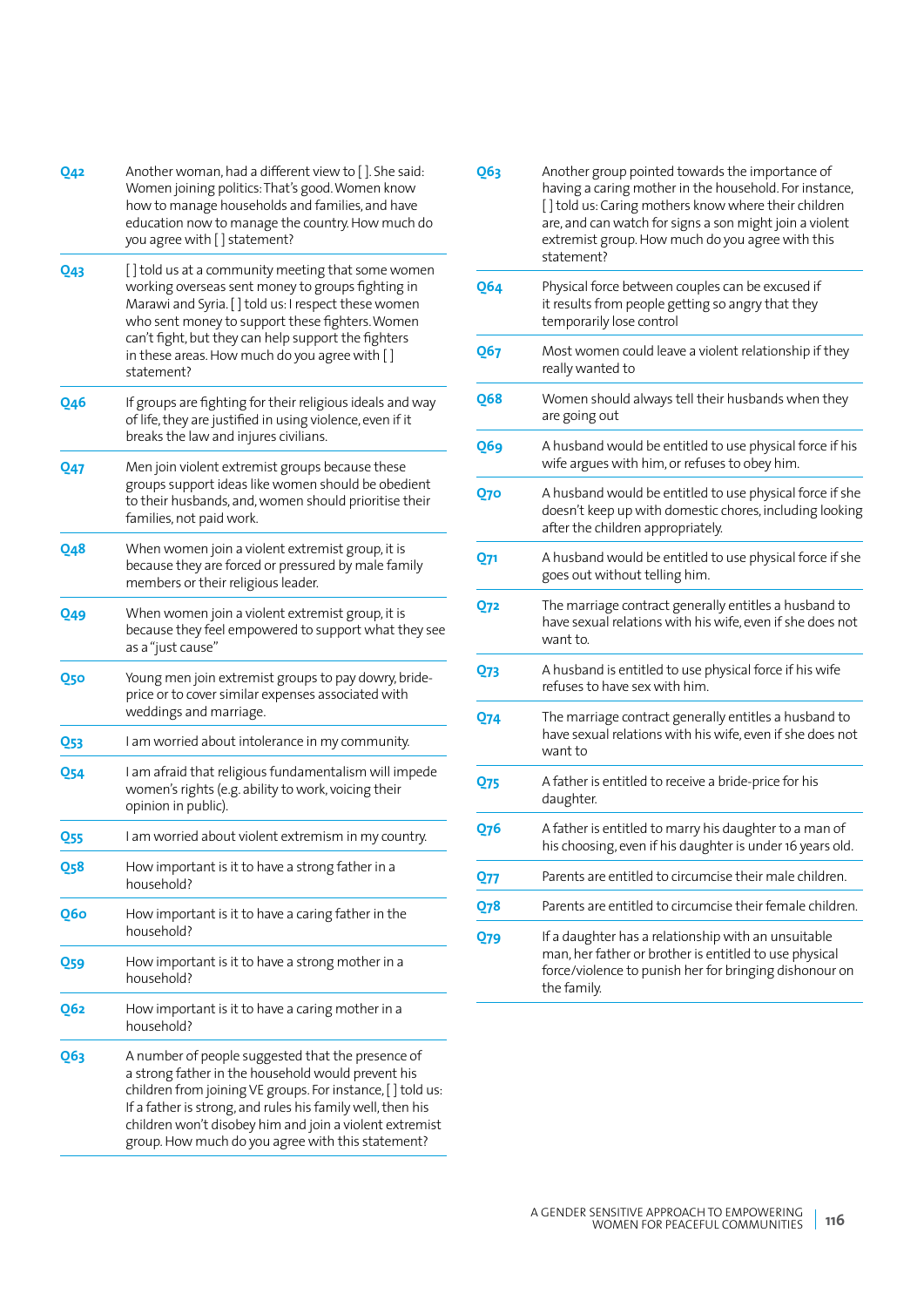### APPENDIX D: CORRELATION TABLES

| <b>Bangladesh</b>                           |                            |                               |                                     |                                            |                         |                |              |              |              |
|---------------------------------------------|----------------------------|-------------------------------|-------------------------------------|--------------------------------------------|-------------------------|----------------|--------------|--------------|--------------|
|                                             | Hostile<br>Sexism<br>Scale | Benevolent<br>Sexism<br>Scale | Support<br>for Violent<br>Extremism | Supporting<br>Violence<br>Against<br>Women | Coercive<br>and Control | Male<br>Leader | Education    | Religiosity  | Age          |
| Hostile Sexism Scale                        | $\mathbf{1}$               |                               |                                     |                                            |                         |                |              |              |              |
|                                             | 944                        |                               |                                     |                                            |                         |                |              |              |              |
| <b>Benevolent Sexism</b><br>Scale           | $0.7003*$                  | $\mathbf{1}$                  |                                     |                                            |                         |                |              |              |              |
|                                             | 878                        | 927                           |                                     |                                            |                         |                |              |              |              |
| <b>Support for Violent</b><br>Extremism     | $0.4524*$                  | $0.3833*$                     | $\mathbf{1}$                        |                                            |                         |                |              |              |              |
|                                             | 931                        | 917                           | 991                                 |                                            |                         |                |              |              |              |
| <b>Supporting Violence</b><br>Against Women | $0.5799*$                  | $0.4812*$                     | $0.5032*$                           | $\mathbf{1}$                               |                         |                |              |              |              |
|                                             | 880                        | 872                           | 925                                 | 934                                        |                         |                |              |              |              |
| Coercive and Control                        | $0.4851*$                  | $0.4710*$                     | $0.4437*$                           | $0.7156*$                                  | $\mathbf{1}$            |                |              |              |              |
|                                             | 891                        | 880                           | 941                                 | 902                                        | 950                     |                |              |              |              |
| Male Leader                                 | $0.6141*$                  | $0.8275$ *                    | 0.3393*                             | $0.4909*$                                  | $0.4256*$               | $\mathbf{1}$   |              |              |              |
|                                             | 921                        | 927                           | 961                                 | 905                                        | 919                     | 974            |              |              |              |
| Education                                   | 0.0746*                    | 0.0514                        | $-0.0212$                           | $-0.0851*$                                 | $-0.1083$ <sup>*</sup>  | 0.016          | $\mathbf{1}$ |              |              |
|                                             | 939                        | 920                           | 984                                 | 927                                        | 943                     | 967            | 1002         |              |              |
| Religiosity                                 | $0.1456*$                  | $0.2334*$                     | $0.0887$ *                          | 0.1066*                                    | $0.0910*$               | $0.2162*$      | 0.0519       | $\mathbf{1}$ |              |
|                                             | 940                        | 924                           | 986                                 | 930                                        | 946                     | 970            | 998          | 1004         |              |
| Age                                         | 0.0102                     | 0.0049                        | $-0.0169$                           | 0.0064                                     | $-0.0231$               | $-0.0224$      | 0.0992*      | $-0.0661*$   | $\mathbf{1}$ |
|                                             | 937                        | 920                           | 984                                 | 927                                        | 944                     | 967            | 996          | 998          | 1002         |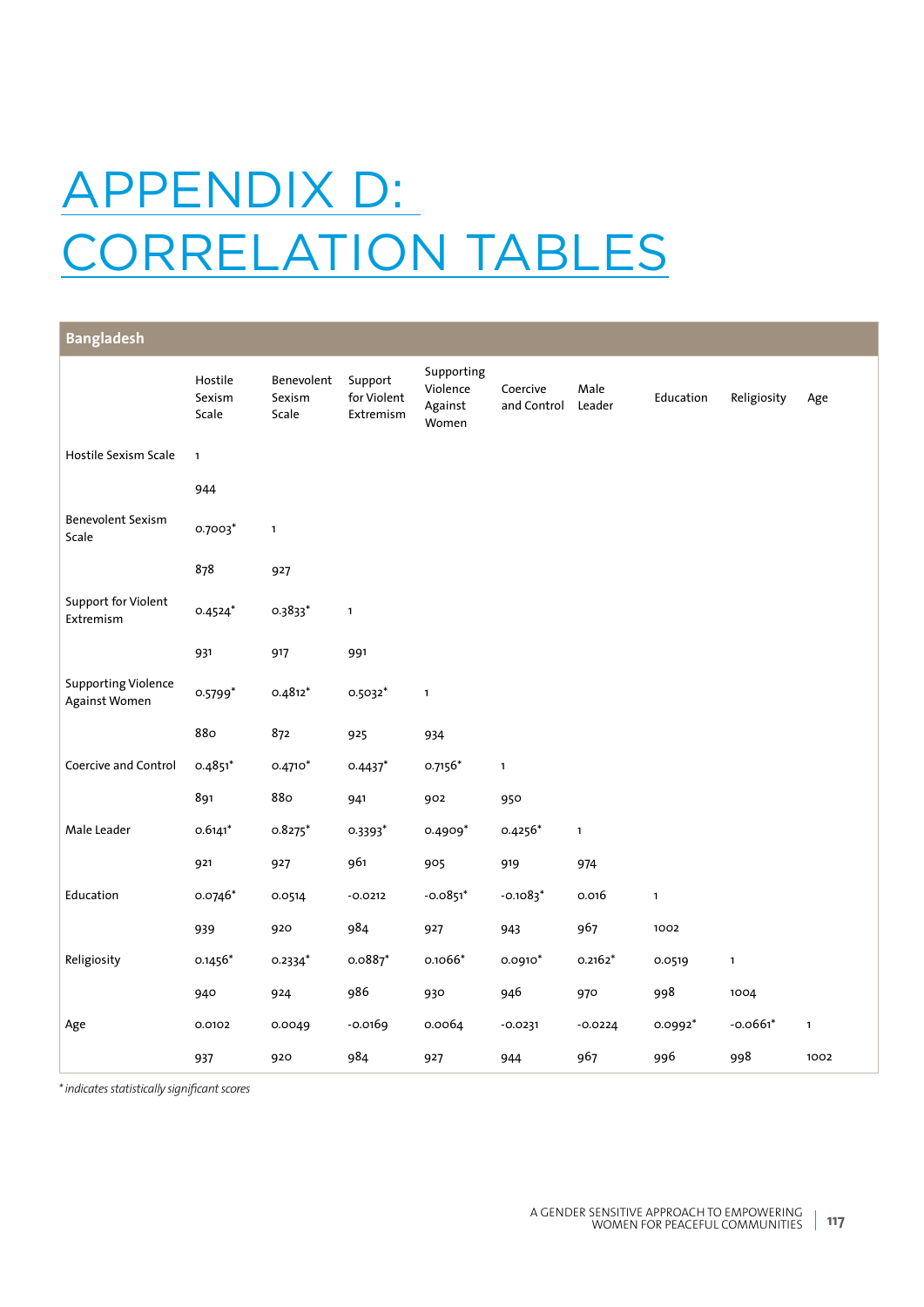| Indonesia                                   |                            |                               |                                     |                                            |                         |                |              |              |              |
|---------------------------------------------|----------------------------|-------------------------------|-------------------------------------|--------------------------------------------|-------------------------|----------------|--------------|--------------|--------------|
|                                             | Hostile<br>Sexism<br>Scale | Benevolent<br>Sexism<br>Scale | Support<br>for Violent<br>Extremism | Supporting<br>Violence<br>Against<br>Women | Coercive<br>and Control | Male<br>Leader | Education    | Religiosity  | Age          |
| Hostile Sexism Scale                        | $\mathbf{1}$               |                               |                                     |                                            |                         |                |              |              |              |
|                                             | 972                        |                               |                                     |                                            |                         |                |              |              |              |
| <b>Benevolent Sexism</b><br>Scale           | 0.5082*                    | $\mathbf{1}$                  |                                     |                                            |                         |                |              |              |              |
|                                             | 937                        | 979                           |                                     |                                            |                         |                |              |              |              |
| Support for Violent<br>Extremism            | $0.3613*$                  | $0.1706*$                     | $\mathbf{1}$                        |                                            |                         |                |              |              |              |
|                                             | 967                        | 973                           | 1014                                |                                            |                         |                |              |              |              |
| <b>Supporting Violence</b><br>Against Women | $0.4433*$                  | 0.3042*                       | $0.5667$ *                          | $\mathbf{1}$                               |                         |                |              |              |              |
|                                             | 936                        | 939                           | 973                                 | 977                                        |                         |                |              |              |              |
| Coercive and Control                        | $0.2783*$                  | $0.3558*$                     | 0.3286*                             | $0.6001*$                                  | $\mathbf{1}$            |                |              |              |              |
|                                             | 943                        | 948                           | 980                                 | 954                                        | 984                     |                |              |              |              |
| Male Leader                                 | $0.4223*$                  | 0.7990*                       | $0.1637*$                           | 0.3232*                                    | $0.3148*$               | $\mathbf{1}$   |              |              |              |
|                                             | 960                        | 979                           | 1000                                | 965                                        | 972                     | 1006           |              |              |              |
| Education                                   | 0.0359                     | $-0.0501$                     | 0.0163                              | $-0.045$                                   | $-0.0097$               | $-0.0645$ *    | $\mathbf{1}$ |              |              |
|                                             | 970                        | 978                           | 1012                                | 975                                        | 982                     | 1004           | 1018         |              |              |
| Religiosity                                 | 0.0961*                    | $0.1257$ <sup>*</sup>         | $0.1644*$                           | $0.1185*$                                  | $0.1741*$               | $0.0938*$      | $0.2272*$    | $\mathbf{1}$ |              |
|                                             | 971                        | 978                           | 1013                                | 976                                        | 983                     | 1005           | 1017         | 1019         |              |
| Age                                         | $-0.037$                   | 0.0107                        | $-0.057$                            | $-0.0014$                                  | $-0.026$                | 0.021          | $0.2673*$    | $0.1817*$    | $\mathbf{1}$ |
|                                             | 968                        | 975                           | 1010                                | 973                                        | <b>980</b>              | 1002           | 1014         | 1015         | 1016         |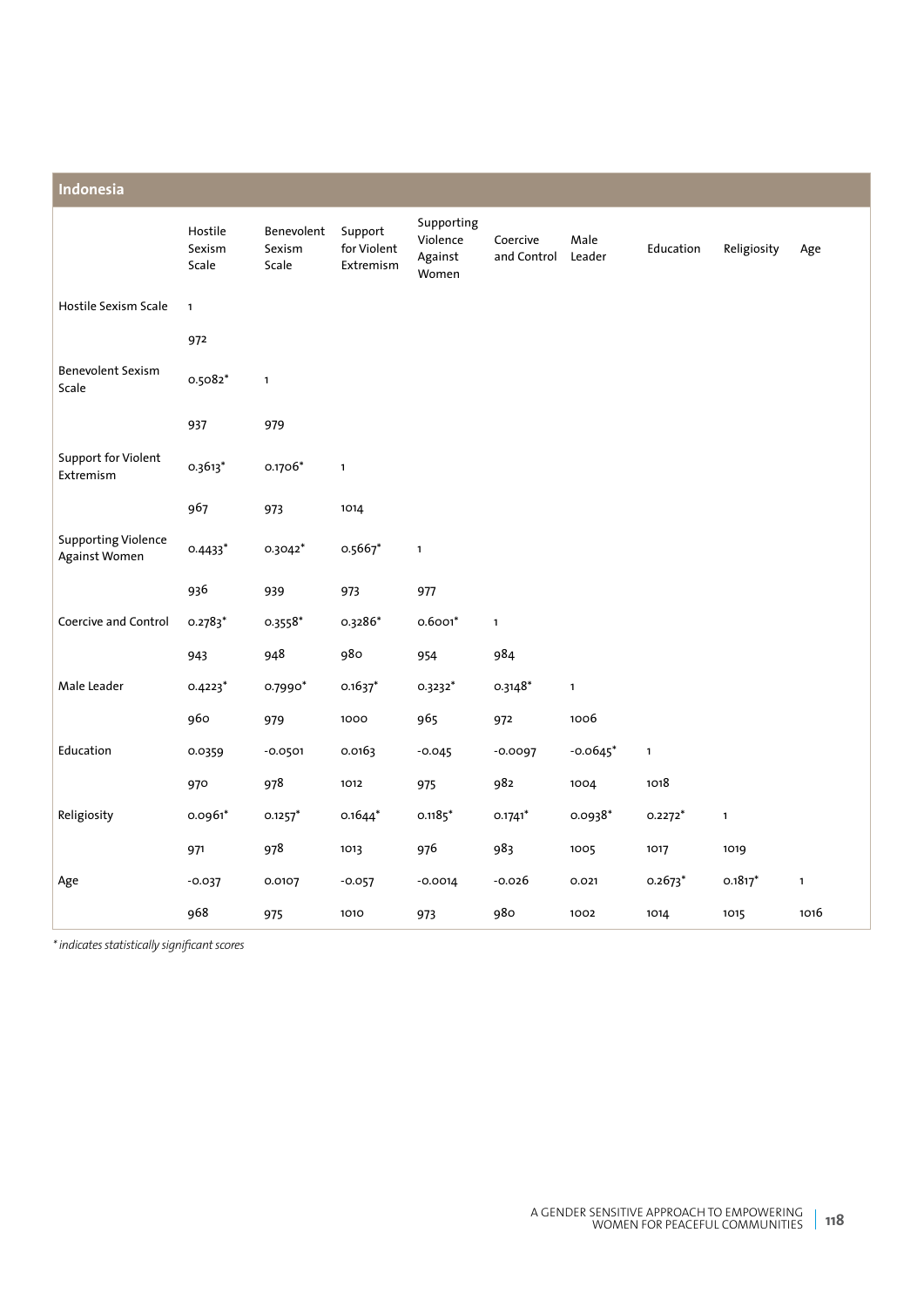| <b>Philippines</b>                          |                            |                               |                                     |                                            |                         |                |              |              |              |
|---------------------------------------------|----------------------------|-------------------------------|-------------------------------------|--------------------------------------------|-------------------------|----------------|--------------|--------------|--------------|
|                                             | Hostile<br>Sexism<br>Scale | Benevolent<br>Sexism<br>Scale | Support<br>for Violent<br>Extremism | Supporting<br>Violence<br>Against<br>Women | Coercive<br>and Control | Male<br>Leader | Education    | Religiosity  | Age          |
| Hostile Sexism Scale                        | $\mathbf{1}$               |                               |                                     |                                            |                         |                |              |              |              |
|                                             | 937                        |                               |                                     |                                            |                         |                |              |              |              |
| <b>Benevolent Sexism</b><br>Scale           | 0.5766*                    | $\mathbf{1}$                  |                                     |                                            |                         |                |              |              |              |
|                                             | 886                        | 950                           |                                     |                                            |                         |                |              |              |              |
| <b>Support for Violent</b><br>Extremism     | $0.3325$ *                 | 0.3086*                       | $\mathbf{1}$                        |                                            |                         |                |              |              |              |
|                                             | 933                        | 947                           | 1013                                |                                            |                         |                |              |              |              |
| <b>Supporting Violence</b><br>Against Women | 0.4460*                    | $0.3767*$                     | $0.5061*$                           | $\mathbf{1}$                               |                         |                |              |              |              |
|                                             | 891                        | 900                           | 955                                 | 959                                        |                         |                |              |              |              |
| Coercive and Control                        | $0.4200*$                  | $0.4314*$                     | $0.4717*$                           | $0.8212*$                                  | $\mathbf{1}$            |                |              |              |              |
|                                             | 906                        | 920                           | 977                                 | 933                                        | 981                     |                |              |              |              |
| Male Leader                                 | $0.4758*$                  | 0.7707*                       | $0.2653*$                           | $0.4136*$                                  | $0.3933*$               | $\mathbf{1}$   |              |              |              |
|                                             | 918                        | 950                           | 987                                 | 935                                        | 958                     | 991            |              |              |              |
| Education                                   | $-0.0206$                  | 0.0044                        | $-0.0541$                           | $-0.1299*$                                 | $-0.1045$ <sup>*</sup>  | $-0.0392$      | $\mathbf{1}$ |              |              |
|                                             | 933                        | 946                           | 1009                                | 957                                        | 977                     | 987            | 1015         |              |              |
| Religiosity                                 | $0.1238*$                  | $0.2170*$                     | $0.0927$ *                          | $0.1464*$                                  | $0.1523*$               | $0.1607*$      | $0.1288*$    | $\mathbf{1}$ |              |
|                                             | 935                        | 948                           | 1011                                | 956                                        | 978                     | 989            | 1013         | 1016         |              |
| Age                                         | $-0.0537$                  | 0.0346                        | $-0.0788*$                          | $-0.1099*$                                 | $-0.0778*$              | 0.0437         | $0.1450*$    | 0.0477       | $\mathbf{1}$ |
|                                             | 930                        | 943                           | 1005                                | 950                                        | 972                     | 983            | 1006         | 1008         | 1010         |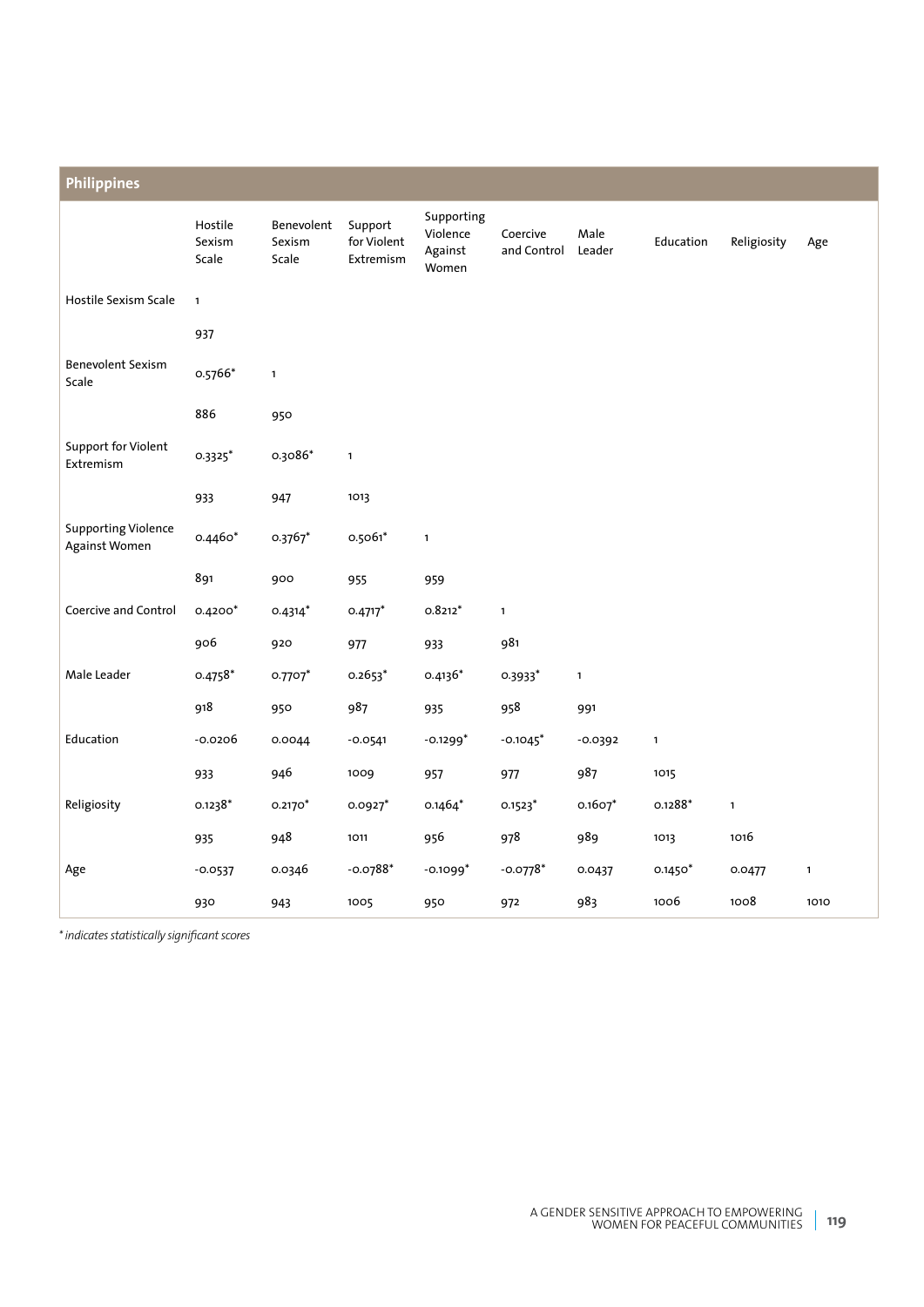| <b>Bangladesh - Male</b>                    |                            |                               |                                     |                                            |                         |                |              |                        |              |  |  |
|---------------------------------------------|----------------------------|-------------------------------|-------------------------------------|--------------------------------------------|-------------------------|----------------|--------------|------------------------|--------------|--|--|
|                                             | Hostile<br>Sexism<br>Scale | Benevolent<br>Sexism<br>Scale | Support<br>for Violent<br>Extremism | Supporting<br>Violence<br>Against<br>Women | Coercive<br>and Control | Male<br>Leader | Education    | Religiosity            | Age          |  |  |
| Hostile Sexism Scale                        | $\mathbf{1}$               |                               |                                     |                                            |                         |                |              |                        |              |  |  |
|                                             | 474                        |                               |                                     |                                            |                         |                |              |                        |              |  |  |
| <b>Benevolent Sexism</b><br>Scale           | $0.6427$ *                 | $\mathbf{1}$                  |                                     |                                            |                         |                |              |                        |              |  |  |
|                                             | 440                        | 462                           |                                     |                                            |                         |                |              |                        |              |  |  |
| Support for Violent<br>Extremism            | $0.3167*$                  | $0.2439*$                     | $\mathbf{1}$                        |                                            |                         |                |              |                        |              |  |  |
|                                             | 467                        | 457                           | 496                                 |                                            |                         |                |              |                        |              |  |  |
| <b>Supporting Violence</b><br>Against Women | $0.4381*$                  | $0.3427$ *                    | 0.3469*                             | $\mathbf{1}$                               |                         |                |              |                        |              |  |  |
|                                             | 434                        | 424                           | 455                                 | 459                                        |                         |                |              |                        |              |  |  |
| Coercive and Control                        | 0.3961*                    | 0.3093*                       | $0.3010*$                           | $0.6367*$                                  | $\mathbf{1}$            |                |              |                        |              |  |  |
|                                             | 448                        | 439                           | 473                                 | 445                                        | 478                     |                |              |                        |              |  |  |
| Male Leader                                 | $0.5351*$                  | 0.7780*                       | $0.2268*$                           | $0.3973*$                                  | 0.3280*                 | $\mathbf{1}$   |              |                        |              |  |  |
|                                             | 461                        | 462                           | 477                                 | 440                                        | 458                     | 484            |              |                        |              |  |  |
| Education                                   | 0.0801                     | $0.1241*$                     | $-0.009$                            | $-0.1196*$                                 | $-0.1211$ <sup>*</sup>  | 0.059          | $\mathbf{1}$ |                        |              |  |  |
|                                             | 474                        | 461                           | 495                                 | 458                                        | 477                     | 483            | 505          |                        |              |  |  |
| Religiosity                                 | $0.1805*$                  | $0.2610*$                     | $0.1153*$                           | 0.1305*                                    | 0.0874                  | $0.2325$ *     | 0.0936*      | $\mathbf{1}$           |              |  |  |
|                                             | 472                        | 461                           | 493                                 | 457                                        | 476                     | 482            | 502          | 503                    |              |  |  |
| Age                                         | $-0.0229$                  | $-0.0409$                     | $-0.0877$                           | $-0.0592$                                  | $-0.0659$               | $-0.0457$      | $0.2276*$    | $-0.0954$ <sup>*</sup> | $\mathbf{1}$ |  |  |
|                                             | 468                        | 456                           | 490                                 | 453                                        | 473                     | 478            | 499          | 497                    | 500          |  |  |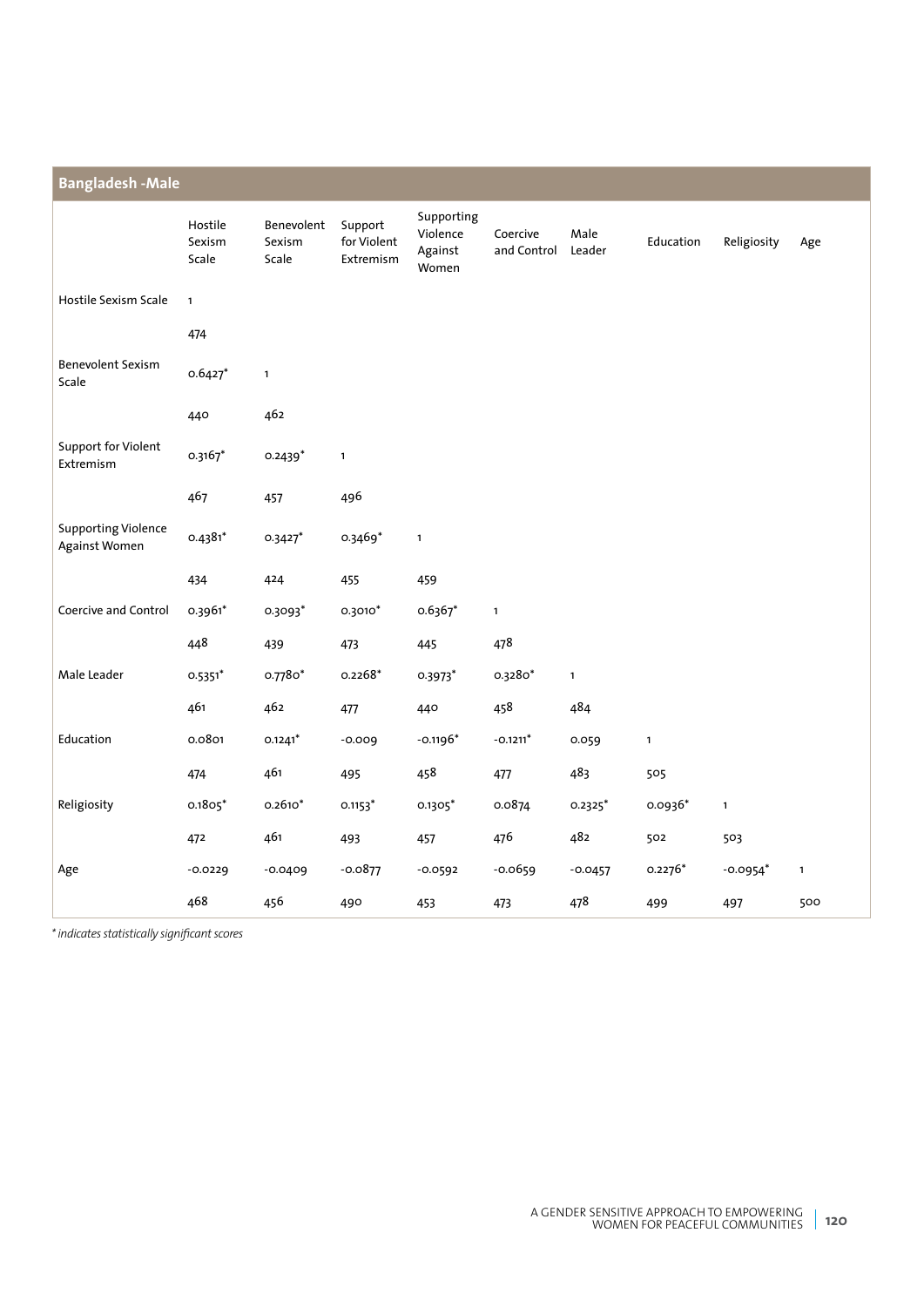| <b>Bangladesh -Female</b>                   |                            |                               |                                     |                                            |                         |                |              |              |     |  |  |
|---------------------------------------------|----------------------------|-------------------------------|-------------------------------------|--------------------------------------------|-------------------------|----------------|--------------|--------------|-----|--|--|
|                                             | Hostile<br>Sexism<br>Scale | Benevolent<br>Sexism<br>Scale | Support<br>for Violent<br>Extremism | Supporting<br>Violence<br>Against<br>Women | Coercive<br>and Control | Male<br>Leader | Education    | Religiosity  | Age |  |  |
| Hostile Sexism<br>Scale                     | $\mathbf{1}$               |                               |                                     |                                            |                         |                |              |              |     |  |  |
|                                             | 437                        |                               |                                     |                                            |                         |                |              |              |     |  |  |
| <b>Benevolent Sexism</b><br>Scale           | 0.7195*                    | $\mathbf{1}$                  |                                     |                                            |                         |                |              |              |     |  |  |
|                                             | 407                        | 432                           |                                     |                                            |                         |                |              |              |     |  |  |
| Support for Violent<br>Extremism            | $0.5829*$                  | 0.5002*                       | $\mathbf{1}$                        |                                            |                         |                |              |              |     |  |  |
|                                             | 432                        | 428                           | 461                                 |                                            |                         |                |              |              |     |  |  |
| <b>Supporting Violence</b><br>Against Women | $0.6777*$                  | $0.5717*$                     | $0.6412*$                           | $\mathbf{1}$                               |                         |                |              |              |     |  |  |
|                                             | 415                        | 416                           | 438                                 | 442                                        |                         |                |              |              |     |  |  |
| Coercive and Control                        | 0.5485*                    | $0.5814*$                     | $0.5798*$                           | 0.7790*                                    | $\mathbf 1$             |                |              |              |     |  |  |
|                                             | 410                        | 409                           | 435                                 | 425                                        | 438                     |                |              |              |     |  |  |
| Male Leader                                 | $0.6726*$                  | $0.8861*$                     | $0.4351*$                           | 0.5509*                                    | 0.5076*                 | $\mathbf{1}$   |              |              |     |  |  |
|                                             | 427                        | 432                           | 450                                 | 432                                        | 427                     | 455            |              |              |     |  |  |
| Education                                   | 0.0257                     | $-0.0413$                     | $-0.0401$                           | $-0.0833$                                  | $-0.1051$ <sup>*</sup>  | $-0.0507$      | $\mathbf{1}$ |              |     |  |  |
|                                             | 435                        | 429                           | 458                                 | 439                                        | 435                     | 452            | 465          |              |     |  |  |
| Religiosity                                 | $0.1240*$                  | $0.2231*$                     | 0.0674                              | 0.0684                                     | 0.0759                  | $0.1979*$      | 0.0204       | $\mathbf{1}$ |     |  |  |
|                                             | 436                        | 431                           | 460                                 | 441                                        | 437                     | 454            | 464          | 467          |     |  |  |
| Age                                         | 0.0272                     | 0.0358                        | 0.0181                              | 0.0328                                     | 0.0164                  | $-0.019$       | $-0.0194$    | $-0.0352$    |     |  |  |
|                                             | 437                        | 432                           | 461                                 | 442                                        | 438                     | 455            | 465          | 467          | 468 |  |  |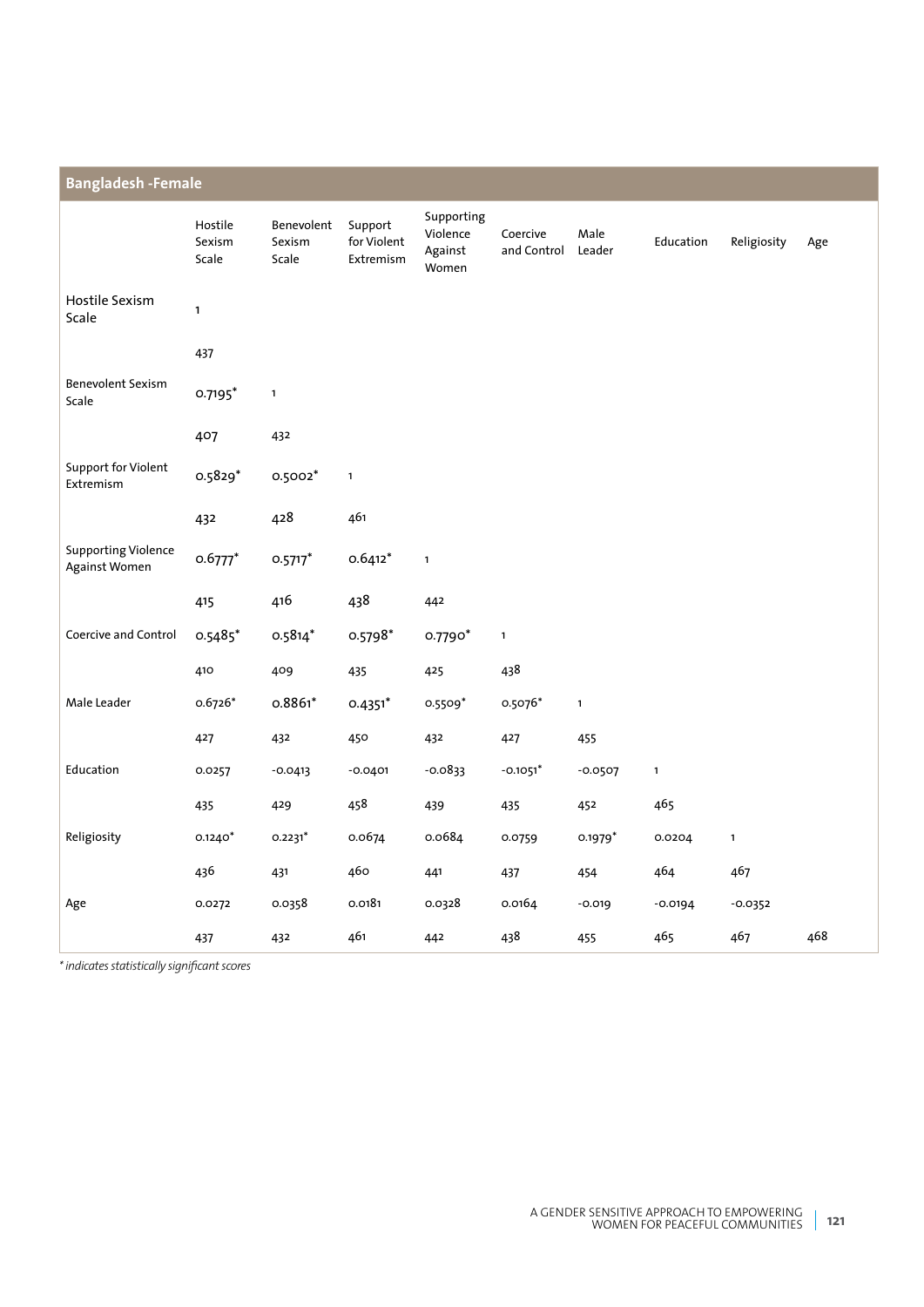| Indonesia - Male                            |                            |                               |                                     |                                            |                         |                |              |              |     |
|---------------------------------------------|----------------------------|-------------------------------|-------------------------------------|--------------------------------------------|-------------------------|----------------|--------------|--------------|-----|
|                                             | Hostile<br>Sexism<br>Scale | Benevolent<br>Sexism<br>Scale | Support<br>for Violent<br>Extremism | Supporting<br>Violence<br>Against<br>Women | Coercive<br>and Control | Male<br>Leader | Education    | Religiosity  | Age |
| Hostile Sexism<br>Scale                     | $\mathbf{1}$               |                               |                                     |                                            |                         |                |              |              |     |
|                                             | 489                        |                               |                                     |                                            |                         |                |              |              |     |
| <b>Benevolent Sexism</b><br>Scale           | $0.4536*$                  | $\mathbf{1}$                  |                                     |                                            |                         |                |              |              |     |
|                                             | 474                        | 494                           |                                     |                                            |                         |                |              |              |     |
| Support for Violent<br>Extremism            | $0.2512*$                  | 0.0473                        | $\mathbf{1}$                        |                                            |                         |                |              |              |     |
|                                             | 486                        | 490                           | 509                                 |                                            |                         |                |              |              |     |
| <b>Supporting Violence</b><br>Against Women | $0.3318*$                  | 0.2093*                       | $0.5516*$                           | $\mathbf 1$                                |                         |                |              |              |     |
|                                             | 469                        | 472                           | 485                                 | 488                                        |                         |                |              |              |     |
| Coercive and Control                        | $0.2104*$                  | 0.2790*                       | 0.2995*                             | $0.5445*$                                  | $\mathbf{1}$            |                |              |              |     |
|                                             | 472                        | 476                           | 488                                 | 477                                        | 491                     |                |              |              |     |
| Male Leader                                 | $0.3618*$                  | $0.8002*$                     | 0.0656                              | $0.2406*$                                  | $0.2180*$               | $\mathbf{1}$   |              |              |     |
|                                             | 483                        | 494                           | 502                                 | 483                                        | 486                     | 506            |              |              |     |
| Education                                   | 0.0205                     | $-0.0942*$                    | $-0.0101$                           | $-0.1266*$                                 | $-0.067$                | $-0.0724$      | $\mathbf{1}$ |              |     |
|                                             | 489                        | 494                           | 509                                 | 488                                        | 491                     | 506            | 513          |              |     |
| Religiosity                                 | 0.0616                     | 0.0672                        | 0.0383                              | 0.0502                                     | $0.1636*$               | 0.0511         | $0.2240*$    | $\mathbf{1}$ |     |
|                                             | 489                        | 494                           | 509                                 | 488                                        | 491                     | 506            | 513          | 513          |     |
| Age                                         | $-0.0748$                  | 0.0035                        | $-0.073$                            | $-0.0392$                                  | $-0.0335$               | 0.038          | $0.2949*$    | $0.1752*$    | 1   |
|                                             | 486                        | 491                           | 506                                 | 485                                        | 488                     | 503            | 510          | 510          | 510 |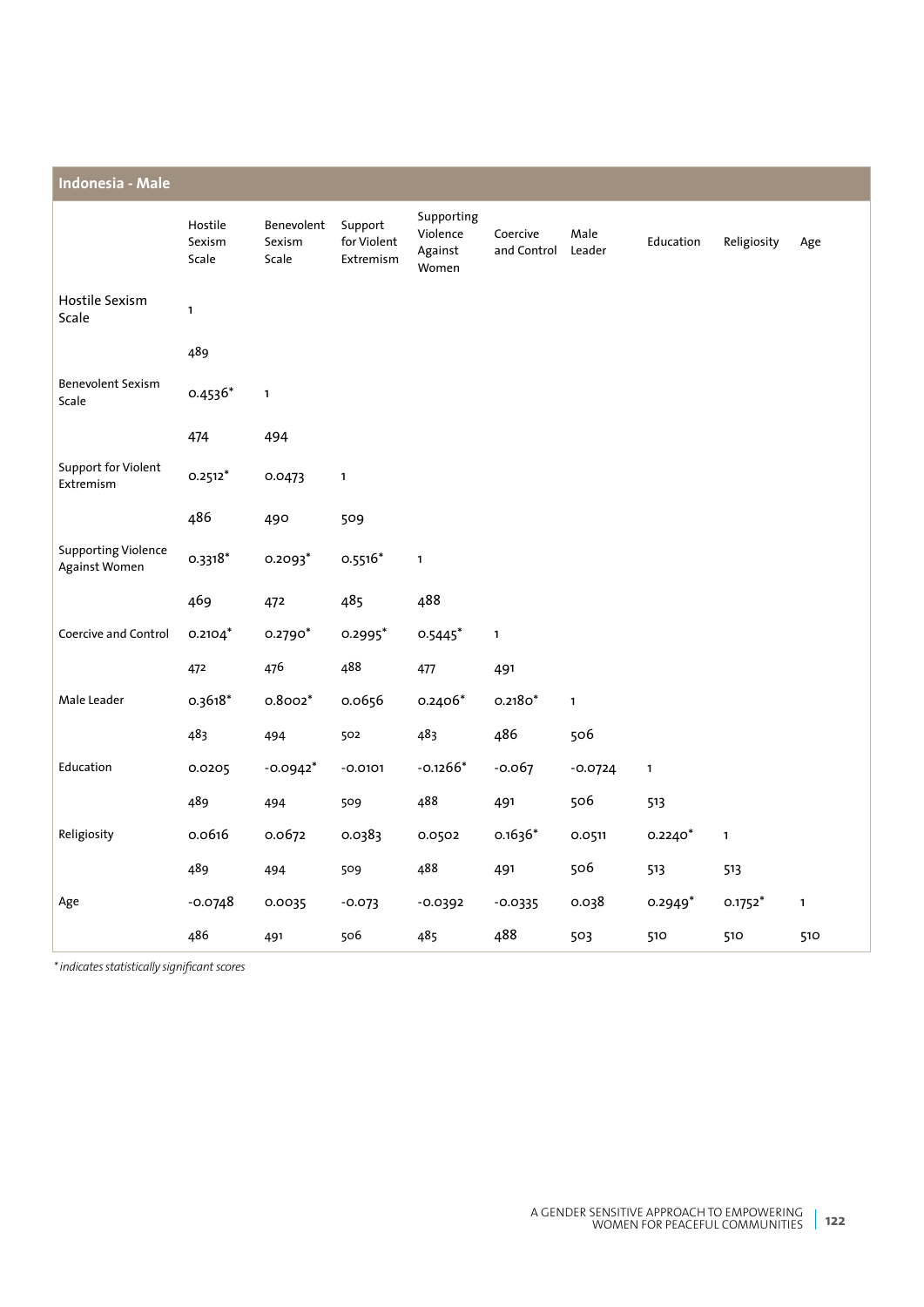| Indonesia - Female                          |                            |                               |                                     |                                            |                         |                |              |              |              |  |  |
|---------------------------------------------|----------------------------|-------------------------------|-------------------------------------|--------------------------------------------|-------------------------|----------------|--------------|--------------|--------------|--|--|
|                                             | Hostile<br>Sexism<br>Scale | Benevolent<br>Sexism<br>Scale | Support<br>for Violent<br>Extremism | Supporting<br>Violence<br>Against<br>Women | Coercive<br>and Control | Male<br>Leader | Education    | Religiosity  | Age          |  |  |
| Hostile Sexism Scale                        | $\mathbf{1}$               |                               |                                     |                                            |                         |                |              |              |              |  |  |
|                                             | 479                        |                               |                                     |                                            |                         |                |              |              |              |  |  |
| <b>Benevolent Sexism</b><br>Scale           | $0.5433*$                  | $\mathbf{1}$                  |                                     |                                            |                         |                |              |              |              |  |  |
|                                             | 459                        | 479                           |                                     |                                            |                         |                |              |              |              |  |  |
| Support for Violent<br>Extremism            | $0.4687*$                  | $0.2896*$                     | $\mathbf{1}$                        |                                            |                         |                |              |              |              |  |  |
|                                             | 477                        | 477                           | 499                                 |                                            |                         |                |              |              |              |  |  |
| <b>Supporting Violence</b><br>Against Women | $0.5185*$                  | 0.3700*                       | $0.5923$ *                          | $\mathbf{1}$                               |                         |                |              |              |              |  |  |
|                                             | 464                        | 463                           | 484                                 | 485                                        |                         |                |              |              |              |  |  |
| Coercive and Control                        | 0.3285*                    | $0.4189*$                     | $0.3530*$                           | $0.6473*$                                  | $\mathbf{1}$            |                |              |              |              |  |  |
|                                             | 467                        | 466                           | 486                                 | 473                                        | 487                     |                |              |              |              |  |  |
| Male Leader                                 | $0.4504*$                  | 0.7910*                       | $0.2562*$                           | 0.3662*                                    | 0.3977                  | $\mathbf{1}$   |              |              |              |  |  |
|                                             | 473                        | 479                           | 492                                 | 478                                        | 480                     | 494            |              |              |              |  |  |
| Education                                   | $0.1239*$                  | 0.0563                        | 0.0625                              | $0.1068*$                                  | 0.0708                  | 0.0166         | $\mathbf{1}$ |              |              |  |  |
|                                             | 477                        | 478                           | 497                                 | 483                                        | 485                     | 492            | 499          |              |              |  |  |
| Religiosity                                 | $0.1599*$                  | $0.2123*$                     | 0.3078*                             | $0.2224$ <sup>*</sup>                      | $0.2014$ <sup>*</sup>   | $0.1703*$      | $0.2092*$    | $\mathbf{1}$ |              |  |  |
|                                             | 479                        | 479                           | 499                                 | 485                                        | 487                     | 494            | 499          | 501          |              |  |  |
| Age                                         | $-0.0193$                  | 0.016                         | $-0.0327$                           | 0.0271                                     | $-0.0194$               | 0.002          | $0.2528*$    | 0.1995*      | $\mathbf{1}$ |  |  |
|                                             | 478                        | 478                           | 498                                 | 484                                        | 486                     | 493            | 498          | 500          | 500          |  |  |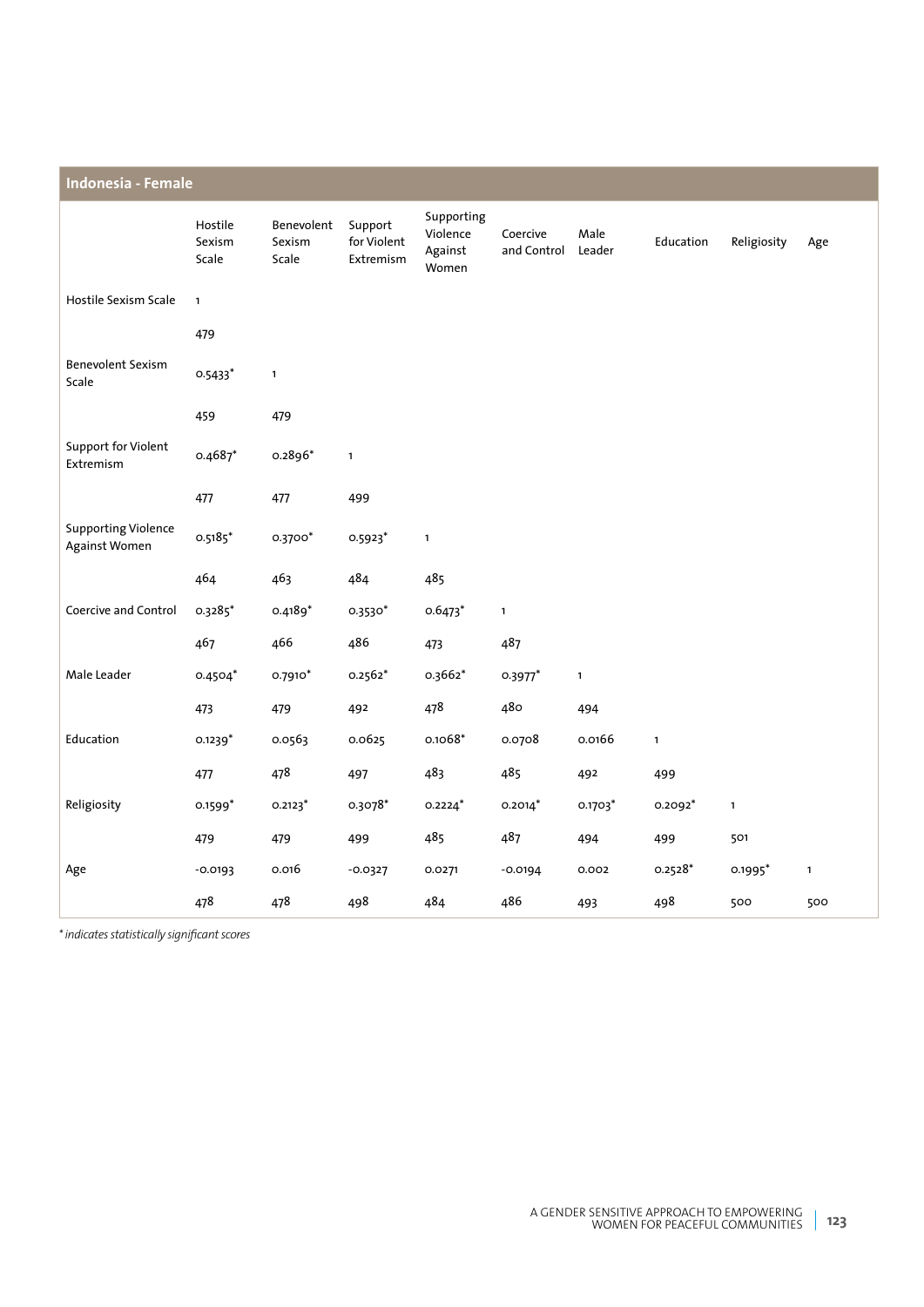| <b>Philippines - Male</b>                   |                            |                               |                                     |                                            |                         |                       |              |              |              |  |  |
|---------------------------------------------|----------------------------|-------------------------------|-------------------------------------|--------------------------------------------|-------------------------|-----------------------|--------------|--------------|--------------|--|--|
|                                             | Hostile<br>Sexism<br>Scale | Benevolent<br>Sexism<br>Scale | Support<br>for Violent<br>Extremism | Supporting<br>Violence<br>Against<br>Women | Coercive<br>and Control | Male<br>Leader        | Education    | Religiosity  | Age          |  |  |
| Hostile Sexism Scale                        | $\mathbf{1}$               |                               |                                     |                                            |                         |                       |              |              |              |  |  |
|                                             | 458                        |                               |                                     |                                            |                         |                       |              |              |              |  |  |
| <b>Benevolent Sexism</b><br>Scale           | $0.5712*$                  | $\mathbf{1}$                  |                                     |                                            |                         |                       |              |              |              |  |  |
|                                             | 437                        | 475                           |                                     |                                            |                         |                       |              |              |              |  |  |
| Support for Violent<br>Extremism            | $0.3130*$                  | $0.2837$ *                    | $\mathbf{1}$                        |                                            |                         |                       |              |              |              |  |  |
|                                             | 455                        | 473                           | 503                                 |                                            |                         |                       |              |              |              |  |  |
| <b>Supporting Violence</b><br>Against Women | 0.3994*                    | $0.2779*$                     | $0.5273$ *                          | $\mathbf{1}$                               |                         |                       |              |              |              |  |  |
|                                             | 438                        | 454                           | 478                                 | 482                                        |                         |                       |              |              |              |  |  |
| Coercive and Control                        | 0.3862*                    | 0.3705*                       | $0.5218*$                           | $0.8207$ *                                 | $\mathbf{1}$            |                       |              |              |              |  |  |
|                                             | 441                        | 456                           | 481                                 | 467                                        | 485                     |                       |              |              |              |  |  |
| Male Leader                                 | $0.4661*$                  | 0.7646*                       | $0.2740*$                           | 0.3463*                                    | 0.3305*                 | $\mathbf{1}$          |              |              |              |  |  |
|                                             | 452                        | 475                           | 494                                 | 474                                        | 477                     | 497                   |              |              |              |  |  |
| Education                                   | 0.0465                     | 0.0714                        | $-0.0814$                           | $-0.1311$ <sup>*</sup>                     | $-0.1039*$              | $-0.0018$             | $\mathbf{1}$ |              |              |  |  |
|                                             | 458                        | 475                           | 503                                 | 482                                        | 485                     | 497                   | 508          |              |              |  |  |
| Religiosity                                 | $0.1979*$                  | $0.2657*$                     | $0.1504*$                           | $0.1957$ *                                 | $0.2278*$               | $0.2255$ <sup>*</sup> | $0.1276*$    | $\mathbf{1}$ |              |  |  |
|                                             | 457                        | 474                           | 502                                 | 480                                        | 483                     | 496                   | 506          | 506          |              |  |  |
| Age                                         | $-0.0794$                  | 0.0385                        | $-0.1126*$                          | $-0.1814*$                                 | $-0.1285$ <sup>*</sup>  | 0.0104                | $0.1548*$    | 0.0091       | $\mathbf{1}$ |  |  |
|                                             | 455                        | 472                           | 499                                 | 477                                        | 480                     | 493                   | 503          | 502          | 503          |  |  |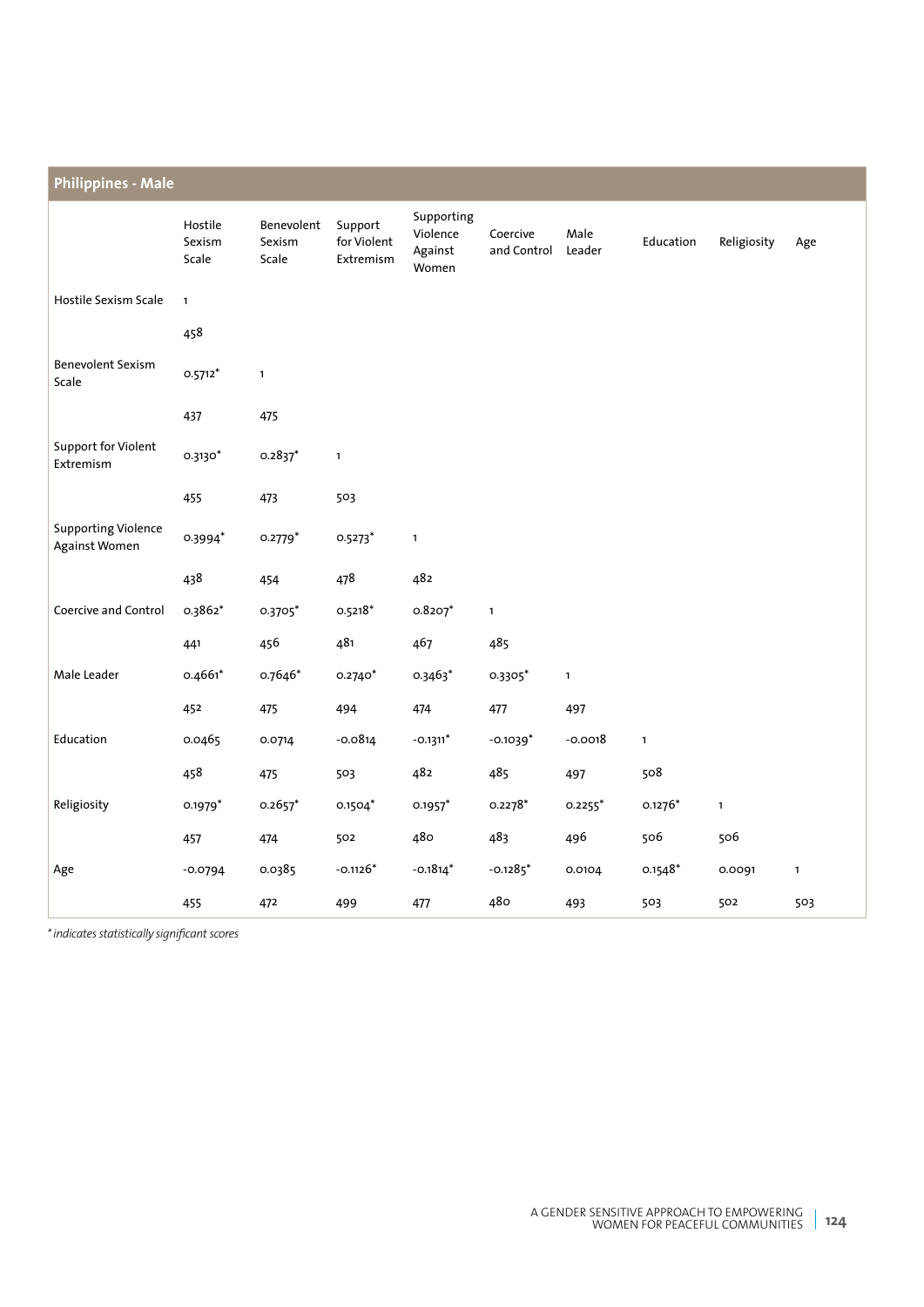| <b>Philippines - Female</b>                 |                            |                               |                                     |                                            |                         |                |                       |              |              |
|---------------------------------------------|----------------------------|-------------------------------|-------------------------------------|--------------------------------------------|-------------------------|----------------|-----------------------|--------------|--------------|
|                                             | Hostile<br>Sexism<br>Scale | Benevolent<br>Sexism<br>Scale | Support<br>for Violent<br>Extremism | Supporting<br>Violence<br>Against<br>Women | Coercive<br>and Control | Male<br>Leader | Education             | Religiosity  | Age          |
| Hostile Sexism Scale                        | $\mathbf{1}$               |                               |                                     |                                            |                         |                |                       |              |              |
|                                             | 479                        |                               |                                     |                                            |                         |                |                       |              |              |
| <b>Benevolent Sexism</b><br>Scale           | $0.5594*$                  | $\mathbf{1}$                  |                                     |                                            |                         |                |                       |              |              |
|                                             | 449                        | 475                           |                                     |                                            |                         |                |                       |              |              |
| <b>Support for Violent</b><br>Extremism     | 0.3268*                    | $0.3139*$                     | $\mathbf{1}$                        |                                            |                         |                |                       |              |              |
|                                             | 478                        | 474                           | 509                                 |                                            |                         |                |                       |              |              |
| <b>Supporting Violence</b><br>Against Women | $0.4493*$                  | 0.4460*                       | $0.4599*$                           | $\mathbf{1}$                               |                         |                |                       |              |              |
|                                             | 453                        | 446                           | 476                                 | 476                                        |                         |                |                       |              |              |
| Coercive and Control                        | $0.4195*$                  | 0.4665*                       | $0.3918*$                           | $0.8049*$                                  | $\mathbf{1}$            |                |                       |              |              |
|                                             | 465                        | 464                           | 495                                 | 465                                        | 495                     |                |                       |              |              |
| Male Leader                                 | $0.4401*$                  | $0.7671*$                     | $0.2223$ <sup>*</sup>               | $0.4181*$                                  | $0.4040*$               | $\mathbf{1}$   |                       |              |              |
|                                             | 466                        | 475                           | 493                                 | 461                                        | 481                     | 494            |                       |              |              |
| Education                                   | $-0.0675$                  | $-0.0436$                     | 0.0073                              | $-0.0867$                                  | $-0.0697$               | $-0.0295$      | $\mathbf 1$           |              |              |
|                                             | 475                        | 471                           | 505                                 | 474                                        | 491                     | 490            | 506                   |              |              |
| Religiosity                                 | 0.0423                     | $0.1655*$                     | 0.0193                              | 0.0861                                     | 0.0499                  | $0.0918*$      | $0.1325$ <sup>*</sup> | $\mathbf{1}$ |              |
|                                             | 478                        | 474                           | 508                                 | 475                                        | 494                     | 493            | 506                   | 509          |              |
| Age                                         | $-0.0432$                  | 0.0173                        | $-0.0508$                           | -0.0426                                    | $-0.0333$               | 0.0611         | $0.1530*$             | $0.1051*$    | $\mathbf{1}$ |
|                                             | 475                        | 471                           | 505                                 | 472                                        | 491                     | 490            | 502                   | 505          | 506          |